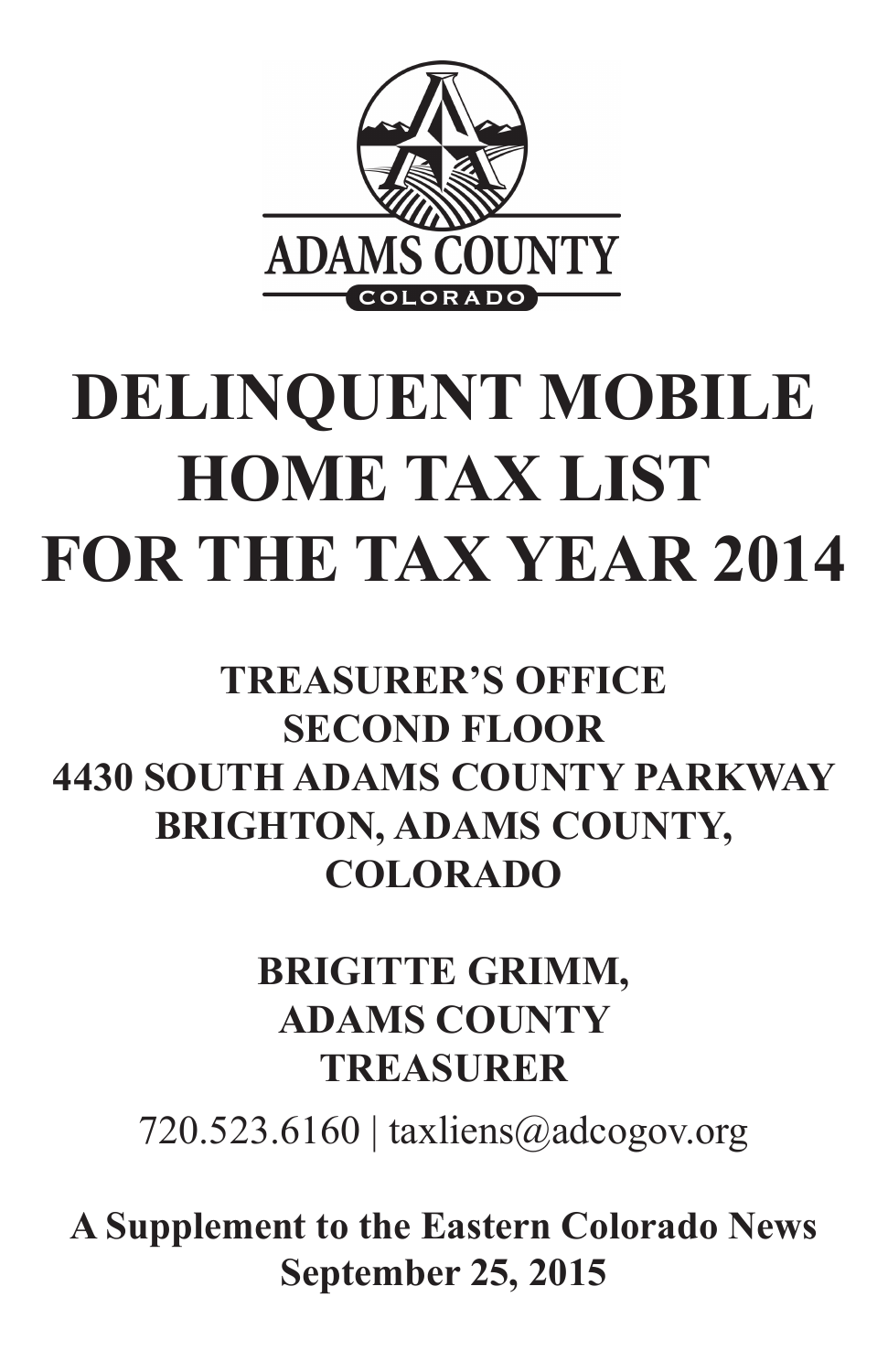M0009799 A & J RENTALS LLC

Parcel:<br>MBL HOME, TITLE: 12W210030 SERIAL: GFDGDADM14496 YEAR: 1976 MAKE: YEL<br>SIZE: 14/70 PARK: CASA ESTATES SPACE: 0033<br>860 132ND AVE W #0033 WESTMINSTER 000000000 Total Due: \$90.73

M0011986 ABBOTT RACHELLE LEVENE c/o ABBOTT CHARLES M Parcel: MBL HOME, TITLE: 12W537824 SERIAL: 17520757HA/B YEAR: 1995 MAKE: WOO<br>SIZE: 26/66 PARK: FRIENDLY VILLAGE OF THE ROCKIES SPACE: 0105<br>2100 100TH AVE W #0105 THORNTON

Parcel:<br>MBL HOME, TITLE: 12W158151 SERIAL: K14370FB610634 YEAR: 1971 MAKE: MAR<br>SIZE: 14/66 PARK: CASA ESTATES SPACE: 0207<br>860 132ND AVE W #0207 WESTMINSTER Total Due: \$86.45

Total Due: \$484.14

M0001485 ABRAMS CARLA JO

Parcel:<br>MBL HOME, TITLE: 12W176627 SERIAL: O3590435K YEAR: 1977 MAKE: HOM SIZE: 14/52 PARK: LINCOLN MOTEL & TRAILER PARK SPACE: 0061 6694 HIGHWAY 2 #0061 COMMERCE CITY Total Due: \$86.62

M0010690 ACOSTA HERMILA Parcel MBL HOME, TITLE: 12W155739 SERIAL: P162190 YEAR: 1978 MAKE: SCH SIZE: 14/70 PARK: BERKELEY VILLAGE SPACE: 0044 5400 SHERIDAN BLVD #0044 Total Due: \$117.52

Parcel:<br>MBL HOME, TITLE: 12R890791 SERIAL: 2265623101 YEAR: 1976 MAKE: TITAN SIZE:<br>14/66 PARK: HIGHVIEW MHP SPACE: 0093 8601 ZUNI ST #0093 WESTMINSTER 000000000 Total Due: \$118.72

M0002521 ACOSTA SALVADOR

Parcel:<br>MBL HOME, TITLE: 12R890801 SERIAL: 22970564883 YEAR: 1997 MAKE: CHAMPION<br>SIZE: 16/71 PARK: FRIENDLY VILLAGE OF THE ROCKIES SPACE: 0082<br>2100 100TH AVE W #0082 THORNTON 000000000 Total Due: \$284.40

M0009286 ADAME ARIDAI Parcel:<br>MBL HOME, TITLE: 12W151310 SERIAL: GDMHKS23827869A/B YEAR: 1982 MAKE:<br>GUE SIZE: 28/37 PARK: NORTH COUNTY VILLAGE SPACE: 0735 9602 GLENCOE CT #0735 Total Due: \$130.21

M0011185 ADAMS ROBIN A Parcel:<br>MBL HOME, TITLE: 12T156292 SERIAL: CW2000140AB YEAR: 1994 MAKE: CLA SIZE:<br>28/56 PARK: REDWOOD ESTATES SPACE: 0718 9595 PECOS ST #0718 THORNTON

M0017494 AFFORDABLE HOMES OF DENVER INC Parcel:<br>MBL HOME, TITLE: 12R803552 SERIAL: 17612175PAB YEAR: 1998 MAKE:<br>SILVERCREST SIZE: 27/50 PARK: VALLEY VIEW ESTATES SPACE: 0036<br>1201 THORNTON PKWY W #0036 THORNTON 000000000<br>Total Due: \$410.93

Total Due: \$383.65 M0017676 AFFORDABLE HOMES OF DENVER

M0018169 AFFORDABLE HOMES OF DENVER

Parcel:<br>MBL HOME, TITLE: 12T253591 SERIAL: 05L31166 YEAR: 2007 MAKE: LIBERTY SIZE: 16/76 PARK: COUNTRYSIDE VILLAGE SPACE: 0278 9850 FEDERAL BLVD #0278 FEDERAL HEIGHTS Total Due: \$514.42

M0000724 AFFORDABLE HOMES OF DENVER INC

Parcel: MBL HOME, TITLE: 12R894964 SERIAL: GCBGFADM12023 YEAR: 1973 MAKE: ALP SIZE: 14/76 PARK: KIMBERLY HILLS MHP SPACE: 0671 9400 ELM CT #0671 FEDERAL HEIGHTS Total Due: \$40.54

Parcel:<br>MBL HOME, TITLE: 12T253080 SERIAL: GN11875 YEAR: 1980 MAKE: G N SIZE: 26/56 PARK: COUNTRYSIDE VILLAGE SPACE: 0209 9850 FEDERAL BLVD #0209 FEDERAL HEIGHTS Total Due: \$210.37

M0011143 AFFORDABLE HOMES OF DENVER INC Parcel MBL HOME, TITLE: 12W181730 SERIAL: 12513729 YEAR: 1986 MAKE: RIDGEDALE SIZE: 27/52 PARK: CHAPARRAL VILLAGE SPACE: 0032 3180 88TH AVE E #0032 Total Due: \$227.37

Parcel:<br>MBL HOME, TITLE: 12T253318 SERIAL: CHCC019638 YEAR: 1983 MAKE: CEN SIZE:<br>16/60 PARK: PINE LAKES RANCH SPACE: 0116 10201 RIVERDALE RD #0116 THORNTON Total Due: \$111.06

M0010034 AMC HOMES LLC Parcel: MBL HOME, TITLE: 12T258500 SERIAL: 04510658E YEAR: 1992 MAKE: CUT SIZE:<br>16/76 PARK: REDWOOD ESTATES SPACE: 0255<br>9595 PECOS ST #0255 THORNTON

M0011202 AFFORDABLE HOMES OF DENVER INC Parcel:<br>MBL HOME, TITLE: 12R802460 SERIAL: 2453AB YEAR: 1979 MAKE: EMB SIZE: 24/64<br>PARK: FRIENDLY VILLAGE OF THE ROCKIES SPACE: 0418 2100 100TH AVE W #0418 THORNTON Total Due: \$171.49

M0017492 AFFORDABLE HOMES OF DENVER INC

Parcel:<br>MBL HOME, TITLE: 12R803290 SERIAL: GDGENE079314505 YEAR: 1993 MAKE:<br>MONUMENT SIZE: 16/76 PARK: VALLEY VIEW ESTATES SPACE: 0253<br>1201 THORNTON PKWY W #0253 THORNTON 000000000<br>Total Due: \$264.54

M0010385 AMC HOMES LLC Parcel:<br>MBL HOME, TITLE: 12T253109 SERIAL: 42510742F YEAR: 1993 MAKE: SAB SIZE:<br>14/66 PARK: COUNTRYSIDE VILLAGE SPACE: 0334<br>9850 FEDERAL BLVD #0334 FEDERAL HEIGHTS

Total Due: \$205.81 M0010462 AMC HOMES LLC Parcel:<br>MBL HOME, TITLE: 12T253091 SERIAL: 39A21552 YEAR: 1993 MAKE: BEL SIZE: 16/77<br>PARK: COUNTRYSIDE VILLAGE SPACE: 0098

Total Due: \$237.70 M0010596 AMC HOMES LLC Parcel: MBL HOME, TITLE: 12T2S8498 SERIAL: 32510834FA/B YEAR: 1993 MAKE: OAK SIZE:<br>26/40 PARK: REDWOOD ESTATES SPACE: 0139<br>9595 PECOS ST #0139 THORNTON

M0017697 AFFORDABLE HOMES OF DENVER INC Parcel: MBL HOME, TITLE: 12W248502 SERIAL: GN10078 YEAR: 1978 MAKE: GREAT<br>NORTHERN SIZE: 14/49 PARK: FRIENDLY VILLAGE OF THE ROCKIES SPACE: 0003<br>2100 100TH AVE W #0003 THORNTON 000000000 Total Due: \$118.14

M0001341 AGNEW ALAN S Parcel: MBL HOME, TITLE: 12W144952 SERIAL: KSDH05E3861431A YEAR: 1977 MAKE: REV<br>SIZE: 14/66 PARK: BERKELEY VILLAGE SPACE: 0105<br>5400 SHERIDAN BLVD #0105 Total Due: \$113.71

M0017026 AMC HOME SALES INC

Parcel:<br>MBL HOME, TITLE: 12T253238 SERIAL: 35510644F YEAR: 1993 MAKE: SPR SIZE:<br>16/66 PARK: REDWOOD ESTATES SPACE: 0709 9595 PECOS ST #0709 THORNTON Total Due: \$231.05

Parcel:<br>MBL HOME, TITLE: 12T258485 SERIAL: 35510359G YEAR: 1994 MAKE: SPR SIZE:<br>16/76 PARK: REDWOOD ESTATES SPACE: 0603 9595 PECOS ST #0603 THORNTON Total Due: \$250.88

M0017066 AMC HOME SALES INC c/o C/O CR HOME SALES INC

Parcel: MBL HOME, TITLE: 12W262744 SERIAL: X3520235WAB YEAR: 2008 MAKE: SKYLINE SIZE: 28/52 PARK: PINE LAKES RANCH SPACE: 0586 4210 100TH AVE E #0586 THORNTON 000000000 Total Due: \$526.62

M0006609 AMC HOMES LLC

M0008719 AMC HOMES LLC Parcel:<br>MBL HOME, TITLE: 12T253461 SERIAL: OC05881832 YEAR: 1988 MAKE: C R SIZE:<br>16/76 PARK: COUNTRYSIDE VILLAGE SPACE: 0210 9850 FEDERAL BLVD #0210 FEDERAL HEIGHTS Total Due: \$180.76

M0009195 AMC HOMES LLC

Parcel:<br>MBL HOME, TITLE: 12W265256 SERIAL: 6111047 YEAR: 1964 MAKE: DUC SIZE: 12/56 PARK: COMMERCE HEIGHTS SPACE: 0053 7701 BRIGHTON RD #0053 000000000 Total Due: \$93.40

Parcel:<br>MBL HOME, TITLE: 12W179938 SERIAL: CW2003416TXA/B YEAR: 1997 MAKE: CLAYTON SIZE: 28/44 PARK: PINE LAKES RANCH SPACE: 0728 4210 100TH AVE E #0728 THORNTON Total Due: \$280.82

M0009964 AMC HOMES LLC

Parcel: MBL HOME, TITLE: 12T253126 SERIAL: 04510296E YEAR: 1992 MAKE: CUT SIZE:<br>16/66 PARK: REDWOOD ESTATES SPACE: 0077<br>9595 PECOS ST #0077 THORNTON Total Due: \$202.50

Parcel:<br>MBL HOME, TITLE: 12W152261 SERIAL: FS12417 YEAR: 1981 MAKE: CAM SIZE: 14/66 PARK: HILLCREST VILLAGES SPACE: 0555

Total Due: \$227.32

M0010067 AMC HOMES LLC

Parcel MBL HOME, TITLE: 12t946817 SERIAL: H0C015F03548AB YEAR: 1999 MAKE: OAK SIZE: 27/48 PARK: FRIENDLY VILLAGE OF AURORA SPACE: 0164 1656 EISENHOWER WAY #0164 AURORA Total Due: \$366.34

Parcel: MBL HOME, TITLE: 12T253088 SERIAL: 2292382T0993 YEAR: 1992 MAKE: RIV SIZE: 14/66 PARK: COUNTRYSIDE VILLAGE SPACE: 0044 9850 FEDERAL BLVD #0044 FEDERAL HEIGHTS Total Due: \$185.31

M0010340 AMC HOMES LLC

Parcel: MBL HOME, TITLE: 12T253596 SERIAL: 228166T9247A/B YEAR: 1988 MAKE: TTN SIZE: 27/40 PARK: COUNTRYSIDE VILLAGE SPACE: 0234 9850 FEDERAL BLVD #0234 FEDERAL HEIGHTS Total Due: \$243.39

Parcel:<br>MBL HOME, TITLE: 12W292906 SERIAL: 4790403548 YEAR: 1979 MAKE: ATL SIZE:<br>14/66 PARK: PINE LAKES RANCH SPACE: 0247 10201 RIVERDALE RD #0247 THORNTON Total Due: \$88.80

M0014139 ALGIERE LINDELL D c/o C/O PAM HENDERSON<br>Parcel:

M0010343 AMC HOMES LLC

Parcel: MBL HOME, TITLE: 12T253464 SERIAL: 04510414F YEAR: 1993 MAKE: CUT SIZE: 16/66 PARK: REDWOOD ESTATES SPACE: 0086 9595 PECOS ST #0086 THORNTON Total Due: \$231.05

Parcel:<br>MBL HOME, TITLE NO: 12W061339 SERIAL: 05L27716XU YEAR: 1998 MAKE: LIBERTY<br>SIZE: 27/60 PARK: GALAMB MHP SPACE: 0030 35500 COLFAX AVE E #0030 Total Due: \$323.34 M0000653 ALLEN EDWARD L

Parcel: 0171921317040<br>MBL HOME, TITLE NO: 12T171595 SERIAL: GB057443 YEAR: 1972 MAKE: DET SIZE:<br>14/61 PARK: MONTICELLO SPACE: 0203 9073 RAMPART ST #0203 FEDERAL HEIGHTS Total Due: \$63.46

MBL HOME, TITLE: 12T085046 SERIAL: P297225A/B YEAR: 2000 MAKE: SCH SIZE:<br>27/66 PARK: WIKIUP MHP SPACE: 0153<br>6500 88TH AVE E #0153 Total Due: \$424.69 M0000943 ALVARA DEANNA c/o GANDARILLA EMILIO

9850 FEDERAL BLVD #0098 FEDERAL HEIGHTS

Parcel:<br>MBL HOME, TITLE: 12W032103 SERIAL: M60F0323 YEAR: 1981 MAKE: F P SIZE:<br>16/68 PARK: PINE LAKES RANCH SPACE: 0633<br>4210 100TH AVE E #0633 THORNTON Total Due: \$104.57

Total Due: \$309.20

M0010631 AMC HOMES LLC Parcel: MBL HOME, TITLE: 12T253325 SERIAL: 32510318FA/B YEAR: 1993 MAKE: O S SIZE: 28/48 PARK: PINE LAKES RANCH SPACE: 0009 10201 RIVERDALE RD #0009 THORNTON Total Due: \$266.89

MBL HOME, TITLE: 12W170832 SERIAL: 68A14818 YEAR: 1986 MAKE: BON SIZE:<br>16/76 PARK: FRIENDLY VILLAGE OF THE ROCKIES SPACE: 0362<br>2100 100TH AVE W #0362 THORNTON Total Due: \$159.08

M0010723 AMC HOMES LLC Parcel: MBL HOME, TITLE: 12T258507 SERIAL: 32511009A/B YEAR: 1993 MAKE: OAK SIZE: 28/40 PARK: REDWOOD ESTATES SPACE: 0414 9595 PECOS ST #0414 THORNTON Total Due: \$309.20

M0010767 AMC HOMES LLC Parcel MBL HOME, TITLE: 12T253321 SERIAL: 32511011FA/B YEAR: 1993 MAKE: OAK SIZE: 26/40 PARK: PINE LAKES RANCH SPACE: 0045

10201 RIVERDALE RD #0045 THORNTON Total Due: \$239.99 M0010798 AMC HOMES LLC Parcel: MBL HOME, TITLE: 12T253108 SERIAL: MY9411526V YEAR: 1994 MAKE: ASP SIZE:

16/76 PARK: COUNTRYSIDE VILLAGE SPACE: 0286 9850 FEDERAL BLVD #0286 FEDERAL HEIGHTS Total Due: \$233.14 M0010806 AMC HOMES LLC

M0010868 AMC HOMES LLC

M0010955 AMC HOMES LLC Parcel: MBL HOME, TITLE: 12W191802 SERIAL: 35510154G YEAR: 1994 MAKE: SPR SIZE:<br>16/66 PARK: REDWOOD ESTATES SPACE: 0014<br>9595 PECOS ST #0014 THORNTON Total Due: \$228.56

M0010966 AMC HOMES LLC Parcel: MBL HOME, TITLE: 12T253098 SERIAL: 4P520386G YEAR: 1994 MAKE: WES SIZE: 16/66 PARK: COUNTRYSIDE VILLAGE SPACE: 0149 9850 FEDERAL BLVD #0149 FEDERAL HEIGHTS Total Due: \$212.64

M0011037 AMC HOMES LLC

Parcel: MBL HOME, TITLE: 12T258792 SERIAL: 35510837F YEAR: 1993 MAKE: SPR SIZE: 16/76 PARK: PINE LAKES RANCH SPACE: 0267 4211 100TH AVE E #0267 THORNTON Total Due: \$198.26

M0011038 AMC HOMES LLC Parcel:<br>MBL HOME, TITLE: 12T253426 SERIAL: 04510884G YEAR: 1994 MAKE: CUT SIZE:<br>16/66 PARK: PINE LAKES RANCH SPACE: 0332 4211 100TH AVE E #0332 THORNTON Total Due: \$179.71

PUBLIC NOTICE IS HEREBY GIVEN THAT I WILL, ACCORDING TO LAW, OFFER AT PUBLIC SALE VIA THE INTERNET WEBSITE OF www.adams.coloradotaxsale. com STARTING THE 19TH DAY OF OCTOBER, 2015, AND SUCCEEDING DAYS ENDING AT 4:00 PM, 6TH DAY OF NOVEMBER, 2015, A TAX LIEN SALE ON AS MUCH OF THE FOLLOWING DESCRIBED MOBILE HOMES SITUATED IN SAID COUNTY, ON WHICH TAXES FOR THE YEAR 2014 HAVE NOT BEEN PAID AS SHALL BE NECESSARY TO PAY HEREIN BELOW SET DOWN, TO WIT:

M0017810 AGUILAR ADONAY

M0013697 AGUILAR ANA ISABEL

M0017695 AGUILAR JESSICA c/o AGUILAR JESUS BUSTOS FAUSTINA Parcel: MBL HOME, TITLE: 10W378043 SERIAL: AP309008AB YEAR: 2002 MAKE: SCHULT SIZE: 28/64 PARK: CASA ESTATES SPACE: 0262 860 132ND AVE W #0262 WESTMINSTER 000000000 Total Due: \$558.06

M0013018 AGUILAR ROBERTA

c/o AGUILAR ANTHONY Parcel:

MBL HOME, SERIAL: CRH1TX5859 YEAR: 1996 MAKE: CRE SIZE: 16/56 PARK: REDWOOD ESTATES SPACE: 0213 9595 PECOS ST #0213 THORNTON Total Due: \$133.95

# M0008034 AGUILERA V RODRIGO c/o AGUILERA R IMELDA

Parcel: MBL HOME, TITLE NO: 12T933506 SERIAL: ZWK7613323 YEAR: 1986 MAKE: WIN SIZE: 15/72 PARK: FRIENDLY VILLAGE OF AURORA SPACE: 0332 1707 QUINTERO ST #0332 AURORA Total Due: \$139.86

M0011315 AGUIRRE ELIZABETH

14701 COLFAX AVE E #0555 AURORA Total Due: \$114.20

M0014582 AGUIRRE JUAN c/o AGUIRRE SOFIA

M0014421 AGUIRRE RACHEL

Parcel: MBL HOME, TITLE: 12T268660 SERIAL: P284692AB YEAR: 1999 MAKE: SCH SIZE: 28/58 PARK: FRIENDLY VILLAGE OF AURORA SPACE: 0227 1910 PAGOSA ST #0227 AURORA Total Due: \$398.69

M0000933 ALARCON MARIA I

Parcel: MBL HOME, TITLE NO: 12W080887 SERIAL: GJ081401 YEAR: 1970 MAKE: A H SIZE: 12/46 PARK: DENVER CASCADE SPACE: 0157 2810 BLUE JAY ST #0157 FEDERAL HEIGHTS Total Due: \$74.85

M0008156 ALEGRIA LAGUNA CAROLINA

M0015345 ALLISON ALAN D Parcel:

Parcel: MBL HOME, TITLE: 12W152334 SERIAL: GJ190665 YEAR: 1970 MAKE: N M SIZE:<br>24/48 PARK: HILLCREST VILLAGES SPACE: 0337<br>14352 18TH PL E #0337 AURORA Total Due: \$129.82 M0006154 ALVARADO ISSAC D SR

c/o ALVARADO KATHY L Parcel:<br>MBL HOME, TITLE NO: 12P140557 SERIAL: FC1077AB YEAR: 1978 MAKE: BEN SIZE:<br>26/56 PARK: REDWOOD ESTATES SPACE: 0476 9595 PECOS ST #0476 THORNTON Total Due: \$159.08

M0007114 ALVAREZ AARON

M0010370 ALVAREZ LUIS F c/o ALVAREZ MARIA T

Parcel: MBL HOME, TITLE: 12W040869 SERIAL: 226930T8201 YEAR: 1986 MAKE: TIT SIZE: 14/66 PARK: HILLCREST VILLAGES SPACE: 0129 1600 SABLE BLVD #0129 AURORA Total Due: \$129.82

M0002896 ALVAREZ OLIVAREZ LUZ

Parcel:

MBL HOME, TITLE: 12W245525 SERIAL: 0959631H YEAR: 1974 MAKE: CRE SIZE: 24/48 PARK: IRONDALE MHP SPACE: 0001 8810 88TH AVE E #0001 COMMERCE CITY 000000000 Total Due: \$119.36

M0010696 AMARO FELIX OMAR

Parcel:

M0013134 AMC HOME SALES INC c/o C/O CR PROPERTY MANAGEMENT Parcel: MBL HOME, TITLE: 12W262745 SERIAL: 35511856I YEAR: 1996 MAKE: SPR SIZE:<br>16/66 PARK: PINE LAKES RANCH SPACE: 0424<br>4211 100TH AVE E #0424 THORNTON Total Due: \$201.96

M0016222 AMC HOME SALES INC Parcel: MBL HOME, TITLE: 12T253018 SERIAL: FS211632 YEAR: 2001 MAKE: FOU SIZE: 27/60 PARK: REDWOOD ESTATES SPACE: 0123 9595 PECOS ST #0123 THORNTON Total Due: \$520.14

M0016926 AMC HOME SALES INC Parcel: MBL HOME, TITLE: 12T253589 SERIAL: CLW022704TX YEAR: 2006 MAKE: CLAYTON SIZE: 16/60 PARK: COUNTRYSIDE VILLAGE SPACE: 0018 9850 FEDERAL BLVD #0018 FEDERAL HEIGHTS Total Due: \$429.02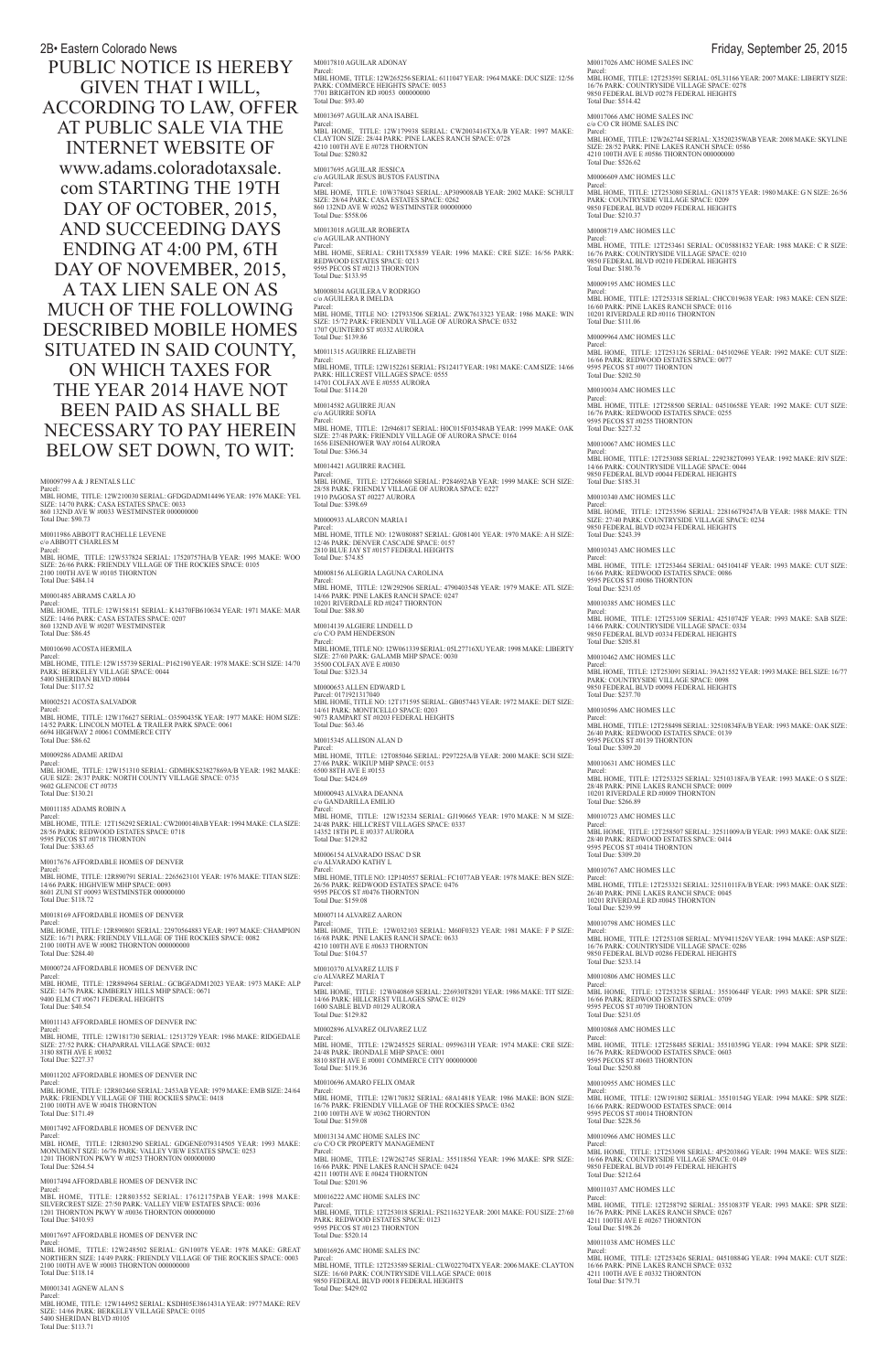# Friday, September 25, 2015 **Eastern Colorado News • 3B** Eastern Colorado News • 3B

M0011041 AMC HOMES LLC Parcel: MBL HOME, TITLE: 12T253335 SERIAL: 35511372F YEAR: 1993 MAKE: SPR SIZE: 16/76 PARK: PINE LAKES RANCH SPACE: 0657 4210 100TH AVE E #0657 THORNTON Total Due: \$198.26 M0011059 AMC HOMES LLC Parcel: MBL HOME, TITLE: 12T258488 SERIAL: 35510928G YEAR: 1994 MAKE: SPR SIZE:

Parcel:<br>MBL HOME, TITLE: 12T253660 SERIAL: 35511238G YEAR: 1994 MAKE: S B SIZE: 16/66 PARK: PINE LAKES RANCH SPACE: 0541 4210 100TH AVE E #0541 THORNTON Total Due: \$179.71

M0011558 AMC HOMES LLC Parcel

16/66 PARK: REDWOOD ESTATES SPACE: 0678 9595 PECOS ST #0678 THORNTON Total Due: \$228.56

MBL HOME, TITLE: 12T253372 SERIAL: CLW002813TX YEAR: 1995 MAKE: CLA SIZE:<br>16/76 PARK: PINE LAKES RANCH SPACE: 0254<br>10201 RIVERDALE RD #0254 THORNTON Total Due: \$198.26

M0011295 AMC HOMES LLC

Parcel MBL HOME, TITLE: 12T253598 SERIAL: 04511710G YEAR: 1994 MAKE: CUT SIZE:<br>16/66 PARK: COUNTRYSIDE VILLAGE SPACE: 0265<br>9850 FEDERAL BLVD #0265 FEDERAL HEIGHTS Total Due: \$212.64

Parcel:<br>MBL HOME, TITLE: 12T253271 SERIAL: CLW004937TX YEAR: 1996 MAKE: CLA SIZE: 16/76 PARK: REDWOOD ESTATES SPACE: 0201 9595 PECOS ST #0201 THORNTON Total Due: \$283.15

M0011617 AMC HOMES LLC

Parcel:<br>MBL HOME, TITLE: 12T253471 SERIAL: 5H511985H YEAR: 1995 MAKE: S S SIZE:<br>16/76 PARK: PINE LAKES RANCH SPACE: 0440 4211 100TH AVE E #0440 THORNTON Total Due: \$198.26

Parcel:<br>MBL HOME, TITLE: 12T253428 SERIAL: 4S510828I YEAR: 1996 MAKE: SKYLINE SIZE:<br>16/76 PARK: PINE LAKES RANCH SPACE: 0354<br>4211 100TH AVE E #0354 THORNTON Total Due: \$220.52

M0011688 AMC HOMES LLC Parcel: MBL HOME, TITLE: 12T253276 SERIAL: 04510341H YEAR: 1995 MAKE: CUT SIZE: 16/66 PARK: REDWOOD ESTATES SPACE: 0229 9595 PECOS ST #0229 THORNTON Total Due: \$231.05

M0011941 AMC HOMES LLC

Parcel: MBL HOME, TITLE: 12T258482 SERIAL: 04511084H YEAR: 1995 MAKE: CUT SIZE: 16/66 PARK: REDWOOD ESTATES SPACE: 0456 9595 PECOS ST #0456 THORNTON Total Due: \$231.05

M0012437 AMC HOMES LLC

Parcel:<br>MBL HOME, TITLE: 12T253425 SERIAL: CW2002719TXA/B YEAR: 1997 MAKE:<br>CLAYTON SIZE: 26/56 PARK: PINE LAKES RANCH SPACE: 0329<br>4211 100TH AVE E #0329 THORNTON Total Due: \$315.13

M0012447 AMC HOMES LLC

Parcel MBL HOME, TITLE: 12T253373 SERIAL: CLW007145TX YEAR: 1997 MAKE: CLY SIZE:<br>16/76 PARK: PINE LAKES RANCH SPACE: 0253<br>10201 RIVERDALE RD #0253 THORNTON Total Due: \$226.08

M0012756 AMC HOMES LLC Parcel:<br>MBL HOME, TITLE: 12T253473 SERIAL: CRHTX4660 YEAR: 1996 MAKE: C R SIZE: 16/56 PARK: PINE LAKES RANCH SPACE: 0442 4211 100TH AVE E #0442 THORNTON Total Due: \$184.35

M0012780 AMC HOMES LLC

M0012925 AMC HOMES LLC Parcel: MBL HOME, TITLE: 12T253477 SERIAL: CRHTX5587 YEAR: 1996 MAKE: CRE SIZE: 16/56 PARK: PINE LAKES RANCH SPACE: 0482 4210 100TH AVE E #0482 THORNTON Total Due: \$184.35

# M0012947 AMC HOMES LLC

Parcel:<br>MBL HOME, TITLE: 12T253057 SERIAL: H0C015F01394A/B YEAR: 1997 MAKE: OAK SIZE: 24/40 PARK: PINE LAKES RANCH SPACE: 0729 4210 100TH AVE E #0729 THORNTON Total Due: \$260.41

Parcel: MBL HOME, TITLE: 12T253153 SERIAL: 32511563IAB YEAR: 1996 MAKE: O S SIZE: 26/48 PARK: REDWOOD ESTATES SPACE: 0418 9595 PECOS ST #0418 THORNTON Total Due: \$367.51

Parcel:<br>MBL HOME, TITLE: 12T253181 SERIAL: CLW008759TX YEAR: 1997 MAKE: CLAYTON SIZE: 16/66 PARK: REDWOOD ESTATES SPACE: 0605 9595 PECOS ST #0605 THORNTON Total Due: \$263.30

M0012968 AMC HOMES LLC Parcel:<br>MBL HOME, TITLE: 12T253368 SERIAL: H0C015F00900 YEAR: 1996 MAKE: OAK SIZE: 14/66 PARK: PINE LAKES RANCH SPACE: 0414 4211 100TH AVE E #0414 THORNTON Total Due: \$193.62

Parcel:<br>MBL HOME, TITLE: 12T253422 SERIAL: CLW009400TX YEAR: 1998 MAKE: CLA SIZE:<br>16/66 PARK: PINE LAKES RANCH SPACE: 0305 4211 100TH AVE E #0305 THORNTON Total Due: \$186.19 M0013922 AMC HOMES LLC

Parcel:<br>MBL HOME, TITLE: 12T253364 SERIAL: CRH1TX7864 YEAR: 1998 MAKE: C R SIZE:<br>16/68 PARK: PINE LAKES RANCH SPACE: 0379<br>4211 100TH AVE E #0379 THORNTON Total Due: \$190.83

M0013051 AMC HOMES LLC Parcel:

MBL HOME, TITLE: 12T253334 SERIAL: CLW009007TX YEAR: 1998 MAKE: CLAYTON<br>SIZE: 16/76 PARK: PINE LAKES RANCH SPACE: 0656<br>4210 100TH AVE E #0656 THORNTON Total Due: \$203.82

MBL HOME, TITLE: 12T253328 SERIAL: CRHTX5855 YEAR: 1996 MAKE: CRE SIZE: 16/68 PARK: PINE LAKES RANCH SPACE: 0565 4210 100TH AVE E #0565 THORNTON Total Due: \$206.61

M0013283 AMC HOMES LLC

# M0013284 AMC HOMES LLC

Parcel:<br>MBL HOME, TITLE: 12T253267 SERIAL: 22983495966 YEAR: 1999 MAKE: SUM SIZE: 16/56 PARK: REDWOOD ESTATES SPACE: 0180 9595 PECOS ST #0180 THORNTON Total Due: \$216.15

Parcel: MBL HOME, TITLE: 12T253429 SERIAL: CLW006947TX YEAR: 1997 MAKE: CLA SIZE:<br>16/76 PARK: PINE LAKES RANCH SPACE: 0352<br>4211 100TH AVE E #0352 THORNTON Total Due: \$226.08

M0013315 AMC HOMES LLC

MBL HOME, TITLE: 12T253225 SERIAL: FS207591 YEAR: 1999 MAKE: FOU SIZE: 27/48<br>PARK: REDWOOD ESTATES SPACE: 0681<br>9595 PECOS ST #0681 THORNTON Total Due: \$417.14

M0013400 AMC HOMES LLC Parcel: MBL HOME, TITLE: 12T253472 SERIAL: CW2002722TXA/B YEAR: 1997 MAKE: CLA SIZE: 26/48 PARK: PINE LAKES RANCH SPACE: 0441 4211 100TH AVE E #0441 THORNTON Total Due: \$343.89

Parcel:<br>MBL HOME, TITLE: 12T253101 SERIAL: H0C015F04620 YEAR: 1999 MAKE: OAK SIZE: 16/66 PARK: PINE LAKES RANCH SPACE: 0507 4210 100TH AVE E #0507 THORNTON Total Due: \$203.82

M0013401 AMC HOMES LLC Parcel:<br>MBL HOME, TITLE: 12T253656 SERIAL: CLW007538TX YEAR: 1997 MAKE: CLAYTON SIZE: 16/76 PARK: PINE LAKES RANCH SPACE: 0509 4210 100TH AVE E #0509 THORNTON Total Due: \$226.08

Parcel:<br>MBL HOME, TITLE: 12T253083 SERIAL: CAVAZLP954623 YEAR: 1995 MAKE: CAV<br>SIZE: 16/60 PARK: COUNTRYSIDE VILLAGE SPACE: 0012 9850 FEDERAL BLVD #0012 FEDERAL HEIGHTS Total Due: \$203.55

Parcel:<br>MBL HOME, TITLE: 12T253362 SERIAL: 05L28495 YEAR: 1999 MAKE: LIB SIZE: 16/76<br>PARK: PINE LAKES RANCH SPACE: 0360 4211 100TH AVE E #0360 THORNTON Total Due: \$223.30

M0013425 AMC HOMES LLC Parcel:<br>MBL HOME, TITLE: 12T253417 SERIAL: 35510543J YEAR: 1997 MAKE: SPR SIZE: 16/66<br>PARK: REDWOOD ESTATES SPACE: 0566 9595 PECOS ST #0566 THORNTON Total Due: \$263.30

Parcel:<br>MBL HOME, TITLE: 12T253026 SERIAL: XFL212AB85888WP13 YEAR: 2003 MAKE:<br>FLE SIZE: 28/44 PARK: REDWOOD ESTATES SPACE: 0743<br>9595 PECOS ST #0743 THORNTON Total Due: \$482.90

M0013525 AMC HOMES LLC Parcel MBL HOME, TITLE: 12T253655 SERIAL: 2T520830JAB YEAR: 1997 MAKE: LEXINGTON<br>SIZE: 26/52 PARK: PINE LAKES RANCH SPACE: 0376<br>4211 100TH AVE E #0376 THORNTON Total Due: \$314.21

M0013704 AMC HOMES LLC Parcel:<br>MBL HOME, TITLE: 12T258487 SERIAL: 32510545JA/B YEAR: 1997 MAKE: OAK SIZE:<br>26/48 PARK: REDWOOD ESTATES SPACE: 0664 9595 PECOS ST #0664 THORNTON Total Due: \$379.93

## M0013767 AMC HOMES LLC Parcel MBL HOME, TITLE: 12T253474 SERIAL: 47977538207AB YEAR: 1997 MAKE: O P SIZE: 27/48 PARK: PINE LAKES RANCH SPACE: 0448 4211 100TH AVE E #0448 THORNTON Total Due: \$295.65

M0013801 AMC HOMES LLC

Parcel:<br>MBL HOME, TITLE: 12T253024 SERIAL: 05L31020 YEAR: 2007 MAKE: LIBERTY SIZE: 16/66 PARK: REDWOOD ESTATES SPACE: 0741 9595 PECOS ST #0741 THORNTON Total Due: \$502.76

M0013806 AMC HOMES LLC

Parcel:<br>MBL HOME, TITLE: 12T253094 SERIAL: 05L31078 YEAR: 2007 MAKE: LIBERTY SIZE: 16/68 PARK: COUNTRYSIDE VILLAGE SPACE: 0101 9850 FEDERAL BLVD #0101 FEDERAL HEIGHTS Total Due: \$475.71

M0013856 AMC HOMES LLC

M0014093 AMC HOMES LLC Parcel:

> Parcel:<br>MBL HOME, TITLE: 12T253316 SERIAL: 05L31151 YEAR: 2008 MAKE: LIBERTY SIZE: 16/66 PARK: PINE LAKES RANCH SPACE: 0669 10201 RIVERDALE RD #0669 THORNTON 000000000 Total Due: \$410.68

M0014133 AMC HOMES LLC Parcel:<br>MBL HOME, TITLE: 12T258505 SERIAL: B1520400KA/B YEAR: 1998 MAKE: S M SIZE: 28/56 PARK: REDWOOD ESTATES SPACE: 0380 9595 PECOS ST #0380 THORNTON Total Due: \$439.48

M0014525 AMC HOMES LLC

Parcel: MBL HOME, TITLE: 12T253077 SERIAL: CRH2TX1725 YEAR: 1999 MAKE: CRE SIZE: 16/68 PARK: COUNTRYSIDE VILLAGE SPACE: 0161 9850 FEDERAL BLVD #0161 FEDERAL HEIGHTS Total Due: \$249.09

M0014549 AMC HOMES LLC Parcel:<br>MBL HOME, TITLE: 12T253320 SERIAL: CRH1TX008935A/B YEAR: 1999 MAKE: W M SIZE: 27/48 PARK: PINE LAKES RANCH SPACE: 0053

> Parcel:<br>MBL HOME, TITLE: 12T253165 SERIAL: 05L31273 YEAR: 2008 MAKE: LIBERTY SIZE: 16/76 PARK: REDWOOD ESTATES SPACE: 0455 9595 PECOS ST #0455 THORNTON 000000000 Total Due: \$582.18

10201 RIVERDALE RD #0053 THORNTON Total Due: \$310.50

M0014767 AMC HOMES LLC

Parcel:<br>MBL HOME, TITLE: 12T253415 SERIAL: 05L31157XU YEAR: 2008 MAKE: LIBERTY SIZE: 27/60 PARK: REDWOOD ESTATES SPACE: 0549 9595 PECOS ST #0549 THORNTON 000000000 Total Due: \$816.66

Parcel:<br>MBL HOME, TITLE: 12T253234 SERIAL: X3520238WAB YEAR: 2008 MAKE: SKYLINE<br>SIZE: 27/52 PARK: REDWOOD ESTATES SPACE: 0703 9595 PECOS ST #0703 THORNTON 000000000 Total Due: \$724.85

Parcel:<br>MBL HOME, TITLE: 12T253377 SERIAL: 05L31264 YEAR: 2008 MAKE: LIBERTY SIZE:<br>16/66 PARK: PINE LAKES RANCH SPACE: 0157 10201 RIVERDALE RD #0157 THORNTON 000000000 Total Due: \$425.51

M0014802 AMC HOMES LLC Parcel:<br>MBL HOME, TITLE: 12T258795 SERIAL: P292503A/B YEAR: 1999 MAKE: SCH SIZE:<br>27/48 PARK: REDWOOD ESTATES SPACE: 0002 9595 PECOS ST #0002 THORNTON Total Due: \$417.14

> MBL HOME, TITLE: 12T253374 SERIAL: 05L31274XU YEAR: 2008 MAKE: LIBERTY<br>SIZE: 27/52 PARK: PINE LAKES RANCH SPACE: 0210<br>10201 RIVERDALE RD #0210 THORNTON 000000000 Total Due: \$586.93

M0014811 AMC HOMES LLC Parcel:

M0015010 AMC HOMES LLC Parcel: MBL HOME, TITLE: 12T253466 SERIAL: 470051301729 YEAR: 2000 MAKE: PAR SIZE:<br>16/56 PARK: REDWOOD ESTATES SPACE: 0134<br>9595 PECOS ST #0134 THORNTON Total Due: \$257.09

M0015059 AMC HOMES LLC Parcel:

MBL HOME, TITLE: 12T253240 SERIAL: FS208807 YEAR: 1999 MAKE: FOU SIZE: 27/48 PARK: REDWOOD ESTATES SPACE: 0711 9595 PECOS ST #0711 THORNTON Total Due: \$417.14

M0015087 AMC HOMES LLC

Parcel: MBL HOME, TITLE: 12T253374 SERIAL: H0C015F03773 YEAR: 1999 MAKE: OAK SIZE: 16/72 PARK: PINE LAKES RANCH SPACE: 0224 10201 RIVERDALE RD #0224 THORNTON Total Due: \$216.81

M0015160 AMC HOMES LLC

M0015241 AMC HOMES LLC

M0015692 AMC HOMES LLC

M0016392 AMC HOMES LLC

M0016721 AMC HOMES LLC Parcel: MBL HOME, TITLE: 12T253478 SERIAL: CBH014724TX YEAR: 2005 MAKE: CLA SIZE: 16/76 PARK: PINE LAKES RANCH SPACE: 0490 4210 100TH AVE E #0490 THORNTON Total Due: \$265.97

M0016797 AMC HOMES LLC Parcel: MBL HOME, TITLE: 12T253113 SERIAL: L9520234UAB YEAR: 2006 MAKE: SKYLINE SIZE: 23/50 PARK: COUNTRYSIDE VILLAGE SPACE: 0338 9850 FEDERAL BLVD #0338 FEDERAL HEIGHTS Total Due: \$587.31

M0016890 AMC HOMES LLC Parcel:<br>MBL HOME, TITLE: 12T253365 SERIAL: L9520218VAB YEAR: 2007 MAKE: SKY SIZE: 27/52 PARK: PINE LAKES RANCH SPACE: 0384 4211 100TH AVE E #0384 THORNTON Total Due: \$513.63

M0016915 AMC HOMES LLC Parcel:<br>MBL HOME, TITLE: 12T253421 SERIAL: 05L31026 YEAR: 2007 MAKE: LIBERTY SIZE: 16/66 PARK: PINE LAKES RANCH SPACE: 0300 4211 100TH AVE E #0300 THORNTON Total Due: \$384.70

M0016941 AMC HOMES LLC Parcel:<br>MBL HOME, TITLE: 12T258497 SERIAL: IDFLY04A23604BR13 YEAR: 2001 MAKE:<br>FLE SIZE: 16/52 PARK: REDWOOD ESTATES SPACE: 0137<br>9595 PECOS ST #0137 THORNTON Total Due: \$248.40

M0016950 AMC HOMES LLC

Parcel: MBL HOME, TITLE: 12T253204 SERIAL: 05L31029 YEAR: 2007 MAKE: LIBERTY SIZE: 16/66 PARK: REDWOOD ESTATES SPACE: 0290 9595 PECOS ST #0290 THORNTON Total Due: \$502.76

M0016958 AMC HOMES LLC Parcel:

MBL HOME, TITLE: 12T258490 SERIAL: 05L31054UX YEAR: 2007 MAKE: LIBERTY SIZE: 27/52 PARK: REDWOOD ESTATES SPACE: 0705 9595 PECOS ST #0705 THORNTON Total Due: \$724.85

M0016959 AMC HOMES LLC

M0016967 AMC HOMES LLC

M0016999 AMC HOMES LLC Parcel:<br>MBL HOME, TITLE: 12T253059 SERIAL: 05L31137XU YEAR: 2008 MAKE: LIBERTY<br>SIZE: 27/66 PARK: PINE LAKES RANCH SPACE: 0739<br>4210 100TH AVE E #0739 THORNTON Total Due: \$632.38

M0017015 AMC HOMES LLC

Parcel: MBL HOME, TITLE: 12T253366 SERIAL: X3520209WA/B YEAR: 2008 MAKE: SKYLINE SIZE: 27/52 PARK: PINE LAKES RANCH SPACE: 0386 4211 100TH AVE E #0386 THORNTON Total Due: \$585.07

M0017033 AMC HOMES LLC Parcel: MBL HOME, TITLE: 12T253232 SERIAL: 05L31207 YEAR: 2008 MAKE: LIBERTY SIZE:<br>16/76 PARK: REDWOOD ESTATES SPACE: 0683<br>9595 PECOS ST #0683 THORNTON 802600000 Total Due: \$559.84

M0017053 AMC HOMES LLC

Parcel: MBL HOME, TITLE: 12T258790 SERIAL: 05L31259 YEAR: 2008 MAKE: LIBERTY SIZE: 16/64 PARK: COUNTRYSIDE VILLAGE SPACE: 0252 9850 FEDERAL BLVD #0252 FEDERAL HEIGHTS 802600000 Total Due: \$443.83

M0017054 AMC HOMES LLC Parcel: MBL HOME, TITLE: 12T253324 SERIAL: 05L31146 YEAR: 2008 MAKE: LIBERTY SIZE: 16/66 PARK: PINE LAKES RANCH SPACE: 0026 10201 RIVERDALE RD #0026 THORNTON 000000000 Total Due: \$337.40

M0017068 AMC HOMES LLC

M0017072 AMC HOMES LLC Parcel:<br>MBL HOME, TITLE: 12T253114 SERIAL: 05L31125 YEAR: 2008 MAKE: LIBERTY SIZE: 16/66 PARK: REDWOOD ESTATES SPACE: 0021 9595 PECOS ST #0021 THORNTON 802600000 Total Due: \$511.45

M0017076 AMC HOMES LLC Parcel:<br>MBL HOME, TITLE: 12T253118 SERIAL: 05L31245 YEAR: 2008 MAKE: LIBERTY SIZE: 16/60 PARK: REDWOOD ESTATES SPACE: 0048 9595 PECOS ST #0048 THORNTON 802600000 Total Due: \$538.73

M0017080 AMC HOMES LLC Parcel MBL HOME, TITLE: 12W253135 SERIAL: 05L31246 YEAR: 2008 MAKE: LIBERTY SIZE:<br>16/60 PARK: REDWOOD ESTATES SPACE: 0082<br>9595 PECOS ST #0082 THORNTON 000000000 Total Due: \$538.73

M0017084 AMC HOMES LLC Parcel: MBL HOME, TITLE: 12T258502 SERIAL: 05L31242 YEAR: 2008 MAKE: LIBERTY SIZE 16/62 PARK: REDWOOD ESTATES SPACE: 0280 9595 PECOS ST #0280 THORNTON 802600000 Total Due: \$466.79

M0017091 AMC HOMES LLC Parcel: MBL HOME, TITLE: 12T253163 SERIAL: 05L31266 YEAR: 2008 MAKE: LIBERTY SIZE: 16/76 PARK: REDWOOD ESTATES SPACE: 0454 9595 PECOS ST #0454 THORNTON 802600000 Total Due: \$559.84

M0017092 AMC HOMES LLC

M0017097 AMC HOMES LLC

M0017102 AMC HOMES LLC

M0017105 AMC HOMES LLC

M0017120 AMC HOMES LLC Parcel:

M0017128 AMC HOMES LLC Parcel:<br>MBL HOME, TITLE: 12T253424 SERIAL: 05L31263XU YEAR: 2008 MAKE: LIBERTY<br>SIZE: 27/48 PARK: PINE LAKES RANCH SPACE: 27/48<br>4211 100TH AVE E #0320 THORNTON 000000000 Total Due: \$598.06

M0017137 AMC HOMES LLC Parcel:<br>MBL HOME, TITLE: 12T253167 SERIAL: X3520363WA/B YEAR: 2008 MAKE: SKYLINE SIZE: 27/52 PARK: REDWOOD ESTATES SPACE: 0482 9595 PECOS ST #0482 THORNTON 000000000 Total Due: \$868.79

M0017141 AMC HOMES LLC Parcel: MBL HOME, TITLE: 12T253196 SERIAL: X3520357WA/B YEAR: 2008 MAKE: SKYLINE SIZE: 27/52 PARK: REDWOOD ESTATES SPACE: 0644 9595 PECOS ST #0644 THORNTON 000000000 Total Due: \$738.50

M0017143 AMC HOMES LLC Parcel: MBL HOME, TITLE: 12T253332 SERIAL: 05L31307XU YEAR: 2008 MAKE: LIBERTY<br>SIZE: 27/52 PARK: PINE LAKES RANCH SPACE: 0639<br>4210 100TH AVE E #0639 THORNTON 000000000 Total Due: \$586.93

M0017158 AMC HOMES LLC Parcel: MBL HOME, TITLE: 12T253224 SERIAL: 05L31324XU YEAR: 2008 MAKE: LIBERTY<br>SIZE: 27/52 PARK: REDWOOD ESTATES SPACE: 0677<br>9595 PECOS ST #0677 THORNTON 000000000 Total Due: \$773.24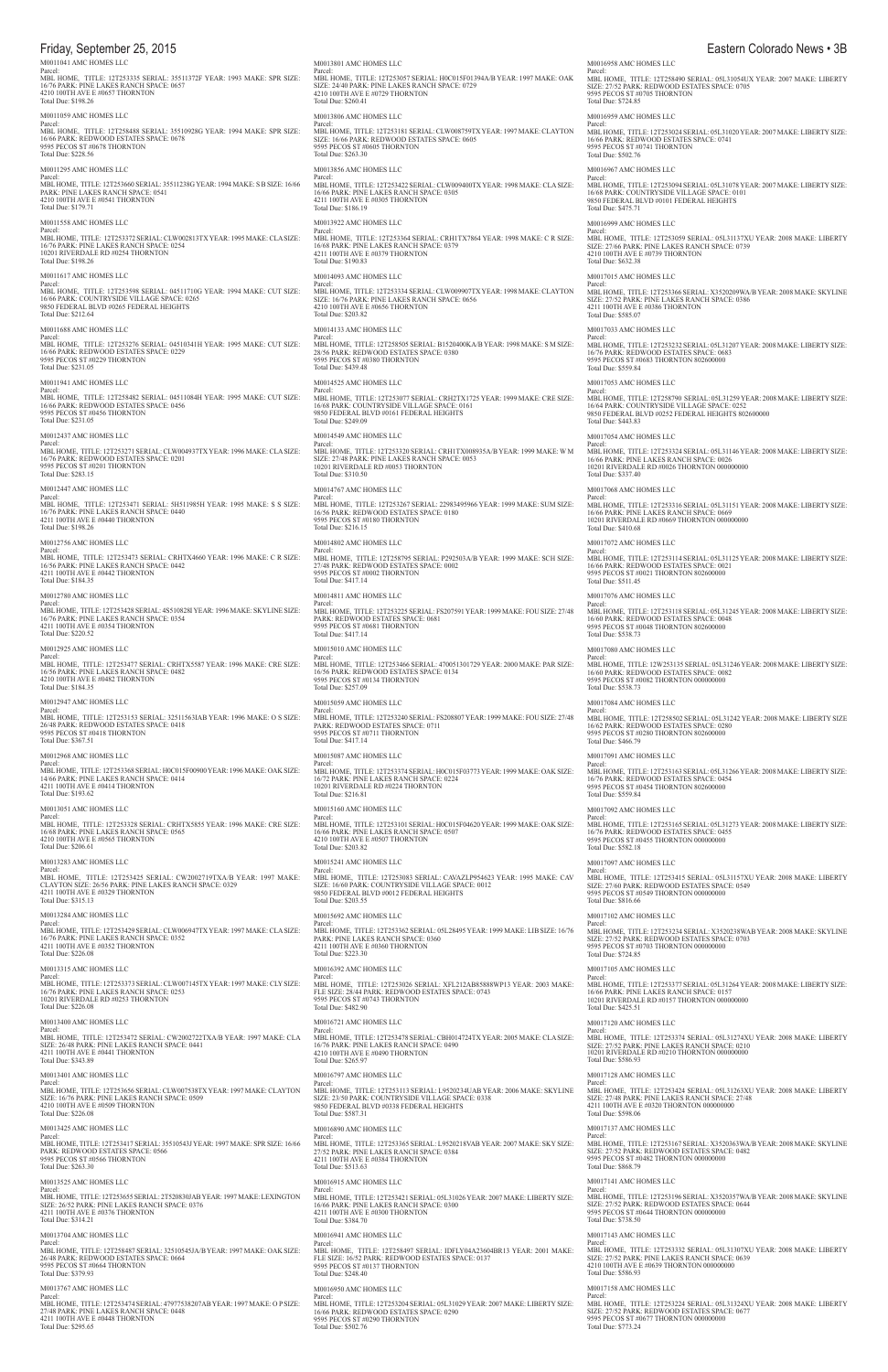4B• Eastern Colorado News Friday, September 25, 2015 M0017164 AMC HOMES LLC Parcel:<br>MBL HOME, TITLE: 12T253371 SERIAL: 05L31360XU YEAR: 2008 MAKE: LIBERTY SIZE: 23/48 PARK: PINE LAKES RANCH SPACE: 0270 4211 100TH AVE E #0270 THORNTON 000000000 Total Due: \$536.83 M0017165 AMC HOMES LLC Parcel:<br>MBL HOME, TITLE: 12T253045 SERIAL: 05L31364XU YEAR: 2009 MAKE: LIBERTY SIZE: 23/44 PARK: PINE LAKES RANCH SPACE: 0680 4210 100TH AVE E #0680 THORNTON 000000000 Total Due: \$523.84 M0017204 AMC HOMES LLC Parcel:<br>MBL HOME, TITLE: 12T253322 SERIAL: 05L31384XU YEAR: 2009 MAKE: LIBERTY<br>SIZE: 27/52 PARK: PINE LAKES RANCH SPACE: 0052<br>10201 RIVERDALE RD #0052 THORNTON 000000000 Total Due: \$617.53 M0017247 AMC HOMES LLC Parcel MBL HOME, TITLE: 12T253420 SERIAL: 05L31404XU YEAR: 2009 MAKE: LIBERTY<br>SIZE: 27/48 PARK: PINE LAKES RANCH SPACE: 0291<br>4211 100TH AVE E #0291 THORNTON 000000000 Total Due: \$576.72 M0017260 AMC HOMES LLC Parcel MBL HOME, TITLE: 12T253467 SERIAL: 05L31437 YEAR: 2010 MAKE: LIBERTY SIZE:<br>16/60 PARK: REDWOOD ESTATES SPACE: 0141<br>9595 PECOS ST #0141 THORNTON 000000000 Total Due: \$469.25 M0017266 AMC HOMES LLC Parcel MBL HOME, TITLE: 12T253206 SERIAL: 05L31407 YEAR:2009 MAKE: LIBERTY SIZE: 16/76 PARK: REDWOOD ESTATES SPACE: 0299 9595 PECOS ST #0299 THORNTON 000000000 Total Due: \$559.84 M0017267 AMC HOMES LLC Parcel:<br>MBL HOME, TITLE: 12T253149 SERIAL: 05L31453 YEAR: 2009 MAKE: LIBERTY SIZE: 16/60 PARK: REDWOOD ESTATES SPACE: 0399 9595 PECOS ST #0399 THORNTON 000000000 Total Due: \$469.25 M0017273 AMC HOMES LLC Parcel:<br>MBL HOME, TITLE: 12T253184 SERIAL: 05L31415XU YEAR: 2009 MAKE: LIBERTY SIZE: 27/52 PARK: REDWOOD ESTATES SPACE: 0607 9595 PECOS ST #0607 THORNTON 802600000 Total Due: \$814.17

M0004081 AMC HOMES SALES INC Parcel:<br>MBL HOME, TITLE: 12W217568 SERIAL: 377470S29367 YEAR: 1977 MAKE: MEL SIZE:<br>14/66 PARK: REDWOOD ESTATES SPACE: 0387

M0017277 AMC HOMES LLC Parcel:<br>MBL HOME, TITLE: 12T253027 SERIAL: 05L31439XU YEAR: 2009 MAKE: LIBERTY<br>SIZE: 27/44 PARK: REDWOOD ESTATES SPACE: 0757<br>9595 PECOS ST #0757 THORNTON 000000000 Total Due: \$739.74

Parcel:<br>MBL HOME, TITLE: SERIAL: LH12TX7089 YEAR: 2012 MAKE: LEGACY SIZE: 16/80<br>PARK: WOODSHIRE EAST MH COMMUNITY SPACE: 0109 17515 18TH PL E #0109 AURORA 000000000

M0017298 AMC HOMES LLC Parcel:<br>MBL HOME, TITLE: 12T253479 SERIAL: 05L31491 YEAR: 2009 MAKE: LIBERTY SIZE:<br>16/76 PARK: PINE LAKES RANCH SPACE: 0493 4210 100TH AVE E #0493 THORNTON 000000000 Total Due: \$453.35

M0017307 AMC HOMES LLC Parcel:<br>MBL HOME, TITLE: 12T253658 SERIAL: 05L31511 YEAR: 2009 MAKE: LIBERTY SIZE:<br>16/76 PARK: PINE LAKES RANCH SPACE: 0522<br>4210 100TH AVE E #0522 THORNTON 000000000 Total Due: \$418.10

M0017310 AMC HOMES LLC Parcel: MBL HOME, TITLE: 12T253111 SERIAL: 05L31510 YEAR: 2009 MAKE: LIBERTY SIZE: 16/66 PARK: COUNTRY SIDE VILLAGE SPACE: 0337 9850 FEDERAL BLVD #0337 FEDERAL HEIGHTS 802600000 Total Due: \$455.21

M0017317 AMC HOMES LLC Parcel: MBL HOME, TITLE: 12T253657 SERIAL: 05L31513 YEAR: 2009 MAKE: LIBERTY SIZE: 16/76 PARK: PINE LAKES RANCH SPACE: 0521 4210 100TH AVE E #0521 THORNTON 000000000 Total Due: \$461.69

M0017323 AMC HOMES LLC Parcel:<br>MBL HOME, TITLE: 12T253104 SERIAL: 05L31516XU YEAR: 2009 MAKE: LIBERTY<br>SIZE: 23/60 PARK: COUNTRYSIDE VILLAGE SPACE: 0269 9850 FEDERAL BLVD #0269 FEDERAL HEIGHTS 802600000 Total Due: \$741.03

M0017169 AMC HOMES LLC Parcel: MBL HOME, TITLE: 12T253412 SERIAL: 05L31320 YEAR: 2008 MAKE: LIBERTY SIZE: 16/76 PARK: REDWOOD ESTATES SPACE: 0538 9595 PECOS ST #0538 THORNTON 000000000 Total Due: \$559.84

9595 PECOS ST #0387 THORNTON Total Due: \$111.93 M0016914 AMC HOMES SALES INC

Parcel: MBL HOME, TITLE: 12T253017 SERIAL: 05L30963 YEAR: 2007 MAKE: LIBERTY SIZE:<br>16/76 PARK: PINE LAKES RANCH SPACE: 0015<br>10210 RIVERDALE RD #0015 THORNTON 000000000 Total Due: \$364.30

M0017934 AMERICAN HOUSING c/o C/O WOODSHIRE EAST MH COMMUNITY

Total Due: \$484.59

M0018247 AMERICAN HOUSING c/o C/O FRIENDLY VILLAGE OF THE ROCKIES Parcel:<br>MBL HOME, TITLE: SERIAL: 04510973J YEAR: 1996 MAKE: CUTLASS SIZE: 16/56<br>PARK: FRIENDLY VILLAGE OF THE ROCKIES SPACE: 0126<br>2100 100TH AVE W #0126 THORNTON 000000000 Total Due: \$92.07

M0003454 AMOS STACY L c/o AMOS CORY C Parcel: MBL HOME, TITLE: 12R881587 SERIAL: 2056A/B YEAR: 1978 MAKE: LON SIZE: 24/48 PARK: VALLEY VIEW ESTATES SPACE: 0034 VALLEY VIEW ESTATES 1201 THORNTON PKWY W #0034 THORNTON Total Due: \$142.94

Parcel:<br>MBL HOME, TITLE: 12T238049 SERIAL: CRH1TX7853 YEAR: 1998 MAKE: C R SIZE:<br>16/56 PARK: COUNTRYSIDE VILLAGE SPACE: 0228 9850 FEDERAL BLVD #0228 FEDERAL HEIGHTS Total Due: \$201.26

Parcel:<br>MBL HOME, TITLE: 12W048549 SERIAL: SK2344C YEAR: 1969 MAKE: SKY SIZE:<br>12/46 PARK: THORNTON MOBILE ESTATES SPACE: 0074<br>3600 88TH AVE E #0074 THORNTON Total Due: \$68.47

M0013115 AMRINE DAVID c/o AMRINE CHERI Parcel: MBL HOME, TITLE: 12W602391 SERIAL: HL6651 YEAR: 1997 MAKE: HIG SIZE: 16/56 PARK: HOLIDAY HILLS VILLAGE SPACE: 0602 2000 92ND AVE W #0602 FEDERAL HEIGHTS Total Due: \$221.76

M0011306 ANDAZOLA EVELYN L Parcel:<br>MBL HOME, TITLE: 12W217343 SERIAL: PH074550AB YEAR: 1994 MAKE: R B SIZE: 28/48 PARK: BERKELEY VILLAGE SPACE: 0004 5400 SHERIDAN BLVD #0004 Total Due: \$362.51

M0007439 ANDRESS DERRICK B Parcel:<br>MBL HOME, TITLE NO: 12W090969 SERIAL: FG4314A/B YEAR: 1983 MAKE: MVS<br>SIZE: 24/52 PARK: REDWOOD ESTATES SPACE: 0246 9595 PECOS ST #0246 THORNTON Total Due: \$229.80

Parcel:

Parcel:

Parcel:

Parcel:

Parcel:

Parcel:

Parcel:

Parcel:<br>MBL HOME, TITLE: 12T274796 SERIAL: 01590304P YEAR: 1981 MAKE: SKY SIZE:<br>14/60 PARK: THORNTON MOBILE ESTATES SPACE: 0052 3600 88TH AVE E #0052 THORNTON

Parcel:

Parcel:

Parcel:

Parcel:

6250 FEDERAL BLVD #0016 Total Due: \$293.62 M0016608 ARC HOUSING LLC c/o C/O WIKIUP ESTATES LLC<br>Parcel:<br>MBL HOME, TITLE NO: 12T175159 SERIAL: P352792 YEAR: 2004 MAKE: CMH SIZE: 16/76 PARK: WIKIUP MHP SPACE: 0300

6500 88TH AVE E #0300 Total Due: \$273.42

M0000913 ARCHULETA EDDIE Parcel:

# M0000025 ANGUIANO YESSICA HERRERA c/o GERARDO QUIROZ MICAELA MBL HOME, TITLE: 12W590497 SERIAL: A1071X/Y YEAR: 1971 MAKE: CEN SIZE:<br>24/56 PARK: FRIENDLY VILLAGE OF THE ROCKIES SPACE: 0522<br>2100 100TH AVE W #0522 THORNTON<br>Total Due: \$150.39 M0010328 ANIMA ANA URIEL c/o CASTANEDA URIEL MBL HOME, TITLE: 12W221935 SERIAL: 0591204298 YEAR: 1989 MAKE: CHA SIZE:<br>14/68 PARK: FRIENDLY VILLAGE OF AURORA SPACE: 0422<br>17102 16TH AVE E #0422 AURORA Total Due: \$165.52 M0000176 ANSON NORMA E c/o ANSON DOUGLAS A MBL HOME, TITLE: 12P329342 SERIAL: GLMCXM0T8840 YEAR: 1971 MAKE: NAT SIZE: 12/56 PARK: KIMBERLY HILLS MHP SPACE: 0007 2305 92ND AVE W #0007 FEDERAL HEIGHTS Total Due: \$55.50 M0015955 ANTILLON GONZALEZ ESPERANZA L c/o ANTILLON JULIO C JR Parcel:<br>MBL HOME, TITLE: 12W172554 SERIAL: H0C015F05228A/B YEAR: 2000 MAKE: OAK<br>SIZE: 27/52 PARK: FRIENDLY VILLAGE OF AURORA SPACE: 0347<br>1921 QUINTERO ST #0347 AURORA Total Due: \$509.14 M0006442 APODACA JUDITH ANN MBL HOME, TITLE: 12P574371 SERIAL: 9026 YEAR: 1978 MAKE: KIT SIZE: 14/66<br>PARK: FRIENDLY VILLAGE OF AURORA SPACE: 0193<br>1874 EISENHOWER WAY #0193 AURORA Total Due: \$120.90 M0008264 ARAGON BRIANDA c/o COTA FRANCISCO MBL HOME, TITLE: 12W243663 SERIAL: KSDH05D18801511A YEAR: 1978 MAKE: DET<br>SIZE: 14/56 PARK: FRIENDLY VILLAGE OF THE ROCKIES SPACE: 0012<br>2100 100TH AVE W #0012 THORNTON 000000000 Total Due: \$103.24 M0007822 ARAGON GREG MBL HOME, TITLE: 12T112330 SERIAL: 789 YEAR: 1976 MAKE: CAS SIZE: 14/67<br>PARK: REDWOOD ESTATES SPACE: 0513<br>9595 PECOS ST #0513 THORNTON Total Due: \$104.49 M0000336 ARC DEALERSHIP LLC c/o C/O MOBILE GARDENS LLC MBL HOME, TITLE: 12T254925 SERIAL: FFBFCCMN3692 YEAR: 1966 MAKE: MAG<br>SIZE: 12/59 PARK: MOBILE GARDENS SPACE: 0002<br>6250 FEDERAL BLVD #0002 Total Due: \$89.04 M0007252 ARCHIE STEVEN A MBL HOME, TITLE: 12T072019 SERIAL: 14103190 YEAR: 1982 MAKE: N M SIZE: 14/66<br>PARK: WIKIUP MHP SPACE: 0020<br>6500 88TH AVE E #0020 Total Due: \$101.06 M0014094 ARC HOUSING LLC c/o C/O MOBILE GARDENS LLC MBL HOME, TITLE NO: 12W120068 SERIAL: 05975272041 YEAR: 1997 MAKE: CHA<br>SIZE: 14/56 PARK: MOBILE GARDENS SPACE: 0014<br>6250 FEDERAL BLVD #0014 Total Due: \$133.78 M0014910 ARC HOUSING LLC c/o C/O MOBILE GARDENS LLC MBL HOME, TITLE: 12T247843 SERIAL: 4799A1101145 YEAR: 1999 MAKE: DIS SIZE:<br>16/76 PARK: MOBILE GARDENS SPACE: 0098<br>6250 FEDERAL BLVD #0098 Total Due: \$262.74 M0016246 ARC HOUSING LLC c/o C/O MOBILE GARDENS LLC MBL HOME, TITLE: 12T247846 SERIAL: 470190402962 YEAR: 2001 MAKE: ATL SIZE: 16/76 PARK: MOBILE GARDENS SPACE: 0097 6250 FEDERAL BLVD #0097 Total Due: \$327.07 M0016370 ARC HOUSING LLC c/o C/O MOBILE GARDENS LLC<br>Parcel:<br>MBL HOME, TITLE NO: 12T178403 SERIAL: P309411 YEAR: 2002 MAKE: SCH SIZE: 16/56 PARK: MOBILE GARDENS SPACE: 0016 Parcel: Parcel: Parcel: Parcel: Parcel: Parcel Parcel: Parcel:

MBL HOME, TITLE: 12W290905 SERIAL: GJ051774 YEAR: 1970 MAKE: DET SIZE: 12/52 PARK: HIGHVIEW MOBILE HOME COMMUNITY SPACE: 0052 8601 ZUNI ST #0052 WESTMINSTER Total Due: \$79.13

M0013934 ARCHULETA EMILY

M0002054 ARCHULETA FELIX

M0016753 ARCHULETA RUDOLPH Parcel: MBL HOME, TITLE NO: 12W123201 SERIAL: CMT8792 YEAR: 1976 MAKE: MON SIZE:<br>14/50 PARK: HIGHVIEW MOBILE HOME COMMUNITY SPACE: 0053<br>8601 ZUNI ST #0053 WESTMINSTER Total Due: \$73.48

M0004736 ARELLANO GUZMAN ROCIO A

Parcel: MBL HOME, TITLE: 12T276777 SERIAL: 781 YEAR: 1973 MAKE: STA SIZE: 24/32 PARK: KIMBERLY HILLS MHP SPACE: 658B 9400 ELM CT #658B FEDERAL HEIGHTS Total Due: \$104.79

M0002765 ARMSTRONG BENITA L Parcel:<br>MBL HOME, TITLE: 12W715499 SERIAL: 0549962051-D YEAR: 1974 MAKE: CHA SIZE: 14/61 PARK: GREEN ACRES MHP SPACE: 045C 1540 BILLINGS ST #045C AURORA Total Due: \$86.32

M0016109 ARRIAGA JAIME c/o ARRIAGA LITICIA Parcel: MBL HOME, TITLE: 12W037090 SERIAL: SCH01015481 YEAR: 2001 MAKE: SIL SIZE: 16/70 PARK: FRANKLIN MHP SPACE: 0093 1616 78TH AVE E #0093 Total Due: \$248.64

M0010766 ARRINGTON RAYMOND D Parcel:<br>MBL HOME, TITLE: 12R444762 SERIAL: 4793491N3450 YEAR: 1993 MAKE: HUN SIZE: 16/66 PARK: FRANKLIN MHP SPACE: 0021 1616 78TH AVE E #0021 Total Due: \$199.65

M0003527 ARROYA ARREDONDO ARTURO c/o ARROYO DIOCELINA MBL HOME, TITLE NO: 12W119102 SERIAL: 2230072116 YEAR: 1973 MAKE: SEQ SIZE:<br>14/66 PARK: BERKELEY VILLAGE SPACE: 0049<br>5400 SHERIDAN BLVD #0049 Total Due: \$99.74 M0003996 ARTEAGA JUAN PATRICIO MBL HOME, TITLE: 12W283289 SERIAL: 34830 YEAR: 1967 MAKE: AME SIZE: 12/55 PARK: COMMERCE HEIGHTS SPACE: 0052 7701 BRIGHTON BLVD #0052 Total Due: \$73.31 M0006998 ARVIZO ELIVA I c/o ARVIZO JOEL MBL HOME, TITLE: 12P384791 SERIAL: ACX7165 YEAR: 1973 MAKE: C S SIZE: 14/48<br>PARK: IRONDALE MHP SPACE: 0031<br>8810 88TH AVE E #0031 COMMERCE CITY 000000000 Total Due: \$73.71 M0012162 A SALINAS JOSE MANUEL MBL HOME, TITLE: 12W029551 SERIAL: MSFL1AF242515493 YEAR: 1985 MAKE: FLT SIZE: 14/66 PARK: HILLCREST VILLAGES SPACE: 0055 1600 SABLE BLVD #0055 AURORA Total Due: \$143.22 M0010495 ASCHTGEN LAWRENCE / KATHAREEN c/o TYGART MARIE ANN C/O LOCEY RICK MBL HOME, TITLE: 12T068384 SERIAL: 4P520493F YEAR: 1993 MAKE: WRS SIZE:<br>16/76 PARK: VALLEY VIEW ESTATES SPACE: 0155<br>1201 THORNTON PKWY W #0155 THORNTON Total Due: \$253.37 M0003152 ASHBROOK DARRELL L MBL HOME, TITLE: 12M705720 SERIAL: 126013432 YEAR: 1971 MAKE: FRO SIZE: 12/56 PARK: RANCH HOUSE MHP SPACE: 003D 5565 WASHINGTON ST #003D Total Due: \$76.69 M0016591 ASPHALT PAVING c/o C/O LEYVA CELINA MBL HOME, TITLE NO: 03M638030 SERIAL: 1136 YEAR: 1974 MAKE: LON SIZE: 14/60 PARK: IRONDALE MHP SPACE: 0017 8810 88TH AVE E #0017 COMMERCE CITY 000000000 Total Due: \$80.67 M0016008 ATENCIO ANNA M MBL HOME, TITLE NO: 12W123408 SERIAL: 9P510207PAB YEAR: 2001 MAKE: SKY SIZE: 23/44 PARK: EAST GATE VILLAGE SPACE: 0160 3060 BRIDGE ST E #0160 BRIGHTON Total Due: \$365.14 M0000317 ATOR DOROTHY Parcel: MBL HOME, TITLE: 12M910017 SERIAL: FFBFXCMN3219 YEAR: 1966 MAKE: MAG SIZE: 12/56 PARK: MOBILE LAND ESTATES SPACE: 0018 8951 CLAY ST #0018 FEDERAL HEIGHTS Total Due: \$70.42 M0006237 ATOR DOROTHY Parcel: 0171920413016 MBL HOME, TITLE: 12P032968 SERIAL: GB191436A&B YEAR: 1972 MAKE: L H SIZE: 24/36 PARK: PRIVATE PROPERTY SPACE: 0000 LAND PARC 1719-20-4-13-016<br>9017 ELM CT #0000 FEDERAL HEIGHTS<br>Total Due: \$136.03 M0015917 AUGUSTINE WENDY L Parcel:<br>MBL HOME, TITLE: 12T104453 SERIAL: 9P510560NBA YEAR: 2001 MAKE: SKY SIZE:<br>28/66 PARK: EAST GATE VILLAGE SPACE: 0096<br>3060 BRIDGE ST E #0096 BRIGHTON Total Due: \$477.66 M0005596 AUSTIN TIM c/o AUSTIN SHIRLEY Parcel:<br>MBL HOME, TITLE NO: 12W089825 SERIAL: 14101204 YEAR: 1977 MAKE: P M SIZE:<br>24/48 PARK: REDWOOD ESTATES SPACE: 0320 9595 PECOS ST #0320 THORNTON Total Due: \$142.94 M0011155 AVALOS ADAN TORRES c/o TORRES FLOR Parcel: MBL HOME, TITLE: 12W223863 SERIAL: 2222691718AB YEAR: 1972 MAKE: ATL SIZE: 23/56 PARK: LAMPLIGHTER DENVER SPACE: 0083 9100 TEJON ST #0083 FEDERAL HEIGHTS Total Due: \$139.77 M0005691 AVILA SIMENTAL LISBETH Parcel:<br>MBL HOME, TITLE: 12W295090 SERIAL: 14101516 YEAR: 1978 MAKE: E P SIZE: 24/46<br>PARK: HILLCREST VILLAGES SPACE: 0359<br>1913 CRYSTAL ST #0359 AURORA Total Due: \$128.71 M0010315 AVITIA ALBA Parcel:<br>MBL HOME, TITLE: 12W208478 SERIAL: P248660 YEAR: 1993 MAKE: SCHULT SIZE:<br>16/76 PARK: KIMBERLY HILLS MHP SPACE: 659F 9400 ELM CT #659F FEDERAL HEIGHTS Total Due: \$218.31 M0003276 AYALA GRIMALDO CESAR Parcel: MBL HOME, TITLE: 12W200859 SERIAL: 1433 YEAR: 1975 MAKE: LON SIZE: 24/52<br>PARK: FRIENDLY VILLAGE OF THE ROCKIES SPACE: 0078<br>2100 100TH AVE W #0078 THORNTON Total Due: \$151.63 M0007047 BADILLO JUAN TRINIDAD c/o BADILLO ROSEMARY ALVAREZ

Total Due: \$70.76

M0002307 BAEZA RAMON

Parcel:<br>MBL HOME, TITLE: 12W293550 SERIAL: 0570832410 YEAR: 1967 MAKE: CHA SIZE:<br>12/56 PARK: WIKIUP MHP SPACE: 0180<br>6500 88TH AVE E #0180<br>Total Due: \$74.25

M0009720 BAILON SANCHEZ JULIO C Parcel: MBL HOME, TITLE: 12W283573 SERIAL: 68A15120 YEAR: 1986 MAKE: CHI SIZE: 14/76 PARK: FRIENDLY VILLAGE OF AURORA SPACE: 0381 1633 VAN BUREN WAY #0381 AURORA Total Due: \$140.97

M0013477 BAIRD KAREN M Parcel: 0181100000052 MBL HOME, TITLE: 12T045988 SERIAL: 02940593L YEAR: 1978 MAKE: HIL SIZE: 14/70 PARK: PRIVATE PROPERTY SPACE: 0000 LAND PARCEL 1811-00-0-00-052 PRO RATED 11 MOS 1997 4730 CALHOUN-BYERS RD #0000 Total Due: \$82.42

M0009384 BAKER KATHLEEN Parcel:<br>MBL HOME, TITLE: 12W028682 SERIAL: N0PL162373 YEAR: 1978 MAKE: SCH SIZE: 14/66 PARK: PINE LAKES RANCH SPACE: 0648 4210 100TH AVE E #0648 THORNTON Total Due: \$92.50

M0012333 BAKER ROSIE F c/o BAKER JOYLENE S Parcel:<br>MBL HOME, TITLE: 12T105120 SERIAL: 2G520172IAB YEAR: 1996 MAKE: BRO SIZE: 26/56 PARK: FRIENDLY VILLAGE OF THE ROCKIES SPACE: 0072 2100 100TH AVE W #0072 THORNTON Total Due: \$397.30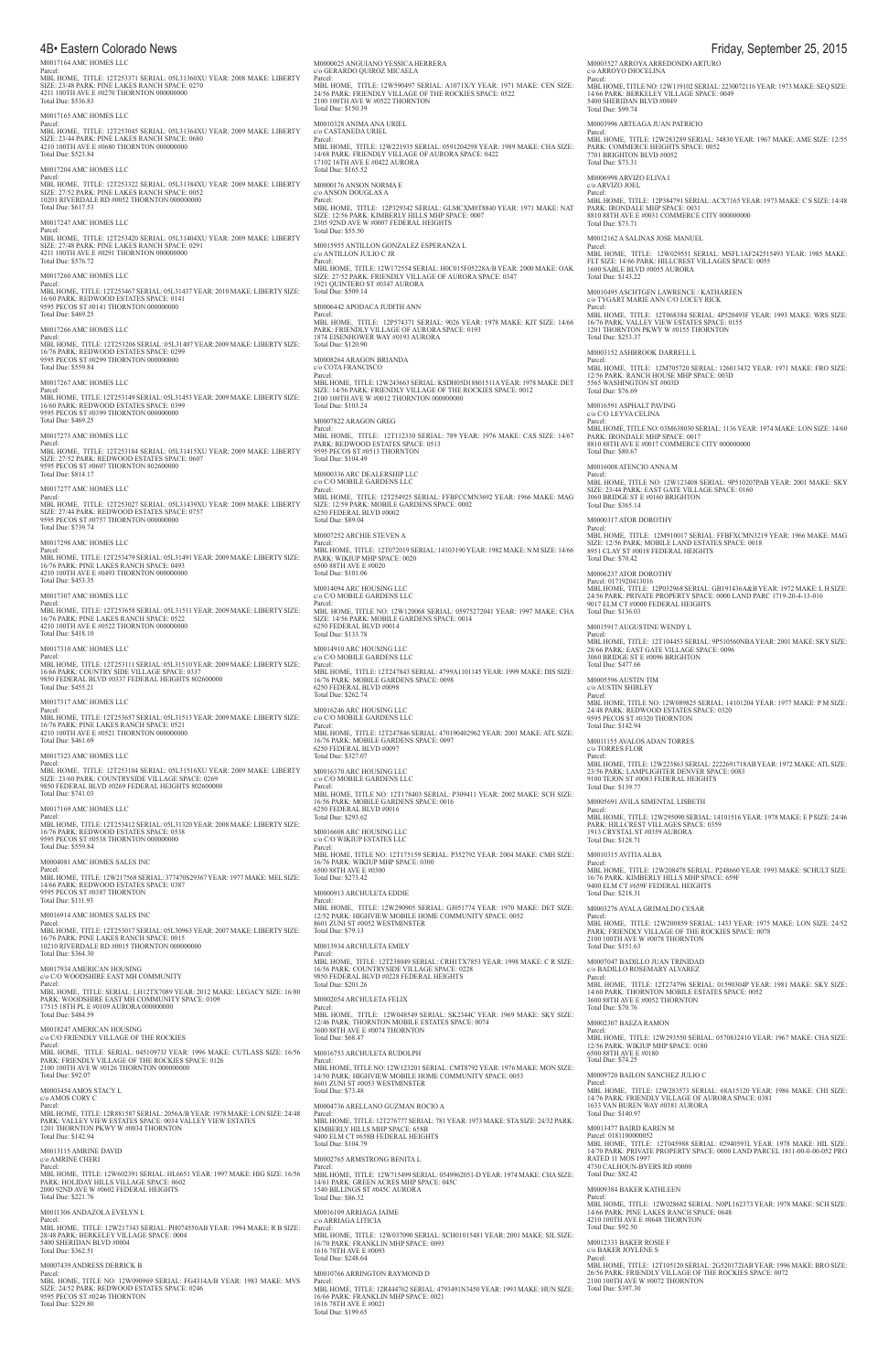M0009715 BARANWAY JOHN B Parcel: MBL HOME, TITLE: 12W156220 SERIAL: 1MC3027 YEAR: 1969 MAKE: MON SIZE: 14/65 PARK: GALAMB MHP SPACE: 0024 35500 COLFAX AVE E #0024 Total Due: \$78.08

M0009060 BAKER ROY ANTHONY BAKER PAULA MAE c/o BAKER TRAVIS ANTHONY POGGENESS DEANNA RE Parcel: MBL HOME, TITLE: 12W234007 SERIAL: 48A13417 YEAR: 1984 MAKE: BON SIZE: 25/52 PARK: CASA ESTATES SPACE: 0208 860 132ND AVE W #0208 WESTMINSTER Total Due: \$226.85 M0006737 BANG SARA Parcel: MBL HOME, TITLE: 12T552577 SERIAL: 1476791748 YEAR: 1979 MAKE: SHA SIZE: 14/68 PARK: MC DONALD MHP SPACE: 0009 215 PALMER AVE #0009 BENNETT Total Due: \$92.97 M0016976 BANKENSTEIN WILLIAM W Parcel:<br>MBL HOME, TITLE NO: 00903294 (TEXAS) SERIAL: 2K530188F YEAR: 1992 MAKE:<br>MEADOWRIDGE SIZE: 16/76 PARK: WOODSHIRE EAST MH COMMUNITY SPACE: 0031 17565 16TH PL E #0031 AURORA Total Due: \$38.60 M0012630 BANKER PAUL Parcel:<br>MBL HOME, TITLE: 12W599269 SERIAL: 04510523I YEAR: 1996 MAKE: CUT SIZE:<br>14/66 PARK: STITES MOBILE HOME COURT SPACE: 0017 6521 CLAY ST #0017 Total Due: \$255.01 M0018010 BANKS JOHN G Parcel:<br>MBL HOME, TITLE: 12W248052 SERIAL: 0500266651 YEAR: 1980 MAKE: CHAMPION<br>SIZE: 14/52 PARK: CASA ESTATES SPACE: 0281<br>860 132ND AVE W #0281 WESTMINSTER 000000000<br>Total Due: \$115.38 M0008715 BANUELOS JUAN MANUEL Parcel:<br>MBL HOME, TITLE: 12W188025 SERIAL: KB1DSNAB413322 YEAR: 1984 MAKE: KAU<br>SIZE: 27/46 PARK: DENVER CASCADE SPACE: 0375<br>2960 CASCADE DR #0375 FEDERAL HEIGHTS Total Due: \$232.01 M0005841 BARAJAS HECTOR c/o CASTELLANOS MARIA GUADALUPE Parcel: MBL HOME, TITLE: 12T222939 SERIAL: GW10712A/B YEAR: 1979 MAKE: GLE SIZE:<br>24/56 PARK: FRIENDLY VILLAGE OF THE ROCKIES SPACE: 0042<br>2100 100TH AVE W #0042 THORNTON Total Due: \$157.84 M0003321 BARANWAY JOHN c/o BARANWAY PHYLLIS Parcel: MBL HOME, TITLE NO: 12W053099 SERIAL: 1593 YEAR: 1971 MAKE: L V SIZE: 14/69 PARK: GALAMB MHP SPACE: 0014 35500 COLFAX AVE E #0014 Total Due: \$78.96 M0007570 BARANWAY JOHN c/o BARANWAY PHYLLIS Parcel: MBL HOME, TITLE NO: 12W052303 SERIAL: CS10453A&B YEAR: 1978 MAKE: CEN SIZE: 24/56 PARK: GALAMB MHP SPACE: 0029 35500 COLFAX AVE E #0029 Total Due: \$116.75 M0008488 BARANWAY JOHN c/o BARANWAY PHYLLIS<br>Parcel:<br>MBL HOME, TITLE NO: 12W056356 SERIAL: 0571662804A/B YEAR: 1987 MAKE: CHA SIZE: 28/48 PARK: GALAMB MHP SPACE: 0004 35500 COLFAX AVE E #0004 Total Due: \$201.15 M0010630 BARANWAY JOHN c/o BARANWAY PHYLLIS Parcel: MBL HOME, TITLE NO: 12W048478 SERIAL: 10235491 YEAR: 1980 MAKE: BRM SIZE: 14/66 PARK: GALAMB MHP SPACE: 0028 35500 COLFAX AVE E #0028 Total Due: \$93.89 M0017332 BARANWAY JOHN Parcel:<br>MBL HOME, TITLE: 12W146431 SERIAL: 48A13930 YEAR: 1984 MAKE: BONNAVILLA SIZE: 14/70 PARK: GALAMB MHP SPACE: 0017 35500 COLFAX AVE E #0017 000000000 Total Due: \$129.95 M0003675 BARANWAY JOHN B Parcel:<br>MBL HOME, TITLE: 12W132215 SERIAL: 260TEFBR8293 YEAR: 1969 MAKE: VIN<br>SIZE: 12/56 PARK: GALAMB MHP SPACE: TMP5<br>35500 COLFAX AVE E #TMP5 000000000 Total Due: \$71.04 M0006755 BARANWAY JOHN B Parcel: MBL HOME, TITLE NO: 12W118728 SERIAL: KSDH08A32919711A YEAR: 1980 MAKE:<br>AME SIZE: 14/66 PARK: GALAMB MHP SPACE: 0046<br>35500 COLFAX AVE E #0046 Total Due: \$93.89 M0006909 BARANWAY JOHN B Parcel MBL HOME, TITLE NO: 12W131546 SERIAL: FBEFYML05814 YEAR: 1962 MAKE: PRE<br>SIZE: 12/44 PARK: GALAMB MHP SPACE: 0021<br>35500 COLFAX AVE E #0021 Total Due: \$71.92 M0007064 BARANWAY JOHN B Parcel:<br>MBL HOME, TITLE NO: 12W118731 SERIAL: ACED7081 YEAR: 1974 MAKE: CEN SIZE: 14/66 PARK: GALAMB MHP SPACE: 0043 35500 COLFAX AVE E #0043 Total Due: \$77.20 M0007355 BARANWAY JOHN B c/o BARANWAY PHYLLIS K Parcel: MBL HOME, TITLE NO: 12W044406 SERIAL: 5924K YEAR: 1971 MAKE: KIT SIZE: 24/61 M0011235 BARANWAY JOHN BRUCE Parcel:<br>MBL HOME, TITLE: 12W280875 SERIAL: NEB49A22770 YEAR: 1994 MAKE: BEL SIZE: 16/76 PARK: GALAMB MHP SPACE: 0027 35500 COLFAX AVE E #0027 Total Due: \$123.64 M0016415 BARANWAY JOHN BRUCE Parcel:<br>MBL HOME, TITLE: 12W147136 SERIAL: V405174 YEAR: 1999 MAKE: SCH SIZE: 16/76 PARK: GALAMB MHP SPACE: 0009 35500 COLFAX AVE E #0009 Total Due: \$220.50 M0016823 BARBA ESMERALDA G Parcel: MBL HOME, TITLE: 12T236281 SERIAL: MY929689ABV YEAR: 1992 MAKE: WES SIZE: 28/52 PARK: REDWOOD ESTATES SPACE: 0105 9595 PECOS ST #0105 THORNTON Total Due: \$366.27 M0015082 BARBER JIM c/o BARBER TERRI<br>Parcel: 0181500000460<br>MBL HOME, SERIAL: 0600501 YEAR: 1998 SIZE: 16/76 PARK: PRIVATE PROPERTY SPACE: 0000 1815-00-0-00-460 4751 PENRITH RD #0000 Total Due: \$183.58 M0009637 BARRAGAN MARIA DE LALOURDES Parcel:<br>MBL HOME, TITLE: 12W144980 SERIAL: S5825 YEAR: 1975 MAKE: VAN SIZE: 14/66<br>PARK: HILLCREST VILLAGES SPACE: 0022 1600 SABLE BLVD #0022 AURORA Total Due: \$91.90 M0004259 BARRAGAN RICARDO Parcel:<br>MBL HOME, TITLE: 12W217734 SERIAL: 486341495 YEAR: 1964 MAKE: NUW SIZE:<br>24/54 PARK: HILLCREST VILLAGES SPACE: 0163 1600 SABLE BLVD #0163 AURORA Total Due: \$113.09 M0011699 BARRAZA MORENO NANCY ISELA c/o TRILLO ORTEGA BETUEL Parcel:<br>MBL HOME, TITLE NO: 12T215640 SERIAL: 12318467A/B YEAR: 1994 MAKE: E P SIZE:<br>28/64 PARK: BERKELEY VILLAGE SPACE: 0165 5400 SHERIDAN BLVD #0165 Total Due: \$418.36 M0017552 BARRON SIXTOS JAVIER Parcel: MBL HOME, TITLE: 12W179942 SERIAL: ZWK75145630 YEAR: 1979 MAKE: WIN SIZE:<br>14/71 PARK: EASTGATE VILLAGE SPACE: 0394<br>3060 BRIDGE ST E #0394 BRIGHTON 000000000 Total Due: \$134.79 M0005626 BARRY CHARLES R Parcel: MBL HOME, TITLE: 12W537215 SERIAL: 04590576L YEAR: 1978 MAKE: BUD SIZE: 24/56 PARK: CASA ESTATES SPACE: 0195 860 132ND AVE W #0195 WESTMINSTER Total Due: \$134.68 M0008627 BARTLE RUSSELL KEITH JR Parcel: MBL HOME, TITLE: 12R484693 SERIAL: 11923 YEAR: 1980 MAKE: MON SIZE: 16/70 PARK: BERKELEY VILLAGE SPACE: 0267 5400 SHERIDAN BLVD #0267 Total Due: \$136.54 M0012495 BARTOLO CHARLOTE c/o BARTOLO MICHAEL J Parcel: MBL HOME, TITLE: 12R812284 SERIAL: FLS04A/B18635BF13 YEAR: 1995 MAKE: BRO<br>SIZE: 26/52 PARK: CASA ESTATES SPACE: 0277<br>860 132ND AVE W #0277 WESTMINSTER Total Due: \$326.55 M0003192 BARTOLO CHERI A Parcel: MBL HOME, TITLE: 12W176020 SERIAL: 1350 YEAR: 1974 MAKE: STA SIZE: 24/52 PARK: CASA ESTATES SPACE: 0280 860 132ND AVE W #0280 WESTMINSTER Total Due: \$131.47 M0009088 BASQUEZ CARMEL JR c/o LACRUE WILLIAM P Parcel: MBL HOME, TITLE: 12T219685 SERIAL: 1638524071IDA YEAR: 1983 MAKE: TAM SIZE: 24/48 PARK: NORTH COUNTY VILLAGE SPACE: 0725 9611 GLENCOE CT #0725 Total Due: \$177.33 M0003703 BASTIAN ELLIS Parcel: MBL HOME, TITLE: 12W641518 SERIAL: 26695 YEAR: 1955 MAKE: AME SIZE: 08/42 PARK: FEDERAL HEIGHTS MHP SPACE: 0001 8892 FEDERAL BLVD #0001 FEDERAL HEIGHTS Total Due: \$67.29 M0012155 BATCHELOR R ERNEST c/o CARROLL SANDRA A Parcel: MBL HOME, TITLE: 12P262404 SERIAL: HJ5497AB YEAR: 1995 MAKE: EDI SIZE:<br>28/56 PARK: WOODLAND HILLS SPACE: 0329<br>1500 THORNTON PKWY W #0329 THORNTON Total Due: \$393.58 M0009813 BAYSHORE AMC HOME SALES LLC Parcel:<br>MBL HOME, TITLE: 12W284067 SERIAL: P246983 YEAR: 1992 MAKE: SCH SIZE: 16/57 PARK: COUNTRYSIDE VILLAGE SPACE: 0009 9850 FEDERAL BLVD #0009 FEDERAL HEIGHTS Total Due: \$218.33 M0002912 BAYSHORE WEST LLC Parcel: MBL HOME, TITLE: 12W293552 SERIAL: 1CE6722 YEAR: 1973 MAKE: CEN SIZE: 14/49 PARK: WIKIUP MHP SPACE: 0085 6500 88TH AVE E #0085

M0010837 BARANWAY JOHN B Parcel:<br>MBL HOME, TITLE NO: 12W120406 SERIAL: 39A21741 YEAR: 1993 MAKE: BON SIZE:<br>16/72 PARK: GALAMB MHP SPACE: 0036 35500 COLFAX AVE E #0036 Total Due: \$183.56

M0014512 BARANWAY JOHN B Parcel:<br>MBL HOME, TITLE: 12W172652 SERIAL: 22977084499 YEAR: 1997 MAKE: NSC SIZE:<br>16/68 PARK: GALAMB MHP SPACE: 0001 35500 COLFAX AVE E #0001 Total Due: \$196.76

M0008946 BARANWAY JOHN BRUCE Parcel: MBL HOME, TITLE NO: 12W134038 SERIAL: 03386 YEAR: 1979 MAKE: BRE SIZE: 14/76<br>PARK: GALAMB MHP SPACE: 0035<br>35500 COLFAX AVE E #0035 Total Due: \$90.38

Parcel:<br>MBL HOME, TITLE: 12M416367 SERIAL: 18H6815 YEAR: 1981 MAKE: B V SIZE: 14/60 PARK: KIMBERLY HILLS MHP SPACE: 0621 9400 ELM CT #0621 FEDERAL HEIGHTS M0009984 BEAVERS DAVID A c/o BEAVERS MARCIA R MBL HOME, TITLE: 12P176084 SERIAL: M60A123 YEAR: 1980 MAKE: SUN SIZE: 14/66 PARK: BROTHERS FOUR TO THE TOWN OF BENNETT SPACE: 0807 231 DAHLIA ST #0807 BENNETT Total Due: \$105.96 M0002278 BECKER SHANNON c/o BECKER RICHARD Parcel: MBL HOME, TITLE: 12W208979 SERIAL: XK511FAB YEAR: 1972 MAKE: CRE SIZE: 24/48 PARK: FRIENDLY VILLAGE OF THE ROCKIES SPACE: 0024 2100 100TH AVE W #0024 THORNTON Total Due: \$140.46 M0002720 BEDOYA JOSE Parcel: MBL HOME, TITLE NO: 12W117602 SERIAL: 0522637875 YEAR: 1972 MAKE: CHA SIZE: 24/56 PARK: PINE LAKES RANCH SPACE: 0660 4210 100TH AVE E #0660 THORNTON Total Due: \$125.91 M0018321 BELLA VISTA MHC LLC c/o C/O JIM FEEHAN Parcel: FEMA RED TAGGED MBL HOME, TITLE: 03P937881 SERIAL: LH212TX3049 YEAR: 2012 MAKE: LEGACY SIZE: 16/60 PARK: REDWOOD ESTATES SPACE: 0111 9595 PECOS ST #0111 THORNTON 000000000

M0010871 BELL LEO ALEXANDER Parcel:<br>MBL HOME, TITLE: 12W042257 SERIAL: GC192063L/R YEAR: 1973 MAKE: FLA SIZE:<br>24/56 PARK: HIGHVIEW MOBILE HOME COMMUNITY SPACE: 0057<br>8601 ZUNI ST #0057 WESTMINSTER<br>Total Due: \$140.22

M0005690 BENITEZ VANESSA Parcel:<br>MBL HOME, TITLE: 12W132977 SERIAL: KSDH08A39813992AB YEAR: 1979 MAKE:<br>AME SIZE: 24/60 PARK: EAST GATE VILLAGE SPACE: 0108<br>3060 BRIDGE ST E #0108 BRIGHTON<br>Total Due: \$147.52

M0005993 BERGLUND DAVID c/o BERGLUND VERONICA Parcel: MBL HOME, TITLE: 12P187901 SERIAL: 0580785274S YEAR: 1978 MAKE: CHA SIZE:<br>14/66 PARK: VALLEY VIEW ESTATES SPACE: 0038<br>1201 THORNTON PKWY W #0038 THORNTON<br>Total Due: \$113.17

Parcel:<br>MBL HOME, TITLE: 12W125725 SERIAL: FH4610365X96 YEAR: 1997 MAKE: FUQUA<br>SIZE: 28/48 PARK: BERKELEY VILLAGE SPACE: 0151<br>5400 SHERIDAN BLVD #0151 Total Due: \$395.50

Parcel:<br>MBL HOME, TITLE NO: 12W108765 SERIAL: 4646030247 YEAR: 1974 MAKE: MET<br>SIZE: 14/66 PARK: BERKELEY VILLAGE SPACE: 0079<br>5400 SHERIDAN BLVD #0079 Total Due: \$97.21

MBL HOME, TITLE: 12T096729 SERIAL: 17520791HA/B YEAR: 1995 MAKE: WOO<br>SIZE: 28/44 PARK: KIMBERLY HILLS MHP SPACE: 0165<br>2305 92ND AVE W #0165 FEDERAL HEIGHTS Total Due: \$324.24

Parcel:<br>MBL HOME, TITLE NO: 12T933990 SERIAL: IMC3942 YEAR: 1971 MAKE: MON SIZE: 24/61 PARK: HILLCREST VILLAGES SPACE: 0293 1900 BOUNTY ST #0293 AURORA Total Due: \$142.11

PARK: GALAMB MHP SPACE: 0031 35500 COLFAX AVE E #0031 Total Due: \$119.40 M0007611 BARANWAY JOHN B Parcel: MBL HOME, TITLE NO: 12W132509 SERIAL: LK1328 YEAR: 1971 MAKE: LAN SIZE: 14/56 PARK: GALAMB MHP SPACE: TMP2 35500 COLFAX AVE E #TMP2 Total Due: \$72.79 M0009232 BARANWAY JOHN B Parcel: MBL HOME, TITLE: 12W199848 SERIAL: 98A17883 YEAR: 1989 MAKE: BON SIZE: 16/76 PARK: GALAMB MHP SPACE: 0041 35500 COLFAX AVE E #0041 Total Due: \$152.81 Total Due: \$41.73 M0006836 BEATTY JACKIE c/o BEATTY DOROTHY M Total Due: \$103.74 Parcel:

# Friday, September 25, 2015 **Eastern Colorado News • 5B** Eastern Colorado News • 5B

Parcel: MBL HOME, TITLE NO: 12M187981 SERIAL: 03590108M YEAR: 1979 MAKE: HOM<br>SIZE: 24/52 PARK: DENVER CASCADE SPACE: 0361<br>2931 DOVE ST #0361 FEDERAL HEIGHTS<br>Total Due: \$143.18

Total Due: \$290.60

M0016662 BELLEW SCOTT A

Parcel: MBL HOME, TITLE: 03P336232 SERIAL: 229993206894AB YEAR: 1999 MAKE: SUM SIZE: 27/52 PARK: MONTICELLO SPACE: 0410 LAND PARCEL 171921315040 9057 ROYAL ST #0410 FEDERAL HEIGHTS Total Due: \$380.05

M0006030 BENSON KAREN D Parcel:<br>MBL HOME, TITLE: 12R839547 SERIAL: 01590167M YEAR: 1979 MAKE: SKYLINE<br>SIZE: 14/66 PARK: PEAK VIEW MOBILE COURT SPACE: 025C 10550 BRIGHTON RD #025C Total Due: \$90.30

M0016056 BERG BRIAN S c/o BERG PATRICIA A Parcel:<br>MBL HOME, TITLE NO: 12T199698 SERIAL: OP1H0035A/B YEAR: 2001 MAKE: OAK<br>SIZE: 27/56 PARK: BERKELEY VILLAGE SPACE: 0080 5400 SHERIDAN BLVD #0080 Total Due: \$512.28

M0013193 BERKLEY VILLAGE

M0004166 BERKLEY VILLAGE MOBILE HOME PARK

M0012027 BERND BRIAN F Parcel:

M0005447 BIAS WILLIAM R Parcel:<br>MBL HOME, TITLE: 12T114494 SERIAL: KSDH05E1080701A YEAR: 1978 MAKE: REV SIZE: 14/72 PARK: BERKELEY VILLAGE SPACE: 0366 5400 SHERIDAN BLVD #0366 Total Due: \$82.16

M0002969 BILLBE ARDOIN NICHOLE LYNN

M0002486 BINDEL AMY M Parcel:<br>MBL HOME, TITLE: 12T662027 SERIAL: 032262F YEAR: 1973 MAKE: COM SIZE: 14/66 PARK: LAMPLIGHTER DENVER SPACE: 0070 9100 TEJON ST #0070 FEDERAL HEIGHTS Total Due: \$90.79

M0013384 BISHOP CAROL c/o BISHOP JAMES Parcel:

MBL HOME, TITLE: 12T011023 SERIAL: 4P520674J YEAR: 1997 MAKE: WES SIZE:<br>16/66 PARK: KIMBERLY HILLS MHP SPACE: 0137<br>2305 92ND AVE W #0137 FEDERAL HEIGHTS<br>Total Due: \$244.53

M0002644 BLANCAS SONIA TALIA Parcel: MBL HOME, TITLE: 12W193476 SERIAL: 04590705K YEAR: 1977 MAKE: BUD SIZE: 14/66 PARK: CASA ESTATES SPACE: 0011 860 132ND AVE W #0011 WESTMINSTER Total Due: \$101.45

M0010077 BLANEY BRUCE c/o BLANEY DENISE Parcel: MBL HOME, TITLE: 12T117707 SERIAL: 32510491EA/B YEAR: 1992 MAKE: OAK SIZE: 26/48 PARK: REDWOOD ESTATES SPACE: 0221 9595 PECOS ST #0221 THORNTON Total Due: \$334.02 M0001129 BLISS ANDREW D c/o BLISS BRANDOLIN ANN

Parcel: MBL HOME, TITLE NO: 12W106735 SERIAL: HDC3031AB YEAR: 1974 MAKE: HAW SIZE: 24/56 PARK: BERKELEY VILLAGE SPACE: 0129 5400 SHERIDAN BLVD #0129 Total Due: \$153.06

M0015402 BLISS ARLENE J c/o BLISS TEILENE Parcel: MBL HOME, TITLE: 12T832936 SERIAL: NEB00B02537 YEAR: 2000 MAKE: BEL SIZE: 27/67 PARK: WOODSHIRE EAST MH COMMUNITY SPACE: 0005 1533 SEDALIA WAY #0005 AURORA Total Due: \$492.40

M0006219 BOBEN JOHN W c/o BOBEN MARIAN K

M0013440 BOLEN JACKIE SOUZA Parcel: MBL HOME, TITLE: 12W539318 SERIAL: FH101727 YEAR: 1997 MAKE: FOR SIZE: 16/64 PARK: CASA ESTATES SPACE: 0039 860 132ND AVE W #0039 WESTMINSTER Total Due: \$238.64

M0007961 BONILLA JOSE ALVARO Parcel: MBL HOME, TITLE: 12W563605 SERIAL: GW9823 YEAR: 1977 MAKE: GLE SIZE: 14/49 PARK: PIONEER VILLAGE SPACE: 0033 2901 63RD AVE W #0033 Total Due: \$99.33

M0001040 BOUSKA INAGENE Parcel: MBL HOME, TITLE NO: 12E811713 SERIAL: GSM16055 YEAR: 1964 MAKE: VAG SIZE:<br>10/54 PARK: GALAMB MHP SPACE: 0012<br>35500 COLFAX AVE E #0012 Total Due: \$66.65

M0005765 BOWER LORI Parcel: MBL HOME, TITLE: 12W174906 SERIAL: GW1702 YEAR: 1969 MAKE: GLE SIZE: 24/45<br>PARK: HILLCREST VILLAGES SPACE: 0054<br>1600 SABLE BLVD #0054 AURORA Total Due: \$105.28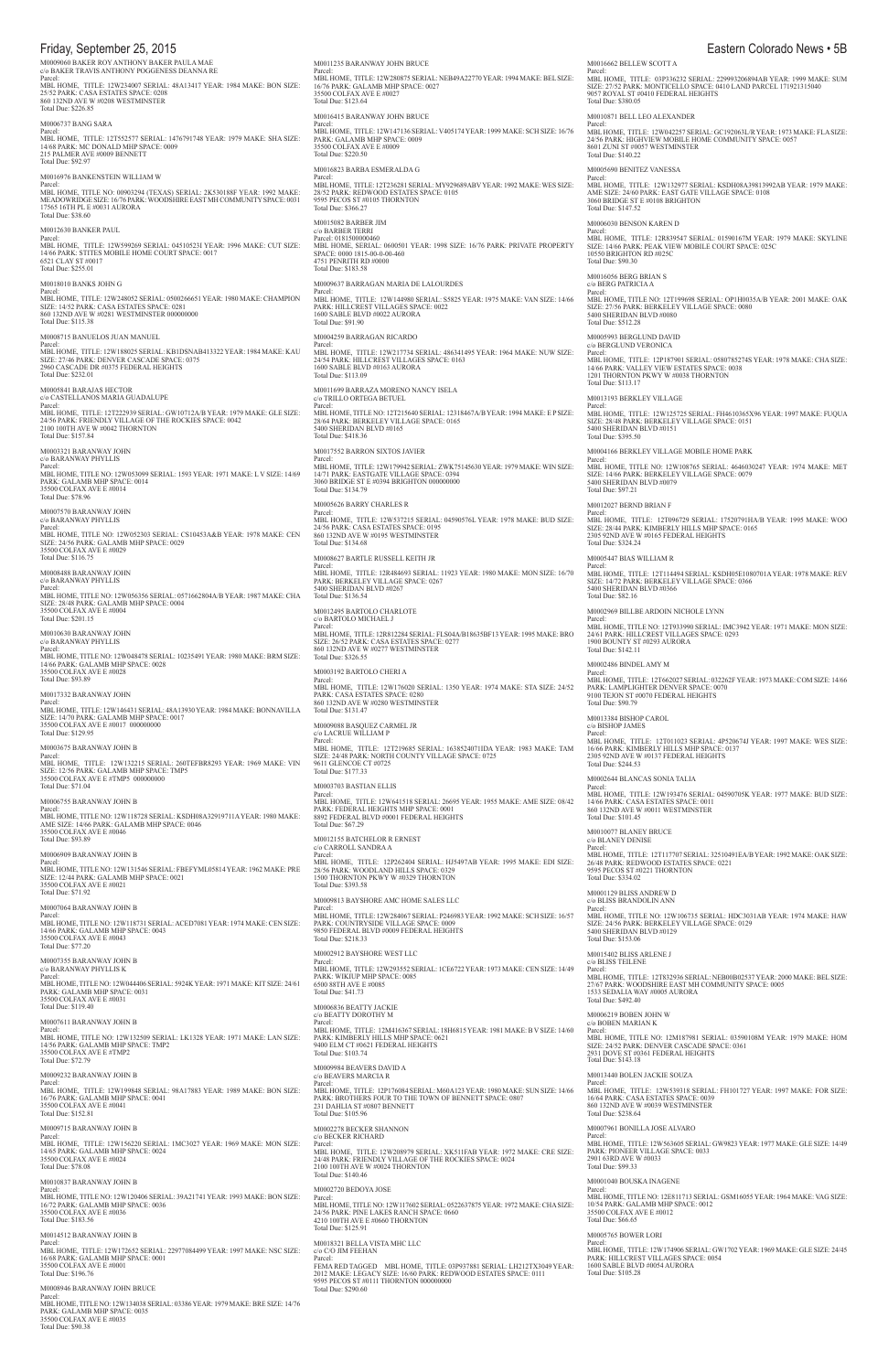M0002532 CALDERON BERNAL CARMEN O Parcel:<br>MBL HOME, TITLE: 12W290106 SERIAL: 03591119G YEAR: 1973 MAKE: HOM SIZE:<br>24/48 PARK: HIGHVIEW MOBILE HOME COMMUNITY SPACE: 0004<br>8601 ZUNI ST #0004 WESTMINSTER<br>Total Due: \$131.17

Parcel:

M0000734 BRACY MIKE c/o ESPINOSA MERCEDES Parcel: MBL HOME, TITLE: 12W594260 SERIAL: GC080668 YEAR: 1973 MAKE: AME SIZE: 12/56 PARK: PIONEER VILLAGE SPACE: 0066 2901 63RD AVE W #0066 Total Due: \$87.75 M0000833 BRAUTIGAM PETE JR c/o BRAUTIGAM BRENDA S Parcel: 0181514100004<br>MBL HOME, TITLE: 12T027663 SERIAL: GDMHKS26775450 YEAR: 1977 MAKE: HAC<br>SIZE: 14/67 PARK: PRIVATE PROPERTY SPACE: 0000 LAND PARC 1815-14-1-00-004<br>50000 56TH AVE E #0000 Total Due: \$89.93 M0010579 BREESE CAROL L Parcel: MBL HOME, TITLE: 12P499143 SERIAL: 14100298 YEAR: 1974 MAKE: C H SIZE: 12/56 PARK: HIGHVIEW MOBILE HOME COMMUNITY SPACE: 0082 8601 ZUNI ST #0082 WESTMINSTER Total Due: \$81.40 M0009836 BRENA LUIS c/o MALDONADO WENDY Parcel: MBL HOME, TITLE: 12W736600 SERIAL: MY929039V YEAR: 1992 MAKE: N C SIZE: 16/76 PARK: FRIENDLY VILLAGE OF AURORA SPACE: 0289 1952 VAN BUREN WAY #0289 AURORA Total Due: \$207.91 M0006460 BROOKS KODY J/ANGELA A c/o C/O ESTATE OF ALYCE L BENNETT Parcel MBL HOME, TITLE: 12W007541 SERIAL: 10131 YEAR: 1972 MAKE: FAL SIZE: 14/66<br>PARK: MONTICELLO SPACE: 0336<br>9032 RAMPART ST #0336 FEDERAL HEIGHTS Total Due: \$90.79 M0006110 BROWN CHRIS ANTHONY Parcel: MBL HOME, TITLE: 12R447146 SERIAL: 478460S32203 YEAR: 1978 MAKE: MEL SIZE: 14/56 PARK: PINE LAKES RANCH SPACE: 0741 4210 100TH AVE E #0741 THORNTON Total Due: \$86.02 M0011790 BROWN JAMES P Parcel: MBL HOME, TITLE: 12W045759 SERIAL: 4794046N4223 YEAR: 1994 MAKE: WES SIZE: 27/44 PARK: WOODLAND HILLS SPACE: 0245 1500 THORNTON PKWY W #0245 THORNTON Total Due: \$337.75 M0004024 BROWN MATTHEW S Parcel: MBL HOME, TITLE: 12W244476 SERIAL: 3623 YEAR: 1970 MAKE: FOR SIZE: 14/64 PARK: DENVER CASCADE SPACE: 0255 2735 WARBLER ST #0255 FEDERAL HEIGHTS Total Due: \$89.66 M0006088 BROWN THOMAS c/o BROWN ALEA M Parcel: MBL HOME, TITLE: 12W078647 SERIAL: 9014A&B YEAR: 1978 MAKE: KIT SIZE: 24/60 PARK: PINE LAKES RANCH SPACE: 0388 4211 100TH AVE E #0388 THORNTON Total Due: \$126.83 M0002760 BUENDIA MICHELLE Parcel:<br>MBL HOME, TITLE: 12W145338 SERIAL: 0549521124D YEAR: 1974 MAKE: CHA SIZE:<br>14/66 PARK: FRIENDLY VILLAGE OF AURORA SPACE: 0370 1708 QUINTERO ST #0370 AURORA Total Due: \$89.66 M0010376 BURGO JIM C Parcel:<br>MBL HOME, TITLE: 12R389021 SERIAL: 4769811682 YEAR: 1976 MAKE: ATL SIZE:<br>14/61 PARK: THORNTON MOBILE ESTATES SPACE: 0107 3600 88TH AVE E #0107 THORNTON Total Due: \$84.73 M0014306 BURKE GLENDA c/o BURKE SHAWN Parcel: MBL HOME, TITLE: 12W061621 SERIAL: 260TEFDR5279 YEAR: 1968 MAKE: VINDALE SIZE: 12/57 PARK: SKYVIEW MHP SPACE: 0039 16051 COLFAX AVE E #0039 AURORA Total Due: \$72.92 M0010577 BURKS DOUGLAS D II Parcel:<br>MBL HOME, TITLE: 12W127199 SERIAL: GC191977A/B YEAR: 1973 MAKE: FLA SIZE:<br>24/60 PARK: BERKELEY VILLAGE SPACE: 0241 5400 SHERIDAN BLVD #0241 Total Due: \$160.66 M0000146 BURNHAM ERNESTINE Parcel: MBL HOME, TITLE: 12W165632 SERIAL: CC9207A/B YEAR: 1977 MAKE: COL SIZE:<br>24/52 PARK: EAST GATE VILLAGE SPACE: 0090 EASTGATE VILLAGE<br>3060 BRIDGE ST E #0090 BRIGHTON Total Due: \$129.48 M0002742 BURNHAM MAYNARD O c/o BURNHAM ERNESTINE A Parcel: MBL HOME, TITLE: 12P274655 SERIAL: 0532690184 YEAR: 1973 MAKE: CHA SIZE: 23/56 PARK: EAST GATE VILLAGE SPACE: 0215 3060 BRIDGE ST E #0215 BRIGHTON Total Due: \$132.67 M0000521 BUSTILLOS BRENDA Parcel: MBL HOME, TITLE: 12W239779 SERIAL: GAIEHGMN7078 YEAR: 1971 MAKE: MAG<br>SIZE: 25/54 PARK: DENVER CASCADE SPACE: 0305<br>2705 HAWK ST #0305 FEDERAL HEIGHTS Total Due: \$140.91 M0004541 BYRD BILLIE Parcel: Parcel: Parcel: Parcel: Parcel: Parcel: Parcel: Parcel:

M0007256 BYRD MESHALE Parcel: MBL HOME, TITLE: 12W642670 SERIAL: FD213121 YEAR: 1964 MAKE: N M SIZE: 12/57 PARK: FEDERAL HEIGHTS MHP SPACE: 0030 8892 FEDERAL BLVD #0030 FEDERAL HEIGHTS Total Due: \$66.24

MBL HOME, TITLE: 12W642352 SERIAL: 65F4011C YEAR: 1965 MAKE: CHI SIZE:<br>10/51 PARK: FEDERAL HEIGHTS MHP SPACE: 0021<br>8892 FEDERAL BLVD #0021 FEDERAL HEIGHTS

M0009143 CABRERA ADALBERTO IGMAR Parcel: MBL HOME, TITLE: 12W187974 SERIAL: ZWK801611640 YEAR: 1984 MAKE: WIN SIZE: 16/76 PARK: VALLEY VIEW ESTATES SPACE: 0252 1201 THORNTON PKWY W #0252 THORNTON Total Due: \$47.82

M0009229 CABRERA MILDRA Parcel:<br>MBL HOME, TITLE: 12W643963 SERIAL: 022532W YEAR: 1972 MAKE: SAF SIZE: 12/60<br>PARK: HIGHVIEW MOBILE HOME COMMUNITY SPACE: 0206 8601 ZUNI ST #0206 WESTMINSTER Total Due: \$83.64

M0015103 CALDERON CUAUHTEMOC C c/o CALDERON FANNY Parcel: MBL HOME, TITLE: 12W194444 SERIAL: 62510405MAB YEAR: 2000 MAKE: SKY SIZE: 28/52 PARK: EAST GATE VILLAGE SPACE: 0447 3060 BRIDGE ST E #0447 BRIGHTON Total Due: \$363.02

6B• Eastern Colorado News Friday, September 25, 2015 M0000999 CALDERON LISA M c/o DELATORRE CALDERON GERMAN MBL HOME, TITLE: 12R349828 SERIAL: GLMCXM0T8949 YEAR: 1971 MAKE: GAL<br>SIZE: 12/46 PARK: DENVER CASCADE SPACE: 0339<br>2940 ALDER ST #0339 FEDERAL HEIGHTS Total Due: \$93.08 M0008281 CAMERON RENA G/ CAMPBELL PAUL V/MARY B c/o C/O WILLIAMS RAYMOND MBL HOME, TITLE: 12M978795 SERIAL: 04590461L YEAR: 1978 MAKE: BUD SIZE:<br>24/48 PARK: DENVER CASCADE SPACE: 0066<br>2910 FALCON ST #0066 FEDERAL HEIGHTS Total Due: \$134.08 M0014299 CANNON JOHN T JR MBL HOME, TITLE: 12T084558 SERIAL: 47989049879 YEAR: 1998 MAKE: W C SIZE: 16/76 PARK: FRIENDLY VILLAGE OF AURORA SPACE: 0326 1645 QUINTERO ST #0326 AURORA Total Due: \$245.85 M0014619 CARBAJAL CECILIA MBL HOME, TITLE: 12W288552 SERIAL: H0C015F03934AB YEAR: 1999 MAKE: OAK SIZE: 27/48 PARK: DENVER CASCADE SPACE: 0174 9755 LARK ST #0174 FEDERAL HEIGHTS Total Due: \$175.76 M0017302 CARBALLO DANIA Parcel:<br>MBL HOME, TITLE: 12T220804 SERIAL: CBH019898TX YEAR: 2009 MAKE: CLAYTON<br>SIZE: 16/76 PARK: WIKIUP MHP SPACE: 0034<br>6500 88TH AVE E #0034 000000000<br>Total Due: \$384.48 M0007614 CARDENAS JOSE MARVIN c/o LOPEZ LUZ ELENA MBL HOME, TITLE: 12R474278 SERIAL: 18H6698 YEAR: 1981 MAKE: B V SIZE: 14/66 PARK: BERKELEY VILLAGE SPACE: 0022 5400 SHERIDAN BLVD #0022 000000000 Total Due: \$125.14 M0009781 CARDONA EDIERNESTO Parcel:<br>MBL HOME, TITLE: 12W200854 SERIAL: P179216 YEAR: 1981 MAKE: SCH SIZE: 14/66 PARK: WOODLAND HILLS SPACE: 0244 1500 THORNTON PKWY W #0244 THORNTON Total Due: \$123.08 M0010979 CARILLO ACEVEDO ROSA Parcel:<br>MBL HOME, TITLE: 12W183278 SERIAL: 04510579G YEAR: 1994 MAKE: CUT SIZE:<br>14/66 PARK: EAST GATE VILLAGE SPACE: 0062 3060 BRIDGE ST E #0062 BRIGHTON Total Due: \$187.86 M0005459 CARLAND THELMA J Parcel:<br>MBL HOME, TITLE: 12W152432 SERIAL: 87H4962 YEAR: 1978 MAKE: BEL SIZE: 14/68<br>PARK: REDWOOD ESTATES SPACE: 0589 9595 PECOS ST #0589 THORNTON Total Due: \$114.42 M0006513 CARL HARVEY A c/o CARL PATRICIA A MBL HOME, TITLE: 12M867237 SERIAL: M605946 YEAR: 1980 MAKE: H P SIZE: 14/76<br>PARK: KIMBERLY HILLS MHP SPACE: 0088<br>2311 92ND AVE W #0088 FEDERAL HEIGHTS Total Due: \$49.79 M0017425 CARLOS JUNIOR PEDRO MBL HOME, TITLE: 12T232361 SERIAL: CY510381XAB YEAR: 2009 MAKE: SKYLINE<br>SIZE: 27/40 PARK: VALLEY VIEW ESTATES SPACE: 0318<br>1201 THORNTON PKWY W #0318 THORNTON 000000000 Total Due: \$299.27 M0013810 CARRASCO JENNY A c/o QUILLEN DEBORAH B MBL HOME, TITLE: 12T025983 SERIAL: 47984199052 YEAR: 1998 MAKE: ATL SIZE:<br>16/68 PARK: FRIENDLY VILLAGE OF THE ROCKIES SPACE: 0257<br>2100 100TH AVE W #0257 THORNTON Total Due: \$243.44 M0000361 CARROLL MARVIN H c/o CARROLL GENEVA F Parcel: MBL HOME, TITLE: 12E772880 SERIAL: FHHEHDMN4677 YEAR: 1968 MAKE: MAG SIZE: 17/54 PARK: DENVER MEADOWS MHP SPACE: 0024 2075 POTOMAC ST #0024 AURORA Total Due: \$72.94 M0015108 CARTER THOMAS F c/o CARTER SHERI J<br>Parcel:<br>MBL HOME, TITLE: 12W574323 SERIAL: 0500A0505030 YEAR: 2000 MAKE: DIS SIZE:<br>16/66 PARK: HIGHVIEW MOBILE HOME COMMUNITY SPACE: 0124 8601 ZUNI ST #0124 WESTMINSTER Total Due: \$273.72 M0016859 CARVALLO JUAN T SR Parcel:<br>MBL HOME, TITLE NO: 12T186597 SERIAL: NEB04A30267 YEAR: 2004 MAKE: BON<br>SIZE: 29/44 PARK: WOODSHIRE EAST MH COMMUNITY SPACE: 0088<br>17531 COOLIDGE PL E #0088 AURORA<br>Total Due: \$25.00 M0013104 CASTANEDA BANUPLOS JULIO A Parcel:<br>MBL HOME, TITLE: 12W295423 SERIAL: CLW006809TX YEAR: 1997 MAKE: CLA SIZE:<br>16/76 PARK: REDWOOD ESTATES SPACE: 0375 9595 PECOS ST #0375 THORNTON Total Due: \$290.60 M0003055 CASTANEDA JESSICA M0009159 CASTRUITA LAURA c/o CASTRUITA UBALDO Parcel: Parcel: Parcel: Parcel: Parcel: Total Due: \$75.17 Parcel: Parcel: Parcel: Parcel: Total Due: \$73.82 Parcel: Parcel: Parcel:

MBL HOME, TITLE: 12W622162 SERIAL: M2F8229B10SN8832 YEAR: 1982 MAKE: KIT<br>SIZE: 14/66 PARK: WOODLAND HILLS SPACE: 0340<br>1500 THORNTON PKWY W #0340 THORNTON Total Due: \$120.62 M0006432 CASWELL TANYA Parcel:<br>MBL HOME, TITLE: 12P618657 SERIAL: 2200485030AB YEAR: 1980 MAKE: TIT SIZE: 24/44 PARK: FRIENDLY VILLAGE OF AURORA SPACE: 0399 1861 VAN BUREN WAY #0399 AURORA Total Due: \$180.03 M0012601 CAUSEY JENNIFER c/o BALLENTYNE JOHN MBL HOME, TITLE: 12T043626 SERIAL: 0571433004 YEAR: 1987 MAKE: CHA SIZE:<br>16/76 PARK: BERKELEY VILLAGE SPACE: 0162<br>5400 SHERIDAN BLVD #0162 Total Due: \$188.59 M0017638 CAVCO HOMES c/o C/O REALTY SYSTEMS INC MBL HOME, TITLE: SERIAL: CAVAZLP1118745XU YEAR: 2011 MAKE:CAVCO SIZE:<br>27/44 PARK: WOODLAND HILLS SPACE: 0176<br>1500 THORNTON PKWY W #0176 THORNTON 000000000 Total Due: \$356.42 M0015316 CAZARES FRANCISCO c/o OLIVAS JESUS M MBL HOME, TITLE NO: 12T793059 SERIAL: H0TX09908907 YEAR: 1999 MAKE: OAK<br>SIZE: 14/56 PARK: VALLEY VIEW ESTATES SPACE: 0110<br>1201 THORNTON PKWY W #0110 THORNTON Total Due: \$221.12 M0013280 CEBALLOS JUAREZ SIBIA CAROLINA MBL HOME, TITLE: 12W253677 SERIAL: H0C015F00848 YEAR: 1996 MAKE: OAK<br>SIZE: 14/62 PARK: KIMBERLY HILLS MHP SPACE: 0061<br>2311 92ND AVE W #0061 FEDERAL HEIGHTS Total Due: \$220.62 M0000283 CEBALLOS LIZBETH Parcel: MBL HOME, TITLE: 12W175818 SERIAL: FBECZMT06033 YEAR: 1963 MAKE: GEN SIZE: 10/51 PARK: HILLCREST VILLAGES SPACE: 0535 14701 COLFAX AVE E #0535 AURORA M0001612 CECIL CLINT MBL HOME, TITLE: 12W016776 SERIAL: LT50856 YEAR: 1971 MAKE: LAN SIZE: 14/56 PARK: FRANKLIN MHP SPACE: 0072 1616 78TH AVE E #0072 Total Due: \$79.81 M0000392 CECIL R MCGINNIS FAMILY TRUST c/o C/O BARZA JAZIES MBL HOME, TITLE: 12P425124 SERIAL: FK212521156 YEAR: 1971 MAKE: EXE SIZE: 12/48 PARK: RANCH HOUSE MHP SPACE: 001C 5565 WASHINGTON ST #001C Total Due: \$72.51 M0011594 CERMAK EUGENE c/o CERMAK DEBORAH F MBL HOME, TITLE: 12T156471 SERIAL: 05955688528A/B YEAR: 1995 MAKE: KIN<br>SIZE: 27/42 PARK: THORNTON MOBILE ESTATES SPACE: 0189<br>3600 88TH AVE E #0189 THORNTON Total Due: \$271.28 M0007057 CERNA RITA MBL HOME, TITLE NO: 12W136740 SERIAL: S0121 YEAR: 1971 MAKE: CUS SIZE: 12/60 PARK: NORTH COUNTY VILLAGE SPACE: 0751 5490 RIVERDALE AVE #0751 M0010866 CERRES ARACELY c/o PORTILLO JOLENE MBL HOME, TITLE: 12W195613 SERIAL: 4524 YEAR: 1978 MAKE: WIN SIZE: 14/66 PARK: WOODLAND HILLS SPACE: 0132 1500 THORNTON PKWY W #0132 THORNTON Total Due: \$111.93 M0012496 CHABOTT JENNIFER J Parcel: MBL HOME, TITLE: 12P273108 SERIAL: MY9614437ABV YEAR: 1996 MAKE: A C SIZE: 28/56 PARK: CASA ESTATES SPACE: 0321 860 132ND AVE W #0321 WESTMINSTER Total Due: \$353.35 M0014348 CHAMBERLAIN GEORGE T c/o CHAMBERLAIN ANNETTE M MBL HOME, TITLE: 12T050432 SERIAL: 47989049924 YEAR: 1998 MAKE: WIL SIZE: 16/76 PARK: WOODSHIRE EAST MH COMMUNITY SPACE: 0068 17579 BUCHANAN PL E #0068 AURORA Total Due: \$245.85 M0000959 CHAMBERLAIN REBECCA MBL HOME, TITLE: 12W284904 SERIAL: GKMCXM0T7203 YEAR: 1970 MAKE: STA SIZE: 14/60 PARK: WIKIUP MHP SPACE: 0102 6500 88TH AVE E #0102 000000000 Total Due: \$79.04 M0017734 CHAMPION HOMES c/o C/O AMC HOMES LLC Parcel: MBL HOME, TITLE: SERIAL: 005000HA000619A YEAR: 2012 MAKE: CHAMPION SIZE: 15/66 PARK: PINE LAKES RANCH SPACE: 0148 10201 RIVERDALE RD #0148 THORNTON 000000000 Total Due: \$361.52

MBL HOME, TITLE: 12W224215 SERIAL: 1078 YEAR: 1973 MAKE: LON SIZE: 14/66<br>PARK: DENVER CASCADE SPACE: 0353<br>2960 FALCON ST #0353 FEDERAL HEIGHTS M0017735 CHAMPION HOMES c/o C/O AMC HOMES LLC Parcel:<br>MRL HOME TITLE  $0HAA000612AVFAR: 2012 MAKF: CHAMPION$ 

Total Due: \$66.2

Parcel:

Total Due: \$90.79

M0017455 CASTILLO CHRISTINA MARIE Parcel:<br>MBL HOME, TITLE: 12T235663 SERIAL: CBH021490TX YEAR: 2010 MAKE: CLAYTON SIZE: 16/80 PARK: WOODSHIRE EAST SPACE: 0127 17461 18TH PL E #0127 AURORA 000000000 Total Due: \$267.09

M0016394 CASTILLO MANRIQUEZ ADOLFO HORACIO Parcel:<br>MBL HOME, TITLE: 12W227298 SERIAL: GW0R23N22104AB YEAR: 1999 MAKE: GOL SIZE: 27/44 PARK: CHAPARRAL VILLAGE SPACE: 0029 3180 88TH AVE E #0029 Total Due: \$322.64

M0000309 CASTILLO ROSA O c/o CASTILLO RAMON Parcel: MBL HOME, TITLE: 12R112109 SERIAL: FEAFXMC1026 YEAR: 1965 MAKE: PON SIZE: 12/56 PARK: SHADY LANE MHP SPACE: 0025 6791 HIGHWAY 2 #0025 COMMERCE CITY Total Due: \$75.70

M0009856 CASTRO BLANCO ROGELIO A Parcel: MBL HOME, TITLE: 12W152374 SERIAL: 12513617 YEAR: 1986 MAKE: CRE SIZE: 14/66 PARK: HILLCREST VILLAGES SPACE: 0424 1736 CIMARRON ST #0424 AURORA Total Due: \$133.27

M0007850 CASTRO REYNA Parcel: MBL HOME, TITLE: 12W194175 SERIAL: 87H4452 YEAR: 1978 MAKE: BEL SIZE: 14/72 PARK: FRIENDLY VILLAGE OF AURORA SPACE: 0403 1923 VAN BUREN WAY #0403 AURORA Total Due: \$106.39

15/66 PARK: PINE LAKES RANCH SPACE: 0260 10201 RIVERDALE RD #0260 THORNTON 000000000 Total Due: \$361.52

M0017736 CHAMPION HOMES c/o C/O AMC HOMES LLC Parcel: MBL HOME, TITLE: SERIAL: 005000HA000616A YEAR: 2012 MAKE: CHAMPION SIZE:<br>16/66 PARK: PINE LAKES RANCH SPACE: 0716<br>4210 100TH AVE E #0716 THORNTON 000000000 Total Due: \$361.52

M0017744 CHAMPION HOMES c/o C/O AMC HOMES LLC Parcel: MBL HOME, TITLE: SERIAL: 005000HA000629A YEAR: 2012 MAKE: CHAMPION SIZE: 15/66 PARK: REDWOOD ESTATES SPACE: 0569 9595 PECOS ST #0569 THORNTON 000000000 Total Due: \$466.79

M0017749 CHAMPION HOMES c/o C/O AMC HOMES LLC Parcel: MBL HOME, TITLE: SERIAL: 005000HA000624A YEAR: 2012 MAKE: CHAMPION SIZE:<br>15/66 PARK: REDWOOD ESTATES SPACE: 0051<br>9595 PECOS ST #0051 THORNTON 000000000 Total Due: \$449.41

M0017751 CHAMPION HOMES c/o C/O AMC HOMES LLC Parcel: MBL HOME, TITLE: SERIAL: 005000HA000627A YEAR: 2012 MAKE CHAMPION SIZE:<br>15/66 PARK: PINE LAKES RANCH SPACE: 0112<br>10201 RIVERDALE RD #0112 THORNTON 000000000 Total Due: \$357.80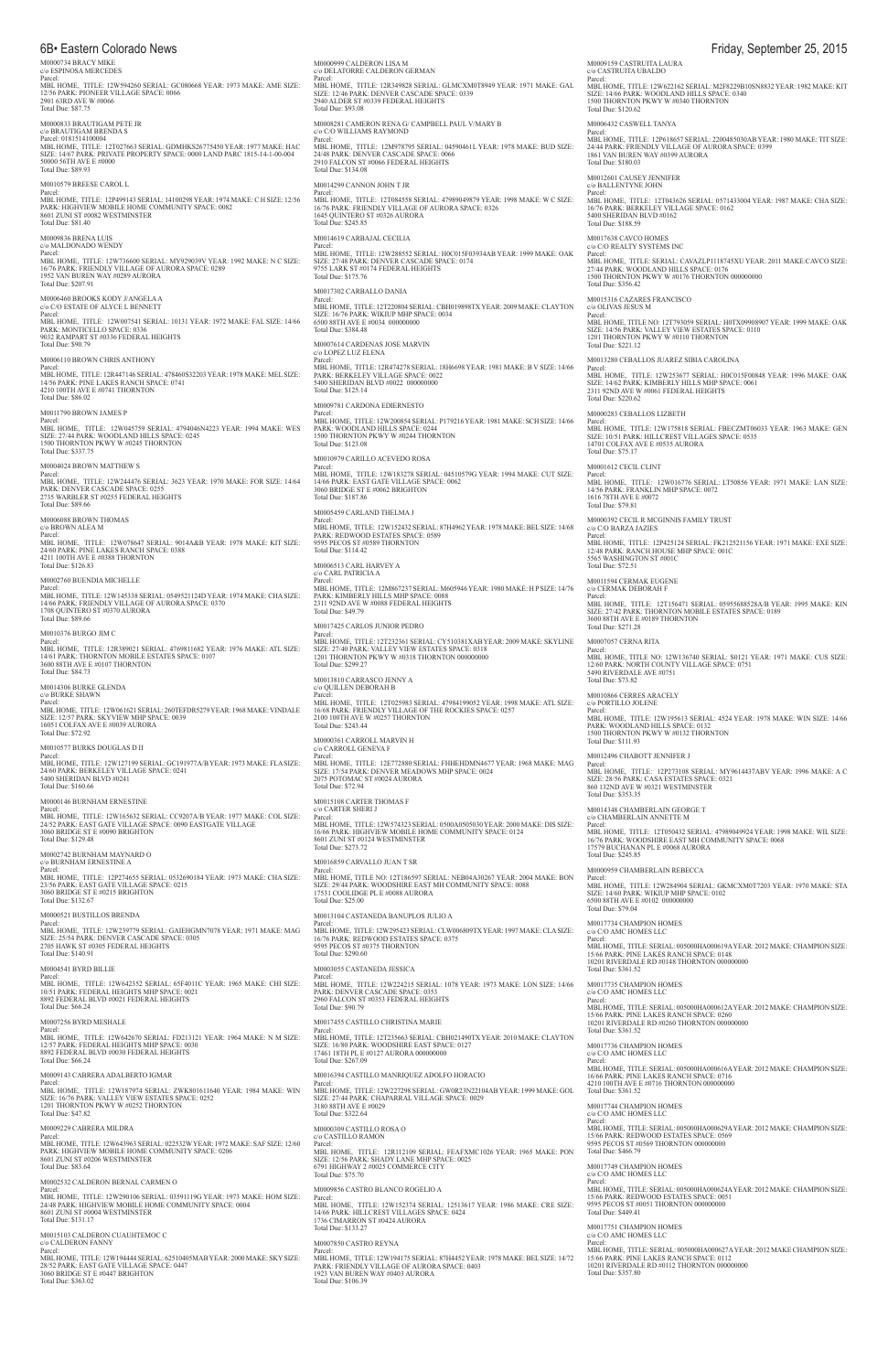# Friday, September 25, 2015 Eastern Colorado News • 7B

M0017752 CHAMPION HOMES c/o C/O AMC HOMES LLC Parcel: MBL HOME, TITLE: SERIAL: 005000HA000621A YEAR: 2012 MAKE: CHAMPION SIZE: 15/66 PARK: PINE LAKES RANCH SPACE: 0120 10201 RIVERDALE RD #0120 THORNTON 000000000 Total Due: \$357.80 M0017753 CHAMPION HOMES c/o C/O AMC HOMES LLC Parcel MBL HOME, TITLE: SERIAL: 005000HA000625A YEAR: 2012 MAKE: CHAMPION SIZE:<br>15/66 PARK: PINE LAKES RANCH SPACE: 0301<br>4211 100TH AVE E #0301 THORNTON 000000000 Total Due: \$357.80 M0017791 CHAMPION HOMES c/o C/O KIMBERLY HILLS Parcel: MBL HOME, TITLE: SERIAL: 00500PHA000660A YEAR: 2012 MAKE: CHAMPION SIZE:<br>15/70 PARK: KIMBERLY HILLS SPACE: 0628<br>9400 ELM CT #0628 FEDERAL HEIGHTS 000000000<br>Total Due: \$407.87 M0017813 CHAMPION HOMES c/o C/O KIMBERLY HILLS MHP Parcel: MBL HOME, TITLE: SERIAL: 005000HA000783A YEAR: 2012 MAKE: CHAMPION SIZE:<br>15/70 PARK: KIMBERLY HILLS MHP SPACE: 0103<br>2311 92ND AVE W #0103 FEDERAL HEIGHTS 000000000 Total Due: \$442.67 M0017814 CHAMPION HOMES c/o C/O KIMBERLY HILLS MHP Parcel: MBL HOME, TITLE: SERIAL: 005000HA000793A YEAR: 2012 MAKE: CHAMPION SIZE:<br>15/70 PARK: KIMBERLY HILLS MHP SPACE: 0633<br>9400 ELM CT #0633 FEDERAL HEIGHTS 000000000 Total Due: \$407.87 M0017900 CHAMPION HOMES c/o C/O KIMBERLY HILLS MHP Parcel:<br>MBL HOME, TITLE: SERIAL: 005000HA000838A YEAR: 2012 MAKE: CHAMPION SIZE:<br>15/70 PARK: KIMBERLY HILLS MHP SPACE: 0040 2311 92ND AVE W #0040 FEDERAL HEIGHTS 000000000 Total Due: \$442.67 M0017902 CHAMPION HOMES c/o C/O KIMBERLY HILLS MHP<br>Parcel:<br>MBL HOME, TITLE: SERIAL: 005000HA000936A YEAR: 2012 MAKE: CHAMPION SIZE: 15/66 PARK: KIMBERLY HILLS MHP SPACE: 608A 9400 ELM CT #608A FEDERAL HEIGHTS 000000000 Total Due: \$392.25 M0017927 CHAMPION HOMES c/o C/O KIMBERLY HILLS MHP Parcel:<br>MBL HOME, TITLE: SERIAL: 005000HA000922A YEAR: 2012 MAKE: CHAMPION SIZE:<br>15/70 PARK: KIMBERLY HILLS MHP SPACE: 0522<br>9400 ELM CT #0522 FEDERAL HEIGHTS 000000000<br>Total Due: \$407.87 M0017928 CHAMPION HOMES c/o C/O KIMBERLY HILLS MHP Parcel: MBL HOME, TITLE: SERIAL: 005000HA000933A YEAR: 2012 MAKE: CHAMPION SIZE: 15/66 PARK: KIMBERLY HILLS MHP SPACE: 0590 9400 ELM CT #0590 FEDERAL HEIGHTS 000000000 Total Due: \$392.25 M0018155 CHAMPION HOMES c/o C/O KIMBERLY HILLS MHP Parcel: MBL HOME, TITLE: SERIAL: 005000HA001551A YEAR: 2014 MAKE: CHAMPION SIZE: 16/66 PARK: KIMBERLY HILLS MHP SPACE: 0285 2305 92ND AVE W #0285 FEDERAL HEIGHTS 000000000 Total Due: \$353.86 M0018294 CHAMPION HOMES c/o C/O KIMBERLY HILLS MHP Parcel MBL HOME, TITLE: SERIAL: 005000HA001699A YEAR: 2014 MAKE: CHAMPION SIZE:<br>16/66 PARK: KIMBERLY HILLS MHP SPACE: 0430<br>2311 92ND AVE W #0430 FEDERAL HEIGHTS 000000000 Total Due: \$105.60 M0018296 CHAMPION HOMES c/o C/O KIMBERLY HILLS MHP Parcel MBL HOME, TITLE: SERIAL: 005000HA001701A YEAR: 2014 MAKE: CHAMPION SIZE:<br>16/66 PARK: KIMBERLY HILLS MHP SPACE: 0455<br>2311 92ND AVE W #0455 FEDERAL HEIGHTS 000000000 Total Due: \$105.60 M0018297 CHAMPION HOMES c/o C/O KIMBERLY HILLS MHP Parcel: MBL HOME, TITLE: SERIAL: CBH026894TX YEAR: 2014 MAKE: CLAYTON SIZE: 16/72<br>PARK: KIMBERLY HILLS MHP SPACE: 0461<br>2311 92ND AVE W #0461 FEDERAL HEIGHTS 000000000 Total Due: \$180.76 M0006705 CHASTEEN EVANGELINE c/o CHASTEEN EDWARD N<br>Parcel: Parcel:<br>MBL HOME, TITLE: 12W180426 SERIAL: 6514L3442 YEAR: 1973 MAKE: PAR SIZE:<br>14/61 PARK: ELM RIDGE MHP SPACE: 008B 5601 FEDERAL BLVD #008B Total Due: \$98.39 M0007335 CHAVEZ DIAZ RAUDEL Parcel:<br>MBL HOME, TITLE: 12W053202 SERIAL: 1260121981 YEAR: 1968 MAKE: FRO SIZE:<br>12/56 PARK: SKYVIEW MHP SPACE: 0040<br>16051 COLFAX AVE E #0040 AURORA Total Due: \$80.73 M0003844 CHAVEZ EDDIE Parcel MBL HOME, TITLE: 12T998432 SERIAL: 3101120149 YEAR: 1973 MAKE: PAR SIZE:<br>14/66 PARK: HILLCREST VILLAGES SPACE: 0180<br>1600 SABLE BLVD #0180 AURORA<br>Total Due: \$89.66

M0006215 CHAVEZ EDDIE c/o VIDALES JOSE LUIS Parcel MBL HOME, TITLE: 12W192800 SERIAL: 2FR14722339 YEAR: 1972 MAKE: LAN SIZE: 14/68 PARK: HILLCREST VILLAGES SPACE: 0197 1600 SABLE BLVD #0197 AURORA Total Due: \$90.79

M0017222 CHAVEZ JESUS M c/o CHAVEZ MARGARET Parcel: MBL HOME, TITLE: 10R829270 SERIAL: 2F520179G YEAR: 1993 MAKE: WESTRIDGE<br>SIZE: 16/66 PARK: WOODSHIRE EAST SPACE: 0034<br>17535 16TH PL E #0034 AURORA 800110000 Total Due: \$211.27

M0003425 CHAVEZ JOSE Parcel MBL HOME, TITLE: 12P283544 SERIAL: 2FR14721015 YEAR: 1971 MAKE: LAN SIZE:<br>14/70 PARK: FRIENDLY VILLAGE OF THE ROCKIES SPACE: 0027<br>2100 100TH AVE W #0027 THORNTON Total Due: \$98.28

M0001422 CHAVEZ MARIA D Parcel: MBL HOME, TITLE: 12W225865 SERIAL: K12260TFL YEAR: 1969 MAKE: MAR SIZE: 12/56 PARK: COUNTRYSIDE VILLAGE SPACE: 0275 9850 FEDERAL BLVD #0275 FEDERAL HEIGHTS Total Due: \$81.69

M0000004 CHAVEZ VALERO MARIA DAMARIS Parcel: MBL HOME, TITLE: 12W166370 SERIAL: ACED7647 YEAR: 1974 MAKE: C D SIZE: 14/56 PARK: FRIENDLY VILLAGE OF AURORA SPACE: 0175 1710 EISENHOWER WAY #0175 AURORA Total Due: \$82.98

Total Due: \$12

M0011016 CORONA-LUQUIN SERGIO c/o CORONA MARIA MBL HOME, TITLE: 12T973121 SERIAL: 05L24067 YEAR: 1994 MAKE: LIB SIZE: 16/76 PARK: COUNTRY VISTA MHP SPACE: 0024 PRO RATED 6 MOS 1999<br>1679 VISTA LN #0024<br>Total Due: \$204.51

M0016278 COTHREN DOLORES J Parcel:<br>MBL HOME, TITLE: 12W154587 SERIAL: CRH2TX04067 YEAR: 2001 MAKE: CRE<br>SIZE: 16/76 PARK: FRANKLIN MHP SPACE: 0116<br>1616 78TH AVE E #0116 000000000<br>Total Due: \$263.23

Parcel:<br>MBL HOME, TITLE: 12W022005 SERIAL: 0522933026480 YEAR: 1993 MAKE: RIV SIZE:<br>14/76 PARK: WOODLAND HILLS SPACE: 0429 1500 THORNTON PKWY W #0429 THORNTON

M0015079 CRAWFORD MELODY<br>Parcel: 0173335200001<br>MBL HOME, TITLE: 12T069384 SERIAL: NEB99B01821 YEAR: 1999 MAKE: HAM SIZE: 28/56 PARK: PRIVATE PROPERTY SPACE: 0000 1733-35-2-00-001 7998 CALHOUN-BYERS RD #0000

Parcel:<br>MBL HOME, TITLE: 12P083219 SERIAL: 0581663610AB YEAR: 1988 MAKE: CHA SIZE: 28/40 PARK: NORTH COUNTY VILLAGE SPACE: 0310 5094 97TH PL E #0310

Parcel:<br>MBL HOME, TITLE: 12W216439 SERIAL: KSDH08A32812831A YEAR: 1979 MAKE:<br>AME SIZE: 14/66 PARK: WIKIUP MHP SPACE: 0183 6500 88TH AVE E #0183 Total Due: \$89.57

Parcel:

M0005774 COOPER KEVIN Parcel: MBL HOME, TITLE: 12W279289 SERIAL: CHCC016301A/B YEAR: 1978 MAKE: SUN SIZE: 24/48 PARK: FRIENDLY VILLAGE OF THE ROCKIES SPACE: 0448 2100 100TH AVE W #0448 THORNTON Total Due: \$107.11

MBL HOME, TITLE: 12W519471 SERIAL: P170732 YEAR: 1980 MAKE: SCH SIZE: 14/66<br>PARK: DENVER CASCADE SPACE: 0219<br>2740 WARBLER ST #0219 FEDERAL HEIGHTS

M0011651 CORBIN DWAYNE c/o CORBIN TAUNA Parcel: MBL HOME, TITLE: 12W075956 SERIAL: CW2000563TXA/B YEAR: 1995 MAKE: CLA<br>SIZE: 28/56 PARK: REDWOOD ESTATES SPACE: 0193<br>9595 PECOS ST #0193 THORNTON Total Due: \$393.58

# M0006799 CHAVIRA NALLELI VILLASANA Parcel: MBL HOME, TITLE: 12R827249 SERIAL: 2732A/B YEAR: 1981 MAKE: EMB SIZE: 28/63 PARK: PINE LAKES RANCH SPACE: 0050 10201 RIVERDALE RD #0050 THORNTON Total Due: \$192.70 M0011070 CHEN PATRICIA c/o CHEN KARL Parcel: MBL HOME, TITLE NO: 12W108825 SERIAL: 4794573N4346 YEAR: 1994 MAKE: WES SIZE: 16/76 PARK: CASA ESTATES SPACE: 0008 860 132ND AVE W #0008 WESTMINSTER Total Due: \$221.50 M0014508 CHILLEMI VERONICA L Parcel:<br>MBL HOME, TITLE: 12T112406 SERIAL: H0C015F03339 YEAR: 1999 MAKE: OAK<br>SIZE: 16/72 PARK: CHAPARRAL VILLAGE SPACE: 0105 3180 88TH AVE E #0105 Total Due: \$239.26 M0000260 CISNEROS ELVIA Parcel:<br>MBL HOME, TITLE: 12W027183 SERIAL: DW65241147 YEAR: 1964 MAKE: STE SIZE:<br>20/52 PARK: RUSTIC RANCH SPACE: 0017 5565 FEDERAL BLVD #0017 Total Due: \$118.78 M0004360 CISNEROS HILDA Parcel:<br>MBL HOME, TITLE: 12W205030 SERIAL: WW252243D212141XX YEAR: 1973 MAKE:<br>WES SIZE: 24/48 PARK: MONTICELLO SPACE: 0519 2053 MOSELLE CT #0519 FEDERAL HEIGHTS Total Due: \$143.18 M0012446 CLARKE RHONDA KAY Parcel: MBL HOME, TITLE: 12W247066 SERIAL: 2G520974HA/B YEAR: 1995 MAKE: BRO SIZE: 28/56 PARK: PINE LAKES RANCH SPACE: 0437 4211 100TH AVE E #0437 THORNTON Total Due: \$303.08 M0000633 CLAYTON CHARLES c/o CLAYTON JUNE Parcel: MBL HOME, TITLE: 12W269148 SERIAL: IDTL007332CO YEAR: 1972 MAKE: DET<br>SIZE: 14/66 PARK: THORNTON MOBILE ESTATES SPACE: 0033<br>3600 88TH AVE E #0033 THORNTON Total Due: \$81.87 M0018290 CLAYTON HOMES c/o C/O KIMBERLY HILLS MHP Parcel:<br>MBL HOME, TITLE: SERIAL: BUC004522AZA/B YEAR: 2014 MAKE: CLAYTON SIZE:<br>27/56 PARK: KIMBERLY HILLS MHP SPACE: 0316 2311 92ND AVE W FEDERAL HEIGHTS 000000000 Total Due: \$197.85 M0003151 COBB JERALD P Parcel:<br>MBL HOME, TITLE: 12P399905 SERIAL: 126013245 YEAR: 1970 MAKE: FRO SIZE:<br>12/56 PARK: WOODLAND HILLS SPACE: 0251 1500 THORNTON PKWY W #0251 THORNTON Total Due: \$93.32 M0007511 COCHRAN MORRIS M Parcel: MBL HOME, TITLE: 12W745893 SERIAL: 2465M0 YEAR: 1970 MAKE: PAC SIZE: 14/56<br>PARK: GREEN ACRES MHP SPACE: 018F<br>1540 BILLINGS ST #018F AURORA Total Due: \$48.54 M0000884 COLEMAN GARY A c/o COLEMAN LINDA D Parcel: MBL HOME, TITLE: 12T109033 SERIAL: GGGDNE10208AB YEAR: 1977 MAKE: MAG SIZE: 24/60 PARK: FRANKLIN MHP SPACE: 0013 1616 78TH AVE E #0013 Total Due: \$138.17 M0006695 COLMENERO IREYDISA C Parcel: MBL HOME, TITLE NO: 12W131097 SERIAL: GDGENE10433 YEAR: 1978 MAKE: MAG<br>SIZE: 14/68 PARK: BERKELEY VILLAGE SPACE: 0021<br>5400 SHERIDAN BLVD #0021 Total Due: \$117.52 M0010020 CONNER CORY S Parcel: MBL HOME, TITLE: 12T542588 SERIAL: 18A10623 YEAR: 1981 MAKE: BON SIZE: 16/67 PARK: COUNTRY VISTA MHP SPACE: 0019 1640 WILLOW ST #0019 Total Due: \$104.46 M0017218 CONTRERAS EDWIN E Parcel:<br>MBL HOME, TITLE: 12T215173 SERIAL: CBH019184TX YEAR: 2008 MAKE: CLAYTON SIZE: 16/72 PARK: WOODSHIRE EAST MHP SPACE: 0021 1572 SEDALIA WAY #0023 AURORA 800110000 Total Due: \$349.60 M0003863 CONTRERAS JAVIER c/o ZAMARRON T MARIA Parcel: MBL HOME, TITLE: 12W224899 SERIAL: 3109230237AB YEAR: 1973 MAKE: WES SIZE: 28/64 PARK: BERKELEY VILLAGE SPACE: 0058 5400 SHERIDAN BLVD #0058 Total Due: \$168.28 M0011509 COOK VIRGINIA E c/o COOK G WILLIAM Parcel: MBL HOME, TITLE: 12W063445 SERIAL: P259914A/B YEAR: 1995 MAKE: SCH SIZE:<br>28/64 PARK: THORNTON MOBILE ESTATES SPACE: 0009<br>3600 88TH AVE E #0009 THORNTON Total Due: \$332.48 M0006681 COOPER ALEXIS AARON c/o BERRY GREGORY LOWELL Parcel: Parcel: M0007169 CORRAL LUZ M0000137 COSIO C REYNALDO c/o DELEON RAFAEL Parcel: Parcel: Total Due: \$66.34 Total Due: \$123.10 Total Due: \$243.44 Parcel: Total Due: \$104.16 Total Due: \$80.45 Total Due: \$280.91 Parcel: Total Due: \$205.99 M0010312 CRUZ JUAN

M0005335 CORBUS DUANE c/o CORBUS SHIRLEY Parcel:<br>MBL HOME, TITLE: 12W139441 SERIAL: 763 YEAR: 1973 MAKE: HON SIZE: 14/56<br>PARK: FRIENDLY VILLAGE OF THE ROCKIES SPACE: 0323<br>2100 100TH AVE W #0323 THORNTON Total Due: \$41.38

M0000528 CORDLE KELLY Parcel: MBL HOME, TITLE: 12W064234 SERIAL: GA050887 YEAR: 1971 MAKE: DET SIZE:<br>14/66 PARK: EAST GATE VILLAGE SPACE: 0342<br>3060 BRIDGE ST E #0342 BRIGHTON Total Due: \$88.07

M0017010 CORNEJO RUBEN Parcel: MBL HOME, TITLE NO: 12T207114 SERIAL: PLA370434KSA/B YEAR: 2007 MAKE: SCH SIZE: 27/44 PARK: WOODSHIRE EAST MH COMMUNITY SPACE: 0089 17511 COOLIDGE PL #0089 AURORA Total Due: \$90.13

M0003017 CORNIER NAZARIO CARLOS LUIS

MBL HOME, TITLE: 12W255218 SERIAL: 70142FB10398 YEAR: 1972 MAKE: SHE SIZE: 14/66 PARK: KIMBERLY HILLS MHP SPACE: 0032 2311 92ND AVE W #0032 FEDERAL HEIGHTS Total Due: \$64.62

Parcel: MBL HOME, TITLE NO: 12W094691 SERIAL: 5840W YEAR: 1979 MAKE: CHI SIZE:

14/68 PARK: FRIENDLY VILLAGE OF AURORA SPACE: 0384 1663 VAN BUREN WAY #0384 AURORA Total Due: \$99.71

MBL HOME, TITLE: 12W240742 SERIAL: CAS157UX YEAR: 1972 MAKE: COR SIZE: 24/52 PARK: FRIENDLY VILLAGE OF AURORA SPACE: 0438 1637 EISENHOWER WAY #0438 AURORA Total Due: \$134.30

M0007290 COTA DELIA MBL HOME, TITLE: 12W251155 SERIAL: C6866 YEAR: 1979 MAKE: CEN SIZE: 14/56 PARK: FRIENDLY VILLAGE OF THE ROCKIES SPACE: 0380 2100 100TH AVE W #0380 THORNTON

M0003100 COWAN JENNIFER c/o COWAN KATHLEEN<br>Parcel:<br>MBL HOME, TITLE: 12W012738 SERIAL: 1201A/B YEAR: 1972 MAKE: FUQ SIZE: 24/47<br>PARK: EAST GATE VILLAGE SPACE: 0398 3060 BRIDGE ST E #0398 BRIGHTON

M0005747 CRABTREE AMANDA Parcel:<br>MBL HOME, TITLE: 12W283897 SERIAL: F1050986 YEAR: 1969 MAKE: DET SIZE:<br>12/60 PARK: MILE HI MHP SPACE: 0040 5720 63RD AVE E #0040 COMMERCE CITY Total Due: \$55.90

M0010345 CRAIGHEAD HAROLD R

M0001456 CRAIG KENNETH LOUIS MBL HOME, TITLE NO: 12T963644 SERIAL: K14270FDK60330 YEAR: 1977 MAKE: MAR SIZE: 14/66 PARK: HILLCREST VILLAGES SPACE: 0516

14701 COLFAX AVE E #0516 AURORA

M0004116 CRAWFORD CHRISTOPHER MICHAEL

Parcel:<br>MBL HOME, TITLE: 12W292104 SERIAL: 4124 YEAR: 1973 MAKE: NOR SIZE: 14/66<br>PARK: PINE LAKES RANCH SPACE: 0347<br>4211 100TH AVE E #0347 THORNTON

M0015071 CRIHFIELD DONNA M MBL HOME, TITLE: 12T108517 SERIAL: MY9920823 YEAR: 1999 MAKE: N C SIZE: 16/76 PARK: HOLIDAY HILLS VILLAGE SPACE: 0676 2000 92ND AVE W #0676 FEDERAL HEIGHTS Total Due: \$154.02

M0017700 CRUICKSHANK TERRY JEAN

Parcel:<br>MBL HOME, TITLE:12T251977 SERIAL: NME004888NMAB YEAR: 2012 MAKE:<br>CLAYTON SIZE: 28/56 PARK: CASA ESTATES SPACE: 0206<br>860 132ND AVE W #0206 WESTMINSTER 000000000<br>Total Due: \$614.88

M0008875 CRUZ DONNA M / RONALD M c/o CRUZ SILVIANO / FLORENCE M

Parcel: MBL HOME, TITLE: 12W187404 SERIAL: ALNR06836414S0616 YEAR: 1983 MAKE:

NOR SIZE: 14/60 PARK: EAST GATE VILLAGE SPACE: 0425 3060 BRIDGE ST E #0425 BRIGHTON Total Due: \$74.96

M0005327 CRUZ MARTIN MARIA C

M0002810 CUEVAS GENOVEVA Parcel:<br>MBL HOME, TITLE: 12W045618 SERIAL: 0599682800D YEAR: 1969 MAKE: CHA SIZE:<br>12/56 PARK: COMMERCE HEIGHTS SPACE: 0030 7701 BRIGHTON BLVD #0030 Total Due: \$74.25 M0015506 CUEVAS RIVERA JOAQUIN c/o CUEVAS ENRIQUETA Parcel: MBL HOME, TITLE: 12W144264 SERIAL: H0C015F03656A/B YEAR: 1999 MAKE: OAK<br>SIZE: 28/48 PARK: VALLEY VIEW ESTATES SPACE: 0327<br>1201 THORNTON PKWY W #0327 THORNTON Total Due: \$213.23 M0006162 CURRY BOYCE W c/o CURRY SABRA S Parcel: MBL HOME, TITLE: 12W014749 SERIAL: GDENE187911320A/B YEAR: 1979 MAKE:<br>MAG SIZE: 24/60 PARK: FRIENDLY VILLAGE OF THE ROCKIES SPACE: 0373<br>2100 100TH AVE W #0373 THORNTON Total Due: \$166.52 M0008000 DABNEY CYNTHIA c/o SMITH JEREMY Parcel: MBL HOME, TITLE: 12T071951 SERIAL: 14104163 YEAR: 1986 MAKE: WAL SIZE: 24/48 PARK: LAMPLIGHTER DENVER SPACE: 0021 9100 TEJON ST #0021 FEDERAL HEIGHTS Total Due: \$218.33 M0008679 DANIEL JOYCE Parcel: MBL HOME, TITLE: 12W269705 SERIAL: 11945 YEAR: 1980 MAKE: MON SIZE: 16/69<br>PARK: BERKELEY VILLAGE SPACE: 0070<br>5400 SHERIDAN BLVD #0070 Total Due: \$132.73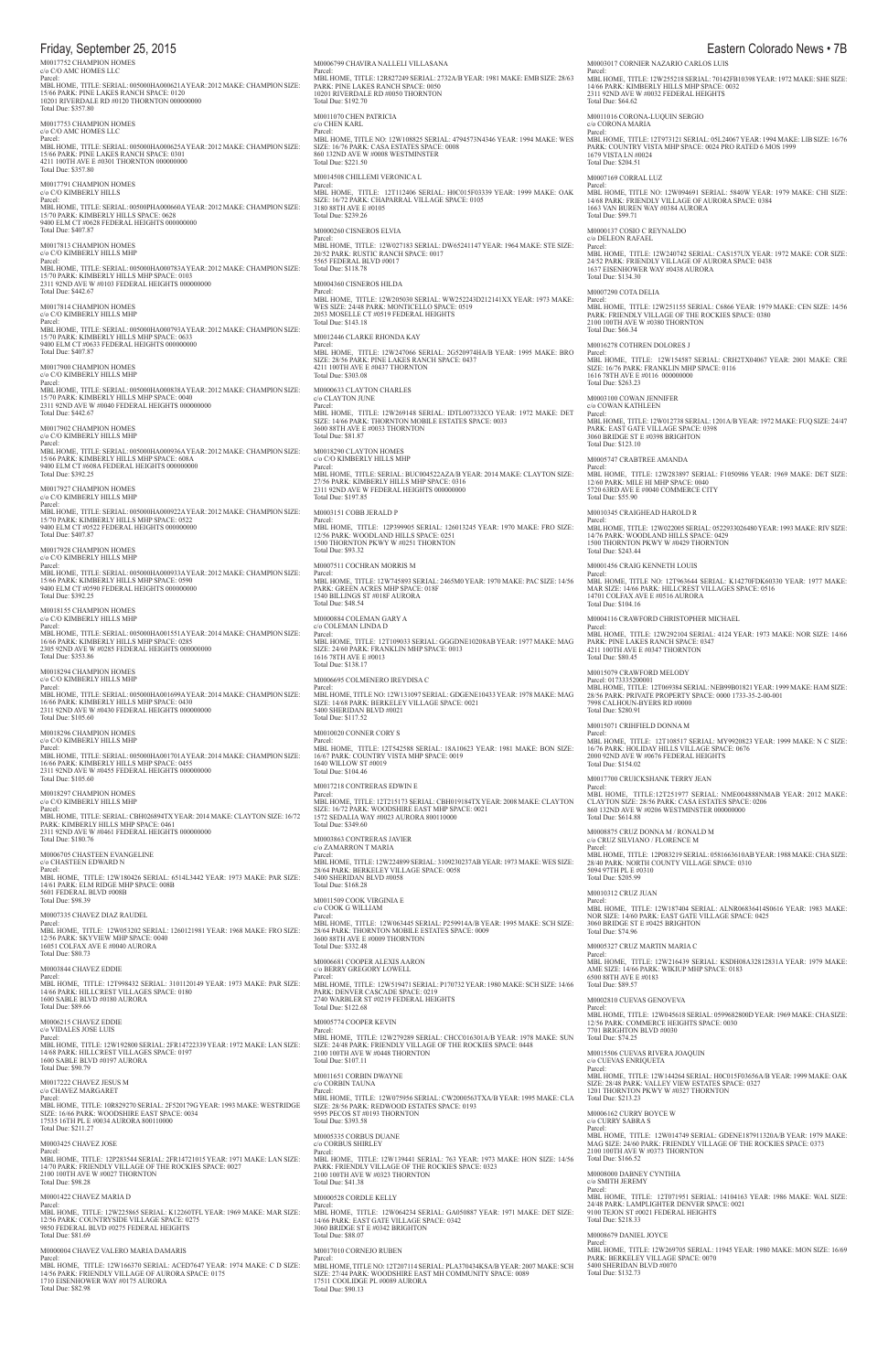8B• Eastern Colorado News Friday, September 25, 2015 M0005734 DARDANO JAMES c/o C/O WAGNER GARY L<br>Parcel: 0171920422010<br>MBL HOME, TITLE: 12P455105 SERIAL: 370FB615X20410 YEAR: 1972 MAKE: GEE SIZE: 14/70 PARK: PRIVATE PROPERTY SPACE: 0000 LAND PARC 1719-20-4-22-010 2703 89TH AVE W #0000 FEDERAL HEIGHTS Total Due: \$91.24 M0005735 DARDANO JAMES c/o C/O WAGNER GARY L Parcel: 0171920422010 MBL HOME, TITLE: 12P455106 SERIAL: N14270CL215X20383 YEAR: 1972 MAKE: GEE<br>SIZE: 14/70 PARK: PRIVATE PROPERTY SPACE: 0000 LAND PARC 1719-20-4-22-010<br>2703 89TH AVE W #0000 FEDERAL HEIGHTS Total Due: \$91.24 M0006951 DAVIDS JIM M c/o DAVIDS SHERI L Parcel MBL HOME, TITLE: 12P079132 SERIAL: GDGENE168112040 YEAR: 1981 MAKE: GUE<br>SIZE: 16/67 PARK: DENVER CASCADE SPACE: 0160<br>9710 TERN ST #0160 FEDERAL HEIGHTS Total Due: \$120.41 M0015264 DAVISON ROSE M c/o DAVISON HOLLIS Parcel: MBL HOME, TITLE: 12T127341 SERIAL: AZFLY21AB07021SK3 YEAR: 2000 MAKE:<br>STO SIZE: 27/48 PARK: FRIENDLY VILLAGE OF THE ROCKIES SPACE: 0421<br>2100 100TH AVE W #0421 THORNTON Total Due: \$388.61 M0004121 DEAN ROGER Parcel: MBL HOME, TITLE: 12W238733 SERIAL: K24248DW311421A/B YEAR: 1972 MAKE:<br>MAR SIZE: 24/44 PARK: HOLIDAY HILLS VILLAGE SPACE: 0807<br>2001 92ND AVE W #0807 FEDERAL HEIGHTS Total Due: \$126.10 M0003084 DECORA PORFIRO JR Parcel: MBL HOME, TITLE: 12W135188 SERIAL: 11721465S2556 YEAR: 1973 MAKE: BER SIZE: 14/61 PARK: WOODLAND HILLS SPACE: 0348 1500 THORNTON PKWY W #0348 THORNTON Total Due: \$93.32 M0010003 DEGOLIER KEITH c/o DEGOLIER DAWN Parcel:

MBL HOME, TITLE: 12T803910 SERIAL: HCTXSN5640 YEAR: 1985 MAKE: H C SIZE:<br>14/76 PARK: HILLCREST VILLAGES SPACE: 0518<br>14701 COLFAX AVE E #0518 AURORA Total Due: \$156.59 M0012622 DEGOLLADO ZAMARRIPA MIGUEL A

Parcel:<br>MBL HOME, TITLE: 12W707484 SERIAL: CC9189 YEAR: 1977 MAKE: COL SIZE: 14/66 PARK: DENVER MEADOWS MHP SPACE: 0055 2075 POTOMAC ST #0055 AURORA Total Due: \$104.16

Parcel:<br>MBL HOME, TITLE: 12W051733 SERIAL: 470051302198 YEAR: 2000 MAKE: OAK SIZE:<br>16/56 PARK: DENVER MEADOWS MHP SPACE: 0013 2075 POTOMAC ST #0013 AURORA Total Due: \$234.70

Parcel: MBL HOME, TITLE: 12W631331 SERIAL: 04510882I YEAR: 1996 MAKE: CUT SIZE: 16/76 PARK: PINE LAKES RANCH SPACE: 0487 4210 100TH AVE E #0487 THORNTON Total Due: \$220.52

Parcel MBL HOME, TITLE: 12W279001 SERIAL: 39960190ABV YEAR: 1985 MAKE: SKY SIZE:<br>27/52 PARK: DENVER CASCADE SPACE: 0285<br>2625 PHEASANT ST #0285 FEDERAL HEIGHTS Total Due: \$157.12

M0016698 DELGADO DE BARRAGON LYDIA Parcel:<br>MBL HOME, TITLE: 12T261409 SERIAL: 87H4419 YEAR: 1978 MAKE: BEL SIZE: 14/68 PARK: FRIENDLY VILLAGE OF THE ROCKIES SPACE: 0011 2100 100TH AVE W #0011 THORNTON Total Due: \$114.42

M0006472 DELGADO MARIBEL M Parcel:<br>MBL HOME, TITLE: 12W140299 SERIAL: 2703B045425S1508 YEAR: 1976 MAKE: BRO SIZE: 14/66 PARK: NORTH COUNTY VILLAGE SPACE: 0526 5213 96TH PL E #0526 Total Due: \$85.83

```
Parcel:<br>MBL HOME, TITLE NO: 12R694297 SERIAL: CHCC015681 YEAR: 1977 MAKE: CEN
SIZE: 16/75 PARK: CASA ESTATES SPACE: 0342
860 132ND AVE W #0342 WESTMINSTER 
Total Due: $114.31
```
M0010721 DELISO VENUS c/o THOMASON JOHN Parcel: MBL HOME, TITLE: 12W192513 SERIAL: 35511371F YEAR: 1993 MAKE: SPR SIZE: 16/76 PARK: REDWOOD ESTATES SPACE: 0174 9595 PECOS ST #0174 THORNTON Total Due: \$71.06

M0006469 DELLERT BRAAM JUTTA Parcel:<br>MBL HOME, TITLE: 12R832989 SERIAL: IDTL028602AA YEAR: 1978 MAKE: AMH<br>SIZE: 12/61 PARK: DENVER CASCADE SPACE: 0085 2945 HAWK ST #0085 FEDERAL HEIGHTS Total Due: \$97.64

M0011907 DEMARB MICHAEL ANTHONY c/o NUKKER KARIZMA STARR<br>Parcel:<br>MBL HOME, TITLE: 12T232252 SERIAL: 35510866H YEAR: 1995 MAKE: SPR SIZE:<br>16/76 PARK: KIMBERLY HILLS MHP SPACE: 0664 9400 ELM CT #0664 FEDERAL HEIGHTS Total Due: \$218.31

M0000145 DENVER MEADOWS RV PARK

M0015138 DENVER MEADOWS RV PARK

M0012392 DENVER MEADOWS RV PARK LLC

Parcel: MBL HOME, TITLE NO: 12T933262 SERIAL: MK981F YEAR: 1972 MAKE: HOM SIZE:<br>14/64 PARK: DENVER MEADOWS MHP SPACE: 0029<br>2075 POTOMAC ST #0029 AURORA Total Due: \$61.52

M0008069 DE PAZ JUAREZ ANDI O

```
M0014341 DE SANTIAGO GABRIEL
c/o DE SANTIAGO MARIA ELENA
Parcel: 
MBL HOME,  TITLE: 12W151898 SERIAL: 04510755G YEAR: 1994 MAKE: CUT SIZE:<br>14/66 PARK: WIKIUP MHP SPACE: 0252<br>6500 88TH AVE E #0252
Total Due: $172.88
```
M0013317 DEVITO CAROL A

```
Parcel: 
 MBL HOME,  TITLE:  12T006268 SERIAL: MY9716788ABV YEAR: 1997 MAKE: AME<br>SIZE: 28/52 PARK: WOODLAND HILLS SPACE: 0007<br>1500 THORNTON PKWY W #0007 THORNTON
Total Due: $415.90
```
Parcel:<br>MBL HOME, TITLE NO: 12R714332 SERIAL: 14101434 YEAR: 1978 MAKE: KIR SIZE: 14/67 PARK: FRIENDLY VILLAGE OF THE ROCKIES SPACE: 0317 2100 100TH AVE W #0317 THORNTON Total Due: \$113.17

# M0003065 DIAZ JOSE M

```
Parcel: 
MBL HOME, TITLE NO: 12T757736 SERIAL: 1131063 YEAR: 1970 MAKE: CON SIZE: 
 24/40 PARK: WOODLAND HILLS SPACE: 0035
1500 THORNTON PKWY W #0035 THORNTON 
Total Due: $129.29
```

```
M0010428 DIAZ KERA Y
```

```
M0008541 DIAZ PAULINO L
```
Parcel: MBL HOME, TITLE: 12W157445 SERIAL: 227179T8834A/B YEAR: 1987 MAKE: TIT SIZE: 27/52 PARK: NORTH COUNTY VILLAGE SPACE: 0324 5272 RIVERDALE LN #0324 Total Due: \$215.23

Parcel:<br>MBL HOME, TITLE: 12W161262 SERIAL: GI10235258 YEAR: 1979 MAKE: B M SIZE:<br>14/66 PARK: DENVER MEADOWS MHP SPACE: 0045 2075 POTOMAC ST #0045 AURORA Total Due: \$98.58

Parcel:<br>MBL HOME, TITLE: 12W756474 SERIAL: 260TEFBR12387 YEAR: 1971 MAKE: VIN<br>SIZE: 12/56 PARK: HILLCREST VILLAGES SPACE: 0042 1600 SABLE BLVD #0042 AURORA Total Due: \$45.77

Parcel:<br>MBL HOME, TITLE: 12W293228 SERIAL: MP151877AB YEAR: 1994 MAKE: WIN SIZE:<br>28/66 PARK: CASA ESTATES SPACE: 0073<br>860 132ND AVE W #0073 WESTMINSTER Total Due: \$111.35

MBL HOME, TITLE: 12W178726 SERIAL: HK456E YEAR: 1971 MAKE: HIL SIZE: 12/56<br>PARK: HILLCREST VILLAGES SPACE: 0401<br>1908 CLARK ST #0401 AURORA Total Due: \$80.73

MBL HOME, TITLE NO: 12W110621 SERIAL: UG0138A YEAR: 1982 MAKE: COM SIZE:<br>14/66 PARK: FRIENDLY VILLAGE OF AURORA SPACE: 0173<br>1698 EISENHOWER WAY #0173 AURORA Total Due: \$111.98

MBL HOME, TITLE: 12W168515 SERIAL: NEB00A02437 YEAR: 2000 MAKE: BEL SIZE:<br>16/67 PARK: FRIENDLY VILLAGE OF AURORA SPACE: 0174<br>1700 EISENHOWER WAY #0174 AURORA Total Due: \$273.74

MBL HOME, TITLE NO: 12W097968 SERIAL: GW9990 YEAR: 1978 MAKE: GLN SIZE:<br>14/49 PARK: FRIENDLY VILLAGE OF AURORA SPACE: 0303<br>1740 VAN BUREN WAY #0303 AURORA Total Due: \$90.79

M0011354 FEDERICO RICK B c/o FEDERICO VICTORIA E Parcel:<br>MBL HOME, TITLE: 12T126033 SERIAL: CLW002321TX YEAR: 1994 MAKE: CLA SIZE:<br>16/76 PARK: PINE LAKES RANCH SPACE: 0272<br>4211 100TH AVE E #0272 THORNTON

Parcel:<br>MBL HOME, TITLE: 12W661672 SERIAL: DFLC069510060I/II YEAR: 1995 MAKE: PRE SIZE: 27/54 PARK: BERKELEY VILLAGE SPACE: 0249 5400 SHERIDAN BLVD #0249 Total Due: \$42.54

# M0009039 FERRELL ALEXIS<br>c/o TRUJILLO MENJIVAR ELMER<br>Parel:<br>MBL HOME, TITLE: 12W653757 SERIAL: N0P162050 YEAR: 1978 MAKE: SCH SIZE: 14/56 PARK: KIMBERLY HILLS MHP SPACE: 0220 2305 92ND AVE W #0220 FEDERAL HEIGHTS Total Due: \$65.61

Parcel:<br>MBL HOME, TITLE NO: 12W099646 SERIAL: NEB89A27185 YEAR: 1998 MAKE: BON<br>SIZE: 16/76 PARK: WOODSHIRE EAST MH COMMUNITY SPACE: 0176<br>17446 BUCHANAN PL E #0176 AURORA Total Due: \$238.04

M0006142 DYE DANIEL

```
M0006266 DYKES DEBRA P
Parcel:<br>MBL HOME, TITLE NO: 12W108032 SERIAL: PL162920A/B YEAR: 1979 MAKE: SCH
SIZE: 28/56 PARK: DENVER CASCADE SPACE: 0253
9715 WREN ST #0253 FEDERAL HEIGHTS
Total Due: $157.99
```

```
M0003979 EAST COLFAX MHP LLC
Parcel: 
MBL HOME, TITLE: 12R163093 SERIAL: 3434192623 YEAR: 1973 MAKE: CON SIZE: 
14/62 PARK: AURORA TRAILER PARK SPACE: 0033
16431 COLFAX AVE E #0033 AURORA 
Total Due: $86.32
```
M0002260 DIAZ RODRIGUEZ FELIPE Parcel: MBL HOME, TITLE: 12W283378 SERIAL: 03590673J YEAR: 1976 MAKE: HOM SIZE: 24/56 PARK: PINE LAKES RANCH SPACE: 0736 4210 100TH AVE E #0736 THORNTON Total Due: \$74.08 M0004800 DICKEY NORMA LA RUE c/o DICKEY SHELLIE MARIE Parcel: MBL HOME, TITLE: 12T222464 SERIAL: 872148FK3N1452 YEAR: 1972 MAKE: WES SIZE: 14/78 PARK: HIGHVIEW MOBILE HOME COMMUNITY SPACE: 0073<br>8601 ZUNI ST #0073 WESTMINSTER<br>Total Due: \$98.37 M0007165 DIMAS E EUSEBIO Parcel:<br>MBL HOME, TITLE: 12W206969 SERIAL: GHC770077A&B YEAR: 1978 MAKE: GEMINI<br>SIZE: 28/48 PARK: LAMPLIGHTER DENVER SPACE: 0002 9100 TEJON ST #0002 FEDERAL HEIGHTS Total Due: \$140.91 M0016292 DOMINGUEZ ESTEBAN Parcel:<br>MBL HOME, TITLE: 12W269254 SERIAL: FS211633 YEAR: 2001 MAKE: FOU SIZE:<br>27/52 PARK: DENVER CASCADE SPACE: 0312 2775 HAWK ST #0312 FEDERAL HEIGHTS Total Due: \$446.09 M0008161 DONAHUE TIMOTHY Parcel:<br>MBL HOME, TITLE: 12W024797 SERIAL: 0529846680D YEAR: 1971 MAKE: CHA SIZE:<br>14/66 PARK: KIMBERLY HILLS MHP SPACE: 0078 2311 92ND AVE W #0078 FEDERAL HEIGHTS Total Due: \$90.79 M0001151 DORADO GONZALEZ SAN JUANA Parcel: MBL HOME, TITLE: 12W183313 SERIAL: HK227D YEAR: 1970 MAKE: HIL SIZE: 12/60 PARK: REDWOOD ESTATES SPACE: 0033 9595 PECOS ST #0033 THORNTON Total Due: \$88.35 M0004453 DOUGHERTY CHARLES F c/o DOUGHERTY SHIRLEY M Parcel: MBL HOME, TITLE: 12E820727 SERIAL: 600252 YEAR: 1970 MAKE: BON SIZE: 14/60<br>PARK: HILLCREST VILLAGES SPACE: 0391<br>1835 CLARK ST #0391 AURORA Total Due: \$60.66 M0001641 DOWNING MYRTLE J/ FROID DONALD K c/o C/O TORRES DONNA<br>Parcel: Parcel:<br>MBL HOME, TITLE: 12P171043 SERIAL: L01458 YEAR: 1972 MAKE: MKV SIZE: 14/67<br>PARK: WOODSHIRE EAST MH COMMUNITY SPACE: 0218 17329 16TH DR E #0218 AURORA Total Due: \$99.71 M0001065 DRESSLER ANNE Parcel:<br>MBL HOME, TITLE: 12T637082 SERIAL: GW9486 YEAR: 1977 MAKE: GLE SIZE: 14/49<br>PARK: HOLIDAY HILLS VILLAGE SPACE: 0214 2000 92ND AVE W #0214 FEDERAL HEIGHTS Total Due: \$94.21 M0004267 DURAN EDDIE/DURAN CAROL A c/o C/O BROWN SANDY Parcel: MBL HOME, TITLE: 12T076074 SERIAL: 5D1582 YEAR: 1973 MAKE: HEA SIZE: 24/56 PARK: BERKELEY VILLAGE SPACE: 0074 5400 SHERIDAN BLVD #0074 Total Due: \$159.40 M0001514 DURAN JAMES c/o DURAN ABEL O<br>Parcel:<br>MBL HOME, TITLE: 12T013960 SERIAL: K298 YEAR: 1974 MAKE: VIN SIZE: 14/66<br>PARK: NORTH COUNTY VILLAGE SPACE: 0301 4944 97TH PL E #0301 Total Due: \$81.22 M0001437 DURAN MICHAEL Parcel:<br>MBL HOME, TITLE NO: 12T734220 SERIAL: K12365FBT81060 YEAR: 1968 MAKE: MAR<br>SIZE: 12/61 PARK: THORNTON MOBILE ESTATES SPACE: 0126 3600 88TH AVE E #0126 THORNTON Total Due: \$78.04 M0005988 DURAN RUIZ GUILLERMO c/o OROZCO EDGAR Parcel: MBL HOME, TITLE: 12W252323 SERIAL: P162911A/B YEAR: 1979 MAKE: SCH SIZE: 28/56 PARK: LAMPLIGHTER DENVER SPACE: 0076 9100 TEJON ST #0076 FEDERAL HEIGHTS Total Due: \$165.97 M0009455 DURON DIAZ RAUL Parcel: MBL HOME, TITLE: 12W152031 SERIAL: 0959810H YEAR: 1974 MAKE: CRE SIZE:<br>14/56 PARK: LINCOLN MOTEL & TRAILER PARK SPACE: 0052<br>6694 HIGHWAY 2 #0052 COMMERCE CITY Total Due: \$77.67 M0002332 DUTHIE MATTHEW W Parcel: MBL HOME, TITLE: 12W048796 SERIAL: 015901741 YEAR: 1975 MAKE: SKY SIZE:<br>24/56 PARK: BERKELEY VILLAGE SPACE: 0304<br>5400 SHERIDAN BLVD #0304 Total Due: \$38.01 M0004678 DUTHIE MATTHEW W Parcel:<br>MBL HOME, TITLE: 12W074729 SERIAL: 72144550 YEAR: 1976 MAKE: T&C SIZE:<br>14/68 PARK: FRIENDLY VILLAGE OF AURORA SPACE: 0258<br>1969 POLK CT #0258 AURORA Total Due: \$98.58 Parcel: M0012941 ENGLAND LYNN G Parcel Parcel: Parcel: Parcel: Parcel: Parcel: Parcel: Parcel:

```
M0015766 EBERS DOUGLAS MIKE
Parcel:<br>MBL HOME,  TITLE: 12R778050 SERIAL: 220040907572AB YEAR: 2000 MAKE: SWP<br>SIZE: 24/52 PARK: REDWOOD ESTATES SPACE: 0590
9595 PECOS ST #0590 THORNTON 
Total Due: $378.68
```

```
M0007011 EILENE HENDERSON MOBILE HOMES LLC
Parcel: 
MBL HOME, TITLE: 12W071336 SERIAL: MC13016 YEAR: 1982 MAKE: CEN SIZE: 
14/67 PARK: GREEN ACRES MHP SPACE: 028D
1540 BILLINGS ST #028D AURORA 
Total Due: $115.31
```

```
M0008935 ELLENWOOD HUGH DANIEL
Parcel:<br>MBL HOME,  TITLE: 12W250365 SERIAL: 0C05892574 YEAR: 1989 MAKE: C R SIZE:<br>16/76 PARK: EAST GATE VILLAGE SPACE: 0024<br>3060 BRIDGE ST E #0024 BRIGHTON
Total Due: $177.25
```

```
M0003871 ELLIOTT DARRELL D
c/o ELLIOTT ELSIE L
Parcel: 
MBL HOME, TITLE: 12P456833 SERIAL: 319 YEAR: 1973 MAKE: IMP SIZE: 24/32 
PARK: BERKELEY VILLAGE SPACE: 0209
5400 SHERIDAN BLVD #0209 
Total Due: $59.12
```
M0004265 ELLIOTT RACHELLE DEANNA

MBL HOME, TITLE NO: 12W123160 SERIAL: CMC6C09691342AB YEAR: 1977 MAKE: PAR SIZE: 27/60 PARK: WOODLAND HILLS SPACE: 0073 1500 THORNTON PKWY W #0073 THORNTON Total Due: \$162.80

M0008390 ENGELKING RICKIE A Parcel: MBL HOME, TITLE: 12P238302 SERIAL: 14102900 YEAR: 1982 MAKE: WAL SIZE: 24/56 PARK: BERKELEY VILLAGE SPACE: 0108

5400 SHERIDAN BLVD #0108 Total Due: \$215.25

MBL HOME, TITLE: 12T053793 SERIAL: HK6338AB YEAR: 1996 MAKE: H I SIZE: 28/56 PARK: HILLCREST VILLAGES SPACE: 0310 1975 CARSON ST #0310 AURORA Total Due: \$366.34

M0007588 EQUITY TRUST CUSTODIAN FBO c/o MARGARET HEINTZ IRA<br>Parcel:<br>MBL HOME, TITLE: 12W178170 SERIAL: 10844 YEAR: 1983 MAKE: CHA SIZE: 14/66<br>PARK: CASA ESTATES SPACE: 0126 860 132ND AVE W #0126 WESTMINSTER Total Due: \$123.96 M0007051 ESCALANTE BLANCO JUANA C

M0003684 ESCALANTE HIDALGO HILDA

M0011145 ESCALANTI TRACI c/o ESCALANTI RICHARD MBL HOME, TITLE: 12W218033 SERIAL: MY9491404K YEAR: 1994 MAKE: ADM SIZE: 16/77 PARK: CHAPARRAL VILLAGE SPACE: 0015 3180 88TH AVE E #0015 Total Due: \$213.22

M0011329 ESCOBAR ROGELIO IGNACIO

M0001180 ESCOBEDO SALVADOR

M0004090 ESPINOZA EUGENIO c/o ALVIDREZ JOEL MBL HOME, TITLE: 12W183758 SERIAL: 386 YEAR: 1974 MAKE: CAS SIZE: 14/66 PARK: COUNTRYSIDE VILLAGE SPACE: 0065 9850 FEDERAL BLVD #0065 FEDERAL HEIGHTS Total Due: \$93.08

M0000918 ESTRADA BERNARDINO c/o ESTRADA MARTHA Parcel: MBL HOME, TITLE: 12T879245 SERIAL: GJ080703 YEAR: 1970 MAKE: AME SIZE: 12/61 PARK: HILLCREST VILLAGES SPACE: 0532 14701 COLFAX AVE E #0532 AURORA Total Due: \$82.98

M0007274 ESTRADA-GARCIA MA-IDALIA

M0013216 EVANGELISTA JUAN c/o EVANGELISTA MINERVA MBL HOME, TITLE: 12W181079 SERIAL: 04510354J YEAR: 1997 MAKE: CUT SIZE: 16/66 PARK: PIONEER VILLAGE SPACE: 0017 2901 63RD AVE W #0017 Total Due: \$271.75

M0015370 EVANS ROGER

M0005629 EZEQUIEL PONCE

Total Due: \$196.40

M0012268 FELIX HERMOSILLO LAURA KARINA

M0008216 FERNANDEZ NICOLAS Parcel:<br>MBL HOME, TITLE NO: 12W090130 SERIAL: 28H7780 YEAR: 1982 MAKE: BEL SIZE: 14/77 PARK: EAST GATE VILLAGE SPACE: 0129 3060 BRIDGE ST E #0129 BRIGHTON Total Due: \$118.87

## M0011411 FEYERHERM EUGENE E

Parcel:<br>MBL HOME, TITLE: 12T014314 SERIAL: GE080106 YEAR: 1975 MAKE: AME SIZE:<br>14/66 PARK: VALLEY VIEW ESTATES SPACE: 0185<br>1201 THORNTON PKWY W #0185 THORNTON<br>Total Due: \$66.03

## M0014686 FIELDS RITA C

```
M0009980 FIERRO PANUCO ANTONIA
c/o PANUCO VICTOR M
Parcel:<br>MBL HOME, TITLE NO: 12T935774 SERIAL: TXFLGABG261210850 YEAR: 1986 MAKE:<br>FLT SIZE: 28/40 PARK: HILLCREST VILLAGES SPACE: 0340
14270 18TH PL E #0340 AURORA 
Total Due: $213.50
```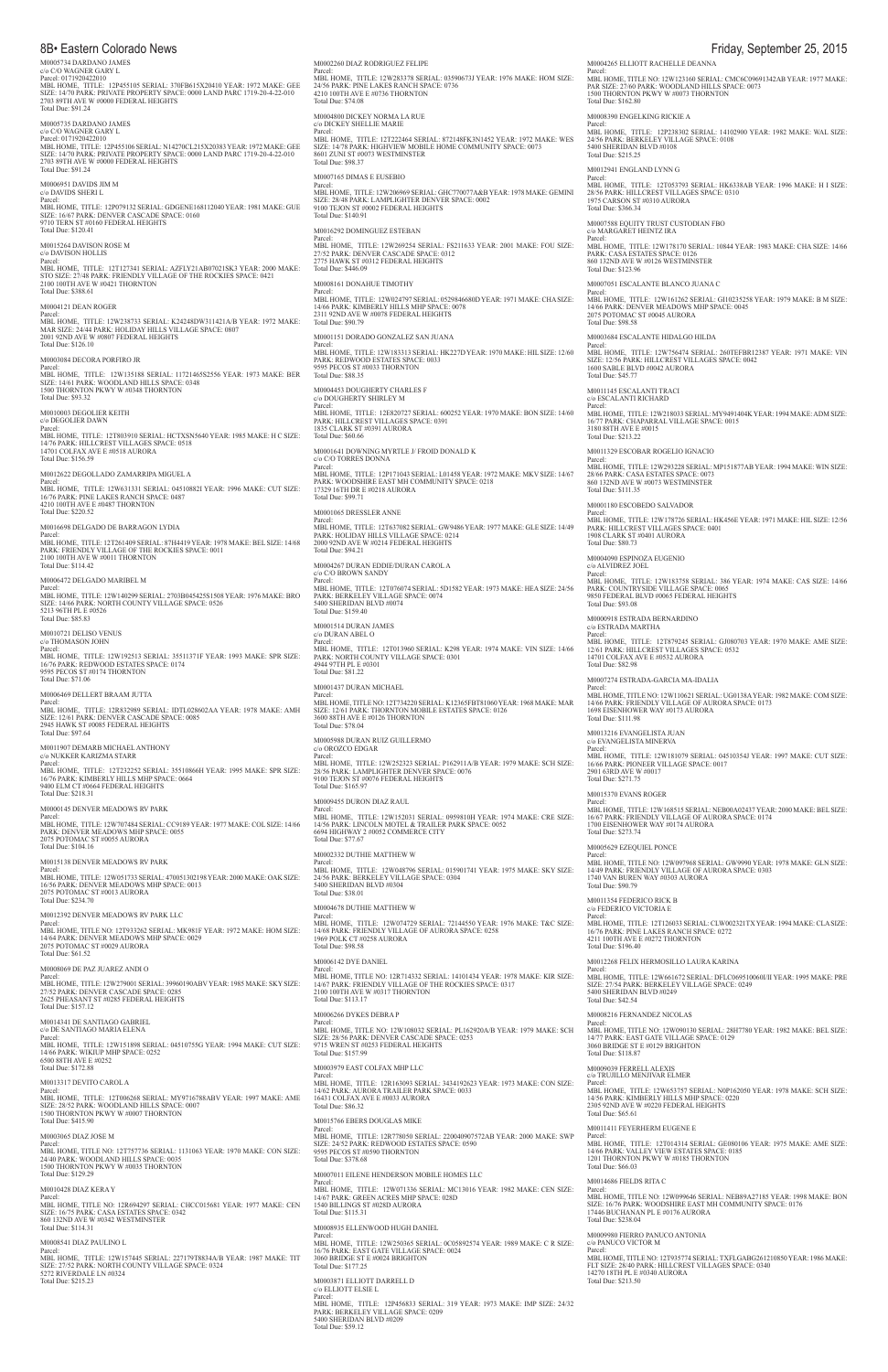# Friday, September 25, 2015 **Eastern Colorado News • 9B** Eastern Colorado News • 9B

M0006647 FILTER TERRY c/o HARDMAN SHERI Parcel:

MBL HOME, TITLE: 12W133481 SERIAL: MHC800258 YEAR: 1980 MAKE: MHC SIZE: 14/72 PARK: FRIENDLY VILLAGE OF AURORA SPACE: 0293 1924 VAN BUREN WAY #0293 AURORA Total Due: \$117.56

M0003698 FINKEY JOSEPH E Parcel: MBL HOME, TITLE: 12W145629 SERIAL: 12265FD313X210667 YEAR: 1971 MAKE: MAR SIZE: 12/61 PARK: GREEN ACRES MHP SPACE: 020D 1540 BILLINGS ST #020D AURORA Total Due: \$88.54

Parcel:<br>MBL HOME, TITLE: 12W205776 SERIAL: 35510354I YEAR: 1996 MAKE: SPR SIZE:<br>14/76 PARK: PINE LAKES RANCH SPACE: 0056 10201 RIVERDALE RD #0056 THORNTON Total Due: \$212.17

M0006504 FINSTAD JOYCE A c/o LARSEN DICK M Parcel: MBL HOME, TITLE: 12R616216 SERIAL: 3717UX YEAR: 1980 MAKE: REG SIZE: 26/56 PARK: WOODLAND HILLS SPACE: 0137 1500 THORNTON PKWY W #0137 THORNTON Total Due: \$129.31

Parcel:<br>MBL HOME, TITLE: 12W589232 SERIAL: 14103025 YEAR: 1982 MAKE: FLA SIZE: 14/66<br>PARK: WOODLAND HILLS SPACE: 0450 1500 THORNTON PKWY W #0450 THORNTON Total Due: \$125.56

M0012594 FISHER MELANIE IVA

Parcel:<br>MBL HOME, TITLE: 12W240072 SERIAL: 35511044F YEAR: 1993 MAKE: SPR SIZE:<br>16/76 PARK: REDWOOD ESTATES SPACE: 0552 9595 PECOS ST #0552 THORNTON Total Due: \$253.37

Parcel:<br>MBL HOME, TITLE NO: 12T957576 SERIAL: P120406 YEAR: 1973 MAKE: SCH SIZE:<br>14/56 PARK: HILLCREST VILLAGES SPACE: 0517 14701 COLFAX AVE E #0517 AURORA Total Due: \$82.98

M0014903 FLING WYLMA F c/o TAYLOR PAULA M Parcel: MBL HOME, TITLE: 12W045713 SERIAL: 470059001648 YEAR: 2000 MAKE: O P SIZE: 16/66 PARK: KIMBERLY HILLS MHP SPACE: 0160 2305 92ND AVE W #0160 FEDERAL HEIGHTS Total Due: \$263.89

MBL HOME, TITLE: 12R350613 SERIAL: GLMCSMOT8166 YEAR: 1971 MAKE: GEN<br>SIZE: 12/56 PARK: LINCOLN MOTEL & TRAILER PARK SPACE: 0062<br>6694 HIGHWAY 2 #0062 COMMERCE CITY Total Due: \$75.70

M0008813 FLORES CARLA

MBL HOME, TITLE: 12W561549 SERIAL: JK1070 YEAR: 1972 MAKE: BON SIZE: 14/60<br>PARK: FRIENDLY VILLAGE OF THE ROCKIES SPACE: 0199<br>2100 100TH AVE W #0199 THORNTON Total Due: \$92.07

Parcel MBL HOME, TITLE NO: 12T949878 SERIAL: HK6272 YEAR: 1996 MAKE: DARBY SIZE:<br>16/76 PARK: HILLCREST VILLAGES SPACE: 0217<br>1600 SABLE BLVD #0217 AURORA Total Due: \$258.12

M0010649 FLORES FRANCISCO JAVIER

M0001883 FLORES GRANADOS MIGUEL ANGEL

MBL HOME, TITLE NO: 12W132818 SERIAL: HM7764 YEAR: 1998 MAKE: DARBY<br>SIZE: 16/66 PARK: HOLIDAY HILLS VILLAGE SPACE: 0514<br>2000 92ND AVE W #0514 FEDERAL HEIGHTS Total Due: \$228.58

M0017008 FLORES HUGO

Parcel: MBL HOME, TITLE NO: 12T207124 SERIAL: PLA370418KSA/B YEAR: 2007 MAKE: SCH SIZE: 27/52 PARK: WOODSHIRE EAST MH COMMUNITY SPACE: 0146 17459 COOLIDGE PL E #0146 AURORA Total Due: \$660.86

M0000969 FLORES MARIANO

M0001267 FLORES NATALIE c/o MORALES ANGELICA

Parcel

Parcel

M0013154 FLORES ROBERTO

Parcel:<br>MBL HOME, TITLE: 12T547882 SERIAL: 229941207044AB YEAR: 1999 MAKE: SENTRY SIZE: 24/43 PARK: VALLEY VIEW ESTATES SPACE: 0218 1201 THORNTON PKWY W #0218 THORNTON 000000000 Total Due: \$72.29

M0005853 FLORES ROGELIO

Parcel: MBL HOME, TITLE: 12W203581 SERIAL: 450AG526 YEAR: 1955 MAKE: SPA SIZE: 08/46 PARK: MILE HI MHP SPACE: 0008 5720 63RD AVE E #0008 COMMERCE CITY Total Due: \$51.72

Parcel:<br>MBL HOME, TITLE NO: 12W095267 SERIAL: UI0833A YEAR: 1984 MAKE: SKY SIZE:<br>14/66 PARK: KIMBERLY HILLS MHP SPACE: 0159 2305 92ND AVE W #0159 FEDERAL HEIGHTS Total Due: \$139.77 M0007796 GAGNA LEON c/o GAGNA DONNA<br>Parcel:<br>MBL HOME, TITLE: 12M968373 SERIAL: 80144135 YEAR: 1974 MAKE: T&C SIZE:<br>14/76 PARK: BERKELEY VILLAGE SPACE: 0353 5400 SHERIDAN BLVD #0353 Total Due: \$103.54

M0014851 FLORES ROMERO MIGUEL JACINTO

Parcel:<br>MBL HOME, TITLE: 12W293080 SERIAL: K14370FB080389 YEAR: 1978 MAKE: MAR<br>SIZE: 14/66 PARK: HILLCREST VILLAGES SPACE: 0490 1747 CIMARRON ST #0490 AURORA Total Due: \$104.16

Parcel: MBL HOME, TITLE: 12W717406 SERIAL: P292541AB YEAR: 1999 MAKE: SCH SIZE: 28/52 PARK: FRIENDLY VILLAGE OF AURORA SPACE: 0111 1806 PAGOSA WAY #0111 AURORA Total Due: \$383.07

Parcel:<br>MBL HOME, TITLE: 12W268519 SERIAL: CS9406 YEAR: 1977 MAKE: CEN SIZE: 14/71<br>PARK: PINE LAKES RANCH SPACE: 0513 4210 100TH AVE E #0513 THORNTON Total Due: \$95.28

M0004513 FLORES ROSAS MILAGRO Parcel: MBL HOME, TITLE: 12W219277 SERIAL: 6284Z YEAR: 1971 MAKE: BLA SIZE: 14/71

Parcel:<br>MBL HOME, TITLE: 12W573061 SERIAL: 0502563590 YEAR: 1970 MAKE: CHA SIZE:<br>24/56 PARK: KIMBERLY HILLS MHP SPACE: 0435 2311 92ND AVE W #0435 FEDERAL HEIGHTS Total Due: \$143.18

PARK: KIMBERLY HILLS MHP SPACE: 0021 2305 92ND AVE W #0021 FEDERAL HEIGHTS Total Due: \$93.08

Parcel:<br>MBL HOME, TITLE NO: 12T198890 SERIAL: 7762 YEAR: 1980 MAKE: SHA SIZE: 16/66<br>PARK: FRIENDLY VILLAGE OF THE ROCKIES SPACE: 0493<br>2100 100TH AVE W #0493 THORNTON Total Due: \$124.32

M0014044 FOOS THELMA L c/o FOOS ALLEN J FOOS KIRK H Parcel:

Parcel:<br>MBL HOME, TITLE: 12R466491 SERIAL: 12652TFLCDCK1798T YEAR: 1970 MAKE: S L SIZE: 12/61 PARK: FRANKLIN MHP SPACE: 0123 1616 78TH AVE E #0123 Total Due: \$79.81

M0011397 FOSTER CHRISTINE DIANE c/o FOSTER PAUL VICTOR JR Parcel:<br>MBL HOME, TITLE: 12W222386 SERIAL: PH170719AB YEAR: 1995 MAKE: PAL SIZE: 28/56 PARK: VALLEY VIEW ESTATES SPACE: 0313 1201 THORNTON PKWY W #0313 THORNTON

Total Due: \$204.01

Parcel:<br>MBL HOME, TITLE: 12W131834 SERIAL: KSDH08A6916201A YEAR: 1979 MAKE:<br>AME SIZE: 14/66 PARK: PINE LAKES RANCH SPACE: 0745 4210 100TH AVE E #0745 THORNTON Total Due: \$87.88

Parcel: MBL HOME, TITLE: 12R474781 SERIAL: K7568 YEAR: 1962 MAKE: DET SIZE: 10/40 PARK: SHADY LANE MHP SPACE: 0044 6791 HIGHWAY 2 #0044 COMMERCE CITY Total Due: \$59.82 M0000599 GARCIA OLIVIA M c/o GARCIA ANGUIANO JOSE ROBERTO<br>Parcel:<br>MBL HOME, TITLE: 12W207954 SERIAL: GB8FHADM11386 YEAR: 1972 MAKE: ALP

M0017597 FUEHRER LISA RENAE

Parcel:<br>MBL HOME, TITLE: 12W147683 SERIAL: P162622 YEAR: 1978 MAKE: SCH SIZE: 14/66 PARK: WIKIUP MHP SPACE: 0060 6500 88TH AVE E #0060 Total Due: \$94.36

M0007615 FULTZ CLYDE R

M0005564 GALAVIZ JOSE ALFREDO

M0000210 GALICIA ROJAS MARIA I

M0011221 GALLARDO DELFINA

M0008566 GALLEGOS FELIX

M0014897 GARCIA ANDRADE ELVA G c/o GARCIA MARTINEZ JUAN

Parcel: MBL HOME, TITLE: 12W180471 SERIAL: 62510143MA/B YEAR: 1999 MAKE: SKY SIZE:<br>24/60 PARK: EAST GATE VILLAGE SPACE: 0375 PRO RATED 4 MOS 1999<br>3060 BRIDGE ST E #0375 BRIGHTON Total Due: \$388.51

M0011320 GARCIA ELIZABETH

Parcel: MBL HOME, TITLE: 12W181728 SERIAL: 9611 YEAR: 1972 MAKE: FAL SIZE: 14/66<br>PARK: HIGHVIEW MOBILE HOME COMMUNITY SPACE: 0158<br>8601 ZUNI ST #0158 WESTMINSTER Total Due: \$90.45

M0004354 GARCIA ESCANDON IVAN RODOLFO

M0011372 GARCIA HENRIQUEZ CARLOS E

Parcel: MBL HOME, TITLE: 12W163767 SERIAL: 2810 YEAR: 1980 MAKE: EMB SIZE: 14/60 PARK: FRIENDLY VILLAGE OF AURORA SPACE: 0041 17024 BUCHANAN PL E #0041 AURORA Total Due: \$108.64

M0007317 GARCIA JANENE D

Parcel: MBL HOME, TITLE: 12W244633 SERIAL: 03590603K YEAR: 1977 MAKE: HOM SIZE: 14/66 PARK: PINE LAKES RANCH SPACE: 0378 4211 100TH AVE E #0378 THORNTON Total Due: \$92.50

M0006195 GARCIA JESUS MORFIN c/o RAMIREZ BIRRUETA MARIA ANGELICA

M0007708 GARCIA LUIS H

SIZE: 14/64 PARK: COUNTRYSIDE VILLAGE SPACE: 0290 9850 FEDERAL BLVD #0290 FEDERAL HEIGHTS Total Due: \$90.79

M0000180 GARCIA R ROBERTO Parcel:

MBL HOME, TITLE: 12W255245 SERIAL: CL01751 YEAR: 1973 MAKE: CAS SIZE: 14/72 PARK: L&I FLANDERS SPACE: 0006 590 COLFAX AVE #0006 BENNETT Total Due: \$86.98

M0013369 GARCIA STEPHANIE c/o LOPEZ VICTOR MANUEL Parcel:<br>MBL HOME, TITLE: 12W273020 SERIAL: 502702 YEAR: 1969 MAKE: REX SIZE: 10/50<br>PARK: RUSTIC RANCH SPACE: 0054 5565 FEDERAL BLVD #0054

Total Due: \$71.81

M0001093 FRANCO MONICA Parcel:<br>MBL HOME, TITLE: 12W293668 SERIAL: G2GE50F2N15225 YEAR: 1963 MAKE: G L SIZE: 10/46 PARK: FULVIEW SPACE: 0022 6270 HOLLY ST #0022 COMMERCE CITY Total Due: \$62.80 M0014079 FREDRICH PAULETT Parcel:<br>MBL HOME, TITLE: 12W154700 SERIAL: 10641F YEAR: 1997 MAKE: DUT SIZE: 27/60 PARK: FRIENDLY VILLAGE OF THE ROCKIES SPACE: 0013 2100 100TH AVE W #0013 THORNTON Total Due: \$443.21 M0002482 FREYTA PEGGY S Parcel: 0181520300003<br>MBL HOME, TITLE: 12P608633 SERIAL: 031562F YEAR: 1973 MAKE: FRO SIZE: 14/66<br>PARK: PRIVATE PROPERTY SPACE: 0000 LAND PARC 1815-20-3-00-003 44251 38TH AVE E #0000 Total Due: \$78.19 M0009366 FRIAS LEONARD Parcel:<br>MBL HOME, TITLE: 12W171730 SERIAL: 98A17242 YEAR: 1989 MAKE: BON SIZE:<br>28/66 PARK: FRIENDLY VILLAGE OF AURORA SPACE: 0357<br>1880 QUINTERO ST #0357 AURORA Total Due: \$290.47 M0000443 FRIEND LESTER W Parcel MBL HOME, TITLE: 12W139258 SERIAL: F1HEHDMN5391 YEAR: 1969 MAKE: MAG<br>SIZE: 16/50 PARK: MOBILE LAND ESTATES SPACE: 0010<br>8920 DECATUR ST #0010 FEDERAL HEIGHTS Total Due: \$102.71 M0017986 FRIENDLY VILLAGE OF THE ROCKIES Parcel: MBL HOME, TITLE: 12W288034 SERIAL: W20CALSM4508A&B YEAR: 1979 MAKE: SOMERSET SIZE: 24/44 PARK: FRIENDLY VILLAGE OF THE ROCKIES SPACE: 0513 2100 100TH AVE W #0513 THORNTON 000000000 Total Due: \$181.40 M0013380 GARRAMONE DANIEL J c/o GARRAMONE MARLA K Parcel:<br>MBL HOME, TITLE: 12T117766 SERIAL: 05L26356XU YEAR: 1996 MAKE: LIB SIZE: 27/48 PARK: FRIENDLY VILLAGE OF THE ROCKIES SPACE: 0407 2100 100TH AVE W #0407 THORNTON Total Due: \$378.68 M0014887 GAYTAN NAVARRO CONNIE MARIE Parcel:<br>MBL HOME, TITLE: 12W661791 SERIAL: 479990401062 YEAR: 1999 MAKE: ATLANTIC SIZE: 16/76 PARK: MOBILE GARDENS SPACE: 0001 6250 FEDERAL BLVD #0001 Total Due: \$306.48 M0003401 GCP VALLEY VIEW LLC Parcel:<br>MBL HOME, TITLE: 12W278440 SERIAL: 196 YEAR: 1973 MAKE: PAR SIZE: 12/66<br>PARK: HIGHVIEW MOBILE HOME COMMUNITY SPACE: 0044 8601 ZUNI ST #0044 WESTMINSTER 000000000 Total Due: \$94.56 M0007719 GEORGE BRENDA Parcel:<br>MBL HOME, TITLE: 12W078024 SERIAL: 11066 YEAR: 1984 MAKE: G S SIZE: 14/66<br>PARK: VALLEY VIEW ESTATES SPACE: 0289<br>1201 THORNTON PKWY W #0289 THORNTON Total Due: \$149.15 M0017123 GIES ANGELINA IRENE c/o GIES THEODORE J<br>Parcel: Parcel:<br>MBL HOME, TITLE: 12T210988 SERIAL: 1R510398WAB YEAR: 2007 MAKE: SKY<br>SIZE: 27/56 PARK: CHAPARRAL VILLAGE SPACE: 0002<br>3180 88TH AVE E #0002 000000000 Total Due: \$552.94 M0008105 GONZALES ESPINOZA JUANA c/o LOPEZ ROSA Parcel: MBL HOME, TITLE: 12W196810 SERIAL: 14102255 YEAR: 1980 MAKE: N M SIZE: 14/76<br>PARK: NORTH COUNTY VILLAGE SPACE: 0319<br>5212 RIVERDALE LN #0319 Total Due: \$108.02 M0008155 GONZALES JESUS c/o MUNOZ MA ELENA Parcel: MBL HOME, TITLE: 12W185509 SERIAL: 01590307J YEAR: 1976 MAKE: SKY SIZE: 14/66 PARK: FRIENDLY VILLAGE OF THE ROCKIES SPACE: 0471 2100 100TH AVE W #0471 THORNTON Total Due: \$103.24 M0003242 GONZALEZ DANIEL c/o MICHAEL IRMA Parcel: MBL HOME, TITLE NO: 12W121393 SERIAL: 14101233 YEAR: 1977 MAKE: N M SIZE:<br>14/56 PARK: FRIENDLY VILLAGE OF THE ROCKIES SPACE: 0128<br>2100 100TH AVE W #0128 THORNTON Total Due: \$103.24 M0008700 GONZALEZ FRANCISCA Parcel: MBL HOME, TITLE: 12W163560 SERIAL: GC080231 YEAR: 1973 MAKE: AME SIZE: 12/56 PARK: FRIENDLY VILLAGE OF AURORA SPACE: 0295 1904 VAN BUREN WAY #0295 AURORA Total Due: \$80.73 M0000883 GONZALEZ MIGUEL A Parcel: MBL HOME, TITLE: 12W655832 SERIAL: GF059075 YEAR: 1976 MAKE: REV SIZE: 14/72 PARK: REDWOOD ESTATES SPACE: 0558 9595 PECOS ST #0558 THORNTON Total Due: \$108.21

M0012723 GILBERT MARK A c/o C/O KRUGER MILDRED Parcel: 0181500000315 MBL HOME, TITLE: 01T132038 SERIAL: DK1567 YEAR: 1961 MAKE: FAL SIZE: 10/51<br>PARK: PRIVATE PROPERTY SPACE: 0000 LAND PARCEL 1815-00-0-00-315<br>5795 HIGHWAY 79 #0000 Total Due: \$58.58

M0004462 GILDEN JAMES EUGENE Parcel: MBL HOME, TITLE NO: 12W517568 SERIAL: 6010KAB YEAR: 1971 MAKE: KIT SIZE: 24/56 PARK: DENVER CASCADE SPACE: 0321 2995 HAWK ST #0321 FEDERAL HEIGHTS Total Due: \$140.91

M0008938 GILMAN AMANDA MARIA

M0000598 GIMER DAVID S c/o GIMER TERI Parcel: MBL HOME, TITLE: 12W184285 SERIAL: GBBFHADM10980 YEAR: 1972 MAKE: ALP SIZE: 12/64 PARK: DENVER CASCADE SPACE: 0376 2970 CASCADE DR #0376 FEDERAL HEIGHTS Total Due: \$87.39

M0005097 GIOSO MICHAEL F c/o GIOSO STEVEN M Parcel: MBL HOME, TITLE: 12P229530 SERIAL: 04590233J YEAR: 1976 MAKE: BUD SIZE:<br>14/71 PARK: BERKELEY VILLAGE SPACE: 0284<br>5400 SHERIDAN BLVD #0284 Total Due: \$37.13

M0002675 GIRON LIDUVINA c/o GIRON CRISTINA Parcel: MBL HOME, TITLE: 12W156718 SERIAL: 050233221 YEAR: 1970 MAKE: CHA SIZE:<br>24/38 PARK: HILLCREST VILLAGES SPACE: 0381<br>1967 CLARK ST #0381 AURORA Total Due: \$116.45

M0008056 GIRON LUCERO c/o SANTILLAN LEONARDO Parcel: MBL HOME, TITLE: 12W220560 SERIAL: 7WK701613178 YEAR: 1985 MAKE: WIN SIZE: 16/65 PARK: HILLCREST VILLAGES SPACE: 0393 1815 CLARK ST #0393 AURORA Total Due: \$147.67

M0011742 GIRON LUCERO Parcel: MBL HOME, TITLE: 12W293279 SERIAL: HI4478AB YEAR: 1994 MAKE: EDI SIZE:<br>28/56 PARK: HILLCREST VILLAGES SPACE: 0394<br>1814 CLARK ST #0394 AURORA Total Due: \$348.49

M0002963 GLORY HOMES Parcel: MBL HOME, TITLE: 12W657401 SERIAL: 1GW6373 YEAR: 1973 MAKE: GLE SIZE: 14/68 PARK: DENVER CASCADE SPACE: 0225 2610 BASSWOOD ST #0225 FEDERAL HEIGHTS Total Due: \$58.85

M0004686 GLORY HOMES Parcel: MBL HOME, TITLE: 12W613842 SERIAL: 733 YEAR: 1973 MAKE: LON SIZE: 14/61 PARK: DENVER CASCADE SPACE: 0220 2730 WARBLER ST #0220 FEDERAL HEIGHTS Total Due: \$87.39

M0004896 GLORY HOMES Parcel:<br>MBL HOME, TITLE: 12W636200 SERIAL: 0959316H YEAR: 1974 MAKE: CRE SIZE:<br>14/61 PARK: DENVER CASCADE SPACE: 0198 9780 LARK ST #0198 FEDERAL HEIGHTS Total Due: \$87.39

M0012954 GLORY HOMES Parcel:<br>MBL HOME, TITLE: 12W652900 SERIAL: 47960157081 YEAR: 1996 MAKE: WES SIZE:<br>16/66 PARK: DENVER CASCADE SPACE: 0163 9740 TERN ST #0163 FEDERAL HEIGHTS Total Due: \$137.94

M0009820 GODINEZ GABRIELA Parcel:<br>MBL HOME, TITLE: 12W292551 SERIAL: 2210665921 YEAR: 1981 MAKE: TIT SIZE:<br>14/52 PARK: WIKIUP MHP SPACE: 0057 6500 88TH AVE E #0057 Total Due: \$101.06

M0013741 GOMEZ ARAUJO MIGUEL ANGEL Parcel: MBL HOME, TITLE NO: 12W134993 SERIAL: SSETX02998 YEAR: 1997 MAKE: SOU<br>SIZE: 16/76 PARK: EAST GATE VILLAGE SPACE: 0203<br>3060 BRIDGE ST E #0203 BRIGHTON Total Due: \$253.69

M0015542 GOMEZ EDGAR c/o BELTRAN BRISSA Parcel: MBL HOME, TITLE: 12W184472 SERIAL: C2520669MA/B YEAR: 2000 MAKE: SKY<br>SIZE: 28/56 PARK: HILLCREST VILLAGES SPACE: 0390<br>1845 CLARK ST #0390 AURORA Total Due: \$386.41

M0003076 GOMEZ JANELI Parcel: MBL HOME, TITLE: 12T996108 SERIAL: 1169601381 YEAR: 1970 MAKE: WAY SIZE:<br>12/56 PARK: HILLCREST VILLAGES SPACE: 0142<br>1600 SABLE BLVD #0142 AURORA Total Due: \$82.98

M0005852 GOMEZ JOSE R Parcel: MBL HOME, TITLE: 12W022564 SERIAL: 10469776 YEAR: 1966 MAKE: FRO SIZE: 10/42 PARK: MILE HI MHP SPACE: 0017 5720 63RD AVE E #0017 COMMERCE CITY Total Due: \$60.81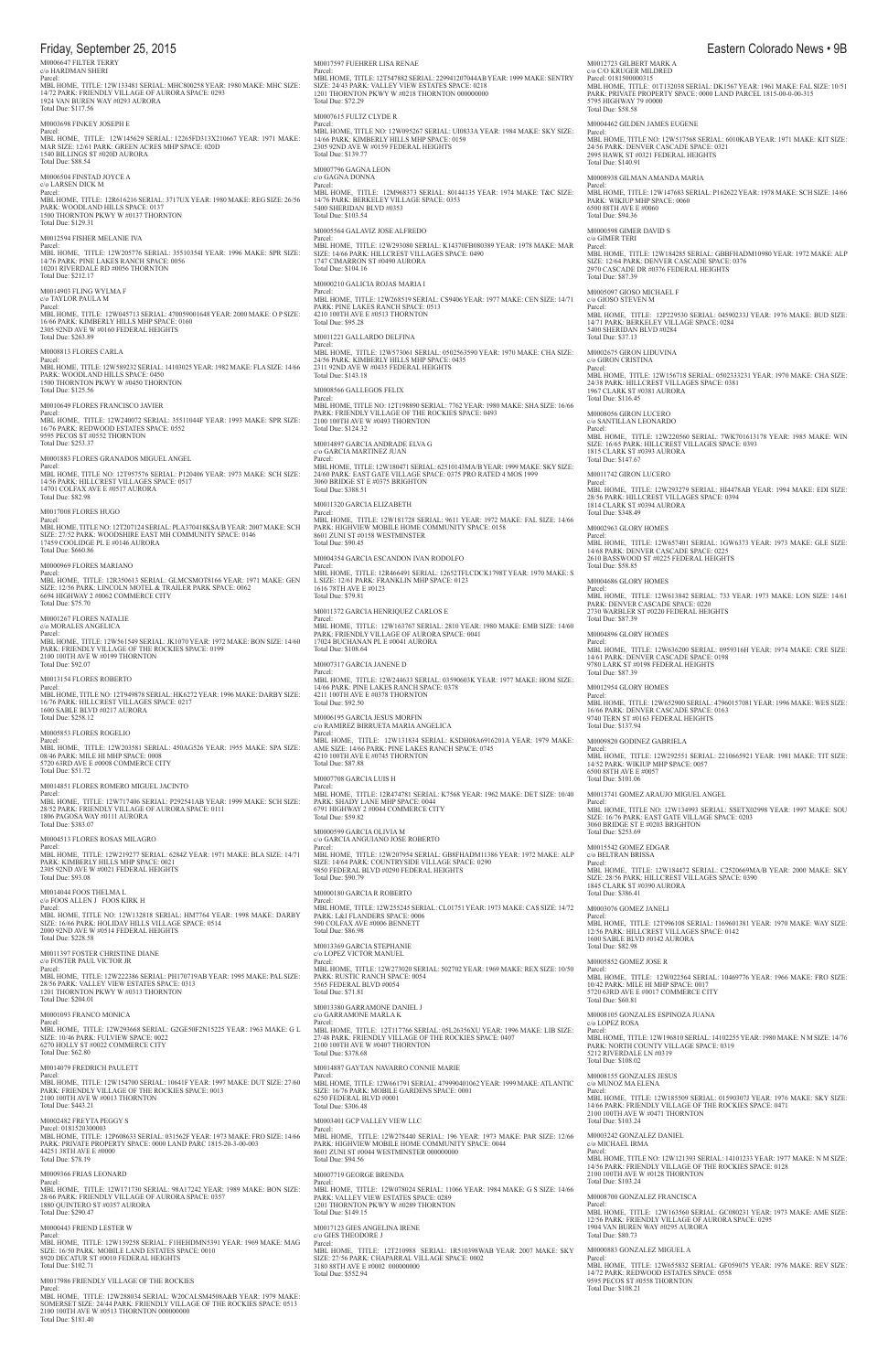M0000040 GONZALEZ MONCERRAT S Parcel:<br>MBL HOME, TITLE: 12W166498 SERIAL: A52C2CC1518R YEAR: 1971 MAKE: CRI SIZE: 12/50 PARK: ADVANCE TRAILER PARK SPACE: 0051 7700 HIGHWAY 2 #0051 COMMERCE CITY Total Due: \$71.72 M0003819 GONZALEZ MONICA Parcel: MBL HOME, TITLE: 12W611853 SERIAL: 30072 YEAR: 1973 MAKE: GEE SIZE: 14/66 PARK: FRIENDLY VILLAGE OF THE ROCKIES SPACE: 0496 2100 100TH AVE W #0496 THORNTON Total Due: \$95.80 M0011156 GONZALEZ QUEZADA EMMANUEL

Parcel:<br>MBL HOME, TITLE: 12W178313 SERIAL: MOW1383577 YEAR: 1979 MAKE: FLA SIZE:<br>14/56 PARK: FRIENDLY VILLAGE OF AURORA SPACE: 0206 1966 BUCKLEY WAY #0206 AURORA Total Due: \$91.90

Parcel:<br>MBL HOME, TITLE: 12W252285 SERIAL: 50048059 YEAR: 1959 MAKE: ELC SIZE: 10/47<br>PARK: COMMERCE HEIGHTS SPACE: 0048 7701 BRIGHTON BLVD #0048 Total Due: \$39.82

Parcel MBL HOME, TITLE: 12W265209 SERIAL: JK1544 YEAR: 1972 MAKE: LCV SIZE: 14/64<br>PARK: HILLCREST VILLAGES SPACE: 0169<br>1600 SABLE BLVD #0169 AURORA Total Due: \$88.54

M0015711 GONZALEZ ROBERTO/ESPARZA MARITZA ALONSO c/o C/O AMC FINANCE LLC<br>Parcel: Parcel:<br>MBL HOME, TITLE: 12T148418 SERIAL: P297839 YEAR: 2001 MAKE: SCH SIZE: 16/68<br>PARK: WIKIUP MHP SPACE: 0072 6500 88TH AVE E #0072 Total Due: \$235.11

M0004274 GONZALEZ ROBERT ROY

Parcel:<br>MBL HOME, TITLE: 12W039762 SERIAL: GEAFHASM13700 YEAR: 1975 MAKE: CEN SIZE: 14/64 PARK: GREEN ACRES MHP SPACE: 025D 1540 BILLINGS ST #025D AURORA Total Due: \$89.66

M0002855 GRAY RYAN M Parcel:<br>MBL HOME, TITLE: 12R214874 SERIAL: 0706721772 YEAR: 1972 MAKE: STY SIZE:<br>12/48 PARK: DENVER CASCADE SPACE: 0103<br>2901 ORIOLE ST #0103 FEDERAL HEIGHTS

M0009499 GONZALEZ VILLALOBOS JOSE V

M0006717 GORDILLO SARABIA ABIMAEL E

Parcel: MBL HOME, TITLE: 12W202950 SERIAL: 3368 YEAR: 1970 MAKE: NOR SIZE: 14/66<br>PARK: EAST GATE VILLAGE SPACE: 0291<br>3060 BRIDGE ST E #0291 BRIGHTON Total Due: \$87.02

M0004288 GUADALUPE MADRID c/o VALDEZ ARTURO Parcel: MBL HOME, TITLE: 12W293116 SERIAL: 50158316 YEAR: 1960 MAKE: RUS SIZE:<br>10/46 PARK: DENVER MEADOWS MHP SPACE: 0025<br>2075 POTOMAC ST #0025 AURORA<br>Total Due: \$74.06

M0003835 GORTER CALVIN Parcel: MBL HOME, TITLE NO: 12M551076 SERIAL: 30587 YEAR: 1972 MAKE: AST SIZE: 12/61 PARK: RUSTIC RANCH SPACE: 0118 5565 FEDERAL BLVD #0118 000000000

M0008879 GUADARRAMA S ANA Parcel:<br>MBL HOME, TITLE NO: 12W108439 SERIAL: 5103501040 YEAR: 1976 MAKE: CRA SIZE:

Total Due: \$62.93

M0000191 GOSS ANTHONY J JR Parcel:<br>MBL HOME, TITLE NO: 12W108703 SERIAL: CMC8753 YEAR: 1976 MAKE: MON SIZE: 14/67 PARK: BERKELEY VILLAGE SPACE: 0270 5400 SHERIDAN BLVD #0270 Total Due: \$37.11

M0015759 GRAHN SUN IM

Total Due: \$78.27 M0007648 GREENWADE NELSON SR Parcel:

MBL HOME, TITLE: 12W257760 SERIAL: 2248877275 YEAR: 1984 MAKE: TIT SIZE: 14/66 PARK: FRANKLIN MHP SPACE: 0003 1616 78TH AVE E #0003 Total Due: \$130.87

Parcel:<br>MBL HOME, TITLE: 12W008255 SERIAL: 165214CDFL YEAR: 1970 MAKE: CAM SIZE: 14/65 PARK: FRIENDLY VILLAGE OF THE ROCKIES SPACE: 0183 2100 100TH AVE W #0183 THORNTON Total Due: \$92.07

M0018173 GREGERSON FRANCIS D Parcel: MBL HOME, TITLE: 03P204260 SERIAL: 226354T8315AB YEAR: 1986 MAKE: TITAN<br>SIZE: 28/48 PARK: KIMBERLY HILLS MHP SPACE: 0391<br>2311 92ND AVE W #0391 FEDERAL HEIGHTS 000000000 Total Due: \$217.20

Parcel:<br>MBL HOME, TITLE: 12W212788 SERIAL: 228170T9398AB YEAR: 1988 MAKE: CHA<br>SIZE: 27/66 PARK: PINE LAKES RANCH SPACE: 0529 4210 100TH AVE E #0529 THORNTON Total Due: \$295.65

M0013913 GREGORY ALAN L Parcel: MBL HOME, TITLE: 12T268657 SERIAL: 47985178829AB YEAR: 1998 MAKE: M M SIZE: 27/66 PARK: KIMBERLY HILLS MHP SPACE: 0287 2305 92ND AVE W #0287 FEDERAL HEIGHTS Total Due: \$512.13 M0007451 GREIN DOUGLAS

Parcel:<br>MBL HOME, TITLE: 12R874115 SERIAL: 81420 YEAR: 1978 MAKE: CHI SIZE: 14/61<br>PARK: RIVERDALE FARMS SPACE: 407A LAND PARC 1719-25-1-05-013 8456 COOK WAY #407A Total Due: \$96.93

Parcel: 0156905100008 MBL HOME, TITLE: 12W227398 SERIAL: PL170367A&B YEAR: 1980 MAKE: SCH SIZE: 28/56 PARK: PRIVATE PROPERTY SPACE: 0000 LAND PARC 1569-05-1-00-008<br>16300 168TH AVE E #0000 000000000 Total Due: \$185.55

Parcel:<br>MBL HOME, TITLE: 12W179730 SERIAL: CLW005689TX YEAR: 1996 MAKE: CLA SIZE:<br>16/76 PARK: FRANKLIN MHP SPACE: 0089 1616 78TH AVE E #0089 Total Due: \$243.44

Parcel:<br>MBL HOME, TITLE: 12W149629 SERIAL: NEB89B00822 YEAR: 1998 MAKE: BON SIZE: 28/56 PARK: WOODSHIRE EAST MH COMMUNITY SPACE: 0001 1553 SEDALIA WAY #0001 AURORA Total Due: \$214.60

14/66 PARK: EAST GATE VILLAGE SPACE: 0104 3060 BRIDGE ST E #0104 BRIGHTON Total Due: \$95.52 M0000352 GUERRIERO VALERIE

Parcel:<br>MBL HOME, TITLE: 12W757853 SERIAL: 0C05871158 YEAR: 1987 MAKE: CR SIZE:<br>16/76 PARK: FRIENDLY VILLAGE OF AURORA SPACE: 0008 1620 PITKIN ST #0008 AURORA Total Due: \$169.99

Parcel: MBL HOME, TITLE: 12W148787 SERIAL: FG218023 YEAR: 1967 MAKE: N M SIZE:

12/56 PARK: WIKIUP MHP SPACE: 0086 6500 88TH AVE E #0086 Total Due: \$74.25

M0008684 GUTIERREZ GILBERTO

M0009552 GUEVARA ENRIQUE A Parcel:<br>MBL HOME, TITLE NO: 12W098217 SERIAL: 16656 YEAR: 1965 MAKE: REM SIZE:<br>12/56 PARK: PEAK VIEW MOBILE COURT SPACE: 024B 10550 BRIGHTON RD #024B Total Due: \$74.78

M0003772 GUILLEN TOMAS M Parcel:<br>MBL HOME, TITLE: 12T958485 SERIAL: 2983 YEAR: 1969 MAKE: CAM SIZE: 12/61<br>PARK: DENVER MEADOWS MHP SPACE: 0037 2075 POTOMAC ST #0037 AURORA Total Due: \$82.98

Parcel:<br>MBL HOME, TITLE: 12W565277 SERIAL: TXFL212A40429CO13 YEAR: 2002 MAKE:<br>FLE SIZE: 16/60 PARK: DENVER CASCADE SPACE: 0193 9730 LARK ST #0193 FEDERAL HEIGHTS Total Due: \$154.58 M0014368 HANCOCK JAMES M

M0001557 GURROLA FELIPE Parcel: MBL HOME, TITLE: 12R436104 SERIAL: K58598W YEAR: 1968 MAKE: AME SIZE:<br>12/56 PARK: SHADY LANE MHP SPACE: 0063<br>6791 HIGHWAY 2 #0063 COMMERCE CITY Total Due: \$75.70

M0014283 GUSTAFSON BARRY G Parcel: MBL HOME, TITLE: 06M627561 SERIAL: 6012053 YEAR: 1971 MAKE: HOLLY PARK SIZE: 12/62 PARK: SHADY LANE MHP SPACE: 0066 6791 HIGHWAY 2 #0066 COMMERCE CITY Total Due: \$76.69

M0001420 GUTIERREZ GENARO Parcel: MBL HOME, TITLE: 12W165679 SERIAL: K12260RKK70616 YEAR: 1967 MAKE: MAR SIZE: 12/56 PARK: BRIGHTON MHP SPACE: 0015 671 MAIN ST S #0015 BRIGHTON Total Due: \$77.76

M0015053 HART MAX D Parcel

M0001033 GUTIERREZ NELLIE Parcel:<br>MBL HOME, TITLE NO: 12W107598 SERIAL: GSA2453 YEAR: 1963 MAKE: VAG SIZE: 10/50 PARK: HILLCREST VILLAGES SPACE: 0578 14701 COLFAX AVE E #0578 AURORA Total Due: \$68.47

> M0013396 HASSELL MARK L Parcel:<br>MBL HOME, TITLE: 12W067254 SERIAL: 8D510863J YEAR: 1997 MAKE: WIN SIZE:<br>16/76 PARK: PINE LAKES RANCH SPACE: 0143<br>10201 RIVERDALE RD #0143 THORNTON

M0009011 GUTIERREZ RAFAEL

MBL HOME, TITLE: 12P627754 SERIAL: 0562102201AB YEAR: 1966 MAKE: CHA SIZE:<br>20/46 PARK: FRIENDLY VILLAGE OF AURORA SPACE: 0135<br>1753 PAGOSA WAY #0135 AURORA Total Due: \$101.94

M0002324 GUTIERREZ SOCORRO Parcel: MBL HOME, TITLE: 12W189754 SERIAL: 01409 YEAR: 1971 MAKE: FRO SIZE: 14/64

> Parcel MBL HOME, TITLE: 12T796545 SERIAL: S1672 YEAR: 1964 MAKE: PRE SIZE: 20/52<br>PARK: FRIENDLY VILLAGE OF THE ROCKIES SPACE: 0004<br>2100 100TH AVE W #0004 THORNTON Total Due: \$116.90

PARK: EAST GATE VILLAGE SPACE: 0282 3060 BRIDGE ST E #0282 BRIGHTON Total Due: \$85.95

M0005618 GUYOT TANA c/o C/O KATRINA JONES CONSERVATOR

M0014729 GUZMAN ANANIAS c/o GUZMAN CRUZ REBECA

Parcel: MBL HOME, TITLE: 12W174265 SERIAL: 2T520587LAB YEAR: 1999 MAKE: SKY SIZE: 27/56 PARK: EAST GATE VILLAGE SPACE: 0105 3060 BRIDGE ST E #0105 BRIGHTON Total Due: \$389.56

M0012629 GUZMAN DANIEL

M0015570 GUZMAN EUNICE

Parcel: MBL HOME, TITLE: 12W289266 SERIAL: 62510142NAB YEAR: 2001 MAKE: SKY SIZE:<br>24/48 PARK: EAST GATE VILLAGE SPACE: 0088<br>3060 BRIDGE ST E #0088 BRIGHTON Total Due: \$383.20

> Parcel:<br>MBL HOME, TITLE: 12W151960 SERIAL: 6750C YEAR: 1976 MAKE: CHI SIZE: 14/76<br>PARK: LAMPLIGHTER DENVER SPACE: 0001 9100 TEJON ST #0001 FEDERAL HEIGHTS Total Due: \$105.60

M0017379 GUZMAN LOPEZ JUAN MANUEL

c/o CARRASCO FRANCISCO<br>Parcel:<br>MBL HOME, TITLE: 12W165147 SERIAL: CHCCO16423/4 YEAR: 1978 MAKE: CEN SIZE: 24/56 PARK: CASA ESTATES SPACE: 0202 860 132ND AVE W #0202 WESTMINSTER Total Due: \$136.82

Parcel: MBL HOME, TITLE: 12T229762 SERIAL: CBH020599TX YEAR: 2010 MAKE: CLAYTON SIZE: 16/76 PARK: WOODSHIRE EAST SPACE: 0181 17495 BATAVIA PL E #0181 AURORA 000000000 Total Due: \$456.71

> Parcel:<br>MBL HOME, TITLE: 12W151063 SERIAL: XGA226837 YEAR: 1972 MAKE: KIR SIZE:<br>14/66 PARK: WIKIUP MHP SPACE: 0284 6500 88TH AVE E #0284 Total Due: \$80.00

M0010212 GUZMAN MUNOZ BARRON COLLEEN

Parcel:<br>MBL HOME, TITLE: 12W272317 SERIAL: FL312A/B42431CY13 YEAR: 2004 MAKE:<br>FLE SIZE: 28/52 PARK: REDWOOD ESTATES SPACE: 0582 9595 PECOS ST #0582 THORNTON Total Due: \$280.82

Parcel:<br>MBL HOME, TITLE: 12W511022 SERIAL: HP9721 YEAR: 2001 MAKE: HL SIZE: 16/76<br>PARK: CASA ESTATES SPACE: 0051<br>860 132ND AVE W #0051 WESTMINSTER 000000000<br>Total Due: \$278.32

Parcel: MBL HOME, TITLE: 12R439277 SERIAL: 35510153F YEAR: 1993 MAKE: SKY SIZE: 16/76 PARK: REDWOOD ESTATES SPACE: 0339 9595 PECOS ST #0339 THORNTON Total Due: \$242.19

M0014163 GUZMAN NAVIDAD MARIA ADELA

M0016567 HABEGGER CHRISTOPHER L

M0004772 HAEUSEL AKIKO Parcel:

MBL HOME, TITLE: 12T978599 SERIAL: 8688 YEAR: 1970 MAKE: CLA SIZE: 24/38 PARK: HILLCREST VILLAGES SPACE: 0380 1966 CRYSTAL ST #0380 AURORA Total Due: \$76.28 M0002201 HAGAN MARIAN BELLE c/o HAGAN KEVIN Parcel: MBL HOME, TITLE: 12W064663 SERIAL: WC1VS1977 YEAR: 1961 MAKE: FLE SIZE:

10/51 PARK: SKYVIEW MHP SPACE: 0019 16051 COLFAX AVE E #0019 AURORA Total Due: \$72.92 M0006451 HAGAN ROXANNE c/o HAGAN MELISSA Parcel:<br>MBL HOME, TITLE: 12W224662 SERIAL: 14102064 YEAR: 1980 MAKE: KIR SIZE: 14/66<br>PARK: KIMBERLY HILLS MHP SPACE: 0084 2311 92ND AVE W #0084 FEDERAL HEIGHTS Total Due: \$115.85

M0004155 HAHN DIANNE

Parcel: MBL HOME, TITLE: 12W280806 SERIAL: 4536 YEAR: 1965 MAKE: GEE SIZE: 10/48 PARK: MOBILE GARDENS SPACE: 0063 6250 FEDERAL BLVD #0063 Total Due: \$53.02

M0016910 HAHN HELLER KEITH JAMES

c/o HANCOCK KARI L Parcel:<br>MBL HOME, TITLE: 12W141603 SERIAL: WD401311 YEAR: 1998 MAKE: F S SIZE:<br>27/60 PARK: KIMBERLY HILLS MHP SPACE: 0399<br>2311 92ND AVE W #0399 FEDERAL HEIGHTS Total Due: \$419.90 M0014212 HANCOCK KARI L Parcel:<br>MBL HOME, TITLE: 12T072674 SERIAL: CLW009989TX YEAR: 1998 MAKE: CLAYTON<br>SIZE: 16/66 PARK: PINE LAKES RANCH SPACE: 0289<br>4211 100TH AVE E #0289 THORNTON Total Due: \$186.19 M0000401 HANSELMANN MARK A Parcel: MBL HOME, TITLE: 12W600063 SERIAL: FLR21461281CC YEAR: 1971 MAKE: GREAT<br>NORTHERN SIZE: 14/57 PARK: DENVER CASCADE SPACE: 0111<br>2920 ORIOLE ST #0111 FEDERAL HEIGHTS Total Due: \$83.96 M0001169 HANSEN GLEN c/o G AND M AUTO BROKERS Parcel: MBL HOME, TITLE: 12R877567 SERIAL: HK3474F YEAR: 1972 MAKE: HIL SIZE: 24/56<br>PARK: FRIENDLY VILLAGE OF THE ROCKIES SPACE: 0256<br>2100 100TH AVE W #0256 THORNTON Total Due: \$150.39 M0016565 HARRIS BOB c/o HARRIS TAMBRA Parcel: 0181507200001 MBL HOME, TITLE NO: 12T172222 SERIAL: NEB00A28265 YEAR: 2000 MAKE: BON SIZE: 15/76 PARK: PRIVATE PROPERTY SPACE: 0000 LAND PARCEL 0181507200001 42700 64TH AVE E #0000

Total Due: \$228.91

M0001591 HARRISON JEREMIAH M Parcel: MBL HOME, TITLE: 12W272850 SERIAL: K7538H YEAR: 1963 MAKE: HOM SIZE: 10/52<br>PARK: FEDERAL HEIGHTS MHP SPACE: 0019<br>8892 FEDERAL BLVD #0019 FEDERAL HEIGHTS Total Due: \$59.10

M0005312 HARRIS PAUL MICHAEL

Parcel: MBL HOME, TITLE NO: 12W525717 SERIAL: GC230418 YEAR: 1973 MAKE: FLA SIZE: 14/61 PARK: LAMPLIGHTER DENVER SPACE: 0024 9100 TEJON ST #0024 FEDERAL HEIGHTS Total Due: \$87.39

M0005926 HARSCH GEORGE THOMAS

Parcel: MBL HOME, TITLE: 12R861240 SERIAL: K14370FB08178 YEAR: 1978 MAKE: MAR SIZE: 14/62 PARK: THORNTON MOBILE ESTATES SPACE: 0195 3600 88TH AVE E #0195 THORNTON Total Due: \$95.26

MBL HOME, TITLE: 12T073582 SERIAL: NEB00B01972 YEAR: 2000 MAKE: BEL SIZE: 28/48 PARK: DENVER MEADOWS MHP SPACE: 075G 2075 POTOMAC ST #075G AURORA Total Due: \$112.91

Total Due: \$226.08

M0002780 HAUER MICHAEL L Parcel:

M0002125 HAUSTEIN LYDA C

M0013026 HAWES LEONARD M

Parcel: MBL HOME, TITLE NO: 12P293916 SERIAL: CRH1TX6108 YEAR: 1996 MAKE: CRE SIZE: 16/56 PARK: REDWOOD ESTATES SPACE: 0746 9595 PECOS ST #0746 THORNTON Total Due: \$234.77

M0002916 HEILMAN HAYNES VALIERE c/o HATFIELD CHRISTOPHER Parcel: MBL HOME, TITLE: 12W294523 SERIAL: 1CX5334 YEAR: 1972 MAKE: COL SIZE: 14/49<br>PARK: FRANKLIN MHP SPACE: 114A<br>1616 78TH AVE E #114A Total Due: \$75.64

M0015588 HELLER ELLA FREDRICA

Parcel: MBL HOME, TITLE: 12W553551 SERIAL: H0C015F04338AB YEAR: 1999 MAKE: OAK SIZE: 24/44 PARK: DENVER CASCADE SPACE: 0278 2695 PHEASANT ST #0278 FEDERAL HEIGHTS Total Due: \$331.09

M0002203 HELT RAYMOND A

Parcel: MBL HOME, TITLE: 12W068593 SERIAL: WH7US5858 YEAR: 1967 MAKE: FLE SIZE: 12/48 PARK: GREEN ACRES MHP SPACE: 056C 1540 BILLINGS ST #056C AURORA

Total Due: \$77.39 M0013673 HENDERSON BILLY RAY

Parcel:<br>MBL HOME, TITLE: 12T021648 SERIAL: 05955398882A/B YEAR: 1995 MAKE: KIN<br>SIZE: 27/56 PARK: VALLEY VIEW ESTATES SPACE: 0270<br>1201 THORNTON PKWY W #0270 THORNTON<br>Total Due: \$398.54

M0007329 HENDERSON CONG CHURCH c/o C/O LAURIDSON WILLIAM<br>Parcel: 0156934303008<br>MBL HOME, TITLE: 12P411080 SERIAL: UG0241A YEAR: 1983 MAKE: COM SIZE:<br>14/66 PARK: PRIVATE PROPERTY SPACE: 0000 PRIVATE PROPERTY LAND PARC 1567-00-0-00-141

0 #0000 Total Due: \$115.36

M0002552 HENDERSON LARRY Parcel: MBL HOME, TITLE: 12W037822 SERIAL: 0359896G YEAR: 1973 MAKE: HOM SIZE:

12/56 PARK: GREEN ACRES MHP SPACE: 015H 1540 BILLINGS ST #015H AURORA Total Due: \$80.73

M0005519 HENDERSON LARRY TRUST

Parcel: MBL HOME, TITLE NO: 12T915325 SERIAL: M604926 YEAR: 1978 MAKE: H P SIZE: 14/67 PARK: GREEN ACRES MHP SPACE: 023D 1540 BILLINGS ST #023D AURORA Total Due: \$105.28

M0004982 HERNANDEZ BARRANCO MIGUEL

M0005615 HERNANDEZ CECILIA

M0008528 HERNANDEZ CRUZ JOSE L

M0016517 HERNANDEZ GARCIA ARTURO A c/o SAUZAMEDA VALVERDE ANA L

# M0015873 HERNANDEZ JESUS

M0006794 HERNANDEZ LUIS R c/o HERNANDEZ MARTHA

MBL HOME, TITLE: 12T051273 SERIAL: GDGENE378011811 YEAR: 1980 MAKE: MAG<br>SIZE: 16/64 PARK: FRIENDLY VILLAGE OF THE ROCKIES SPACE: 0387<br>2100 100TH AVE W #0387 THORNTON

Parcel: Total Due: \$125.56

M0007272 HERNANDEZ MICHELLE c/o MARTINEZ ANSELMO Parcel:<br>MBL HOME, TITLE: 12W162320 SERIAL: 10236587 YEAR: 1982 MAKE: RED SIZE:<br>14/56 PARK: EAST GATE VILLAGE SPACE: 0428<br>3060 BRIDGE ST E #0428 BRIGHTON Total Due: \$103.99

M0000636 HERNANDEZ MIREYA c/o HERNANDEZ MARIBEL Parcel:<br>MBL HOME, TITLE: 12W288950 SERIAL: GB050314 YEAR: 1972 MAKE: DET SIZE:<br>14/66 PARK: FRIENDLY VILLAGE OF THE ROCKIES SPACE: 0489 2100 100TH AVE W #0489 THORNTON Total Due: \$100.76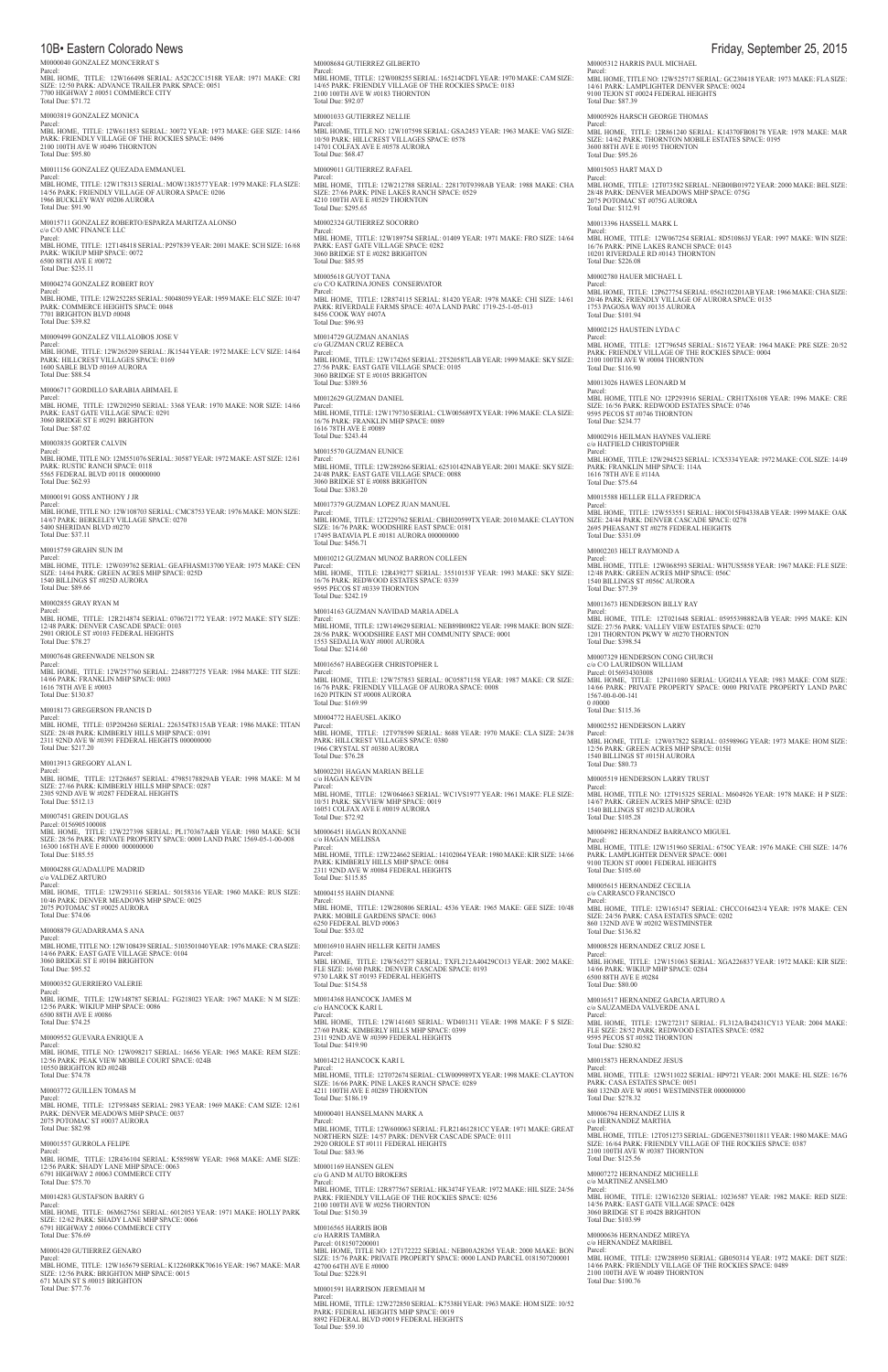MBL HOME, TITLE: 12W137900 SERIAL: MC4041F YEAR: 1972 MAKE: HOM SIZE:<br>14/56 PARK: GREEN ACRES MHP SPACE: 001F<br>1540 BILLINGS ST #001F AURORA Total Due: \$82.98

Parcel:<br>MBL HOME, TITLE: 12W049454 SERIAL: 471491N1832 YEAR: 1991 MAKE: ATL SIZE:<br>16/66 PARK: EAST GATE VILLAGE SPACE: 0363 3060 BRIDGE ST E #0363 BRIGHTON Total Due: \$176.20

Parcel:<br>MBL HOME, TITLE: 12W152327 SERIAL: 0509954141D YEAR: 1970 MAKE: CHA SIZE:<br>14/56 PARK: FRIENDLY VILLAGE OF THE ROCKIES SPACE: 0499<br>2100 100TH AVE W #0499 THORNTON Total Due: \$88.35

MBL HOME, TITLE: 12W046596 SERIAL: GEBGXADM13921 YEAR: 1975 MAKE: ALP<br>SIZE: 14/66 PARK: KIMBERLY HILLS MHP SPACE: 0215<br>2305 92ND AVE W #0215 FEDERAL HEIGHTS Total Due: \$91.95 M0000516 HUTCHINSON JEREMIAH KENT c/o HENDRICK SARA MAE ELLEN

Parcel:<br>MBL HOME, TITLE NO: 12W503698 SERIAL: 04590142P YEAR: 1981 MAKE: BUD SIZE:<br>24/40 PARK: FRIENDLY VILLAGE OF THE ROCKIES SPACE: 0486<br>2100 100TH AVE W #0486 THORNTON Total Due: \$209.95

Parcel:<br>MBL HOME, TITLE: 12W277033 SERIAL: CHCC0190056 YEAR: 1982 MAKE: CEN SIZE: 24/36 PARK: FRIENDLY VILLAGE OF THE ROCKIES SPACE: 0091 2100 100TH AVE W #0091 THORNTON Total Due: \$171.49

Friday, September 25, 2015 Eastern Colorado News • 11B M0015247 HERNANDEZ RIGOBERTO c/o DELGADO YARA Parcel: MBL HOME, TITLE: 12T233537 SERIAL: 470090402008 YEAR: 2000 MAKE: WIL SIZE: 16/76 PARK: MOBILE GARDENS SPACE: 0087 6250 FEDERAL BLVD #0087 Total Due: \$338.67 M0016968 HERNANDEZ ROSALBA Parcel: MBL HOME, TITLE NO: 03P254453 SERIAL: 4790613629 YEAR: 1979 MAKE: ATL SIZE: 14/52 PARK: LINCOLN MOTEL & TRAILER PARK SPACE: 0029 6694 HIGHWAY 2 #0029 COMMERCE CITY Total Due: \$82.64 M0006875 HEROD CHARLES B Parcel: MBL HOME, TITLE: 12T078590 SERIAL: MT12361 YEAR: 1981 MAKE: MON SIZE: 14/71 PARK: HILLCREST VILLAGES SPACE: 0002 1600 SABLE BLVD #0002 AURORA Total Due: \$126.49 M0001446 HERRERA CRISTIAN C Parcel:<br>MBL HOME, TITLE: 12R414688 SERIAL: K14265CD400773 YEAR: 1970 MAKE: MAR<br>SIZE: 14/61 PARK: NORTH COUNTY VILLAGE SPACE: 0776<br>5507 97TH PL E #0776 000000000<br>Total Due: \$79.36 M0000572 HERRERA JUAREZ NOEMI c/o FLORES SOTELO JULIAN Parcel: MBL HOME, TITLE: 12W186411 SERIAL: GA191160LR YEAR: 1971 MAKE: NEW SIZE: 24/56 PARK: DENVER MEADOWS MHP SPACE: 0102 2075 POTOMAC ST #0102 AURORA Total Due: \$138.75 M0003111 HERRERA TRINO c/o REYES SOCORRO<br>Parcel:<br>MBL HOME, TITLE: 12T867892 SERIAL: K12260RKKT80053 YEAR: 1968 MAKE: MAR<br>SIZE: 12/56 PARK: HILLCREST VILLAGES SPACE: 0563 14701 COLFAX AVE E #0563 AURORA Total Due: \$80.73 M0017590 HERRINGTON JENNIFER L c/o ENGELHARDT MICHAEL D C/O C STARK Parcel: MBL HOME, TITLE: 10W380734 SERIAL: 4795590N5097 YEAR: 1995 MAKE: CHAMPION SIZE: 16/66 PARK: WIKIUP MHP SPACE: 0320 6500 88TH AVE E #0320 000000000 Total Due: \$232.24 M0007352 HIEDKAMP SYLVIA CAROL c/o HIEDKAMP CLYDE J Parcel: MBL HOME, TITLE: 12R476929 SERIAL: 3G3V5510F3N867 YEAR: 1963 MAKE: V G<br>SIZE: 10/51 PARK: SHADY LANE MHP SPACE: 0005<br>6791 HIGHWAY 2 #0005 COMMERCE CITY<br>Total Due: \$64.77 M0006841 HIGGINS SEAN Parcel: MBL HOME, TITLE: 12W176705 SERIAL: 04590481M YEAR: 1979 MAKE: BUD SIZE: 24/56 PARK: EAST GATE VILLAGE SPACE: 0339 3060 BRIDGE ST E #0339 BRIGHTON Total Due: \$140.10 M0001674 HIGHVIEW MOBILE HOME COMMUNITY Parcel:<br>MBL HOME, TITLE NO: 12T795099 SERIAL: MK1150 YEAR: 1970 MAKE: MOU SIZE:<br>14/61 PARK: HIGHVIEW MOBILE HOME COMMUNITY SPACE: 0194 8601 ZUNI ST #0194 WESTMINSTER Total Due: \$87.04 M0004526 HILL MARGARET J Parcel:<br>MBL HOME, TITLE: 12P403862 SERIAL: 641213910745 YEAR: 1968 MAKE: T C SIZE:<br>12/56 PARK: PARKSIDE MHP SPACE: 0062<br>8990 FEDERAL BLVD #0062 FEDERAL HEIGHTS Total Due: \$77.69 M0004363 HINCHMAN DELORES Parcel:<br>MBL HOME, TITLE: 12W172388 SERIAL: 523041 YEAR: 1969 MAKE: SAF SIZE: 20/48<br>PARK: PIONEER VILLAGE SPACE: 034A 2901 63RD AVE W #034A Total Due: \$114.78 M0004900 HINCHMAN DELORES Parcel MBL HOME, TITLE NO: 12W146733 SERIAL: XGA227198 YEAR: 1972 MAKE: NM SIZE:<br>12/46 PARK: PIONEER VILLAGE SPACE: 0035<br>2901 63RD AVE W #0035 Total Due: \$80.03 M0008103 HINOJOS JESUS M Parcel: MBL HOME, TITLE: 12W017499 SERIAL: D45X2B1079C YEAR: 1962 MAKE: MAJ SIZE: 10/42 PARK: MONTVIEW TRAILER PARK SPACE: 0006 105 LONGS PEAK ST #0006 BRIGHTON 000000000 Total Due: \$61.07 M0010414 HINOJOS MUNOZ ZOHAR V Parcel: MBL HOME, TITLE: 12W246051 SERIAL: 04510645F YEAR: 1993 MAKE: CUT SIZE: 16/66 PARK: REDWOOD ESTATES SPACE: 0369 9595 PECOS ST #0369 THORNTON Total Due: \$231.05 M0005831 HIRTZ CARRIE C<br>Parcel: 0172118401017<br>MBL HOME, TITLE NO: 12W137149 SERIAL: GW9932 YEAR: 1978 MAKE: GLE SIZE:<br>14/56 PARK: NORTH COUNTY VILLAGE SPACE: 0113 4911 97TH DR E #0113 Total Due: \$96.93 M0015200 HOFSAS DEBRA Parcel:<br>MBL HOME, TITLE NO: 12T526498 SERIAL: P292608 YEAR: 1999 MAKE: SCH SIZE: 16/76 PARK: LYNN ANN MOBILE COURT SPACE: 0008 M0007594 HOPPER DORIS JUNE Parcel MBL HOME, TITLE NO: 12P453155 SERIAL: PK01260 YEAR: 1971 MAKE: PEE SIZE: Total Due: \$186.11 Parcel: Parcel: Parcel: Parcel: Parcel: Parcel: Parcel: Parcel:

Parcel:<br>MBL HOME, TITLE: 12T820328 SERIAL: GA080437 YEAR: 1971 MAKE: AME SIZE:<br>14/52 PARK: HILLCREST VILLAGES SPACE: 0182 1600 SABLE BLVD #0182 AURORA Total Due: \$80.73

# 12/61 PARK: GALAMB MHP SPACE: TMP1 35500 COLFAX AVE E #TMP1 Total Due: \$71.92 M0007152 HORTON APRIL Parcel:<br>MBL HOME, TITLE NO: 12W098613 SERIAL: CHCC018701/2 YEAR: 1982 MAKE: CEN<br>SIZE: 24/60 PARK: FRIENDLY VILLAGE OF THE ROCKIES SPACE: 0216<br>2100 100TH AVE W #0216 THORNTON<br>Total Due: \$218.63 M0006459 HOUGHLAND PAMELA Parcel:<br>MBL HOME, TITLE: 12T145478 SERIAL: GW11568AB YEAR: 1980 MAKE: GLE SIZE:<br>24/56 PARK: FRANKLIN MHP SPACE: 0006 1616 78TH AVE E #0006

Parcel:<br>MBL HOME, TITLE: 12W262725 SERIAL: MY9310059ABV YEAR: 1993 MAKE: W C<br>SIZE: 28/60 PARK: COUNTRYSIDE VILLAGE SPACE: 0159<br>9850 FEDERAL BLVD #0159 FEDERAL HEIGHTS Total Due: \$357.26

M0013703 HOUSTON CLIFF c/o HARPER RENEE<br>Parcel:<br>MBL HOME, TITLE NO: 12W109917 SERIAL: CLW008804TX YEAR: 1997 MAKE:<br>CLAYTON SIZE: 16/76 PARK: REDWOOD ESTATES SPACE: 0110 9595 PECOS ST #0110 THORNTON Total Due: \$290.60

> MBL HOME, TITLE: 12R135353 SERIAL: M605499 YEAR: 1979 MAKE: HOL SIZE: 14/76<br>PARK: PINE LAKES RANCH SPACE: 0691<br>4210 100TH AVE E #0691 THORNTON Total Due: \$100.87

M0016074 HOWELL SHARON K

MBL HOME, TITLE: 12W220234 SERIAL: D6520512NAB YEAR: 2001 MAKE: SKY SIZE: 26/44 PARK: WIKIUP MHP SPACE: 0119 6500 88TH AVE E #0119 Total Due: \$346.18

> M0016457 JOHNSON JAMES J<br>Parcel: 0181100000003<br>MBL HOME, SERIAL: UNKNOWN YEAR: 1969 MAKE: SCH SIZE: 14/66 PARK: PRIVATE<br>PROPERTY SPACE: 0000 LAND PARCEL 1811-00-0-00-003 67370 72ND AVE E #0000 Total Due: \$70.76

M0014777 HOWLAN BARBARA c/o HOWLAN KENNETH MBL HOME, TITLE NO: 12T064037 SERIAL: 05L27546 YEAR: 1998 MAKE: LIBERTY SIZE: 14/68 PARK: GALAMB MHP SPACE: 0039 35500 COLFAX AVE E #0039 Total Due: \$180.05

M0002452 HUERTA BARBARA ANN

c/o CASTILO AMBER RAY<br>Parcel:<br>MBL HOME, TITLE: 12W662976 SERIAL: IDFL1AC19042978 YEAR: 1982 MAKE: WES SIZE: 14/66 PARK: VALLEY VIEW ESTATES SPACE: 0316 1201 THORNTON PKWY W #0316 THORNTON Total Due: \$129.29

MBL HOME, TITLE NO: 12W084879 SERIAL: 0259809G YEAR: 1973 MAKE: HIL SIZE: 12/56 PARK: HIGHVIEW MOBILE HOME COMMUNITY SPACE: 0097 8601 ZUNI ST #0097 WESTMINSTER Total Due: \$81.40

M0001655 HUFF JUDY

M0011507 JONES NICK D Parcel:<br>MBL HOME, TITLE: 12W051737 SERIAL: 35511414G YEAR: 1994 MAKE: SPR SIZE:<br>16/66 PARK: REDWOOD ESTATES SPACE: 0276<br>9595 PECOS ST #0276 THORNTON<br>Total Due: \$228.56

M0009688 HUGHES JAMES E c/o HUGHES JUDITH A / HUGHES MADDYLINE J

MBL HOME, TITLE: 12T030143 SERIAL: 10629D YEAR: 1997 MAKE: DUC SIZE: 16/68<br>PARK: PINE LAKES RANCH SPACE: 0459<br>4211 100TH AVE E #0459 THORNTON 000000000 Total Due: \$225.16

M0002697 HUNER AUSTIN ROY

M0007003 HUNT ALLEN c/o HUNT NANCY

MBL HOME, TITLE: 12W065263 SERIAL: 2210995710AB YEAR: 1981 MAKE: TIT SIZE: 24/48 PARK: FRIENDLY VILLAGE OF AURORA SPACE: 0063 17046 COOLIDGE PL E #0063 AURORA Total Due: \$191.18

M0008215 HUSS EDWARD A JR

Parcel: MBL HOME, TITLE: 12R455249 SERIAL: GAHEDDMN6607 YEAR: 1971 MAKE: MAGNOLIA SIZE: 17/50 PARK: WIKIUP MHP SPACE: 0302 6500 88TH AVE E #0302 Total Due: \$101.06

M0006766 IBANEZ CARRERA GRICELDA

M0007190 IBARRA RIVERA MARIA GUADALUPE

M0002647 IMPACT DEVELOPMENTS LLC

MBL HOME, TITLE: 12W286657 SERIAL: 04590728K YEAR: 1977 MAKE: BUD SIZE: 14/71 PARK: CASA ESTATES SPACE: 0197 860 132ND AVE W #0197 WESTMINSTER Total Due: \$63.85

M0013457 INMAN WESLEY c/o BOLTON WILLIAM

MBL HOME, TITLE: 12T013664 SERIAL: CAVAZ6950183A/B YEAR: 1996 MAKE: CAVCO SIZE: 24/40 PARK: KIMBERLY HILLS MHP SPACE: 0564 9400 ELM CT #0564 FEDERAL HEIGHTS

375 KIOWA AVE #0008 BENNETT Total Due: \$237.89 M0002703 HOLGUIN IRMA c/o ALVAREZ VARA RENATO Parcel: MBL HOME, TITLE: 12W226343 SERIAL: 0519657121D YEAR: 1971 MAKE: CHA SIZE: 12/56 PARK: WIKIUP MHP SPACE: 0126 6500 88TH AVE E #0126 Total Due: \$74.25 M0014576 HOLLIDAY MARGARET M c/o BEREZA GERTRUDE S Parcel: MBL HOME, TITLE: 12T056717 SERIAL: WD402172 YEAR: 1999 MAKE: FOU SIZE: 27/60 PARK: PINE LAKES RANCH SPACE: 0726 4210 100TH AVE E #0726 THORNTON Total Due: \$356.88 M0015122 HOLLOWAY TJ c/o HOLLOWAY PERE Parcel: 0181700000304 MBL HOME, SERIAL: 2252512725 YEAR: 1975 MAKE: TITAN SIZE: 24/56 PARK: PRIVATE PROPERTY SPACE: 0000 1817-00-0-00-304 1960 CAVANAUGH RD #0000 Total Due: \$119.44 M0015852 HOLMES VIRGINIA c/o SUTHERLAND DAVID/SUTHERLAND FRANCES Parcel: MBL HOME, TITLE: 12T139763 SERIAL: HP9707A/B YEAR: 2001 MAKE: HIG SIZE: 28/48 PARK: HOLIDAY HILLS VILLAGE SPACE: 0062 2000 92ND AVE W #0062 FEDERAL HEIGHTS Total Due: \$432.44 M0015072 HONEY CALLA H Parcel: MBL HOME, TITLE NO: 12T073614 SERIAL: 4799A0801320 YEAR: 1999 MAKE: DIS SIZE: 14/56 PARK: GALAMB MHP SPACE: 0007 35500 COLFAX AVE E #0007 Total Due: \$170.38 Total Due: \$284.97 M0004222 JACKSON LINDA Parcel: MBL HOME, TITLE: 12R412146 SERIAL: 4724528515 YEAR: 1972 MAKE: C S SIZE: 14/48 PARK: THORNTON MOBILE ESTATES SPACE: 0089 3600 88TH AVE E #0089 THORNTON Total Due: \$72.30 M0017421 JAIME MORALES ALFREDO Parcel:<br>MBL HOME, TITLE: 12T232732 SERIAL: CY510277YAB YEAR: 2010 MAKE: SKYLINE SIZE: 27/44 PARK: VALLEY VIEW ESTATES SPACE: 0163 1201 THORNTON PKWY W #0163 THORNTON 000000000 Total Due: \$568.52 M0004215 JAMES ANDREA Parcel:<br>MBL HOME, TITLE: 12W067714 SERIAL: 470SB2KDAT1219 YEAR: 1970 MAKE: SHE<br>SIZE: 14/66 PARK: LAMPLIGHTER DENVER SPACE: 0136 9100 TEJON ST #0136 FEDERAL HEIGHTS Total Due: \$103.33 M0005770 JAQUEZ NATASHA VIOLA Parcel:<br>MBL HOME, TITLE: 12W219850 SERIAL: KSDH08A21811461A YEAR: 1978 MAKE:<br>AMH SIZE: 13/48 PARK: FRANKLIN MHP SPACE: 0028 1616 78TH AVE E #0028 Total Due: \$85.03 M0003388 JARA FIDEL Parcel:<br>MBL HOME, TITLE: 12W168836 SERIAL: 1828KA/B YEAR: 1972 MAKE: SIE SIZE:<br>24/62 PARK: KIMBERLY HILLS MHP SPACE: 0583<br>9400 ELM CT #0583 FEDERAL HEIGHTS Total Due: \$139.15 M0001633 JARA MARIA Parcel MBL HOME, TITLE: 12T995544 SERIAL: L01277 YEAR: 1972 MAKE: M V SIZE: 14/66 PARK: HILLCREST VILLAGES SPACE: 0534 14701 COLFAX AVE E #0534 AURORA M0005661 JONES STANLEY E c/o JONES MAUDE J Parcel:<br>MBL HOME, TITLE: 12T836681 SERIAL: 87A8576 YEAR: 1979 MAKE: BON SIZE: 14/60<br>PARK: GREEN ACRES MHP SPACE: 001D<br>1540 BILLINGS ST #001D AURORA Total Due: \$94.13 M0000518 JONES THURMAN C JR Parcel: MBL HOME, TITLE: 12P754590 SERIAL: GAHEHDMN6985 YEAR: 1971 MAKE: MAG<br>SIZE: 17/54 PARK: LAMPLIGHTER DENVER SPACE: 0101<br>9100 TEJON ST #0101 FEDERAL HEIGHTS<br>Total Due: \$116.98 M0010060 JONES VINCENT EARL Parcel:<br>MBL HOME, TITLE: 12W709079 SERIAL: H105307A YEAR: 1984 MAKE: LIF SIZE: 14/68<br>PARK: HILLCREST VILLAGES SPACE: 0215 1600 SABLE BLVD #0215 AURORA Total Due: \$140.97 M0001930 JORDAN NAOMI c/o HANSEN RICHARD Parcel: MBL HOME, TITLE: 12W190776 SERIAL: P84668 YEAR: 1969 MAKE: SCH SIZE: 12/48 PARK: GREEN ACRES MHP SPACE: 006F 1540 BILLINGS ST #006F AURORA Total Due: \$75.17 M0006001 JORDAN ROBERT F Parcel:<br>MBL HOME, TITLE: 12W185403 SERIAL: FC1151A YEAR: 1978 MAKE: BEN SIZE: 14/67 PARK: THORNTON MOBILE ESTATES SPACE: 0097 3600 88TH AVE E #0097 THORNTON Total Due: \$95.26 M0007910 JUAREZ ANDRES Parcel MBL HOME, TITLE: 12W023668 SERIAL: G3226 YEAR: 1971 MAKE: KIN SIZE: 12/41 PARK: BRIGHTON MHP SPACE: 0010 671 MAIN ST S #0010 BRIGHTON

Total Due: \$89.66

M0004230 JARRELL JEFF Parcel: MBL HOME, TITLE: 12W287433 SERIAL: 473 YEAR: 1972 MAKE: CRA SIZE: 14/61 PARK: GREEN ACRES MHP SPACE: 064C 1540 BILLINGS ST #064C AURORA Total Due: \$45.91

M0000540 JARRETT STAN

M0014830 JAUREGUI REGINA M c/o CRAWFORD VICTORIA M

Parcel: MBL HOME, TITLE: 12T506427 SERIAL: 82374 YEAR: 1999 MAKE: FLE SIZE: 16/56 PARK: CASA ESTATES SPACE: 0038 860 132ND AVE W #0038 WESTMINSTER Total Due: \$216.15

M0005513 JEMENEZ CHAVERO MARIA Parcel:<br>MBL HOME, TITLE: 12W211909 SERIAL: GN9840 YEAR: 1978 MAKE: G N SIZE: 14/70 PARK: PINE LAKES RANCH SPACE: 0506 4210 100TH AVE E #0506 THORNTON Total Due: \$93.44

M0006346 JIMENEZ C MELISSA Parcel:<br>MBL HOME, TITLE NO: 12W087837 SERIAL: 1513K YEAR: 1972 MAKE: SIE SIZE: 14/66<br>PARK: WIKIUP MHP SPACE: 0228

6500 88TH AVE E #0228 Total Due: \$81.91

M0010346 JIMENEZ NORMA JEAN

M0005429 JOHNSON ALISHA Parcel:

M0001531 JOHNSON ANTHONTY

Parcel: MBL HOME, TITLE: 12W163537 SERIAL: K51511H YEAR: 1963 MAKE: A H SIZE: 10/46<br>PARK: PIONEER VILLAGE SPACE: 0034<br>2901 63RD AVE W #0034 Total Due: \$80.03

M0007184 JOHNSON JAMES B

Parcel: MBL HOME, TITLE: 12M980565 SERIAL: 28817 YEAR: 1956 MAKE: AME SIZE: 08/37 PARK: MILE HI MHP SPACE: 0005 5720 63RD AVE E #0005 COMMERCE CITY Total Due: \$62.80

M0016820 JOHNSON MARSHALL A

Parcel:<br>MBL HOME, TITLE: 12R420842 SERIAL: GBMCM0T9590 YEAR: 1972 MAKE: GAL<br>SIZE: 12/56 PARK: ADVANCE TRAILER PARK SPACE: 004A<br>7690 HIGHWAY 2 #004A COMMERCE CITY<br>Total Due: \$75.70

M0008350 JOHNSON TODD ROBERT

M0000458 JOHNSTON MARVEL P Parcel:<br>MBL HOME, TITLE: 12P401697 SERIAL: F1051312 YEAR: 1969 MAKE: DET SIZE: 12/61<br>PARK: HILLCREST VILLAGES SPACE: 0343 1820 CARSON ST #0343 AURORA Total Due: \$58.77

M0007666 JONES ARLENE M Parcel:<br>MBL HOME, TITLE: 12T890091 SERIAL: HK620E YEAR: 1971 MAKE: HIL SIZE: 12/56<br>PARK: GREEN ACRES MHP SPACE: 016C<br>1540 BILLINGS ST #016C AURORA Total Due: \$80.73

M0007300 JONES IRENE Parcel: 0172128201005<br>MBL HOME, TITLE: 12P489128 SERIAL: FC1226A YEAR: 1978 MAKE: BEN SIZE: 14/64<br>PARK: PRIVATE PROPERTY SPACE: 0000 LAND PARC 1721-28-2-01-005<br>8750 TAMARAC ST #0000 COMMERCE CITY Total Due: \$98.52

M0017703 JONES NOVELLA J c/o JONES KARINA D

Parcel:

Total Due: \$68.38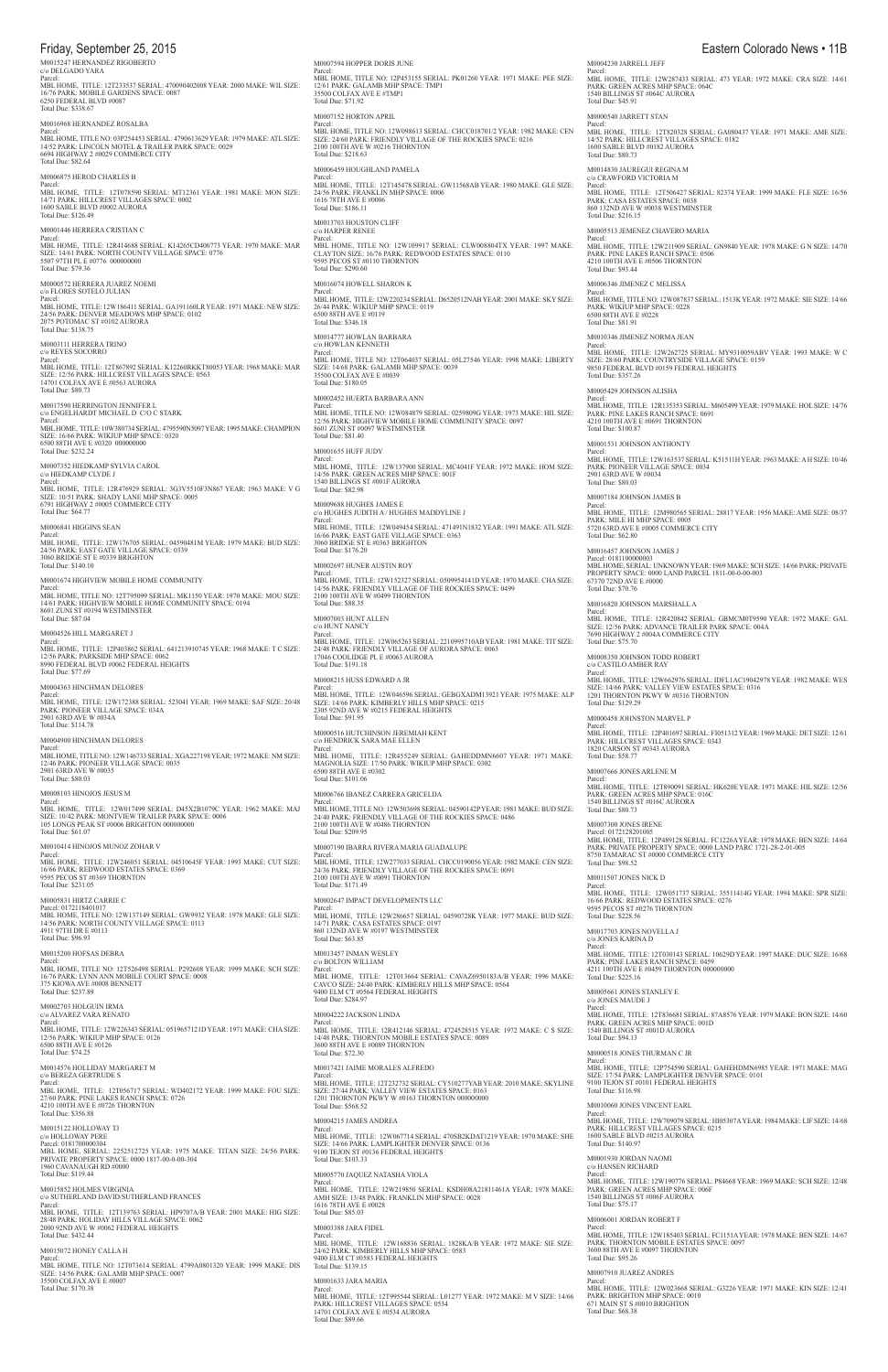M0017430 JUAREZ CORINA AVILA Parcel:<br>MBL HOME, TITLE: 12T233284 SERIAL: NME003829NMAB YEAR: 2008 MAKE: CMH SIZE: 27/56 PARK: VALLEY VIEW ESTATES SPACE: 0319 1201 THORNTON PKWY W #0319 THORNTON 000000000 Total Due: \$826.59 M0007345 JUAREZ OBDULIA Parcel:<br>MBL HOME, TITLE: 12R358018 SERIAL: C12824 YEAR: 1970 MAKE: AMB SIZE: 12/51<br>PARK: SHADY LANE MHP SPACE: 0038 6791 HIGHWAY 2 #0038 COMMERCE CITY Total Due: \$71.72 M0016199 JUARVEZ HOLLIE ANN Parcel:<br>MBL HOME, TITLE: 12W129320 SERIAL: P305884 YEAR: 2002 MAKE: SCH SIZE: 16/66<br>PARK: LYNN ANN MOBILE COURT SPACE: 0011<br>350 COLFAX AVE E #0011 BENNETT Total Due: \$250.88 M0011844 KACZMAREK STEVEN V JR c/o KACZMAREK KATHERINE M<br>Parcel: Parcel:<br>MBL HOME, TITLE: 12W050278 SERIAL: 4795122N5538 YEAR: 1995 MAKE: HUN<br>SIZE: 27/60 PARK: COUNTRY VISTA MHP SPACE: 0010 1599 VISTA LN #0010 Total Due: \$311.04 M0000742 KARSTEN GARY E Parcel:<br>MBL HOME, TITLE: 12W200124 SERIAL: GCMGBHMN8298 YEAR: 1973 MAKE: MAG<br>SIZE: 14/68 PARK: BERKELEY VILLAGE SPACE: 0096 5400 SHERIDAN BLVD #0096 Total Due: \$98.47 M0003310 KEELEY CECELIA M Parcel MBL HOME, TITLE: 12W043053 SERIAL: 1538 YEAR: 1976 MAKE: LON SIZE: 14/61<br>PARK: COUNTRYSIDE VILLAGE SPACE: 0016<br>9850 FEDERAL BLVD #0016 FEDERAL HEIGHTS Total Due: \$105.60 M0006874 KELLER MELVIN c/o KELLER ROBERTA Parcel: 0182517104021 MBL HOME, TITLE: 12T685300 SERIAL: DGENE458011890A&B YEAR: 1981 MAKE: MAG SIZE: 26/64 PARK: PRIVATE PROPERTY SPACE: 0000 LAND PARC 1825-17-1-04-021 2942 55TH AVE W #0000 Total Due: \$832.05 M0005508 KELLEY GERALD C Parcel MBL HOME, TITLE: 12W040439 SERIAL: 87H4174 YEAR: 1978 MAKE: B V SIZE: 14/68<br>PARK: BERKELEY VILLAGE SPACE: 0238<br>5400 SHERIDAN BLVD #0238 Total Due: \$120.04 M0002209 KELLY HEATHER ANNE Parcel:

c/o LIABILITY COMPANY Parcel:<br>MBL HOME, TITLE: 12T250605 SERIAL: DFL104AB24375CD13 YEAR: 2002 MAKE:<br>FLE SIZE: 24/40 PARK: KIMBERLY HILLS MHP SPACE: 0563<br>9400 ELM CT #0563 FEDERAL HEIGHTS

MBL HOME, TITLE: 12T247022 SERIAL: 05L26361 YEAR: 1996 MAKE: LIBERTY SIZE: IMBERLY HILLS MHP

MBL HOME, TITLE: 12R828011 SERIAL: WWX570143B113911 YEAR: 1975 MAKE: WES SIZE: 14/66 PARK: REDWOOD ESTATES SPACE: 0501 9595 PECOS ST #0501 THORNTON Total Due: \$95.80

M0001614 KENEFAKE FRANK L / LINDA A c/o C/O BANDEMIRE GAYLE Parcel MBL HOME, TITLE NO: 12E618609 SERIAL: LT50894 YEAR: 1971 MAKE: LAN SIZE:<br>14/68 PARK: MONTICELLO SPACE: 0407<br>9105 ROYAL ST #0407 FEDERAL HEIGHTS Total Due: \$94.21

M0011574 KENNEDY MICHAEL ROBERT c/o GOW KENNEDY DEBRA LYNN Parcel: MBL HOME, TITLE: 12W163381 SERIAL: 226354T8314AB YEAR: 1986 MAKE: TIT SIZE:<br>28/44 PARK: FRIENDLY VILLAGE OF THE ROCKIES SPACE: 0076<br>2100 100TH AVE W #0076 THORNTON Total Due: \$236.01

M0002422 KENNEDY VIRGINIA c/o MCCRELLIAS DIANA Parcel: MBL HOME, TITLE: 12P462836 SERIAL: 02590358I YEAR: 1975 MAKE: HIL SIZE: 24/44 PARK: REDWOOD ESTATES SPACE: 0310 9595 PECOS ST #0310 THORNTON Total Due: \$135.49

M0001571 KIER CARLA J

Parcel: MBL HOME, TITLE: 12W224663 SERIAL: K6344 YEAR: 1970 MAKE: P C SIZE: 14/61<br>PARK: GREEN ACRES MHP SPACE: 033E<br>1540 BILLINGS ST #033E AURORA Total Due: \$86.32

M0013023 KIMBERLY HILLS c/o A LIMITED LIABILITY CO Parcel: MBL HOME, TITLE: 12W063282 SERIAL: CW2002066TXAB YEAR: 1996 MAKE: CLA SIZE: 26/44 PARK: KIMBERLY HILLS MHP SPACE: 0512 9400 ELM CT #0512 FEDERAL HEIGHTS Total Due: \$300.60

M0015283 KIMBERLY HILLS c/o A LIMITED LIABILITY COMPANY Parcel: MBL HOME, TITLE: 12T261413 SERIAL: FS208048 YEAR: 1999 MAKE: FOU SIZE: 27/48 PARK: KIMBERLY HILLS MHP SPACE: 0353

2311 92ND AVE W #0353 FEDERAL HEIGHTS Total Due: \$385.75 M0016460 KIMBERLY HILLS A LIMITED

Total Due: \$352.68 M0013639 KIMBERLY HILLS A LIMITED LIABILITY

c/o COMPANY Parcel:

9400 ELM CT #0534 FEDERAL HEIGHTS Total Due: \$227.69

M0013521 KIMBERLY HILLS A LIMITED LIABILITY CO Parcel:<br>MBL HOME, TITLE: 12T695585 SERIAL: 04510495J YEAR: 1997 MAKE: CUT SIZE:<br>16/56 PARK: KIMBERLY HILLS MHP SPACE: 0515 9400 ELM CT #0515 FEDERAL HEIGHTS Total Due: \$205.81

M0004422 KIMBERLY HILLS LLC Parcel:<br>MBL HOME, TITLE: 12W201320 SERIAL: 5806U YEAR: 1975 MAKE: MED SIZE: 14/66<br>PARK: KIMBERLY HILLS MHP SPACE: 0079 2311 92ND AVE W #0079 FEDERAL HEIGHTS Total Due: \$90.79

Parcel:<br>MBL HOME, TITLE: 12T232228 SERIAL: H0C015F04408 YEAR: 1999 MAKE: OAK SIZE: 16/66 PARK: KIMBERLY HILLS MHP SPACE: 0629 9400 ELM CT #0629 FEDERAL HEIGHTS Total Due: \$224.56

Parcel: MBL HOME, TITLE: 12T227902 SERIAL: H0TX09907758 YEAR: 1999 MAKE: OAK<br>SIZE: 14/56 PARK: KIMBERLY HILLS MHP SPACE: 658D<br>9400 ELM CT #658D FEDERAL HEIGHTS<br>Total Due: \$195.39

Parcel:<br>MBL HOME, TITLE: 12T076367 SERIAL: HM7389A/B YEAR: 1998 MAKE: STO SIZE:<br>28/48 PARK: WOODLAND HILLS SPACE: 0344 1500 THORNTON PKWY W #0344 THORNTON

M0007716 KIMBERLY HILLS LLC Parcel MBL HOME, TITLE: 12T228143 SERIAL: KSDH05D421A14731A YEAR: 1981 MAKE:<br>DET SIZE: 14/62 PARK: KIMBERLY HILLS MHP SPACE: 0099<br>2311 92ND AVE W #0099 FEDERAL HEIGHTS Total Due: \$110.16

M0011733 KIMBERLY HILLS LLC Parcel: MBL HOME, TITLE: 12T250397 SERIAL: 05L24818 YEAR: 1995 MAKE: LIB SIZE: 16/76 PARK: KIMBERLY HILLS MHP SPACE: 0657 9400 ELM CT #0657 FEDERAL HEIGHTS Total Due: \$213.11

M0011776 KIMBERLY HILLS LLC Parcel: MBL HOME, TITLE: 12T250450 SERIAL: MY9513377V YEAR: 1995 MAKE: ASP SIZE: 16/76 PARK: KIMBERLY HILLS MHP SPACE: 0098 2311 92ND AVE W #0098 FEDERAL HEIGHTS Total Due: \$235.43

Parcel:<br>MBL HOME, TITLE NO: 12T950476 SERIAL: DT3264A/B YEAR: 1971 MAKE: VIN SIZE: 24/52 PARK: FRIENDLY VILLAGE OF AURORA SPACE: 0061 17026 COOLIDGE PL E #0061 AURORA Total Due: \$134.30

Parcel:<br>MBL HOME, TITLE: 12T020032 SERIAL: 14101448 YEAR: 1978 MAKE: WAL SIZE:<br>24/56 PARK: HILLCREST VILLAGES SPACE: 0276 1861 BOUNTY ST #0276 AURORA Total Due: \$138.75

Parcel:<br>MBL HOME, TITLE: 12W233199 SERIAL: GC059068 YEAR: 1973 MAKE: REV SIZE:<br>14/61 PARK: VALLEY VIEW ESTATES SPACE: 0211 1201 THORNTON PKWY W #0211 THORNTON

12B• Eastern Colorado News Friday, September 25, 2015 M0012097 KIMBERLY HILLS LLC Parcel:<br>MBL HOME, TITLE: 12T250391 SERIAL: 35511442H YEAR: 1995 MAKE: S B SIZE: 16/76 PARK: KIMBERLY HILLS MHP SPACE: 0638 9400 ELM CT #0638 FEDERAL HEIGHTS Total Due: \$218.31 M0012619 KIMBERLY HILLS LLC Parcel:<br>MBL HOME, TITLE: KIMBERLY HILLS LLC SERIAL: MY9514206V YEAR: 1996 MAKE: ENC SIZE: 16/76 PARK: KIMBERLY HILLS MHP SPACE: 0632 9400 ELM CT #0632 FEDERAL HEIGHTS Total Due: \$218.31 M0012765 KIMBERLY HILLS LLC Parcel:<br>MBL HOME, TITLE: 12T247020 SERIAL: 4P520638I YEAR: 1996 MAKE: WES SIZE:<br>16/66 PARK: KIMBERLY HILLS MHP SPACE: 658G 9400 ELM CT #658G FEDERAL HEIGHTS Total Due: \$222.49 M0013060 KIMBERLY HILLS LLC Parcel:<br>MBL HOME, TITLE NO: 12T174947 SERIAL: CRH1TX6065 YEAR: 1996 MAKE: C R<br>SIZE: 16/68 PARK: KIMBERLY HILLS MHP SPACE: 0568 9400 ELM CT #0568 FEDERAL HEIGHTS Total Due: \$227.69 M0013155 KIMBERLY HILLS LLC Parcel:<br>MBL HOME, TITLE: 12W067455 SERIAL: CRH1TX6116 YEAR: 1996 MAKE: CRE SIZE:<br>16/68 PARK: KIMBERLY HILLS MHP SPACE: 0557<br>9400 ELM CT #0557 FEDERAL HEIGHTS Total Due: \$227.69 M0013388 KIMBERLY HILLS LLC c/o KINGSLEY MANAGEMENT Parcel:<br>MBL HOME, TITLE: 12T228168 SERIAL: CW2002749TXAB YEAR: 1997 MAKE: RIO<br>SIZE: 26/44 PARK: KIMBERLY HILLS MHP SPACE: 0385 2311 92ND AVE W #0385 FEDERAL HEIGHTS Total Due: \$336.78 M0013799 KIMBERLY HILLS LLC Parcel: MBL HOME, TITLE: 12T232200 SERIAL: H0C015F02157AB YEAR: 1997 MAKE: OAK<br>SIZE: 27/48 PARK: KIMBERLY HILLS MHP SPACE: 603D<br>9400 ELM CT #603D FEDERAL HEIGHTS Total Due: \$327.67 M0013899 KIMBERLY HILLS LLC Parcel: MBL HOME, TITLE NO: 12W106633 SERIAL: 35510499J YEAR: 1997 MAKE: SPRINGBROOK SIZE: 14/66 PARK: KIMBERLY HILLS MHP SPACE: 0652 9400 ELM CT #0652 FEDERAL HEIGHTS Total Due: \$217.26 M0014167 KIMBERLY HILLS LLC Parcel: MBL HOME, TITLE: 12T261412 SERIAL: H0TX09904696 YEAR: 1998 MAKE: OAK SIZE: 16/64 PARK: KIMBERLY HILLS MHP SPACE: 0478 2311 92ND AVE W #0478 FEDERAL HEIGHTS Total Due: \$218.33 M0014179 KIMBERLY HILLS LLC Parcel:<br>MBL HOME, TITLE: 12W193296 SERIAL: H0C015F02082 YEAR: 1998 MAKE: OAK<br>SIZE: 14/66 PARK: KIMBERLY HILLS MHP SPACE: 0414<br>2311 92ND AVE W #0414 FEDERAL HEIGHTS<br>Total Due: \$211.51 M0014180 KIMBERLY HILLS LLC Parcel:<br>MBL HOME, TITLE NO: 12W106644 SERIAL: H0C015F02088 YEAR: 1998 MAKE: OAK<br>SIZE: 14/66 PARK: KIMBERLY HILLS MHP SPACE: 0509<br>9400 ELM CT #0509 FEDERAL HEIGHTS Total Due: \$196.44 M0014501 KIMBERLY HILLS LLC Parcel: MBL HOME, TITLE: 12T250454 SERIAL: CRH1TX8381A/B YEAR: 1998 MAKE: CRE<br>SIZE: 27/48 PARK: KIMBERLY HILLS MHP SPACE: 0677<br>9400 ELM CT #0677 FEDERAL HEIGHTS Total Due: \$336.01 M0014566 KIMBERLY HILLS LLC Parcel: MBL HOME, TITLE: 12T228502 SERIAL: 22996026437A/B YEAR: 1999 MAKE: SNO<br>SIZE: 27/40 PARK: KIMBERLY HILLS MHP SPACE: 0616<br>9400 ELM CT #0616 FEDERAL HEIGHTS Total Due: \$315.17 M0014631 KIMBERLY HILLS LLC Parcel: MBL HOME, TITLE: 12T254121 SERIAL: CRHITX8910 YEAR: 1999 MAKE: CRE SIZE:<br>16/68 PARK: KIMBERLY HILLS MHP SPACE: 0433<br>2311 92ND AVE W #0433 FEDERAL HEIGHTS Total Due: \$249.09 M0014736 KIMBERLY HILLS LLC Parcel: MBL HOME, TITLE: 12T228141 SERIAL: 229970306907 YEAR: 1999 MAKE: HOM SIZE: 14/52 PARK: KIMBERLY HILLS MHP SPACE: 0059 2311 92ND AVE W #0059 FEDERAL HEIGHTS Parcel: Parcel: Parcel: Parcel: Total Due: \$112.50 Total Due: \$155.28 Parcel: Parcel: Total Due: \$160.43 Parcel: Total Due: \$160.06 Parcel:

Total Due: \$201.26

M0015008 KIMBERLY HILLS LLC

M0015009 KIMBERLY HILLS LLC

M0013778 KING KAREN K

Total Due: \$402.27

M0014784 KINGSLEY MANAGEMENT

Parcel: MBL HOME, TITLE: 12W064789 SERIAL: H0TX08809039 YEAR: 1999 MAKE: OAK SIZE: 14/56 PARK: KIMBERLY HILLS MHP SPACE: 659C 9400 ELM CT #659C FEDERAL HEIGHTS Total Due: \$195.39

M0015287 KINGSLEY MANAGEMENT Parcel: MBL HOME, TITLE: 12T232637 SERIAL: H0C015F04865A/B YEAR: 2000 MAKE: OAK<br>SIZE: 28/44 PARK: KIMBERLY HILLS MHP SPACE: 0606<br>9400 ELM CT #0606 FEDERAL HEIGHTS Total Due: \$318.29

M0012800 KISSELL THERESA L c/o KISSELL PAUL R Parcel:<br>MBL HOME, TITLE: 12P283784 SERIAL: 5H510452I YEAR: 1996 MAKE: SPR SIZE:<br>16/76 PARK: KIMBERLY HILLS MHP SPACE: 0538<br>9400 ELM CT #0538 FEDERAL HEIGHTS 000000000 Total Due: \$283.15

M0000561 KLEMAN PATRICK Parcel:<br>MBL HOME, TITLE: 12w277840 SERIAL: GA080954 YEAR: 1971 MAKE: HOM SIZE:<br>14/66 PARK: FRIENDLY VILLAGE OF THE ROCKIES SPACE: 0233<br>2100 100TH AVE W #0233 THORNTON Total Due: \$95.80

M0008667 KLINE EVA M Parcel: MBL HOME, TITLE NO: 12P096255 SERIAL: 02590602M YEAR: 1979 MAKE: HIL SIZE: 24/56 PARK: GALAMB MHP SPACE: 0033 35500 COLFAX AVE E #0033 Total Due: \$122.03

M0006577 KNAPP DOROTHY c/o MCDONOUGH TERRY MBL HOME, TITLE: 12W041246 SERIAL: 1026A/B YEAR: 1970 MAKE: MOD SIZE:<br>23/52 PARK: EAST GATE VILLAGE SPACE: 0263<br>3060 BRIDGE ST E #0263 BRIGHTON Total Due: \$128.41

M0004747 KNOPP KENNETH G c/o KNOPP KATHRYN MBL HOME, TITLE: 12W701976 SERIAL: 80396AB YEAR: 1968 MAKE: MAR SIZE:<br>20/61 PARK: HILLCREST VILLAGES SPACE: 0407<br>1961 CIMARRON ST #0407 AURORA Total Due: \$74.23

M0005261 KOCH DIANE M MBL HOME, TITLE: 12W038857 SERIAL: S20151 YEAR: 1965 MAKE: CON SIZE: 12/52<br>PARK: PEAK VIEW MOBILE COURT SPACE: 023C<br>10550 BRIGHTON RD #023C Total Due: \$72.84

M0011285 KOCHIOVELOS NANCY HARRISON

MBL HOME, TITLE: 12W279005 SERIAL: 4794016N4709 YEAR: 1994 MAKE: WES SIZE: 16/68 PARK: DENVER CASCADE SPACE: 0242 9760 ELDERBERRY ST #0242 FEDERAL HEIGHTS

M0011173 KORKIA KENNETH WILLIAM Parcel:<br>MBL HOME, TITLE: 12W291686 SERIAL: 4P520595G YEAR: 1994 MAKE: W R SIZE:<br>16/66 PARK: CASA ESTATES SPACE: 0044 860 132ND AVE W #0044 WESTMINSTER Total Due: \$62.83

M0000250 KRL REAL ESTATE INV ADV

M0014036 KUEHNEL DELAINE A c/o KUEHNEL STEPHANIE M<br>Parcel:<br>MBL HOME, TITLE: 12T035814 SERIAL: 479810495519 YEAR: 1998 MAKE: W C SIZE:<br>16/76 PARK: KIMBERLY HILLS MHP SPACE: 0109 2305 92ND AVE W #0109 FEDERAL HEIGHTS Total Due: \$250.22

M0007939 KUNTZE ADAM REX Parcel:<br>MBL HOME, TITLE: 12W291571 SERIAL: GEAFHADM13710 YEAR: 1975 MAKE: CEN SIZE: 14/68 PARK: PIONEER VILLAGE SPACE: 031F 2901 63RD AVE W #031F Total Due: \$100.61

M0008421 KUPLEN ALBERT C

M0000764 LABRADOR MARQUEZ JORGE LUIS

M0008198 LAGUNA PAULINA

MBL HOME, TITLE: 12R838218 SERIAL: M605450 YEAR: 1979 MAKE: HOL SIZE: 14/67 PARK: PINE LAKES RANCH SPACE: 0308 4211 100TH AVE E #0308 THORNTON Total Due: \$96.23

M0014273 LAKERS CLARA M

M0014995 LAMMEY WANDA J MBL HOME, TITLE: 12T072074 SERIAL: CBH004726TX YEAR: 1998 MAKE: AMO SIZE: 16/46 PARK: ADVANCE TRAILER PARK SPACE: 0036 PRO RATE 7 MOS 1999 7700 HIGHWAY 2 #0036 COMMERCE CITY

M0004776 LAMOTHE KEITH c/o LAMOTHE PATRICIA MBL HOME, TITLE NO: 12T200367 SERIAL: 87A7374 YEAR: 1978 MAKE: B V SIZE: 26/56 PARK: KIMBERLY HILLS MHP SPACE: 0218 2305 92ND AVE W #0218 FEDERAL HEIGHTS Total Due: \$146.60

M0016654 LANDA GENOVEVA Parcel:<br>MBL HOME, TITLE: 12W266699 SERIAL: SCH01971517 YEAR: 1996 MAKE: SIL SIZE: 16/76 PARK: NORTH COUNTY VILLAGE SPACE: 0338 5395 RIVERDALE AVE #0338 Total Due: \$219.85

M0007410 LANDA TOMAS c/o CORARRUBIAS ANSELMO Parcel: MBL HOME, TITLE: 12W199776 SERIAL: 2238796835 YEAR: 1983 MAKE: TIT SIZE:<br>14/66 PARK: PINE LAKES RANCH SPACE: 0575<br>4210 100TH AVE E #0575 THORNTON Total Due: \$112.00 M0012470 LANE JUDITH I

c/o LANE ARTHUR H Parcel: MBL HOME, TITLE: 12T076222 SERIAL: HK5849A/B YEAR: 1996 MAKE: EDI SIZE: 28/52 PARK: WOODLAND HILLS SPACE: 0307 1500 THORNTON PKWY W #0307 THORNTON Total Due: \$389.85

M0009714 LARA CESAR Parcel: MBL HOME, TITLE: 12W283911 SERIAL: 4844 YEAR: 1991 MAKE: SHA SIZE: 10/44 PARK: HIGHVIEW MOBILE HOME COMMUNITY SPACE: 0046 8601 ZUNI ST #0046 WESTMINSTER 000000000 Total Due: \$105.83

M0000366 LEARNED MARK

MBL HOME, TITLE: 12T044893 SERIAL: 4S510602K YEAR: 1998 MAKE: SKY SIZE:<br>14/52 PARK: WIKIUP MHP SPACE: 0109<br>6500 88TH AVE E #0109

Parcel: MBL HOME, TITLE: 12R209193 SERIAL: FH218996 YEAR: 1968 MAKE: N M SIZE: 12/40 PARK: LINCOLN MOTEL & TRAILER PARK SPACE: 0071 6694 HIGHWAY 2 #0071 COMMERCE CITY Total Due: \$66.76

M0003355 LEARNED MARK Parcel:<br>MBL HOME, TITLE: 12W537427 SERIAL: 1724807415 YEAR: 1972 MAKE: WAY SIZE:<br>14/76 PARK: HIGHVIEW MOBILE HOME COMMUNITY SPACE: 0166 8601 ZUNI ST #0166 WESTMINSTER Total Due: \$96.10

M0009287 LEARNED MARK Parcel:<br>MBL HOME, TITLE: 12R379713 SERIAL: 271884 YEAR: 1972 MAKE: BON SIZE: 12/56<br>PARK: HIGHVIEW MOBILE HOME COMMUNITY SPACE: 0116<br>8601 ZUNI ST #0116 WESTMINSTER Total Due: \$81.40

M0000367 LEARNED MARK D Parcel:<br>MBL HOME, TITLE NO: 12W087318 SERIAL: FH219081 YEAR: 1968 MAKE: N M SIZE: 12/55 PARK: COMMERCE HEIGHTS SPACE: 0010 7701 BRIGHTON BLVD #0010 Total Due: \$76.17

M0003238 LEARNED MARK D Parcel: MBL HOME, TITLE NO: 12R281506 SERIAL: 14101160 YEAR: 1977 MAKE: KIR SIZE: 14/66 PARK: WIKIUP MHP SPACE: 0104 6500 88TH AVE E #0104 Total Due: \$95.33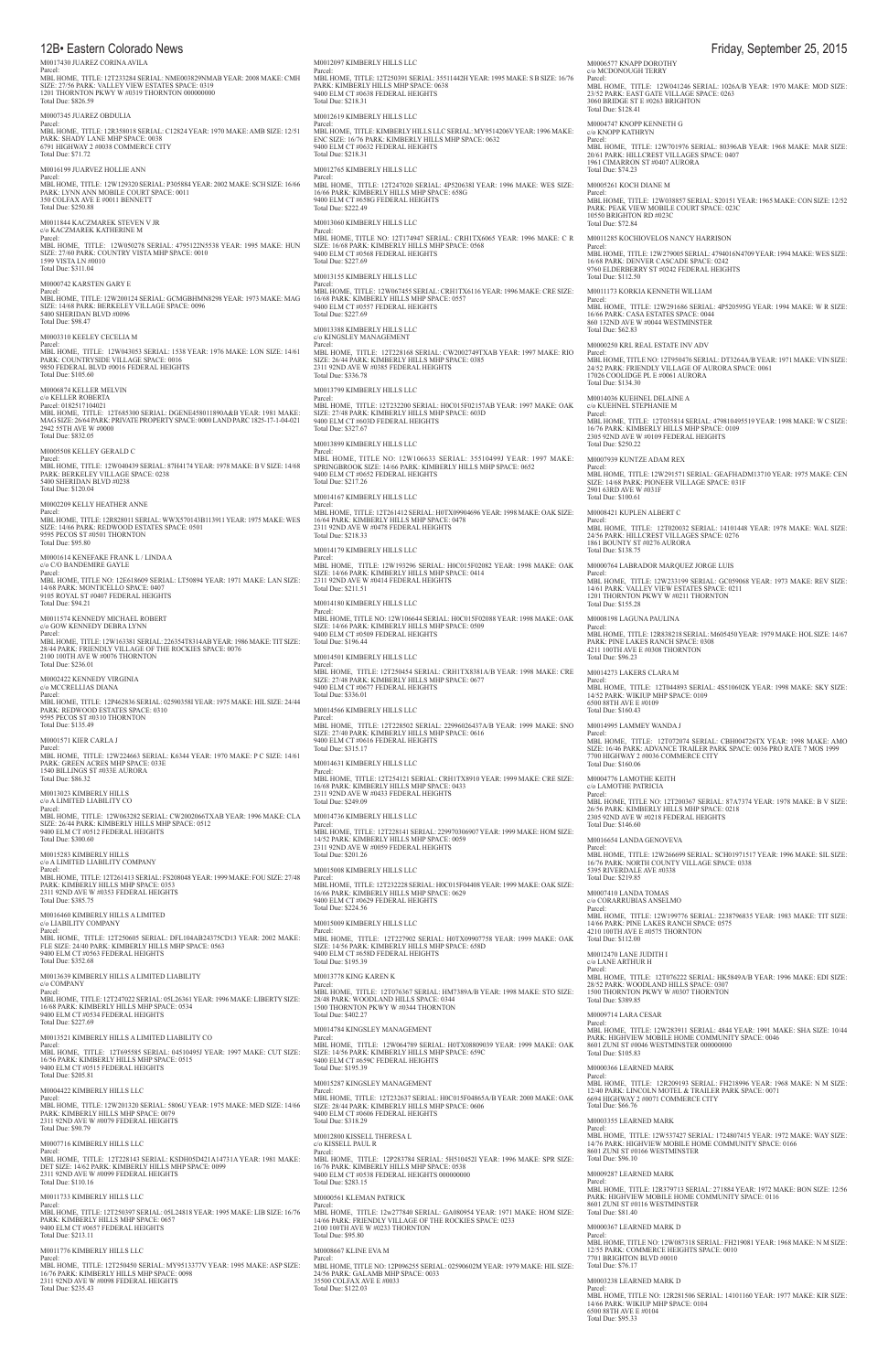M0006723 LEDBETTER JENNIFER Parcel:<br>MBL HOME, TITLE: 12P464906 SERIAL: P170977AB YEAR: 1981 MAKE: SCH SIZE:<br>28/44 PARK: LAMPLIGHTER DENVER SPACE: 0149 9100 TEJON ST #0149 FEDERAL HEIGHTS Total Due: \$193.30 M0012402 LEDESMA EMILIO JAMES c/o GONZALES ANITA EVA Parcel: MBL HOME, TITLE: 12R189148 SERIAL: HJ5498A/B YEAR: 1995 MAKE: EDI SIZE:<br>28/56 PARK: WOODLAND HILLS SPACE: 0189<br>1500 THORNTON PKWY W #0189 THORNTON<br>Total Due: \$393.58 M0017951 LEGACY HOMES c/o C/O THE GROVE AT ALTA RIDGE Parcel: MBL HOME, TITLE: SERIAL: LH13TX8021 YEAR: 2013 MAKE: LEGACY SIZE: 16/60 PARK: VALLEY VIEW ESTATES SPACE: 0008 1201 THORNTON PKWY W #0008 THORNTON 000000000 Total Due: \$463.06 M0018034 LEGACY HOMES c/o C/O CASA ESTATES Parcel: MBL HOME, TITLE: SERIAL: LH13TX8581 YEAR: 2013 MAKE: LEGACY SIZE: 16/76 PARK: CASA ESTATES SPACE: 0327 860 132ND AVE W #0327 WESTMINSTER 000000000 Total Due: \$463.75 M0018103 LEGACY HOMES c/o C/O FRIENDLY VILLAGE OF THE ROCKIES Parcel: MBL HOME, TITLE: SERIAL: LH14TX8990AB YEAR: 2014 MAKE: LEGACY SIZE: 31/44<br>PARK: FRIENDLY VILLAGE OF THE ROCKIES SPACE: 0494<br>2100 100TH AVE W #0494 THORNTON 000000000 Total Due: \$676.47 M0018111 LEGACY HOMES c/o C/O THE GROVE AT ALTA RIDGE Parcel: MBL HOME, TITLE: SERIAL: LH214TX4571 YEAR: 2014 MAKE: LEGACY SIZE: 16/76<br>PARK: VALLEY VIEW ESTATES SPACE: 0206<br>1201 THORNTON PKWY W #0206 THORNTON 000000000 Total Due: \$537.49 M0018210 LEGACY HOMES c/o C/O HILLCREST VILLAGES Parcel: MBL HOME, TITLE: SERIAL: LH141X9568 YEAR: 2014 MAKE: LEGACY SIZE: 16/72<br>PARK: HILLCREST VILLAGES SPACE: 0512<br>14701 COLFAX AVE E #0512 AURORA 000000000 Total Due: \$249.19 M0018252 LEGACY HOMES c/o C/O FRIENDLY VILLAGE OF THE ROCKIES Parcel: MBL HOME, TITLE: SERIAL: LH214TX4674 YEAR: 2014 MAKE: LEGACY SIZE: 16/68<br>PARK: FRIENDLY VILLAGE OF THE ROCKIES SPACE: 0030<br>2100 100TH AVE W #0030 THORNTON 000000000 Total Due: \$152.87 M0018285 LEGACY HOMES c/o C/O HILLCREST VILLAGES Parcel:<br>MBL HOME, TITLE: SERIAL: LH15TX9821 YEAR: 2015 MAKE: LEGACY SIZE: 16/76<br>PARK: HILLCREST VILLAGES SPACE: 0557<br>14701 COLFAX AVE E #0557 AURORA 000000000<br>Total Due: \$146.56 M0018293 LEGACY HOMES c/o C/O KIMBERLY HILLS MHP<br>Parcel:<br>MBL HOME, TITLE: SERIAL: LH214TX4861 YEAR: 2014 MAKE: LEGACY SIZE: 16/72 PARK: KIMBERLY HILLS MHP SPACE: 0381 2311 92ND AVE W #0381 FEDERAL HEIGHTS 000000000 Total Due: \$185.31 M0018323 LEGACY HOMES c/o C/O REDWOOD ESTATES Parcel: MBL HOME, TITLE: SERIAL: LH14TX9764AB YEAR: 2014 MAKE: LEGACY SIZE: 31/52 PARK: REDWOOD ESTATES SPACE: 0361 9595 PECOS ST #0361 THORNTON 000000000 Total Due: \$382.41 M0016583 LEGLER PHILLIP G Parcel:<br>MBL HOME, TITLE: 12W072368 SERIAL: HJ5519 YEAR: 1995 MAKE: BRO SIZE: 16/76<br>PARK: BERKELEY VILLAGE SPACE: 0065 5400 SHERIDAN BLVD #0065 Total Due: \$258.42

Parcel:<br>MBL HOME, TITLE: 12W064001 SERIAL: 87H4260 YEAR: 1978 MAKE: BLV SIZE: 14/76<br>PARK: KIMBERLY HILLS MHP SPACE: 0647<br>9400 ELM CT #0647 FEDERAL HEIGHTS Total Due: \$106.86

Parcel:<br>MBL HOME, TITLE: 12R792435 SERIAL: H0C015F00469 YEAR: 1996 MAKE: OAKWOOD SIZE: 14/66 PARK: VALLEY VIEW ESTATES SPACE: 0002 1201 THORNTON PKWY W #0002 THORNTON 000000000 Total Due: \$274.47

M0009629 LEHMAN AND WEBB PROPERTIES LLC

M0014387 LEIBERG KARA LYNN c/o LEIBERG WAYNE ALLEN Parcel:<br>MBL HOME, TITLE NO: 12T194945 SERIAL: H0C015F03178A/B YEAR: 1998 MAKE:<br>OAK SIZE: 27/48 PARK: FRIENDLY VILLAGE OF AURORA SPACE: 0313 1644 VAN BUREN WAY #0313 AURORA Total Due: \$357.41

M0005298 LEIGH GARY<br>c/o LEIGH KAYLA<br>Parcel:<br>Parcel:<br>MBL HOME, TITLE: 12T889603 SERIAL: GEAGFADM14039 YEAR: 1975 MAKE: CEN<br>SIZE: 14/73 PARK: CASA ESTATES SPACE: 0361<br>Total Due: \$90.73<br>Total Due: \$90.73

M0017320 LEMASTER DAVID COLEMAN

M0016807 LENG SOPHEANG Parcel:<br>MBL HOME, TITLE: 12W758166 SERIAL: 05975601366A/B YEAR: 1997 MAKE:<br>CHAMPION SIZE: 27/52 PARK: WOODSHIRE EAST MH COMMUNITY SPACE: 0139<br>1765 SALIDA ST #0139 AURORA Total Due: \$371.92 M0008102 LEWIS DANIEL PAUL Parcel: MBL HOME, TITLE: 12M940266 SERIAL: 226879T8170 YEAR: 1986 MAKE: TIT SIZE:<br>14/66 PARK: COUNTRYSIDE VILLAGE SPACE: 0037<br>9850 FEDERAL BLVD #0037 FEDERAL HEIGHTS Total Due: \$131.79 M0005942 LEWIS JOANN c/o C/O CHAVEZ BLAS S / MARY A Parcel: 0172128100067<br>MBL HOME, TITLE: 12M978550 SERIAL: 37H1085 YEAR: 1973 MAKE: BEL SIZE: 12/64<br>PARK: PRIVATE PROPERTY SPACE: 0000 LAND PARC 1721-28-1-00-067<br>8501 VALENTIA ST #0000 COMMERCE CITY Total Due: \$79.66 M0000557 LEYVA CHAVEZ LUIS ANGEL Parcel: MBL HOME, TITLE: 12T985357 SERIAL: GA080866 YEAR: 1971 MAKE: AME SIZE: 12/46 PARK: HILLCREST VILLAGES SPACE: 0558 14701 COLFAX AVE E #0558 AURORA Total Due: \$74.06 M0002520 LEYVA KRISTY M Parcel MBL HOME, TITLE: 12W252045 SERIAL: 03590402J YEAR: 1976 MAKE: HOM SIZE:<br>14/66 PARK: HIGHVIEW MOBILE HOME COMMUNITY SPACE: 0144<br>8601 ZUNI ST #0144 WESTMINSTER Total Due: \$97.23 M0004925 LEYVA NANCY Parcel: MBL HOME, TITLE: 12W203247 SERIAL: SK1794C YEAR: 1969 MAKE: SKY SIZE: 12/60 PARK: HIGHVIEW MOBILE HOME COMMUNITY SPACE: 0130 8601 ZUNI ST #0130 WESTMINSTER Total Due: \$85.91 Total Due: \$99.01 Total Due: \$89.33

Friday, September 25, 2015 Eastern Colorado News • 13B M0009488 LUELOFF PAUL E c/o LUELOFF DOROTHY A Parcel: MBL HOME, TITLE: 12T601615 SERIAL: GDL0C02960AB YEAR: 1981 MAKE: EMB<br>SIZE: 28/60 PARK: DENVER CASCADE SPACE: 0370<br>2961 CASCADE DR #0370 FEDERAL HEIGHTS Total Due: \$225.18 M0016672 LUNA JUAN J Parcel:<br>MBL HOME, TITLE NO: 12T163739 SERIAL: TXFL266AB0807CY13 YEAR: 2002 MAKE: FLE SIZE: 28/52 PARK: EAST GATE VILLAGE SPACE: 0045 3060 BRIDGE ST E #0045 BRIGHTON Total Due: \$450.07 M0000027 LYNCH FRANK R c/o LYNCH CHRISTINA Parcel: MBL HOME, TITLE: 12E671067 SERIAL: A1159 YEAR: 1973 MAKE: VIN SIZE: 12/66<br>PARK: HILLCREST VILLAGES SPACE: 0411<br>1921 CIMARRON ST #0411 AURORA Total Due: \$62.91 M0005543 LYONS HEATHER Parcel: MBL HOME, TITLE: 12W295065 SERIAL: 04590668L YEAR: 1978 MAKE: BUD SIZE: 24/48 PARK: COUNTRYSIDE VILLAGE SPACE: 0220 9850 FEDERAL BLVD #0220 FEDERAL HEIGHTS Total Due: \$147.74 M0000323 MACK WALTER Parcel: MBL HOME, TITLE: 12W233935 SERIAL: FFFFXCMN2870 YEAR: 1966 MAKE: MAG SIZE: 12/56 PARK: LINCOLN MOTEL & TRAILER PARK SPACE: 0074 6694 HIGHWAY 2 #0074 COMMERCE CITY Total Due: \$74.70 M0017639 MACRES KIMBERLEE KAY Parcel:<br>MBL HOME, TITLE: 12W216213 SERIAL: CBH021579TX YEAR: 2010 MAKE: CLAYTON<br>SIZE: 16/70 PARK: VALLEY VIEW ESTATES SPACE: 0119<br>1201 THORNTON PKWY W #0119 THORNTON 000000000<br>Total Due: \$266.69 M0005054 MADERA ROBLES JUAN Parcel:<br>MBL HOME, TITLE NO: 12W146174 SERIAL: 3434092506 YEAR: 1973 MAKE: CON<br>SIZE: 14/61 PARK: WIKIUP MHP SPACE: 0097<br>6500 88TH AVE E #0097 Total Due: \$79.04 M0000786 MADRIL RANDOLPH J c/o MADRIL DEBORAH M<br>Parcel:<br>MBL HOME, TITLE: 12P127621 SERIAL: GC191950L&R YEAR: 1973 MAKE: L H SIZE:<br>14/56 PARK: HIGHVIEW MOBILE HOME COMMUNITY SPACE: 0128 8601 ZUNI ST #0128 WESTMINSTER Total Due: \$140.22 M0017636 MAGUIRE CAROL JEAN Parcel:<br>MBL HOME, TITLE: 12W295531 SERIAL: CAVAZLP1118735XU YEAR: 2011 MAKE:<br>CAVCO SIZE: 27/44 PARK: HILLCREST VILLAGES SPACE: 0409 1941 CIMARRON ST #0409 AURORA 000000000 Total Due: \$127.28 M0008964 MAHANEY JOAN M c/o ELGES RHONDA M<br>Parcel: Parcel:<br>MBL HOME, TITLE: 12P569942 SERIAL: KSDH08A38813851A YEAR: 1979 MAKE:<br>AME SIZE: 14/72 PARK: HILLCREST VILLAGES SPACE: 0009<br>1600 SABLE BLVD #0009 AURORA<br>Total Due: \$105.28 M0008240 MALDONADO MARMOLEJO ABEL Parcel:<br>MBL HOME, TITLE: 12T791799 SERIAL: 214601793 YEAR: 1972 MAKE: ELK SIZE:<br>14/56 PARK: LAMPLIGHTER DENVER SPACE: 0028<br>9100 TEJON ST #0028 FEDERAL HEIGHTS Total Due: \$62.33 M0017382 MANCERA RODRIGUEZ ISMAEL c/o MANCERA RODRIGUEZ ELIZABETH A Parcel:<br>MBL HOME, TITLE: 12W552406 SERIAL: 00500PH011264A YEAR: 2010 MAKE:<br>REDMAN SIZE: 16/66 PARK: DENVER CASCADE SPACE: 0223<br>2700 WARBLER ST#0223 FEDERAL HEIGHTS 000000000 Total Due: \$397.13 M0008084 MAPLES KENNETH I Parcel:<br>MBL HOME, TITLE: 12R750734 SERIAL: GJ081344 YEAR: 1974 MAKE: AME SIZE:<br>12/61 PARK: HIGHVIEW MOBILE HOME COMMUNITY SPACE: 0022 8601 ZUNI ST #0022 WESTMINSTER Total Due: \$83.64 M0011139 MARCHAND EMOGENE R Parcel: MBL HOME, TITLE NO: 12W094985 SERIAL: 35511065G YEAR: 1994 MAKE: SPR SIZE:<br>16/76 PARK: PINE LAKES RANCH SPACE: 0580<br>4210 100TH AVE E #0580 THORNTON Total Due: \$196.40 M0014463 MARQUEZ MERAZESTEFANY A Parcel:<br>MBL HOME, TITLE: 12W287768 SERIAL: H0C015F03385A/B YEAR: 1999 MAKE: OAK SIZE: 27/48 PARK: KIMBERLY HILLS MHP SPACE: 0627 9400 ELM CT #0627 FEDERAL HEIGHTS Total Due: \$344.34 M0000047 MARQUEZ-PEREZ LUZ M Parcel: MBL HOME, TITLE NO: 12W122811 SERIAL: A5731S3028 YEAR: 1971 MAKE: WHI SIZE: 12/60 PARK: FRIENDLY VILLAGE OF AURORA SPACE: 0077 17017 COOLIDGE PL E #0077 AURORA Total Due: \$87.43 M0013198 MARQUEZ REFUGIO A Parcel: MBL HOME, TITLE: 12T141282 SERIAL: MP221847 YEAR: 1996 MAKE: MAS SIZE: 16/56 PARK: ADVANCE TRAILER PARK SPACE: 0044 7700 HIGHWAY 2 #0044 COMMERCE CITY Total Due: \$194.79 **3 MARROOUIN HERMIL** Parcel:<br>MBL HOME, TITLE: 12W606992 SERIAL: FLC0219510117I/II YEAR: 1995 MAKE: PRE<br>SIZE: 27/58 PARK: BERKELEY VILLAGE SPACE: 0246 5400 SHERIDAN BLVD #0246 Total Due: \$420.91

> Parcel:<br>MBL HOME, TITLE: 12W551287 SERIAL: 4794046N4819 YEAR: 1994 MAKE: WES SIZE:<br>28/48 PARK: FRIENDLY VILLAGE OF THE ROCKIES SPACE: 0048 2100 100TH AVE W #0048 THORNTON Total Due: \$193.55

M0000656 LIEBER JAYCE Parcel: MBL HOME, TITLE: 12W171997 SERIAL: GB057542 YEAR: 1973 MAKE: DET SIZE: 14/66 PARK: PINE LAKES RANCH SPACE: 0005 10201 RIVERDALE RD #0005 THORNTON Total Due: \$80.45 M0001471 LINGLE STEVEN L Parcel:<br>MBL HOME, TITLE: 12W251955 SERIAL: K14270FL710560 YEAR: 1971 MAKE: MAR<br>SIZE: 14/66 PARK: HOLIDAY HILLS VILLAGE SPACE: 0770<br>2001 92ND AVE W #0770 FEDERAL HEIGHTS<br>Total Due: \$90.79 M0013608 LIPPE TAMMY K c/o LIPPE MARK L<br>Parcel:<br>MBL HOME, TITLE: 12R210498 SERIAL: P278594 YEAR: 1997 MAKE: SCH SIZE: 16/76<br>PARK: WIKIUP MHP SPACE: 0205 6500 88TH AVE E #0205 Total Due: \$232.24 M0016050 LOPEZ ANDINO MIRLO ISRAEL Parcel:<br>MBL HOME, TITLE: 12W259346 SERIAL: H0C015F05402 YEAR: 2000 MAKE: OAK<br>SIZE: 27/52 PARK: VALLEY VIEW ESTATES SPACE: 0123 1201 THORNTON PKWY W #0123 THORNTON Total Due: \$409.71 M0010563 LOPEZ FILIBERTO c/o SATIERREZ BLANCA Parcel: MBL HOME, TITLE: 12R779667 SERIAL: 0500766362S YEAR: 1980 MAKE: CHA SIZE:<br>14/66 PARK: EAST GATE VILLAGE SPACE: 0028<br>3060 BRIDGE ST E #0028 BRIGHTON<br>Total Due: \$110.37 M0010023 LOPEZ-HERNANDEZ LUZ CELINA Parcel: MBL HOME, TITLE: 12W050572 SERIAL: 2090 YEAR: 1969 MAKE: CAM SIZE: 12/54 PARK: RANCH HOUSE MHP SPACE: 001B 5565 WASHINGTON ST #001B Total Due: \$76.69 M0010581 LOPEZ IGNACIO Parcel:<br>MBL HOME, TITLE NO: 12W092869 SERIAL: 2293355T1664A/B YEAR: 1993 MAKE:<br>RIV SIZE: 27/40 PARK: NORTH COUNTY VILLAGE SPACE: 0354<br>5167 96TH DR E #0354 Total Due: \$242.05 M0003778 LOPEZ JONATHAN LOPEZ CRYSTAL c/o C/O JOEL GONZALEZ NANCY QUINTANA Parcel:<br>MBL HOME, TITLE NO: 12T773730 SERIAL: 3B1027FS10191 YEAR: 1971 MAKE: FLE<br>SIZE: 14/60 PARK: LAMPLIGHTER DENVER SPACE: 0156 9100 TEJON ST #0156 FEDERAL HEIGHTS Total Due: \$97.64 M0004353 LOPEZ JOSE M Parcel:<br>MBL HOME, TITLE: 12W166640 SERIAL: 552CK10WK2252 YEAR: 1960 MAKE: DET<br>SIZE: 10/51 PARK: RANCH HOUSE MHP SPACE: 007B 5565 WASHINGTON ST #007B Total Due: \$66.27 M0014201 LOPEZ LUCERO LIDIA Parcel: MBL HOME, TITLE: 12W289404 SERIAL: PH171530A/B YEAR: 1996 MAKE: PALM<br>HARBOR SIZE: 28/50 PARK: BERKELEY VILLAGE SPACE: 0302<br>5400 SHERIDAN BLVD #0302 Total Due: \$389.17 M0005809 LOPEZ LUZ ELENNA Parcel: MBL HOME, TITLE: 12T716623 SERIAL: 9324 YEAR: 1972 MAKE: FAL SIZE: 14/66 PARK: BERKELEY VILLAGE SPACE: 0046 5400 SHERIDAN BLVD #0046 Total Due: \$97.21 M0010054 LOPEZ MORAN CLAUDIA ALEJANDRA Parcel: MBL HOME, TITLE: 12W205727 SERIAL: 01590180P YEAR: 1981 MAKE: SKY SIZE: 14/66 PARK: VALLEY VIEW ESTATES SPACE: 0087 1201 THORNTON PKWY W #0087 THORNTON Total Due: \$123.08 M0004594 LOPEZ RAFAELA Parcel:<br>MBL HOME, TITLE: 12W528257 SERIAL: 6714605695 YEAR: 1971 MAKE: COU SIZE:<br>14/56 PARK: HIGHVIEW MOBILE HOME COMMUNITY SPACE: 0238 8601 ZUNI ST #0238 WESTMINSTER Total Due: \$90.45 M0005808 LOPEZ ROSIE c/o ARAGONEZ CASTULO Parcel: MBL HOME, TITLE: 12W172002 SERIAL: 30528 YEAR: 1972 MAKE: AST SIZE: 12/61 PARK: BERKELEY VILLAGE SPACE: 0199 5400 SHERIDAN BLVD #0199 Total Due: \$89.59 M0006136 LOVE OUTREACH PENTECOSTAL CHURCH Parcel: MBL HOME, TITLE: 12W158564 SERIAL: 6011957 YEAR: 1971 MAKE: H P SIZE: 12/56 PARK: FRIENDLY VILLAGE OF THE ROCKIES SPACE: 0280 2100 100TH AVE W #0280 THORNTON Total Due: \$88.35 M0008845 LOYA ARMANDO c/o HERNANDEZ CHAVEZ SOFIA Parcel: MBL HOME, TITLE: 12W528300 SERIAL: CMC4C05353223A&B YEAR: 1984 MAKE: CON SIZE: 24/56 PARK: NORTH COUNTY VILLAGE SPACE: 0421 4829 RIVERDALE AVE #0421 Total Due: \$205.07 M0001466 LOYA CARLOS Parcel: MBL HOME, TITLE: 12W602702 SERIAL: K14270FK010851 YEAR: 1971 MAKE: MAR SIZE: 14/66 PARK: FRIENDLY VILLAGE OF THE ROCKIES SPACE: 0258 2100 100TH AVE W #0258 THORNTON Total Due: \$95.80 896 LOYA CARLOS H Parcel:<br>MBL HOME, TITLE: 12W244109 SERIAL: CCA8345427222 YEAR: 1983 MAKE: CAS<br>SIZE: 14/54 PARK: PINE LAKES RANCH SPACE: 0406 4211 100TH AVE E #0406 THORNTON M0010685 LOYA LINDA Parcel:<br>MBL HOME, TITLE: 12W570082 SERIAL: FS13018 YEAR: 1982 MAKE: CAM SIZE: 14/71<br>PARK: FRIENDLY VILLAGE OF THE ROCKIES SPACE: 0363<br>2100 100TH AVE W #0363 THORNTON Total Due: \$128.05 M0010292 LOYA PORTILLO LUCIO OCTAVIO CAMPUZANO c/o LOYA JOSEFINA LOYA MARISELA JOSEFINA Parcel:<br>MBL HOME, TITLE: 12W163384 SERIAL: AS15147HL YEAR: 1987 MAKE: P H SIZE:<br>16/68 PARK: FRIENDLY VILLAGE OF THE ROCKIES SPACE: 0143 2100 100TH AVE W #0143 THORNTON Total Due: \$173.97 M0006382 LOZANO ISIDRO c/o LOZANO LETICIA Parcel:<br>MBL HOME, TITLE NO: 12W119310 SERIAL: 14101908 YEAR: 1979 MAKE: N M SIZE: 14/66 PARK: PEAK VIEW MOBILE COURT SPACE: 018B 10550 BRIGHTON RD #018B M0001601 LUEDKE LUCILLE F c/o LUEDKE JUDITH L Parcel:<br>MBL HOME, TITLE: 12P036986 SERIAL: LK1089 YEAR: 1970 MAKE: LAN SIZE: 12/56 PARK: HILLCREST VILLAGES SPACE: 0502 14701 COLFAX AVE E #0502 AURORA Total Due: \$80.73 M0011494 MARTINEZ CASTANEDA JULIAN

M0004583 MARTIN DONOVAN D Parcel:<br>MBL HOME, TITLE: 12E941296 SERIAL: 67A5387 YEAR: 1976 MAKE: BON SIZE: 14/52<br>PARK: FRIENDLY VILLAGE OF THE ROCKIES SPACE: 0290<br>2100 100TH AVE W #0290 THORNTON<br>Total Due: \$93.32 M0005551 MARTINEZ ANNA

Parcel: MBL HOME, TITLE: 12W518502 SERIAL: GW10442 YEAR: 1978 MAKE: GLE SIZE: 14/66 PARK: FRIENDLY VILLAGE OF THE ROCKIES SPACE: 0174 2100 100TH AVE W #0174 THORNTON Total Due: \$115.66

M0017293 MARTINEZ CARDENAS MARIE E Parcel: 0172128106006 MBL HOME, TITLE: 12W252298 SERIAL: GC212RELRVY1108 YEAR: 1977 MAKE: VINTAGE SIZE: 12/60 PARK: STORAGE ON PRIVATE PROPERTY SPACE: 0000 8621 WILLOW ST #0000 COMMERCE CITY 800220000 Total Due: \$58.03

M0017301 MARTINEZ CARDENAS MARIE E Parcel: 0172128106006 MBL HOME, TITLE: 12W252296 SERIAL: SK2035E YEAR:1971 MAKE: SKY SIZE: 14/64 PARK: STORAGE PRIVATE PROPERTY SPACE: 0000 8621 WILLOW ST #0000 COMMERCE CITY 800220000 Total Due: \$58.03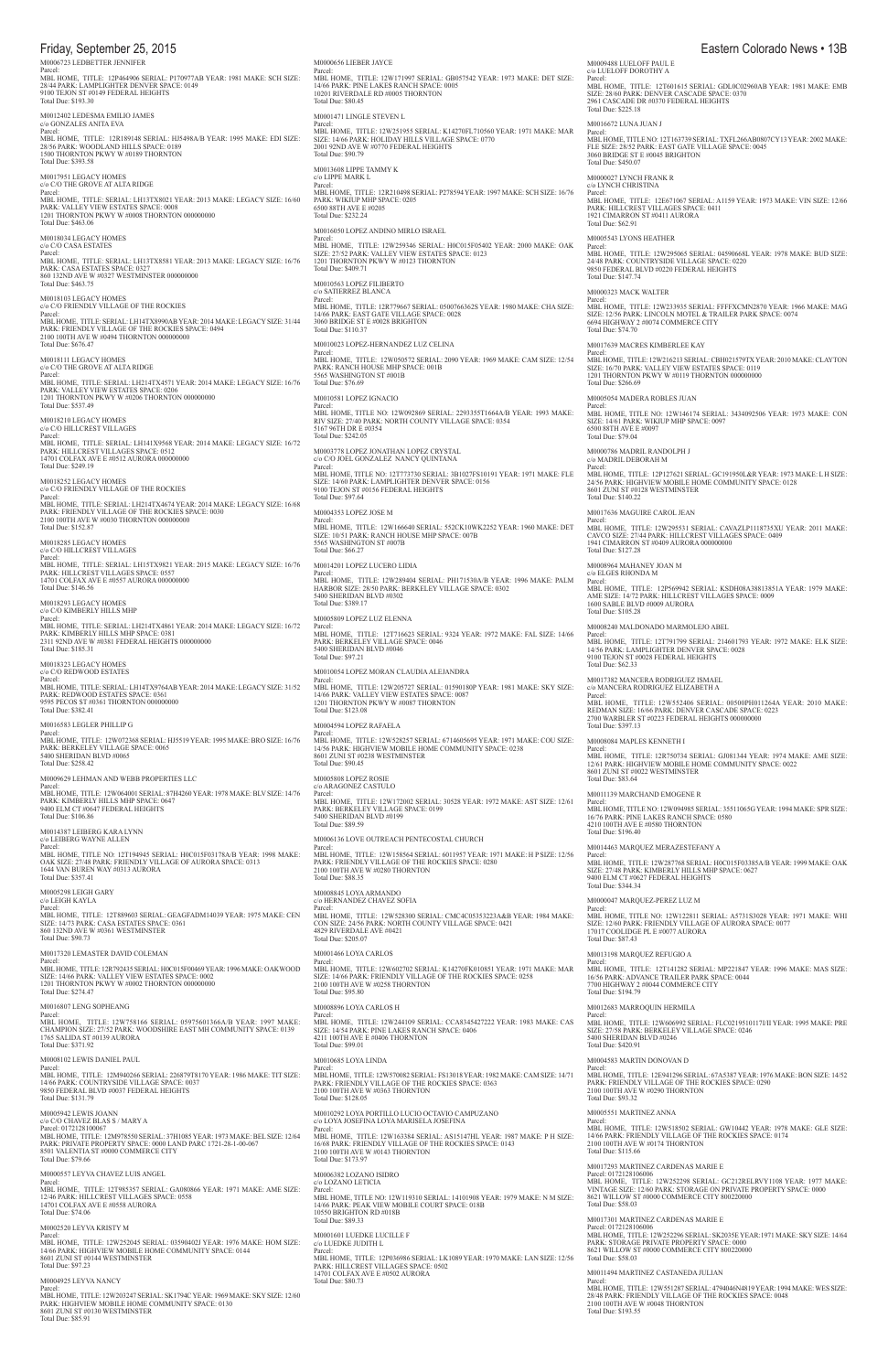14B• Eastern Colorado News Friday, September 25, 2015 M0005374 MARTINEZ CESAR F c/o MARTINEZ CORINA Parcel: MBL HOME, TITLE: 12T216209 SERIAL: FC1119A/B YEAR: 1978 MAKE: BEN SIZE: 26/56 PARK: CASA ESTATES SPACE: 0167 860 132ND AVE W #0167 WESTMINSTER Total Due: \$148.61 M0007554 MARTINEZ CHAPARRO SERGIO A Parcel: MBL HOME, TITLE: 12W639918 SERIAL: KSDH08A40B31791A YEAR: 1982 MAKE: AME SIZE: 14/63 PARK: FRIENDLY VILLAGE OF THE ROCKIES SPACE: 0089 2100 100TH AVE W #0089 THORNTON Total Due: \$119.38 M0002856 MARTINEZ DIANA c/o VEGA PANIAGUA JESUS A Parcel: MBL HOME, TITLE: 12W182383 SERIAL: 0714 YEAR: 1973 MAKE: TAR SIZE: 14/66 PARK: BERKELEY VILLAGE SPACE: 0025 5400 SHERIDAN BLVD #0025 Total Due: \$98.47 M0003879 MARTINEZ DIANA c/o VEGA ALFREDO Parcel: MBL HOME, TITLE: 12W188761 SERIAL: 32220 YEAR: 1973 MAKE: AST SIZE: 14/60 PARK: BERKELEY VILLAGE SPACE: 0014 5400 SHERIDAN BLVD #0014 Total Due: \$95.93 M0007404 MARTINEZ FATIMA c/o SOTO ZAIRA Parcel: MBL HOME, TITLE: 12W196061 SERIAL: 13642 YEAR: 1983 MAKE: C H SIZE: 14/56<br>PARK: COMMERCE HEIGHTS SPACE: 0007<br>7701 BRIGHTON BLVD #0007 Total Due: \$70.10 M0015622 MARTINEZ FELICIA Parcel: MBL HOME, TITLE NO: 12T200350 SERIAL: H0C015F04679AB YEAR: 2000 MAKE: OAK SIZE: 28/52 PARK: KIMBERLY HILLS MHP SPACE: 0120 2305 92ND AVE W #0120 FEDERAL HEIGHTS Total Due: \$733.26 M0004074 MARTINEZ ISELA Parcel: MBL HOME, TITLE: 12W177728 SERIAL: 3431476SL779 YEAR: 1973 MAKE: LSK SIZE: 14/72 PARK: BERKELEY VILLAGE SPACE: 0376 5400 SHERIDAN BLVD #0376 Total Due: \$104.81 M0015975 MARTINEZ JESSICA Parcel:<br>MBL HOME, TITLE: 12W272030 SERIAL: TXFLY12A37999C013 YEAR: 2001 MAKE: FLE SIZE: 16/66 PARK: LAMPLIGHTER DENVER SPACE: 0123 9100 TEJON ST #0123 FEDERAL HEIGHTS Total Due: \$266.16 M0004111 MARTINEZ JOSE Parcel: MBL HOME, TITLE: 12W182098 SERIAL: 4109240482A/B YEAR: 1974 MAKE: CON SIZE: 28/60 PARK: NORTH COUNTY VILLAGE SPACE: 0109 4841 97TH DR E #0109 Total Due: \$131.13 M0008868 MARTINEZ JOSE Parcel:<br>MBL HOME, TITLE: 12W182100 SERIAL: 2200165036AB YEAR: 1980 MAKE: TIT SIZE:<br>24/40 PARK: LAMPLIGHTER DENVER SPACE: 0174<br>9100 TEJON ST #0174 FEDERAL HEIGHTS Total Due: \$175.06 M0013607 MARTINEZ JOSE c/o TARANGO DEBRA J Parcel:<br>MBL HOME, TITLE: 12T105129 SERIAL: 47976558663AB YEAR: 1997 MAKE: OAK<br>SIZE: 26/56 PARK: IRONDALE MHP SPACE: 0036 8810 88TH AVE E #0036 COMMERCE CITY 000000000 Total Due: \$334.75 M0002714 MARTINEZ JUANA c/o GOMEZ JANELI Parcel: MBL HOME, TITLE: 12W185603 SERIAL: 0522336330 YEAR: 1971 MAKE: CHA SIZE: 24/40 PARK: HILLCREST VILLAGES SPACE: 0119 1600 SABLE BLVD #0119 AURORA Total Due: \$119.79 M0009641 MARTINEZ LAURA Parcel:<br>MBL HOME, TITLE: 12W233106 SERIAL: 97A9192 YEAR: 1979 MAKE: BCN SIZE: 14/76<br>PARK: BERKELEY VILLAGE SPACE: 0135<br>5400 SHERIDAN BLVD #0135 Total Due: \$120.04 M0003237 MARTINEZ MARIO A Parcel: MBL HOME, TITLE: 12W124377 SERIAL: 14101131 YEAR: 1977 MAKE: KIR SIZE: 14/52 PARK: FRIENDLY VILLAGE OF AURORA SPACE: 0118 1896 PAGOSA WAY #0118 AURORA Total Due: \$89.66 M0007836 MARTINEZ NICOLAS MARIA DELCAR Parcel MBL HOME, TITLE: 12W158284 SERIAL: WG5MS4540 YEAR: 1965 MAKE: FLE SIZE: 12/56 PARK: RUSTIC RANCH SPACE: 0070 5565 FEDERAL BLVD #0070

Parcel MBL HOME, TITLE: 12R418961 SERIAL: K285 YEAR: 1974 MAKE: PONDEROSA SIZE: 14/60 PARK: COMMERCE HEIGHTS SPACE: 0015 7701 BRIGHTON BLVD #0015 COMMERCE CITY 000000000 Total Due: \$87.67

Total Due: \$87.04

M0017776 MARTINEZ NORA M

M0005565 MARTINEZ RAMIREZ SANDRA E

Parcel:<br>MBL HOME, TITLE: 12W243128 SERIAL: 87A8314 YEAR: 1978 MAKE: BON SIZE: 14/62 PARK: HILLCREST VILLAGES SPACE: 0281 1929 BOUNTY ST #0281 AURORA Total Due: \$103.05 M0000530 MARTINEZ RAMIREZ TOMAS Parcel: MBL HOME, TITLE: 12W286789 SERIAL: GA080082 YEAR: 1971 MAKE: AMR SIZE: 12/61 PARK: FRIENDLY VILLAGE OF AURORA SPACE: 0210 1986 BUCKLEY WAY #0210 AURORA Total Due: \$94.13 M0011634 MARTINEZ ROGELIO Parcel:<br>MBL HOME, TITLE: 12R794038 SERIAL: MY9490543K YEAR: 1994 MAKE: COM SIZE: 16/76 PARK: VALLEY VIEW ESTATES SPACE: 0056 1201 THORNTON PKWY W #0056 THORNTON Total Due: \$110.60 M0008805 MARTINEZ SALVADOR VELAZQUEZ GONZALES c/o JOSE RAFAEL JAQUEZ SALAS MIA ANTONIA Parcel:<br>MBL HOME, TITLE: 12W154349 SERIAL: 476957N8718 YEAR: 1986 MAKE: CHA SIZE:<br>28/46 PARK: NORTH COUNTY VILLAGE SPACE: 0778 5467 97TH PL E #0778 Total Due: \$185.66 M0011730 MARTINEZ TIMOTHY JR c/o MARTINEZ KAYLA Parcel: MBL HOME, TITLE: 12W269856 SERIAL: MY9489643K YEAR: 1994 MAKE: FAI SIZE: 14/76 PARK: PINE LAKES RANCH SPACE: 0252 10201 RIVERDALE RD #0252 THORNTON Total Due: \$184.35 M0013494 MARTINEZ TRACEY c/o MARTINEZ CARMELITA Parcel: MBL HOME, TITLE: 12T219090 SERIAL: MY9615463ABV YEAR: 1996 MAKE: A C SIZE: 28/52 PARK: WIKIUP MHP SPACE: 0185 6500 88TH AVE E #0185 Parcel:<br>MBL HOME, TITLE: 12R772270 SERIAL: AT52451 YEAR: 1973 MAKE: ASH SIZE: 14/61 PARK: HIGHVIEW MOBILE HOME COMMUNITY SPACE: 0207 8601 ZUNI ST #0207 WESTMINSTER Total Due: \$87.04 M0014335 MCPHERSON LINA M c/o MCPHERSON SHAWN W Parcel: Parcel: Parcel: Parcel: Parcel:

Total Due: \$325.12

Parcel:<br>MBL HOME, TITLE: 12R486648 SERIAL: 36925015068 YEAR: 1969 MAKE: TIM SIZE:<br>12/46 PARK: SHADY LANE MHP SPACE: 0082 6791 HIGHWAY 2 #0082 COMMERCE CITY Total Due: \$69.73

Parcel:<br>MBL HOME, TITLE: 12W523254 SERIAL: FH103070 YEAR: 1999 MAKE: SEA SIZE: 16/76<br>PARK: LAMPLIGHTER DENVER SPACE: 0075 PRO RATE 2 MOS 1999 9100 TEJON ST #0075 FEDERAL HEIGHTS Total Due: \$275.28

Parcel:<br>MBL HOME, TITLE: 12W052600 SERIAL: SK890D YEAR: 1970 MAKE: SKY SIZE: 12/48 PARK: LINCOLN MOTEL & TRAILER PARK SPACE: 0066 6694 HIGHWAY 2 #0066 COMMERCE CITY Total Due: \$70.74

Parcel:<br>MBL HOME, TITLE NO: 12W166950 SERIAL: P162093 YEAR: 1978 MAKE: SCH SIZE:<br>14/66 PARK: BERKELEY VILLAGE SPACE: 0359 5400 SHERIDAN BLVD #0359 Total Due: \$120.04

c/o CORDOVA MADRID JOEL A<br>Parcel:<br>MBL HOME, TITLE: 12W202714 SERIAL: KHD0067 YEAR: 1973 MAKE: DAY SIZE: 14/61 PARK: KIMBERLY HILLS MHP SPACE: 0104 2311 92ND AVE W #0104 FEDERAL HEIGHTS Total Due: \$87.39

M0005004 MARTINEZ VERA RAFAEL c/o MARTINEZ URIBE MARIA Parcel: MBL HOME, TITLE: 12W164606 SERIAL: GJ223653 YEAR: 1970 MAKE: N M SIZE:<br>12/56 PARK: RUSTIC RANCH SPACE: 0034<br>5565 FEDERAL BLVD #0034 Total Due: \$92.12 M0002789 MARTINEZ VIRGILIO Parcel: MBL HOME, TITLE: 12W140842 SERIAL: 0572232855 YEAR: 1967 MAKE: CHA SIZE: 20/50 PARK: DENVER MEADOWS MHP SPACE: 0060 2075 POTOMAC ST #0060 AURORA Total Due: \$275.38 M0005824 MARTIN LEO A Parcel:<br>MBL HOME, TITLE: 12R785069 SERIAL: GBMCM0T10053 YEAR: 1972 MAKE: STA<br>SIZE: 12/46 PARK: WIKIUP MHP SPACE: 0167 6500 88TH AVE E #0167 Total Due: \$70.42 M0007456 MARTIN RONALD c/o TOWNER STEPHANIE R Parcel: MBL HOME, TITLE: 12W235220 SERIAL: 0548139988 YEAR: 1984 MAKE: CHA SIZE: 14/66 PARK: THORNTON MOBILE ESTATES SPACE: 0183 3600 88TH AVE E #0183 THORNTON Total Due: \$123.00 M0010307 MATA JUANA L Parcel:<br>MBL HOME, TITLE NO: 12W114182 SERIAL: C18760489 YEAR: 1976 MAKE: DEE SIZE:<br>14/76 PARK: EAST GATE VILLAGE SPACE: 0158<br>3060 BRIDGE ST E #0158 BRIGHTON<br>Total Due: \$100.83 M0004016 MATHEWES DAVID LEE Parcel: MBL HOME, TITLE: 12W206080 SERIAL: 3533 YEAR: 1972 MAKE: NOR SIZE: 12/60 PARK: EAST GATE VILLAGE SPACE: 0399 3060 BRIDGE ST E #0399 BRIGHTON Total Due: \$77.46 M0009530 MATTISON MARK Parcel:<br>MBL HOME, TITLE NO: 12W087611 SERIAL: M132711TX YEAR: 1984 MAKE: MDL<br>SIZE: 14/76 PARK: BERKELEY VILLAGE SPACE: 0103<br>5400 SHERIDAN BLVD #0103 Total Due: \$165.75 M0002964 MAZOTTI PAUL M Parcel: MBL HOME, TITLE NO: 12W101961 SERIAL: 3IH4512E2N23665 YEAR: 1969 MAKE:<br>HAC SIZE: 12/46 PARK: DENVER CASCADE SPACE: 0214<br>2790 WARBLER ST #0214 FEDERAL HEIGHTS Total Due: \$74.85 M0007812 MCADAM ROBERT M c/o MCADAM PATRICIA A Parcel: MBL HOME, TITLE: 12M822013 SERIAL: 48A13955 YEAR: 1984 MAKE: BEL SIZE: 16/66 PARK: FRIENDLY VILLAGE OF AURORA SPACE: 0339 1797 QUINTERO ST #0339 AURORA Total Due: \$88.56 M0010686 MCDANIEL ANGELA R Parcel: MBL HOME, TITLE: 12W057752 SERIAL: 05935276843 YEAR: 1993 MAKE: CHA SIZE:<br>14/52 PARK: FRIENDLY VILLAGE OF THE ROCKIES SPACE: 0456<br>2100 100TH AVE W #0456 THORNTON Total Due: \$191.33 M0001913 MCDANIEL KENNETH R Parcel: MBL HOME, TITLE: 12W577658 SERIAL: P152639 YEAR: 1977 MAKE: SCH SIZE: 14/66<br>PARK: HIGHVIEW MOBILE HOME COMMUNITY SPACE: 0245<br>8601 ZUNI ST #0245 WESTMINSTER Total Due: \$105.15 M0002525 MCDANIEL SCOTT A c/o MCDANIEL CANDICE S Parcel: MBL HOME, TITLE: 12T220665 SERIAL: 03590534L YEAR: 1978 MAKE: HOM SIZE:<br>24/56 PARK: NORTH COUNTY VILLAGE SPACE: 0428<br>4900 RIVERDALE AVE #0428 Total Due: \$125.59 M0010244 MCGEE KATHERINE E Parcel: MBL HOME, TITLE: 12W268560 SERIAL: 04510319F YEAR: 1993 MAKE: CUT SIZE: 16/76 PARK: PINE LAKES RANCH SPACE: 0023 10201 RIVERDALE RD #0023 THORNTON Total Due: \$198.26 M0007539 MCKEITHEN DARRELL L c/o MCKEITHEN JOYCE A Parcel: 0173335400007 MBL HOME, TITLE: 12W182002 SERIAL: FS13367A/B YEAR: 1982 MAKE: CAM SIZE: 26/48 PARK: PRIVATE PROPERTY SPACE: 0000 LAND PARCEL 1733-35-4-00-007 69351 72ND AVE E #0000 Total Due: \$131.32 M0004029 MCKENZIE ROGER D Parcel: MBL HOME, TITLE: 12W729109 SERIAL: 363TEFBR10101 YEAR: 1970 MAKE: VIN SIZE: 12/59 PARK: GREEN ACRES MHP SPACE: 041C 1540 BILLINGS ST #041C AURORA Total Due: \$87.43 M0012373 MCKERROW ALLISON Parcel: MBL HOME, TITLE: 12R877867 SERIAL: 4P520902H YEAR: 1995 MAKE: WES SIZE: 16/76 PARK: VALLEY VIEW ESTATES SPACE: 0221 1201 THORNTON PKWY W #0221 THORNTON 000000000 Total Due: \$253.37 M0000024 MCMANIS DANIEL

Parcel:<br>MBL HOME, TITLE: 12W140063 SERIAL: 914 YEAR: 1973 MAKE: CRA SIZE: 14/66<br>PARK: L&I FLANDERS SPACE: 0002 590 COLFAX AVE #0002 BENNETT Total Due: \$83.96 M0003849 MERRIMAN HOWARD R JR Parcel:<br>MBL HOME, TITLE: 12T076105 SERIAL: 3102120033 YEAR: 1973 MAKE: WES SIZE:<br>14/66 PARK: BERKELEY VILLAGE SPACE: 0356 5400 SHERIDAN BLVD #0356 Total Due: \$99.74 M0010523 METCALF TERRI Parcel: MBL HOME, TITLE NO: 12W118923 SERIAL: 2293383T1547 YEAR: 1993 MAKE: RIV<br>SIZE: 16/66 PARK: NORTH COUNTY VILLAGE SPACE: 0726<br>9621 GLENCOE CT #0726<br>Total Due: \$181.03 M0017692 METRO WASTE WATER c/o C/O M AND M MOBILE HOME SERVICE Parcel: MBL HOME, TITLE: 03P670304 SERIAL: 0519695986D YEAR: 1971 MAKE: CHAMPION SIZE: 12/61 PARK: WIKIUP MHP SPACE:0071 6500 88TH AVE E #0071 000000000 Total Due: \$97.23 M0017774 METRO WASTEWATER RECLAMATION DIST c/o C/O JOSE MARTINEZ Parcel: MBL HOME, TITLE: 03M971543 SERIAL: 3G4B6012F3N17201 YEAR: 1965 MAKE:<br>GREAT LAKES SIZE: 12/60 PARK: COMMERCE HEIGHTS SPACE: 0042<br>7701 BRIGHTON RD #0042 COMMERCE CITY 000000000 Total Due: \$73.31 M0015135 MEYERS CARL E

c/o MCMANIS RAQUEL

MBL HOME, TITLE NO: 12T165930 SERIAL: 47980159213 YEAR: 1998 MAKE: W W SIZE: 16/70 PARK: DENVER CASCADE SPACE: 0149 2873 BLUE JAY ST #0149 FEDERAL HEIGHTS Total Due: \$229.74 M0005132 MCQUADE JOSHUA MBL HOME, TITLE: 12W171788 SERIAL: 1CE5730 YEAR: 1973 MAKE: CEN SIZE: 12/61 PARK: REDWOOD ESTATES SPACE: 0383 9595 PECOS ST #0383 THORNTON Total Due: \$88.35 M0004528 MEDDEZ GLORIA c/o LOMBARDO JOSE ANGEL MBL HOME, TITLE NO: 12T934910 SERIAL: 641222711171 YEAR: 1968 MAKE: T C SIZE: 12/60 PARK: HILLCREST VILLAGES SPACE: 0389 1855 CLARK ST #0389 AURORA Total Due: \$82.98 M0000166 MEDINA JOHN c/o MEDINA PHYLLIS J MBL HOME, TITLE: 12W248612 SERIAL: CHCC015581 YEAR: 1977 MAKE: CEN SIZE:<br>14/66 PARK: CASA ESTATES SPACE: 0241<br>860 132ND AVE W #0241 WESTMINSTER Total Due: \$102.52 M0001133 MEDINA LOUISE c/o MEDINA ANGELICA MBL HOME, TITLE: 12R363202 SERIAL: HK1018E YEAR: 1971 MAKE: HIL SIZE: 12/56 PARK: FRANKLIN MHP SPACE: 0104 1616 78TH AVE E #0104 Total Due: \$77.74

M0005859 MEDINA ROGER D c/o MEDINA RENEE F Parcel: MBL HOME, TITLE: 12P164236 SERIAL: BK842C YEAR: 1969 MAKE: SKY SIZE: 12/56<br>PARK: DENVER CASCADE SPACE: 0173<br>9765 LARK ST #0173 FEDERAL HEIGHTS Total Due: \$81.69

M0001753 MEJIA SOTO JOSE Parcel:<br>MBL HOME TITLE: 12W273432 SERIAL: M502L0369 YEAR: 1970 MAKE: MAR SIZE: 14/63 PARK: HILLCREST VILLAGES SPACE: 0064 1600 SABLE BLVD #0064 AURORA Total Due: \$87.43

M0003475 MELENDEZ FELIPE Parcel:<br>MBL HOME, TITLE: 12P454898 SERIAL: 215110216 YEAR: 1965 MAKE: TIT SIZE: 10/51 PARK: COTTONWOOD MHP SPACE: 0011 10110 120TH AVE E #0011 Total Due: \$65.11

M0003549 MELENDEZ MARIA Parcel:<br>MBL HOME, TITLE: 12W151692 SERIAL: 22503S4627C YEAR: 1965 MAKE: CHI SIZE:<br>10/46 PARK: COTTONWOOD MHP SPACE: 0016 10110 120TH AVE E #0016 Total Due: \$50.04

M0004032 MENARD CHARLOTTE KAY

M0011931 MENDEZ MARIO A c/o MENDEZ ISABEL V Parcel:

MBL HOME, TITLE: 12W067684 SERIAL: 04511316H YEAR: 1995 MAKE: CUT SIZE:<br>16/66 PARK: PINE LAKES RANCH SPACE: 0706<br>4210 100TH AVE E #0706 THORNTON<br>Total Due: \$181.57

M0009043 MENDEZ ROJAS JOSE LEON c/o PEREZ CRISTINA<br>Parcel:<br>MBL HOME, TITLE: 12W286762 SERIAL: ACED7502 YEAR: 1974 MAKE: CEN SIZE:<br>14/67 PARK: WOODLAND HILLS SPACE: 0252 1500 THORNTON PKWY W #0252 THORNTON Total Due: \$95.80

M0003014 MENDOZA AGUSTIN JR Parcel:<br>MBL HOME, TITLE: 12R402973 SERIAL: K12260CD213X91038 YEAR: 1969 MAKE:<br>MAR SIZE: 12/56 PARK: FRANKLIN MHP SPACE: 0067 1616 78TH AVE E #0067 Total Due: \$36.40

M0015006 MENDOZA ANTONIO

M0002069 MENDOZA JORGE

M0017110 MENDOZA JORGE LOYA

Parcel: MBL HOME, TITLE: 12T210338 SERIAL: KA3656 YEAR: 2008 MAKE: CMH SIZE: 27/52<br>PARK: CHAPARRAL VILLAGE SPACE: 0074<br>3180 88TH AVE E #0074 000000000 Total Due: \$556.09

M0004073 MENDOZA JOSE A

Parcel: MBL HOME, TITLE: 12W204689 SERIAL: 3731476SL759 YEAR: 1973 MAKE: L P SIZE: 14/72 PARK: REDWOOD ESTATES SPACE: 0692 9595 PECOS ST #0692 THORNTON

Total Due: \$99.52 M0006806 MENDOZA LUIS

Parcel: MBL HOME, TITLE: 12W277279 SERIAL: 5H9T2S11440 YEAR: 1969 MAKE: FLE SIZE: 12/56 PARK: PIONEER VILLAGE SPACE: 0053 2901 63RD AVE W #0053

Total Due: \$87.75

M0001925 MENDOZA MARIBEL

M0009594 MENDOZA SANCHEZ MARGARITA A

M0009943 MERAZ SANTOS VICTOR MANUEL

Parcel: MBL HOME, TITLE: 12W295431 SERIAL: 2292843T0856A/B YEAR: 1992 MAKE: TIT SIZE: 27/44 PARK: COUNTRYSIDE VILLAGE SPACE: 0166 9850 FEDERAL BLVD #0166 FEDERAL HEIGHTS Total Due: \$300.34

M0006898 MERRICK JULIE KATHLEEN

Parcel:

MBL HOME, TITLE: 12T076179 SERIAL: 470047001913 YEAR: 2000 MAKE: OAK SIZE: 14/52 PARK: THORNTON MOBILE ESTATES SPACE: 0194 3600 88TH AVE E #0194 THORNTON Total Due: \$188.05

M0014907 MEZA DORA Parcel MBL HOME, TITLE: 12W157633 SERIAL: IDFLW04A72882BR13 YEAR: 1999 MAKE: BRI SIZE: 16/66 PARK: LAMPLIGHTER DENVER SPACE: 0027 9100 TEJON ST #0027 FEDERAL HEIGHTS Total Due: \$250.22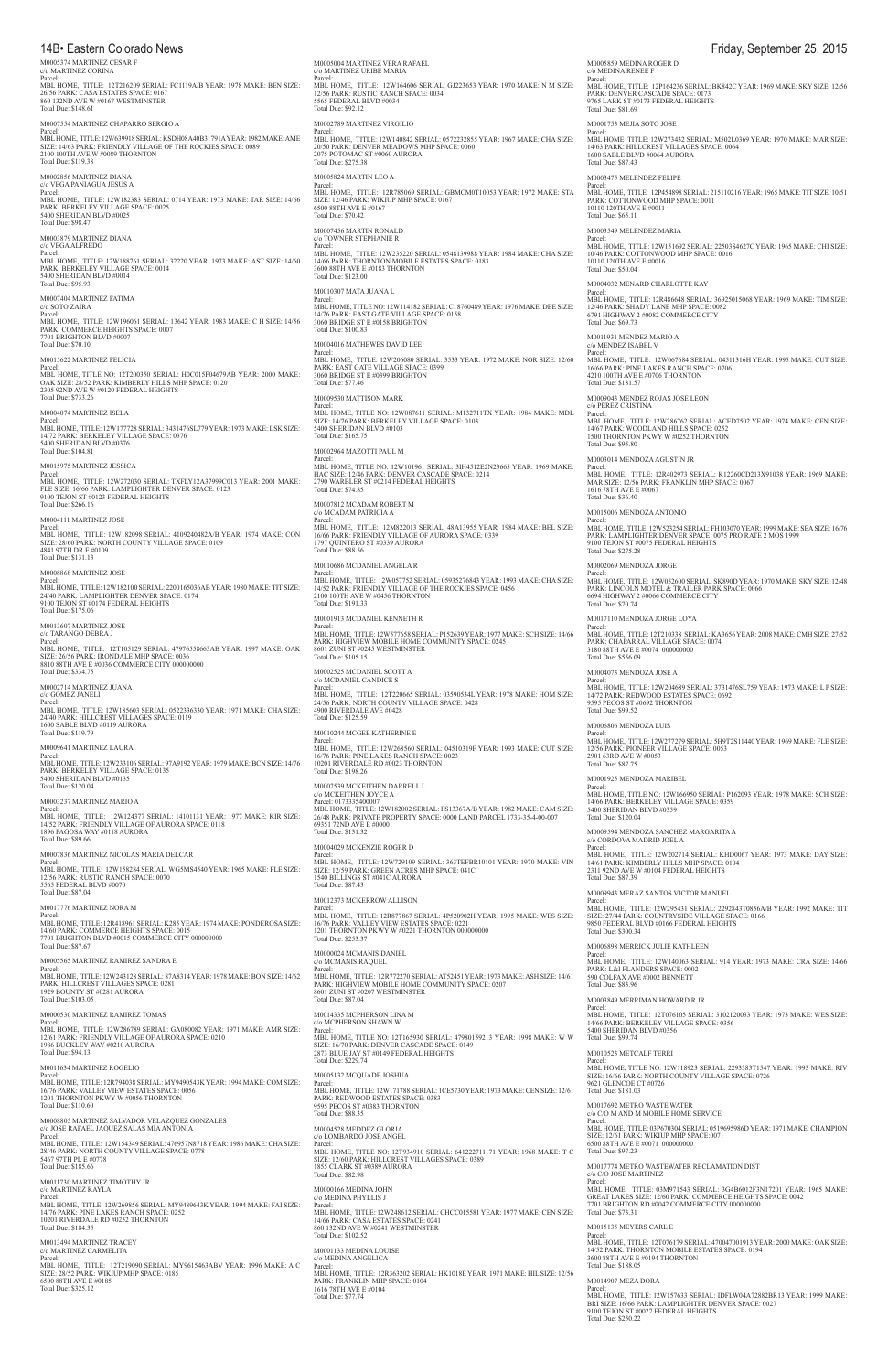Parcel:<br>MBL HOME, TITLE: 12T095472 SERIAL: 14102362 YEAR: 1980 MAKE: N M SIZE: 14/76<br>PARK: VALLEY VIEW ESTATES SPACE: 0351<br>1201 THORNTON PKWY W #0351 THORNTON Total Due: \$130.53

Parcel:<br>MBL HOME, TITLE NO: 12T757972 SERIAL: TX307631679 YEAR: 1977 MAKE: GRA<br>SIZE: 14/68 PARK: HIGHVIEW MOBILE HOME COMMUNITY SPACE: 0196 8601 ZUNI ST #0196 WESTMINSTER Total Due: \$107.42

Friday, September 25, 2015 Eastern Colorado News • 15B M0006473 MILLER REGINA Parcel:<br>MBL HOME, TITLE: 12W061145 SERIAL: SDH05E18907781A YEAR: 1979 MAKE: REV SIZE: 14/72 PARK: PINE LAKES RANCH SPACE: 0462 4211 100TH AVE E #0462 THORNTON Total Due: \$91.58 M0017049 MILLER SHELLEY R Parcel: MBL HOME, TITLE: 12W273442 SERIAL: 1R510225W YEAR: 2008 MAKE: SKYLINE SIZE: 16/76 PARK: WOODSHIRE EAST SPACE: 0204 17473 16TH DR E #0204 AURORA 000000000 Total Due: \$490.18 M0015070 MILLER SUE A Parcel:<br>MBL HOME, TITLE: 12T073887 SERIAL: NEB00B01937 YEAR: 2000 MAKE: M H SIZE:<br>27/52 PARK: THORNTON MOBILE ESTATES SPACE: 0028<br>3600 88TH AVE E #0028 THORNTON Total Due: \$330.58 M0002719 MIRANDA RAFAEL Parcel MBL HOME, TITLE: 12W185510 SERIAL: 0522637454A&B YEAR: 1972 MAKE: CHA<br>SIZE: 24/56 PARK: WOODLAND HILLS SPACE: 0361<br>1500 THORNTON PKWY W #0361 THORNTON Total Due: \$152.87 M0015656 MIRANDA SILVIA Parcel MBL HOME, TITLE: 12W193712 SERIAL: 62510241NA/B YEAR: 2001 MAKE: SKY SIZE:<br>27/40 PARK: WOODLAND HILLS SPACE: 0362<br>1500 THORNTON PKWY W #0362 THORNTON Total Due: \$422.10 M0016338 MIRANDA SILVIA Parcel: MBL HOME, TITLE: 12W159434 SERIAL: TXFLT12A26486FD13 YEAR: 1997 MAKE: FES SIZE: 17/76 PARK: LAMPLIGHTER DENVER SPACE: 0009 9100 TEJON ST #0009 FEDERAL HEIGHTS 000000000 Total Due: \$275.28 M0018061 MIRANDA SILVIA Parcel:<br>MBL HOME, TITLE: 12W249136 SERIAL: CLW009875TX YEAR: 1998 MAKE: CLAYTON SIZE: 16/60 PARK: LAMPLIGHTER DENVER SPACE: 0246 9100 TEJON ST #0246 FEDERAL HEIGHTS 000000000 Total Due: \$255.91 M0015576 MIRCI LORRIE A c/o ARANDAY LONGORIA LINO Parcel: MBL HOME, TITLE: 12W286329 SERIAL: TXFLY12A36752EG13 YEAR: 2000 MAKE: EAG SIZE: 16/56 PARK: WOODSHIRE EAST MH COMMUNITY SPACE: 0066<br>17598 BUCHANAN PL E #0066 AURORA<br>Total Due: \$244.74 M0011589 MITCHELL BILLY F / THERESA H<br>c/o MITCHELL-PADE ELIZABETH<br>Parcel: 0156700000278<br>MBL HOME, TITLE: 12P244061 SERIAL: 35510263H YEAR: 1995 MAKE: SPR SIZE: 16/76 PARK: PRIVATE PROPERTY SPACE: 0000 LAND PARC 1567-00-0-00-278 27905 160TH AVE E #0000 Total Due: \$201.17 M0005883 MITCHELL CARL STEVE Parcel: 0156700000329 MBL HOME, TITLE NO: 12W095696 SERIAL: 2280164281UX YEAR: 1978 MAKE: TIT SIZE: 24/36 PARK: PRIVATE PROPERTY: 0000 LAND PARCEL 1567-00-0-00-329 27500 160TH AVE E #0000 Total Due: \$111.78 M0005349 MOBILE HOME INC Parcel:<br>MBL HOME, TITLE: 12W751409 SERIAL: 1CE4563 YEAR: 1972 MAKE: CEN SIZE: 12/61<br>PARK: GREEN ACRES MHP SPACE: 013A 1540 BILLINGS ST #013A AURORA Total Due: \$82.98 M0005439 MOLINA MARTHA Parcel: MBL HOME, TITLE: 12W291558 SERIAL: 01590540L YEAR: 1978 MAKE: SKY SIZE: 14/66 PARK: NORTH COUNTY VILLAGE SPACE: 0764 9690 HUDSON CT #0764 Total Due: \$95.07 M0009664 MOLINARO JOHN A Parcel: MBL HOME, TITLE: 12T053151 SERIAL: 14104043 YEAR: 1985 MAKE: N M SIZE: 14/68 PARK: FRANKLIN MHP SPACE: 0009 1616 78TH AVE E #0009 Total Due: \$139.22 M0008849 MOLINARO PINNT KIM M Parcel: MBL HOME, TITLE: 12W219877 SERIAL: P238241 YEAR: 1988 MAKE: SCH SIZE: 16/75<br>PARK: NORTH COUNTY VILLAGE SPACE: 0316<br>5174 97TH PL E #0316

Total Due: \$151.46 M0009147 MONDRAGON DIANE E

M0005736 MONGE RICARDO Parcel: MBL HOME, TITLE: 12P429010 SERIAL: G28154 YEAR: 1971 MAKE: AST SIZE: 12/61 PARK: BRIGHTON MHP SPACE: 0014 671 MAIN ST S #0014 BRIGHTON Total Due: \$79.85

M0007853 MONTES BERTHA F

M0014423 MONTOYA BRIAN c/o MONTOYA JOLENE AKA BOWEN JOLENE

Parcel: MBL HOME, TITLE: 12T053702 SERIAL: CRH1TX8235AB YEAR: 1998 MAKE: CRE

SIZE: 27/48 PARK: HIGHVIEW MOBILE HOME COMMUNITY SPACE: 0047 8601 ZUNI ST #0047 WESTMINSTER Total Due: \$361.97 M0012396 MOORE ANGELA Parcel:<br>MBL HOME, TITLE NO: 12W092590 SERIAL: 4S510346I YEAR: 1995 MAKE: CUT SIZE:<br>16/76 PARK: NORTH COUNTY VILLAGE SPACE: 0741 9653 GRAPE CT #0741 Total Due: \$197.68 M0007431 MOORE JEANNE S Parcel:<br>MBL HOME, TITLE NO: 12T728356 SERIAL: CHCC019629&30 YEAR: 1983 MAKE: CEN SIZE: 24/48 PARK: HOLIDAY HILLS VILLAGE SPACE: 0337 2000 92ND AVE W #0337 FEDERAL HEIGHTS Total Due: \$205.81 M0005472 MORA HERENDIRA c/o RUEDAS GILBERTO<br>Parcel:<br>MBL HOME, TITLE: 12W284090 SERIAL: GW9733 YEAR: 1977 MAKE: GLE SIZE: 14/71 PARK: BERKELEY VILLAGE SPACE: 0027 5400 SHERIDAN BLVD #0027 Total Due: \$117.52 M0006328 MORALES FIDEL PARRA c/o PARRA NANCY IVETTE Parcel: MBL HOME, TITLE: 12W191782 SERIAL: KSDHO8A29919431A YEAR: 1980 MAKE: AME SIZE: 14/65 PARK: KIMBERLY HILLS MHP SPACE: 0277 2305 92ND AVE W #0277 FEDERAL HEIGHTS Total Due: \$112.45 M0002807 MORALES JOSE c/o BONILLA MANUELA Parcel: MBL HOME, TITLE: 12W163512 SERIAL: 0599661634 YEAR: 1969 MAKE: CHA SIZE: 12/51 PARK: HILLCREST VILLAGES SPACE: 0439 14460 16TH PL E #0439 AURORA Total Due: \$76.28

# M0009908 MORALES LUIS HUMBERTO

MBL HOME, TITLE: 12W193939 SERIAL: ZWK70144176 YEAR: 1978 MAKE: WIN SIZE:<br>14/66 PARK: CASA ESTATES SPACE: 0171<br>860 132ND AVE W #0171 WESTMINSTER Total Due: \$101.45

MBL HOME, TITLE: 12W661545 SERIAL: BUC004762AZAB YEAR: 2014 MAKE: CMH<br>SIZE: 27/68 PARK: WOODLAND HILLS SPACE: 0240<br>1500 THORNTON PKWY W #0240 THORNTON 000000000 Total Due: \$299.27

Parcel:<br>MBL HOME, TITLE: 12W255223 SERIAL: N14367FK615X60106 YEAR: 1976 MAKE: GEE SIZE: 14/63 PARK: HILLCREST VILLAGES SPACE: 0061 1600 SABLE BLVD #0061 AURORA Total Due: \$100.83

Parcel: MBL HOME, TITLE: 12W193555 SERIAL: 0C05871271 YEAR: 1987 MAKE: CED SIZE: 16/76 PARK: HILLCREST VILLAGES SPACE: 0523 14701 COLFAX AVE E #0523 AURORA Total Due: \$169.99 M0017404 MORALES RAMOS GUILLERMO Parcel:<br>MBL HOME, TITLE:12T230492 SERIAL: 1R510400WAB YEAR: 2008 MAKE: SKYLINE SIZE: 27/70 PARK: WOODSHIRE EAST SPACE: 0045 17576 BATAVIA PL E #0045 AURORA 000000000 Total Due: \$793.61 M0007843 MORENO GARCIA EDUARDO Parcel:<br>MBL HOME, TITLE: 12W286452 SERIAL: KSDH08A32B30781A YEAR: 1982 MAKE:<br>AGE SIZE: 14/66 PARK: KIMBERLY HILLS MHP SPACE: 0102<br>2311 92ND AVE W #0102 FEDERAL HEIGHTS Total Due: \$115.85 M0012678 MORGAN BILLIE D c/o BLISS TEILENE KAE<br>Parcel:<br>MBL HOME, TITLE: 12W160585 SERIAL: NEB59A24145 YEAR: 1995 MAKE: BEL SIZE:<br>16/67 PARK: WOODSHIRE EAST MH COMMUNITY SPACE: 0067 17589 BUCHANAN PL E #0067 AURORA Total Due: \$213.50 M0008806 MORGER DONNA M Parcel:<br>MBL HOME, TITLE: 12P473241 SERIAL: ZDI11194 YEAR: 1984 MAKE: DUK SIZE:<br>14/71 PARK: BERKELEY VILLAGE SPACE: 0137 5400 SHERIDAN BLVD #0137 Total Due: \$65.18 M0008498 MORRISON ROGER M c/o MORRISON MARK A Parcel: MBL HOME, TITLE: 12W076970 SERIAL: P218662 YEAR: 1987 MAKE: SCH SIZE: 16/64 PARK: NORTH COUNTY VILLAGE SPACE: 0321 5232 RIVERDALE LN #0321 Total Due: \$83.98 M0009072 MORROW REAL ESTATE LLC Parcel: MBL HOME, TITLE: 12W147280 SERIAL: FD1680A YEAR: 1979 MAKE: COM SIZE:<br>14/76 PARK: WOODLAND HILLS SPACE: 0443<br>1500 THORNTON PKWY W #0443 THORNTON Total Due: \$115.66 M0009457 MOSS JEFFREY B c/o MOSS ELIZABETH A Parcel:<br>MBL HOME, TITLE: 12R632812 SERIAL: 220170T9983A&B YEAR: 1990 MAKE: TIT<br>SIZE: 27/66 PARK: CASA ESTATES SPACE: 0182<br>860 132ND AVE W #0182 WESTMINSTER Total Due: \$356.56 M0000217 MOTA ARTURO Parcel:<br>MBL HOME, TITLE NO: 12W080143 SERIAL: 0C1082 YEAR: 1974 MAKE: OAK SIZE:<br>12/46 PARK: LINCOLN MOTEL & TRAILER PARK SPACE: 0063 6694 HIGHWAY 2 #0063 COMMERCE CITY Total Due: \$68.75 M0016472 MOTLEY THOMAS Parcel: MBL HOME, TITLE: 12T218987 SERIAL: 2N510428P YEAR: 2002 MAKE: SKY SIZE:<br>16/76 PARK: HILLCREST VILLAGES SPACE: 0188<br>1600 SABLE BLVD #0188 AURORA Total Due: \$316.13 M0004507 MUNIZ DOMINGUEZ JORGE ANTONIO Parcel: MBL HOME, TITLE: 12R450084 SERIAL: 6147714 YEAR: 1961 MAKE: GAR SIZE: 10/46<br>PARK: LINCOLN MOTEL & TRAILER PARK SPACE: 0080<br>6694 HIGHWAY 2 #0080 COMMERCE CITY Total Due: \$63.78 M0009644 MUNOS ESPARZA JUAN Parcel: MBL HOME, TITLE NO: 12W138298 SERIAL: 226879T8240 YEAR: 1986 MAKE: CHA SIZE: 14/66 PARK: WIKIUP MHP SPACE: 0309 6500 88TH AVE E #0309 Total Due: \$116.38 M0008444 MUNOZ CIRILO B Parcel:<br>MBL HOME, TITLE: 12W060176 SERIAL: KBIDSNAB213108 YEAR: 1982 MAKE: BAI SIZE: 28/44 PARK: PINE LAKES RANCH SPACE: 0744 4210 100TH AVE E #0744 THORNTON Total Due: \$36.13 M0010107 MUNOZ MARIA c/o FIGUEROA ALVARADO IRMA LIZET Parcel: MBL HOME, TITLE: 12W255523 SERIAL: 0150640K YEAR: 1977 MAKE: SKY SIZE: 14/66 PARK: FRIENDLY VILLAGE OF AURORA SPACE: 0205 1964 BUCKLEY WAY #0205 AURORA 000000000 Total Due: \$104.16 M0000960 MURPHY JIMMIE L Parcel: MBL HOME, TITLE: 12T012633 SERIAL: GKMCXM0T7367 YEAR: 1970 MAKE: GEN SIZE: 14/60 PARK: REDWOOD ESTATES SPACE: 0541 9595 PECOS ST #0541 THORNTON Total Due: \$108.21 M0005114 MURREY ORRY Parcel: MBL HOME, TITLE: 12W262535 SERIAL: 7841C YEAR: 1978 MAKE: CHE SIZE: 14/56 PARK: PINE LAKES RANCH SPACE: 0070 10201 RIVERDALE RD #0070 THORNTON Total Due: \$86.02 M0005832 MYLAM JACK c/o MYLAM ATARAH Parcel:<br>MBL HOME, TITLE: 12T897465 SERIAL: 01590487M YEAR: 1979 MAKE: SKY SIZE:<br>14/56 PARK: HILLCREST VILLAGES SPACE: 0567 14701 COLFAX AVE E #0567 AURORA Total Due: \$91.90 M0016674 MVREN DANIEL Parcel:<br>MBL HOME, TITLE: 12W277037 SERIAL: FL412A/B44960HP13 YEAR: 2005 MAKE: FLE<br>SIZE: 24/48 PARK: THORNTON MOBILE ESTATES SPACE: 0148<br>3600 88TH AVE E #0148 THORNTON Total Due: \$383.18 M0011680 NATIONAL HOMES INC Parcel:<br>MBL HOME, TITLE: 12P468475 SERIAL: M60932 YEAR: 1972 MAKE: HOL SIZE: 14/66<br>PARK: NEW IMAGE MHP SPACE: 0011<br>8431 BRIGHTON RD #0011 Total Due: \$80.00 M0010050 NEGRETE RIOS RICARDO Parcel: MBL HOME, TITLE: 12W174079 SERIAL: 0590265848S YEAR: 1979 MAKE: CHA SIZE:<br>14/52 PARK: NEW IMAGE MHP SPACE: 0025<br>8431 BRIGHTON RD #0025 Total Due: \$81.91 M0009756 NELSEN MATTHEW Parcel: MBL HOME, TITLE NO: 12W090424 SERIAL: 47A4371 YEAR: 1974 MAKE: BON SIZE: 14/60 PARK: FRANKLIN MHP SPACE: 0074 1616 78TH AVE E #0074 Total Due: \$82.94 M0011138 NEUMANN LANNY Parcel: MBL HOME, TITLE: 12T219265 SERIAL: 4P520559G YEAR: 1994 MAKE: WTR SIZE: 16/76 PARK: FRIENDLY VILLAGE OF THE ROCKIES SPACE: 0390 2100 100TH AVE W #0390 THORNTON Total Due: \$250.88 Parcel: Parcel: Parcel: Parcel: Parcel: Parcel: Parcel: Parcel: Parcel: Parcel: Parcel:

M0003348 NIES INC Parcel: 0172706300004<br>MBL HOME, TITLE: 12M762417 SERIAL: 1704641832 YEAR: 1970 MAKE: WAY SIZE:<br>14/64 PARK: PRIVATE PROPERTY SPACE: 0000 LAND PARC 1727-06-3-00-004 11940 WATKINS RD #0000 Total Due: \$70.03

M0006563 NIES INC Parcel: 0172706300004 MBL HOME, TITLE: 12M422936 SERIAL: 260DE2LAST3606 YEAR: 1972 MAKE: DAR SIZE: 12/60 PARK: PRIVATE PROPERTY SPACE: 0000 LAND PARC 1727-06-3-00-004 11940 WATKINS RD #0000 Total Due: \$76.79 M0006938 NIES STEVE G / NIES INC Parcel: 0173300000075<br>MBL HOME, TITLE: 12P407241 SERIAL: 2222631555A&B YEAR: 1972 MAKE: ATL<br>SIZE: 24/56 PARK: PRIVATE PROPERTY SPACE: 0000 LAND PARC 1733-00-0-00-075 11940 WATKINS RD #0000 Total Due: \$102.86 M0000512 NOREZ QUEZADA ISAEL Parcel: MBL HOME, TITLE: 12W151816 SERIAL: GA050894 YEAR: 1971 MAKE: DET SIZE: 14/66 PARK: PIONEER VILLAGE SPACE: 0030 2901 63RD AVE W #0030 Total Due: \$99.33 M0006796 NOYES JESSE JERIMIAH SNYDER c/o MEYERS SASHA NICHOLE<br>Parcel:<br>MBL HOME, TITLE: 12W231509 SERIAL: 08A9493 YEAR: 1980 MAKE: BON SIZE: 26/48<br>PARK: BERKELEY VILLAGE SPACE: 0175 5400 SHERIDAN BLVD #0175 Total Due: \$213.99 M0000113 NUNEZ LEOPOLDO Parcel:<br>MBL HOME, TITLE: 12R883670 SERIAL: BT52885 YEAR: 1973 MAKE: BRI SIZE: 14/61<br>PARK: COUNTRYSIDE VILLAGE SPACE: 0031 9850 FEDERAL BLVD #0031 FEDERAL HEIGHTS Total Due: \$94.21 M0003779 NUNEZ MIGUEL A Parcel:<br>MBL HOME, TITLE: 12W219975 SERIAL: 3B1342460660B YEAR: 1968 MAKE: E M<br>SIZE: 24/56 PARK: WIKIUP MHP SPACE: 0290 6500 88TH AVE E #0290 Total Due: \$105.86 M0013334 NUTT DALYNN MBL HOME, TITLE: 12T998645 SERIAL: 04510492J YEAR: 1997 MAKE: CUT SIZE:<br>14/52 PARK: COTTONWOOD MHP SPACE: 0001<br>10110 120TH AVE E#0001 Total Due: \$182.49 M0002585 OCAMPO RANULFO MBL HOME, TITLE: 12P454275 SERIAL: 045902811 YEAR: 1975 MAKE: BUD SIZE:<br>14/70 PARK: BRIGHTON MHP SPACE: 0009<br>671 MAIN ST S #0009 BRIGHTON Total Due: \$88.20 M0002107 OCHOA MARGARITA MBL HOME, TITLE: 12W266132 SERIAL: S10581A&B YEAR: 1965 MAKE: PAR SIZE: 20/50 PARK: HILLCREST VILLAGES SPACE: 0049 1600 SABLE BLVD #0049 AURORA Total Due: \$101.90 M0012919 OCHOA M GUILLERMO Parcel:<br>MBL HOME, TITLE: 12W133872 SERIAL: H0C015F00762 YEAR: 1996 MAKE: OAK<br>SIZE: 16/60 PARK: PINE LAKES RANCH SPACE: 0630<br>4210 100TH AVE E #0630 THORNTON<br>Total Due: \$191.76 M0012681 OCHOA SANDOVAL FRANCISCO Parcel:<br>MBL HOME, TITLE: 12W616248 SERIAL: 04510245I YEAR: 1996 MAKE: CUT SIZE:<br>16/66 PARK: COUNTRYSIDE VILLAGE SPACE: 0023 9850 FEDERAL BLVD #0023 FEDERAL HEIGHTS Total Due: \$239.97 M0014096 OLAGUE JORGE MBL HOME, TITLE: 12W230626 SERIAL: S814374 YEAR: 1978 MAKE: WHI SIZE: 14/56 PARK: WIKIUP MHP SPACE: 0321 6500 88TH AVE E #0321 Total Due: \$87.67 M0007045 OLIVAS JUAN MBL HOME, TITLE: 12W188315 SERIAL: 10236335 YEAR: 1982 MAKE: BRI SIZE: 14/61<br>PARK: KIMBERLY HILLS MHP SPACE: 0477<br>2311 92ND AVE W #0477 FEDERAL HEIGHTS Total Due: \$110.16 M0007568 OLIVAS SUSAN MBL HOME, TITLE NO: 12W108694 SERIAL: 2248527411A&B YEAR: 1984 MAKE: TIT<br>SIZE: 24/48 PARK: CHAPARRAL VILLAGE SPACE: 0099<br>3180 88TH AVE E #0099 Total Due: \$210.07 M0007814 ONDRIS PAUL MBL HOME, TITLE: 12W071542 SERIAL: 16550892S YEAR: 1983 MAKE: CAM SIZE: 14/66 PARK: GREEN ACRES MHP SPACE: 035C 1540 BILLINGS ST #035C AURORA Total Due: \$129.82 M0007467 ONTIVEROS Q CINTHIA MBL HOME, TITLE: 12W254897 SERIAL: 01590122R YEAR: 1982 MAKE: SKY SIZE: 14/60 PARK: FRIENDLY VILLAGE OF THE ROCKIES SPACE: 0287 2100 100TH AVE W #0287 THORNTON Total Due: \$114.42 M0002646 ORNELAS JULIO O Parcel: MBL HOME, TITLE: 12W262823 SERIAL: 04590727K YEAR: 1977 MAKE: BUD SIZE: 24/56 PARK: FRIENDLY VILLAGE OF AURORA SPACE: 0336 1747 QUINTERO ST #0336 AURORA Total Due: \$138.75 M0009137 OROZCO EDGAR c/o MARTINEZ MAYRA M Parcel: MBL HOME, TITLE: 12W255269 SERIAL: KSDH05D43A14862AB YEAR: 1981 MAKE: DET SIZE: 24/48 PARK: WOODLAND HILLS SPACE: 0039 1500 THORNTON PKWY W #0039 THORNTON Total Due: \$208.70

# M0007779 OROZCO MARIO Parcel:<br>MBL HOME, TITLE: 12W651224 SERIAL: 10237881 YEAR: 1985 MAKE: VEN SIZE:<br>16/66 PARK: VALLEY VIEW ESTATES SPACE: 0338 1201 THORNTON PKWY W #0338 THORNTON Total Due: \$161.56

M0005385 ORTEGA ROJAS MARIA

# M0018310 ORTEGA SOLIS CLAUDIA

## M0002300 ORTIZ CENICEROS ANDRES

MBL HOME, TITLE: 12W220526 SERIAL: 0C1025 YEAR: 1974 MAKE: OAK SIZE: 14/66 PARK: FRIENDLY VILLAGE OF AURORA SPACE: 0361 1800 QUINTERO ST #0361 AURORA Total Due: \$216.24

## M0001833 ORTIZ HECTOR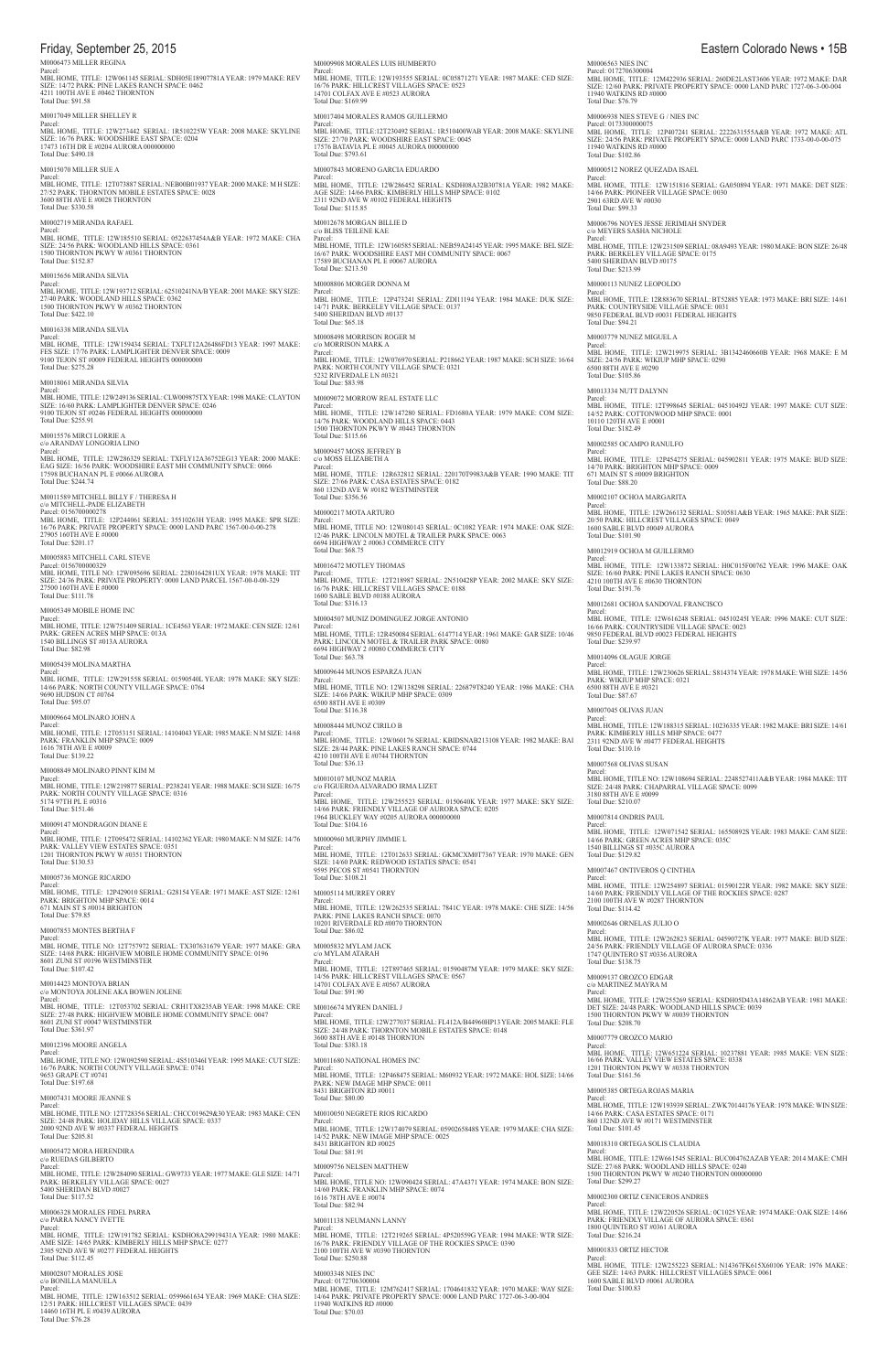M0002523 OSBORN HENDERSON REBA KAY Parcel: MBL HOME, TITLE: 12W192331 SERIAL: 035904951 YEAR: 1975 MAKE: HOM SIZE: 14/60 PARK: STITES MOBILE HOME COURT SPACE: 0032 6521 CLAY ST #0032 Total Due: \$94.19 M0008185 OSWALT NICOLE J Parcel:<br>MBL HOME, TITLE: 12W075020 SERIAL: CHCC017202 YEAR: 1979 MAKE: CEN SIZE: 16/74 PARK: PINE LAKES RANCH SPACE: 0497 4210 100TH AVE E #0497 THORNTON Total Due: \$89.72 M0009363 OTT DENNIS Parcel:<br>MBL HOME, TITLE: 12W152872 SERIAL: 22520771S YEAR: 1983 MAKE: HAM SIZE:<br>14/75 PARK: WOODLAND HILLS SPACE: 0259 1500 THORNTON PKWY W #0259 THORNTON Total Due: \$147.91 M0010263 OWENS WILLIAM A SR Parcel:<br>MBL HOME, TITLE: 12W611018 SERIAL: 04510200F YEAR: 1993 MAKE: CUT SIZE:<br>16/66 PARK: REDWOOD ESTATES SPACE: 0520 9595 PECOS ST #0520 THORNTON Total Due: \$231.05 M0005066 PABLO GUADALUPE Parcel:<br>MBL HOME, TITLE: 12T719495 SERIAL: CMC8C08711678AB YEAR: 1978 MAKE: HC<br>SIZE: 27/60 PARK: KIMBERLY HILLS MHP SPACE: 658H<br>9400 ELM CT #658H FEDERAL HEIGHTS Total Due: \$142.28 M0006303 PACHECO JOVITA Parcel MBL HOME, TITLE: 12W162186 SERIAL: LT50888 YEAR: 1971 MAKE: LAN SIZE:<br>14/62 PARK: EAST GATE VILLAGE SPACE: 0148<br>3060 BRIDGE ST E #0148 BRIGHTON Total Due: \$83.83 M0004291 PAINE A D c/o PAINE DOLORES Parcel: MBL HOME, TITLE: 12W046061 SERIAL: 502FXC1391 YEAR: 1961 MAKE: OWO SIZE: 10/46 PARK: GREEN ACRES MHP SPACE: 002F 1540 BILLINGS ST #002F AURORA Total Due: \$66.24 M0006158 PALMER LEE E Parcel: MBL HOME, TITLE: 12P408225 SERIAL: 104861 YEAR: 1969 MAKE: CON SIZE: 24/60<br>PARK: MAURA VILLA (LOTS OWNED) SPACE: 0013<br>9235 CLAY ST #0013 FEDERAL HEIGHTS Total Due: \$123.53 M0010310 PALOMARES HERNANDEZ JUAN Parcel: MBL HOME, TITLE: 12W281817 SERIAL: P248693 YEAR: 1993 MAKE: SCH SIZE: 16/76 PARK: EAST GATE VILLAGE SPACE: 0328 3060 BRIDGE ST E #0328 BRIGHTON Total Due: \$89.99 M0016663 PANCATL JORGE NAVA c/o JIMINEZ MARIA AURORA Parcel: MBL HOME, TITLE: 12R484786 SERIAL: TXFL412A86329HP13 YEAR: 2005 MAKE:<br>FLE SIZE: 16/66 PARK: WIKIUP MHP SPACE: 0100<br>6500 88TH AVE E #0100 Total Due: \$257.13 M0007368 PARSONS HARLEY R c/o PARSONS HAZEL J Parcel: MBL HOME, TITLE: 12M613869 SERIAL: P190391 YEAR: 1983 MAKE: SCH SIZE: 14/64<br>PARK: REDWOOD ESTATES SPACE: 0572<br>9595 PECOS ST #0572 THORNTON Total Due: \$135.49 M0005351 PAXSON MARSHALL c/o PAXSON MICHAEL Parcel: MBL HOME, TITLE: 12W193278 SERIAL: TX303107 YEAR: 1978 MAKE: CAM SIZE:<br>14/68 PARK: LAMPLIGHTER DENVER SPACE: 0187<br>9100 TEJON ST #0187 FEDERAL HEIGHTS Total Due: \$107.89 M0016142 PEARSON RICK D c/o PEARSON THERESA K Parcel: MBL HOME, TITLE: 12T114173 SERIAL: NEB20A29034 YEAR: 2002 MAKE: CHE SIZE: 27/52 PARK: WOODSHIRE EAST MH COMMUNITY SPACE: 0023 17504 16TH PL E #0023 AURORA Total Due: \$467.86 M0005283 PEARSON THOMAS EDMOND JR Parcel: MBL HOME, TITLE: 12R389689 SERIAL: CHCC016121 YEAR: 1978 MAKE: CEN SIZE:<br>14/70 PARK: NORTH COUNTY VILLAGE SPACE: 0111<br>4881 97TH DR E #0111 000000000 Total Due: \$96.01 M0008478 PEDROZA JOHN JR c/o PEDROZA BECKY Parcel: MBL HOME, TITLE: 12P031334 SERIAL: 0571703140A&B YEAR: 1987 MAKE: CHA<br>SIZE: 28/66 PARK: NORTH COUNTY VILLAGE SPACE: 0771<br>9780 HUDSON CT #0771 Total Due: \$226.32 M0002666 PENDLETON VELMA S c/o BRUNER WILLIAM B Parcel:<br>MBL HOME, TITLE: 12P464415 SERIAL: 0459615H YEAR: 1974 MAKE: BUD SIZE:<br>14/70 PARK: EAST GATE VILLAGE SPACE: 0040 3060 BRIDGE ST E #0040 BRIGHTON Total Due: \$62.61 M0018171 PENNEBAKER SHARON M0015677 PEREZ EDWARD c/o DUFOUR MELISSA Parcel: 3060 BRIDGE ST E #0305 BRIGHTON Total Due: \$264.30 M0004518 PEREZ HILDA Parcel: Total Due: \$70.61 M0010727 PEREZ JIMENEZ OFELIA Total Due: \$242.05 M0011123 PEREZ JOSE 16/76 PARK: PINE LAKES RANCH SPACE: 0029 10201 RIVERDALE RD #0029 THORNTON Total Due: \$196.40 M0016235 PEREZ MALDONADO ROSA HILDA 1600 SABLE BLVD #0050 AURORA Total Due: \$402.03 M0008515 PEREZ MENDEZ GABINO 3060 BRIDGE ST E #0441 BRIGHTON Total Due: \$150.71 M0002987 PEREZ VICTORIA LILLIAN 2100 100TH AVE W #0424 THORNTON Total Due: \$150.39 M0006443 PERRY MICHAEL Parcel: Total Due: \$99.16 M0006071 PETERS ESTHER B c/o REYES SANTOS JR Parcel: 10201 RIVERDALE RD #0060 THORNTON Total Due: \$89.72 M0000781 PETERSON NANCY ANN Total Due: \$121.54 M0009987 PHELPS ANTHONY GRAHAM c/o PHELPS BONNIE SUE 3060 BRIDGE ST E #0150 BRIGHTON Total Due: \$40.45 M0005470 PHIPPS LYNN E Parcel: Total Due: \$131.92 M0005586 PIERCE DAVID B Parcel: 24/56 PARK: LAMPLIGHTER DENVER SPACE: 0063 9100 TEJON ST #0063 FEDERAL HEIGHTS Total Due: \$140.91 M0010623 PIERCE SCOTT D c/o PIERCE SHANNON M Parcel: 16/66 PARK: NORTH COUNTY VILLAGE SPACE: 0946 5251 RIVERDALE LN #0946 Total Due: \$181.03 M0009009 PIMENTEL MARTINEZ ERNESTO A M0006419 PINEDA CONTRERAS CARLOS E M0009680 PINO NESTER L PARK: WIKIUP MHP SPACE: 0330

2001 92ND AVE W #0701 FEDERAL HEIGHTS 000000000 Total Due: \$455.21 M0006907 PEREA ALEXANDER P c/o PEREA MADELINE<br>Parcel: Parcel:<br>MBL HOME, TITLE: 12P024978 SERIAL: MHC800175A&B YEAR: 1980 MAKE: GEM<br>SIZE: 26/60 PARK: WOODLAND HILLS SPACE: 0152<br>1500 THORNTON PKWY W #0152 THORNTON Total Due: \$233.53 M0001609 PEREZ ALVAREZ RICARDO ERNESTO c/o RIOS CRUZ ALMA ROSA Parcel: MBL HOME, TITLE: 12W148966 SERIAL: LT3488 YEAR: 1972 MAKE: LAN SIZE: 14/62 PARK: LAMPLIGHTER DENVER SPACE: 0202 9100 TEJON ST #0202 FEDERAL HEIGHTS Total Due: \$87.39 M0007556 PEREZ BUSTAMANTE ALMA ANGELICA Parcel:<br>MBL HOME, TITLE: 12W294554 SERIAL: P84551 YEAR: 1968 MAKE: SCH SIZE: 12/61<br>PARK: FRIENDLY VILLAGE OF AURORA SPACE: 0389 1719 VAN BUREN WAY #0389 AURORA Total Due: \$82.98 M0002872 PEREZ DIAZ JOSE c/o RAYA GRICELDA<br>Parcel· Parcel:<br>MBL HOME, TITLE: 12W292949 SERIAL: 095902711 YEAR: 1975 MAKE: CRE SIZE:<br>24/60 PARK: FRIENDLY VILLAGE OF THE ROCKIES SPACE: 0181 2100 100TH AVE W #0181 THORNTON Total Due: \$155.35 M0010237 PEREZ DORA c/o PEREZ ANA Parcel: MBL HOME, TITLE: 12W250289 SERIAL: 14102198 YEAR: 1980 MAKE: KIR SIZE: 14/67 PARK: AURORA TRAILER PARK SPACE: 0001 16431 COLFAX AVE E #0001 AURORA Total Due: \$115.31

Parcel:<br>MBL HOME, TITLE: 12R894003 SERIAL: CAV130AZ1419959AB YEAR: 2014 MAKE:<br>CAVCO SIZE: 24/48 PARK: HOLIDAY HILLS VILLAGE SPACE: 0701

MBL HOME, TITLE: 12W069627 SERIAL: 04590116K YEAR: 1977 MAKE: SKY SIZE:<br>24/56 PARK: FRIENDLY VILLAGE OF AURORA SPACE: 0155<br>1629 PAGOSA WAY #0155 AURORA M0006181 PORTILLO BERNAL IDALHI RUBI

MBL HOME, TITLE: 12W292892 SERIAL: GN11213 YEAR: 1979 MAKE: GNSIZE: 14/66<br>PARK: COUNTRYSIDE VILLAGE SPACE: 0085<br>9850 FEDERAL BLVD #0085 FEDERAL HEIGHTS

MBL HOME, TITLE: 12W183169 SERIAL: 4769851566 YEAR: 1976 MAKE: ATL SIZE:<br>14/66 PARK: KIMBERLY HILLS MHP SPACE: 0402<br>2311 92ND AVE W #0402 FEDERAL HEIGHTS

Parcel:<br>MBL HOME, TITLE: 12W236377 SERIAL: CAVAZD010728XU YEAR: 2002 MAKE: CAV SIZE: 20/60 PARK: WOODLAND HILLS SPACE: 0158 1500 THORNTON PKWY W #0158 THORNTON Total Due: \$492.83

Parcel:<br>MBL HOME, TITLE: 12W571727 SERIAL: 14101667 YEAR: 1979 MAKE: WAL SIZE:<br>24/60 PARK: KIMBERLY HILLS MHP SPACE: 0217<br>2305 92ND AVE W #0217 FEDERAL HEIGHTS<br>Total Due: \$155.72

Parcel:<br>MBL HOME, TITLE NO: 12T192270 SERIAL: KSDH05E3861442A&B YEAR: 1977 MAKE:<br>REV SIZE: 24/42 PARK: FRIENDLY VILLAGE OF AURORA SPACE: 0055<br>17035 BUCHANAN PL E #0055 AURORA

Parcel:<br>MBL HOME, TITLE: 12R085275 SERIAL: 51721 YEAR: 1974 MAKE: LAM SIZE: 14/68<br>PARK: BERKELEY VILLAGE SPACE: 0068

Parcel:<br>MBL HOME, TITLE: 12W077674 SERIAL: H0C015F02035 YEAR: 1997 MAKE: OAK<br>SIZE: 27/48 PARK: FRIENDLY VILLAGE OF AURORA SPACE: 0241

Parcel:<br>MBL HOME, TITLE: 12W170529 SERIAL: P152891 YEAR: 1978 MAKE: SCH SIZE: 14/66<br>PARK: BERKELEY VILLAGE SPACE: 0161 5400 SHERIDAN BLVD #0161 Total Due: \$123.85

6500 88TH AVE E #0330 Total Due: \$65.64

# MBL HOME, TITLE: 12W192807 SERIAL: H0C015F04750 YEAR: 2000 MAKE: OAK SIZE: 16/72 PARK: EAST GATE VILLAGE SPACE: 0305 MBL HOME, TITLE: 12W277831 SERIAL: 641211973 YEAR: 1969 MAKE: T C SIZE:<br>12/61 PARK: AURORA TRAILER PARK SPACE: 0015<br>16431 COLFAX AVE E #0015 AURORA Parcel: MBL HOME, TITLE: 12R410093 SERIAL: 2293355T1771A/B YEAR: 1993 MAKE: SNO SIZE: 27/40 PARK: NORTH COUNTY VILLAGE SPACE: 0613 5120 96TH PL E #0613 Parcel:<br>MBL HOME, TITLE NO: 12W124686 SERIAL: 35511239G YEAR: 1994 MAKE: SPB SIZE: Parcel:<br>MBL HOME, TITLE: 12W185304 SERIAL: D6520461NA/B YEAR: 2001 MAKE: SKY<br>SIZE: 27/44 PARK: HILLCREST VILLAGES SPACE: 0050 Parcel:<br>MBL HOME, TITLE: 12W284358 SERIAL: 227127T8896 YEAR: 1987 MAKE: TIT SIZE:<br>16/66 PARK: EAST GATE VILLAGE SPACE: 0441 Parcel:<br>MBL HOME, TITLE: 12W224033 SERIAL: IMC5955A/B YEAR: 1973 MAKE: MON SIZE:<br>24/56 PARK: FRIENDLY VILLAGE OF THE ROCKIES SPACE: 0424 MBL HOME, TITLE: 12W056393 SERIAL: 04590131N YEAR: 1980 MAKE: BUD SIZE:<br>24/48 PARK: WIKIUP MHP SPACE: 0044<br>6500 88TH AVE E #0044 MBL HOME, TITLE NO: 12R767687 SERIAL: 04590402M YEAR: 1979 MAKE: BUD SIZE: 14/70 PARK: PINE LAKES RANCH SPACE: 0060 Parcel:<br>MBL HOME, TITLE: 12W634225 SERIAL: GC191802L/R YEAR: 1973 MAKE: KIR SIZE:<br>24/40 PARK: HOLIDAY HILLS VILLAGE SPACE: 0713<br>2001 92ND AVE W #0713 FEDERAL HEIGHTS Parcel: MBL HOME, TITLE: 12W209342 SERIAL: 29A20686 YEAR: 1992 MAKE: BEL SIZE: 27/48 PARK: EAST GATE VILLAGE SPACE: 0150 MBL HOME, TITLE: 12W044313 SERIAL: 0580035300AB YEAR: 1978 MAKE: CHA<br>SIZE: 24/56 PARK: FRANKLIN MHP SPACE: 0017<br>1616 78TH AVE E #0017 MBL HOME, TITLE: 12W126358 SERIAL: 04590273L YEAR: 1978 MAKE: BUD SIZE: MBL HOME, TITLE: 12W042595 SERIAL: 2293383T1642 YEAR: 1993 MAKE: RIV SIZE: Parcel:<br>MBL HOME, TITLE: 12W293639 SERIAL: 0590515771S YEAR: 1979 MAKE: CHAMPION SIZE: 14/60 PARK: HIGHVIEW MOBILE HOME COMMUNITY SPACE: 0216<br>8601 ZUNI ST #0216 WESTMINSTER<br>Total Due: \$97.23 Parcel: MBL HOME, TITLE: 12W169213 SERIAL: KSDH08A18917901A YEAR: 1979 MAKE: AME SIZE: 14/62 PARK: DENVER MEADOWS MHP SPACE: 0098 2075 POTOMAC ST #0098 AURORA Total Due: \$97.47 Parcel:<br>MBL HOME, TITLE: 12P175206 SERIAL: FF3058A YEAR: 1981 MAKE: N S SIZE: 14/56 M0002566 PORTER JANET L c/o C/O SKELTON J RANDALL / C ZOEANNE Parcel: Total Due: \$138.75 Parcel: Total Due: \$46.52 M0004244 POSADA EMILIA COBOS Parcel: Total Due: \$97.64 M0005296 POSKUS PETER Total Due: \$94.66 M0012107 POWELL LORETTA CHRISTINE PARK: GALAMB MHP SPACE: 0040 35500 COLFAX AVE E #0040 Total Due: \$166.87 M0012020 PRECOURT THADDEUS c/o PRECOURT SHERRY A Parcel: STO SIZE: 26/64 PARK: CASA ESTATES SPACE: 0270 860 132ND AVE W #0270 WESTMINSTER Total Due: \$353.35 M0016417 PRESSER GWYNE M0005400 PRICE IRENE J M0004910 P RIVERA AGUSTINA Total Due: \$120.90 M0004341 PROFFIT MARY c/o MURPHY BERTHA 5400 SHERIDAN BLVD #0068 Total Due: \$98.47 M0013760 PUGH YVONNE A 1967 PAYNE CT #0241 AURORA Total Due: \$348.49 M0008462 QUALLS LARRY D c/o C/O BEDARD KENNETH Parcel: 10550 BRIGHTON RD #004B Total Due: \$99.03 M0000310 QUEZADA DEBRA Total Due: \$75.70 M0009107 QUINONES ABIGAIL Parcel: Total Due: \$103.05 Parcel: Total Due: \$108.34 M0007204 QUINTANA CARLOS c/o C/O VAN SCHOIACK JENNIE Parcel: Total Due: \$73.71

M0006336 PINZENSCHAM PEGGY/GOLSBERRY LINDA L Parcel:<br>MBL HOME, TITLE: 12P477065 SERIAL: 0259991G YEAR: 1973 MAKE: HIL SIZE: 14/66<br>PARK: GALAMBS MHP SPACE: 0044 35500 COLFAX AVE E #0044 000000000 Total Due: \$80.39 M0013442 PITTS JOHN C Parcel:<br>MBL HOME, TITLE NO: 12W103543 SERIAL: GENE049715824I/II YEAR: 1997 MAKE:<br>PRE SIZE: 28/60 PARK: CASA ESTATES SPACE: 0235<br>860 132ND AVE W #0235 WESTMINSTER Total Due: \$371.56 M0008847 PIXLER WILLIAM H Parcel: MBL HOME, TITLE: 12P258541 SERIAL: GAAGDADM10620 YEAR: 1971 MAKE: CEN<br>SIZE: 14/70 PARK: PINE LAKES RANCH SPACE: 0503<br>4210 100TH AVE E #0503 THORNTON Total Due: \$83.24 M0000801 PLAZOLA FELIX Parcel: MBL HOME, TITLE: 12T996496 SERIAL: GC230430 YEAR: 1973 MAKE: GRA SIZE: 14/61 PARK: COUNTRYSIDE VILLAGE SPACE: 0036 9850 FEDERAL BLVD #0036 FEDERAL HEIGHTS Total Due: \$87.39 M0003943 PONCE MENDOZA MARIA S Parcel: MBL HOME, TITLE: 12W191595 SERIAL: 3424132332 YEAR: 1972 MAKE: CON SIZE: 14/61 PARK: FRIENDLY VILLAGE OF THE ROCKIES SPACE: 0475 2100 100TH AVE W #0475 THORNTON Total Due: \$92.07 M0018072 PONCE SANTILLAN LILLIANA MARSOL Parcel:<br>MBL HOME, TITLE: 12W749867 SERIAL: BUC004199AZ-AB YEAR: 2013 MAKE: CMH<br>SIZE: 27/56 PARK: KIMBERLY HILLS MHP SPACE: 662B 9400 ELM CT #662B FEDERAL HEIGHTS 000000000 Total Due: \$628.68

Parcel: MBL HOME, TITLE: 12P427807 SERIAL: 1MC5070 YEAR: 1972 MAKE: M C SIZE: 14/62 PARK: BERKELEY VILLAGE SPACE: 0351 5400 SHERIDAN BLVD #0351

Parcel:<br>MBL HOME, TITLE: 12W210255 SERIAL: 05L25287 YEAR: 1995 MAKE: LIB SIZE: 14/68

MBL HOME, TITLE: 12T080372 SERIAL: DFLS04AB18656SR13 YEAR: 1995 MAKE:

MBL HOME, TITLE: 12P028774 SERIAL: CHCC016811 YEAR: 1979 MAKE: YEL SIZE: 16/74 PARK: PEAK VIEW MOBILE COURT SPACE: 004B

Parcel:<br>MBL HOME, TITLE NO: 12W107972 SERIAL: FEAFXMC1055 YEAR: 1965 MAKE: PON<br>SIZE: 12/56 PARK: SHADY LANE MHP SPACE: 0015<br>6791 HIGHWAY 2 #0015 COMMERCE CITY

MBL HOME, TITLE: 12W288436 SERIAL: P170781 YEAR: 1980 MAKE: SCH SIZE: 14/56<br>PARK: FRIENDLY VILLAGE OF AURORA SPACE: 0234<br>1980 PAGOSA ST #0234 AURORA

# M0016512 QUINONES VARGAS MAGDALENO

MBL HOME, TITLE: 12W182245 SERIAL: 05L17969 YEAR: 1982 MAKE: LIB SIZE: 14/52 PARK: PIONEER VILLAGE SPACE: 0015 2901 63RD AVE W #0015

MBL HOME, TITLE: 12R060412 SERIAL: ID12030108C0 YEAR: 1971 MAKE: CON SIZE:<br>12/53 PARK: SHADY LANE MHP SPACE: 0047<br>6791 HIGHWAY 2 #0047 COMMERCE CITY

M0012797 QUINTANA GREGORIO ANA LAURA c/o TORRES CARREON JORGE ARTURO

Parcel:<br>MBL HOME, TITLE: 12W568382 SERIAL: CW2001664TXA/B YEAR: 1996 MAKE: RIO<br>SIZE: 26/48 PARK: REDWOOD ESTATES SPACE: 0328<br>9595 PECOS ST #0328 THORNTON

Total Due: \$367.51

M0003110 QUIROZ CARMEN L Parcel: MBL HOME, TITLE: 12T971032 SERIAL: 512260KF2T81497 YEAR: 1969 MAKE: MAR SIZE: 12/56 PARK: HILLCREST VILLAGES SPACE: 0123 1600 SABLE BLVD #0123 AURORA Total Due: \$80.73 M0010380 QUIROZ CARMEN L c/o ROJO C GERARDO Parcel: MBL HOME, TITLE: 12W192884 SERIAL: 2293170T113A/B YEAR: 1993 MAKE: TIT SIZE: 27/66 PARK: FRIENDLY VILLAGE OF AURORA SPACE: 0009 1622 PITKIN ST #0009 AURORA Total Due: \$423.24 M0007732 RAMCKE JASON Parcel: MBL HOME, TITLE: 12W220512 SERIAL: 2238806963 YEAR: 1983 MAKE: CHA SIZE: 14/66 PARK: HIGHVIEW MOBILE HOME COMMUNITY SPACE: 0163 8601 ZUNI ST #0163 WESTMINSTER Total Due: \$81.51 M0009003 RAMER VICTORIA F Parcel:<br>MBL HOME, TITLE: 12P628090 SERIAL: 14101951 YEAR: 1979 MAKE: RED SIZE: 24/60 PARK: HILLCREST VILLAGES SPACE: 0430 1678 CIMARRON ST #0430 AURORA Total Due: \$153.26 M0002702 RAMIREZ ALVAREZ ANTONIO OSCAR Parcel:<br>MBL HOME, TITLE: 12W280616 SERIAL: 0512565825AB YEAR: 1971 MAKE:<br>CHAMPION SIZE: 24/56 PARK: WIKIUP MHP SPACE: 0043<br>6500 88TH AVE E #0043 Total Due: \$124.05 M0001920 RAMIREZ BERTHA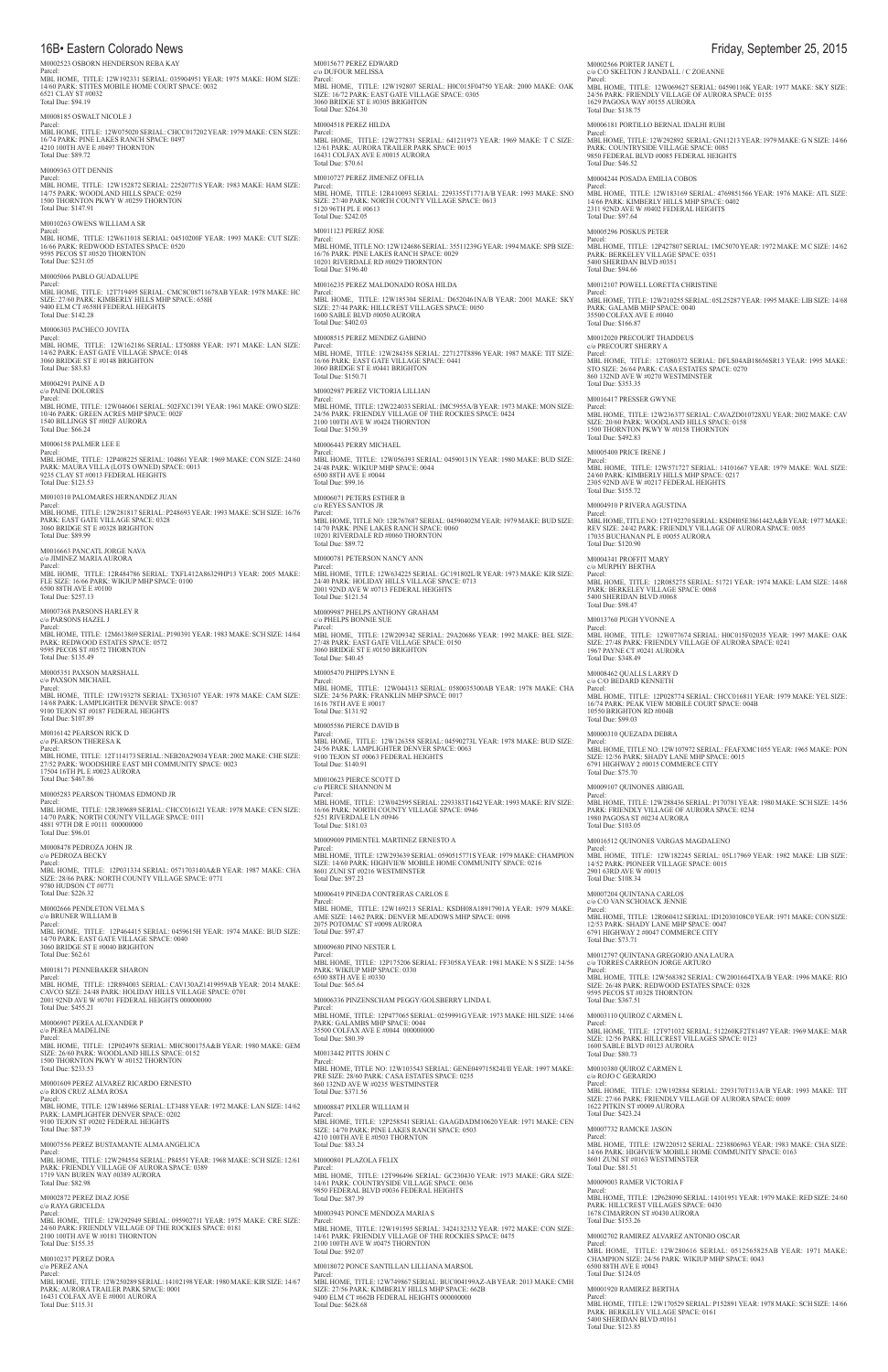M0013919 REID ERIK M Parcel

MBL HOME, TITLE: 12T093123 SERIAL: H0TX09904329 YEAR: 1998 MAKE: OAK<br>SIZE: 16/76 PARK: KIMBERLY HILLS MHP SPACE: 0637<br>9400 ELM CT #0637 FEDERAL HEIGHTS Total Due: \$2

M0001974 REID RYAN ROBERT c/o HOSKINS SHANTIEL MARIE<br>Parcel: Parcel:<br>MBL HOME, TITLE: 12W201420 SERIAL: SC1064F YEAR: 1972 MAKE: SKY SIZE: 14/60<br>PARK: STITES MOBILE HOME COURT SPACE: 0028<br>6521 CLAY ST #0028 Total Due: \$94.19

Friday, September 25, 2015 Eastern Colorado News • 17B M0004520 RAMIREZ BEVERLY c/o RAMIREZ RANDY Parcel: MBL HOME, TITLE: 12P237881 SERIAL: 641211548 YEAR: 1969 MAKE: T C SIZE: 12/56 PARK: FRIENDLY VILLAGE OF THE ROCKIES SPACE: 0153 2100 100TH AVE W #0153 THORNTON Total Due: \$95.80 M0014510 RAMIREZ BRIGIDA c/o RAMIREZ LUIS A Parcel: MBL HOME, TITLE NO: 12T191135 SERIAL: 47987538878AB YEAR: 1998 MAKE: OAK<br>SIZE: 27/48 PARK: WOODSHIRE EAST MH COMMUNITY SPACE: 0167<br>17467 BUCHANAN PL E #0167 AURORA Total Due: \$357.41 M0007865 RAMIREZ CALZADA JAIME Parcel:<br>MBL HOME, TITLE: 12W642608 SERIAL: 0544120369 YEAR: 1984 MAKE: CHA SIZE:<br>14/66 PARK: HIGHVIEW MOBILE HOME COMMUNITY SPACE: 0242<br>8601 ZUNI ST #0242 WESTMINSTER<br>Total Due: \$142.49 M0003962 RAMIREZ ESTRADA JONATHAN Parcel:<br>MBL HOME, TITLE: 12R484785 SERIAL: 3424252350 YEAR: 1972 MAKE: CON SIZE:<br>14/61 PARK: COMMERCE HEIGHTS SPACE: 0016 7701 BRIGHTON BLVD #0016 Total Due: \$79.04 M0009119 RAMIREZ HERMINIA Parcel:<br>MBL HOME, TITLE: 12W183529 SERIAL: 01590506M YEAR: 1979 MAKE: SKY SIZE:<br>14/66 PARK: CASA ESTATES SPACE: 0002<br>860 132ND AVE W #0002 WESTMINSTER<br>Total Due: \$96.10 M0017429 RAMIREZ JOHN ANTHONY c/o LOPEZ ERIKA Parcel: MBL HOME, TITLE: 12W222540 SERIAL: NEB59A24236 YEAR: 1995 MAKE: BELLAVISTA SIZE: 16/67 PARK: EASTGATE VILLAGE SPACE: 0037 3060 BRIDGE ST E #0037 BRIGHTON 000000000 Total Due: \$248.38 M0013465 RAMIREZ RAFAEL Parcel:<br>MBL HOME, TITLE NO: 12R301540 SERIAL: HK3490F YEAR: 1972 MAKE: HIL SIZE: 12/46 PARK: SHADY LANE MHP SPACE: 0031 6791 HIGHWAY 2 #0031 COMMERCE CITY Total Due: \$69.73 M0001277 RAMIREZ SERGIO A c/o RAMIREZ FLORA A Parcel: MBL HOME, TITLE: 12W270101 SERIAL: JK665U/JK665X YEAR: 1971 MAKE: FOU SIZE: 24/48 PARK: DENVER CASCADE SPACE: 0038 9725 GULL ST #0038 FEDERAL HEIGHTS Total Due: \$131.79 M0006271 RAMONDO SANDRA KAY Parcel:<br>MBL HOME, TITLE NO: 12R678701 SERIAL: 14101861 YEAR: 1979 MAKE: WAL SIZE: 24/60 PARK: KIMBERLY HILLS MHP SPACE: 0382 2311 92ND AVE W #0382 FEDERAL HEIGHTS Total Due: \$155.72 M0009112 RAMOS GUSTAVO ALONSO Parcel:<br>MBL HOME, TITLE: 12W510123 SERIAL: TX319792 YEAR: 1979 MAKE: LAN SIZE:<br>14/68 PARK: VALLEY VIEW ESTATES SPACE: 0132<br>1201 THORNTON PKWY W #0132 THORNTON<br>Total Due: \$106.97 M0016853 RANGEL DIAZ JOSE A Parcel MBL HOME, TITLE NO: 12W128219 SERIAL: 4795505N5565 YEAR: 1995 MAKE: ATL<br>SIZE: 14/68 PARK: WOODSHIRE EAST MH COMMUNITY SPACE: 0007<br>1523 SEDALIA WAY #0007 AURORA Total Due: \$206.80 M0007963 RANGEL JESUS c/o RANGEL OLIVIA J Parcel: MBL HOME, TITLE NO: 12T213394 SERIAL: GDGENE138112010 YEAR: 1981 MAKE:<br>MAG SIZE: 16/72 PARK: CASA ESTATES SPACE: 0278<br>860 132ND AVE W #0278 WESTMINSTER Total Due: \$322.40 M0008261 RANGEL TABITHA L Parcel: MBL HOME, TITLE NO: 12T205538 SERIAL: 10236225 YEAR: 1981 MAKE: RED SIZE:<br>14/66 PARK: CASA ESTATES SPACE: 0303<br>860 132ND AVE W #0303 WESTMINSTER Total Due: \$108.96 M0009894 REALTY SYSTEMS INC c/o C/O HILLCREST VILLAGE NO.5190 Parcel: MBL HOME, TITLE: 12P580864 SERIAL: 01520218EAB YEAR: 1992 MAKE: SKY SIZE:<br>26/56 PARK: HILLCREST VILLAGES SPACE: 0268<br>1600 SABLE BLVD #0268 AURORA Total Due: \$328.42 M0014237 REED JOHN c/o REED ELIZABETH Parcel: MBL HOME, TITLE NO: 12W084167 SERIAL: NEB89B01053 YEAR: 1998 MAKE: BEL<br>SIZE: 27/52 PARK: WOODSHIRE EAST MH COMMUNITY SPACE: 0172<br>17417 BUCHANAN PL E #0172 AURORA Total Due: \$384.18 M0005177 REGALADO RAMON Parcel: MBL HOME, TITLE: 12W211304 SERIAL: O4590213L YEAR: 1978 MAKE: BUD SIZE:<br>24/48 PARK: CASA ESTATES SPACE: 0288<br>860 132ND AVE W #0288 WESTMINSTER Total Due: \$126.10 M0003766 RETANA VASQUEZ FELIPE JESUS c/o ROSILLO FRIAS MARIANA Parcel: MBL HOME, TITLE: 12W216088 SERIAL: 29382 YEAR: 1971 MAKE: EMB SIZE: 12/56 PARK: WIKIUP MHP SPACE: 0146 6500 88TH AVE E #0146 Total Due: \$171.02 M0008447 REYES BARRON PEDRO Parcel:<br>MBL HOME, TITLE: 12W229465 SERIAL: 11636AB YEAR: 1987 MAKE: R O SIZE: 28/60 Parcel: Parcel: Parcel: Parcel: Parcel: Parcel:

M0003848 RESENDIZ EDUARDO c/o HERRERA ALONZO MANUEL Parcel: MBL HOME, TITLE: 12W289138 SERIAL: 3101130075 YEAR: 1973 MAKE: CRA SIZE: 14/66 PARK: KIMBERLY HILLS MHP SPACE: 0176 2305 92ND AVE W #0176 FEDERAL HEIGHTS Total Due: \$54.33

M0002701 RETANA ARREOLA ROSANA c/o RETANA ARREOLA JOSE INES Parcel:<br>MBL HOME, TITLE: 12W572724 SERIAL: 0512565819 YEAR: 1971 MAKE: CHA SIZE:<br>24/56 PARK: DENVER CASCADE SPACE: 0287<br>2605 PHEASANT ST #0287 FEDERAL HEIGHTS Total Due: \$389.83

M0016704 RETANA FELIPE J c/o ROSILLO FRIAS MARIANA Parcel: MBL HOME, TITLE: 12W216085 SERIAL: TXFL45442 YEAR: 2005 MAKE: FLE SIZE: 24/52 PARK: WIKIUP MHP SPACE: 0149 6500 88TH AVE E #0149 Total Due: \$216.16

M0004906 RETANA GERARDO MENA Parcel:<br>MBL HOME, TITLE: 12W284962 SERIAL: 03590253L YEAR: 1978 MAKE: HOM SIZE:<br>14/61 PARK: HILLCREST VILLAGES SPACE: 0251 1600 SABLE BLVD #0251 AURORA Total Due: \$66.80

M0016104 RODRIGUEZ ESTEBAN c/o MARTINEZ VALENTIN Parcel: MBL HOME, TITLE: 12T268675 SERIAL: DFL104AB23845CM13 YEAR: 2001 MAKE:<br>FLE SIZE: 27/48 PARK: FRIENDLY VILLAGE OF AURORA SPACE: 0222<br>1931 PAGOSA ST #0222 AURORA<br>Total Due: \$403.14

M0001167 RODRIGUEZ FRANCISCO Parcel:<br>MBL HOME, TITLE: 12W565549 SERIAL: HK3455F YEAR: 1972 MAKE: HIL SIZE: 14/60<br>PARK: FRIENDLY VILLAGE OF THE ROCKIES SPACE: 0185<br>2100 100TH AVE W #0185 THORNTON<br>Total Due: \$92.07

M0014422 RODRIGUEZ JOEL c/o RODRIGUEZ SILVIA Parcel: MBL HOME, TITLE NO: 12W083892 SERIAL: 2290664713 YEAR: 1979 MAKE: TITAN SIZE: 14/56 PARK: HIGHVIEW MOBILE HOME COMMUNITY SPACE: 0023<br>8601 ZUNI ST #0023 WESTMINSTER<br>Total Due: \$158.97

M0004286 RODRIGUEZ JUAN JOSE Parcel:<br>MBL HOME, TITLE: 12W143862 SERIAL: 50127645 YEAR: 1969 MAKE: MON SIZE:<br>12/51 PARK: SHADY LANE MHP SPACE: 0068<br>6791 HIGHWAY 2 #0068 COMMERCE CITY<br>Total Due: \$72.71

Parcel:<br>MBL HOME, TITLE: 12W291860 SERIAL: XC103F YEAR: 1972 MAKE: CRE SIZE: 14/60 PARK: BERKELEY VILLAGE SPACE: 0168 5400 SHERIDAN BLVD #0168 Total Due: \$92.12

Parcel: MBL HOME, TITLE NO: 12W122634 SERIAL: G3092 YEAR: 1971 MAKE: ESQ SIZE: 12/41 PARK: MILE HI MHP SPACE: 0015  $52\text{PD}$  ave E #0015 COMMERCE

PARK: HILLCREST VILLAGES SPACE: 0468 1692 CLARK ST #0468 AURORA Total Due: \$281.55 M0006522 REYES CYNTHIA Parcel:<br>MBL HOME, TITLE: 12W151624 SERIAL: KSDH05A44910742AB YEAR: 1980 MAKE:<br>DMH SIZE: 24/44 PARK: REDWOOD ESTATES SPACE: 0639 9595 PECOS ST #0639 THORNTON Total Due: \$191.33 M0009653 REYES ESTRELLITA Parcel:<br>MBL HOME, TITLE: 12W252434 SERIAL: HC3063F YEAR: 1972 MAKE: HIL SIZE: 12/40<br>PARK: RUSTIC RANCH SPACE: 0021 5565 FEDERAL BLVD #0021 Total Due: \$75.62 M0008451 REYES MAURICIO MBL HOME, TITLE NO: 12W095827 SERIAL: 78A15394 YEAR: 1987 MAKE: COR SIZE: 14/76 PARK: EAST GATE VILLAGE SPACE: 0225 3060 BRIDGE ST E #0225 BRIGHTON Total Due: \$158.14 M0010726 REZA MANUEL V Parcel:<br>MBL HOME, TITLE: 12T147564 SERIAL: 2293355T1852A/B YEAR: 1993 MAKE: SNO<br>SIZE: 27/40 PARK: NORTH COUNTY VILLAGE SPACE: 0544 4943 96TH PL E #0544 Total Due: \$242.05 M0008088 RIBOTA GEORGINA Parcel:<br>MBL HOME, TITLE NO: 12W107585 SERIAL: FH4716A YEAR: 1983 MAKE: COM SIZE:<br>14/66 PARK: REDWOOD ESTATES SPACE: 0598<br>9595 PECOS ST #0598 THORNTON Total Due: \$137.98 M0016157 RICE DOUGLAS P c/o RICE MARY ELLEN MBL HOME, TITLE: 12T208052 SERIAL: 7C510546NA/B YEAR: 2001 MAKE: SKY SIZE:<br>27/64 PARK: REDWOOD ESTATES SPACE: 0171<br>9595 PECOS ST #0171 THORNTON Total Due: \$538.73 M0000276 RICO CIRIACO MBL HOME, TITLE: 12P450525 SERIAL: ET52511 YEAR: 1973 MAKE: ELM SIZE: 14/61<br>PARK: FRIENDLY VILLAGE OF AURORA SPACE: 0036<br>17033 BATAVIA PL E #0036 AURORA Total Due: \$89.66 M0003103 RINCON ORDAZ VELIA MBL HOME, TITLE: 12W294425 SERIAL: 1216C YEAR: 1970 MAKE: CHI SIZE: 14/70 PARK: HILLCREST VILLAGES SPACE: 0588 14701 COLFAX AVE E #0588 AURORA Total Due: \$91.90 M0007082 RING DONALD W JR Parcel:<br>MBL HOME, TITLE NO: 12W126970 SERIAL: K7014225 YEAR: 1973 MAKE: WIN SIZE:<br>14/66 PARK: FRANKLIN MHP SPACE: 0073 1616 78TH AVE E #0073 Total Due: \$86.06 M0012975 RITKE GENE c/o RITKE HERBERT MBL HOME, TITLE: 12T039439 SERIAL: CLW006211TX YEAR: 1996 MAKE: CLA SIZE: 16/76 PARK: PINE LAKES RANCH SPACE: 0489 4210 100TH AVE E #0489 THORNTON Total Due: \$220.52 M0009965 RIVERA ANA Parcel:<br>MBL HOME, TITLE: 12W287765 SERIAL: 32510433EA&B YEAR: 1992 MAKE: O S SIZE: 26/40 PARK: REDWOOD ESTATES SPACE: 0278 9595 PECOS ST #0278 THORNTON Total Due: \$305.47 M0000457 RIVERA JESUS c/o RIVERA CHOLICO MARIA Parcel:<br>MBL HOME, TITLE NO: 12W083641 SERIAL: F1051L43 YEAR: 1969 MAKE: DET SIZE: 12/56 PARK: FULVIEW (MGR SHORTY) SPACE: 0025 6270 HOLLY ST #0025 COMMERCE CITY Total Due: \$74.70 M0001773 RIVERA STEPHANIE Parcel:<br>MBL HOME, TITLE: 12T971027 SERIAL: M604352 YEAR: 1977 MAKE: H P SIZE: 14/66 PARK: HILLCREST VILLAGES SPACE: 0028 1600 SABLE BLVD #0028 AURORA Total Due: \$104.16 M0014680 RIVERO LAURA c/o RIVERO ANGELICA MBL HOME, TITLE: 12W219823 SERIAL: 9Z510514L YEAR: 1999 MAKE: BIR SIZE: 16/76 PARK: FRIENDLY VILLAGE OF AURORA SPACE: 0039 17003 BATAVIA PL E #0039 AURORA Total Due: \$261.48 M0018276 RIVERSIDE STORAGE c/o C/O CRAIG SHRIVER Parcel: FEMA RED TAGGED HOME MBL HOME, TITLE: 12W282275 SERIAL: LH12TX6443 YEAR: 2012 MAKE: LEGACY SIZE: 16/72 PARK: FRIENDLY VILLAGE OF THE ROCKIES SPACE: 0196 2100 100TH AVE W #0196 THORNTON 000000000 Total Due: \$279.43 M0006706 RIVES GLADYS M Parcel:<br>MBL HOME, TITLE: 12P978709 SERIAL: GN11620 YEAR: 1980 MAKE: G N SIZE: 16/60 PARK: BERKELEY VILLAGE SPACE: 0084 5400 SHERIDAN BLVD #0084 Total Due: \$122.59

M0010415 ROBERTSON YOUNG VALERIE A c/o YOUNG TONY BERNARD Parcel: MBL HOME, TITLE: 12W525423 SERIAL: AS19645XU YEAR: 1993 MAKE: PAL SIZE:<br>28/56 PARK: REDWOOD ESTATES SPACE: 0693<br>9595 PECOS ST #0693 THORNTON Total Due: \$372.48

M0012548 ROBINSON SHARI L Parcel: MBL HOME, TITLE: 12P275438 SERIAL: 47957586119 YEAR: 1995 MAKE: WES SIZE: 16/64 PARK: DENVER CASCADE SPACE: 0240 9740 ELDERBERRY ST #0240 FEDERAL HEIGHTS Total Due: \$211.51

M0000162 ROBLES VICTOR c/o HERNANDEZ BEATRICE Parcel: MBL HOME, TITLE: 12W236940 SERIAL: CHCC015440 YEAR: 1977 MAKE: YEL SIZE:<br>14/70 PARK: COUNTRYSIDE VILLAGE SPACE: 0294<br>9850 FEDERAL BLVD #0294 FEDERAL HEIGHTS Total Due: \$110.16

M0002323 ROCHA BARBARA Parcel: MBL HOME, TITLE NO: 12W112005 SERIAL: 01311311G YEAR: 1973 MAKE: SKY SIZE: 12/56 PARK: DENVER CASCADE SPACE: 0296 2605 HAWK ST #0296 FEDERAL HEIGHTS Total Due: \$81.69

M0006548 ROCHA OMAR c/o ROCHA MAYRA G Parcel: MBL HOME, TITLE: 12W159098 SERIAL: 2200415144 YEAR: 1980 MAKE: TIT SIZE:<br>14/62 PARK: EAST GATE VILLAGE SPACE: 0256<br>3060 BRIDGE ST E #0256 BRIGHTON Total Due: \$106.13 M0002218 ROCHE JOHN

Parcel:<br>MBL HOME, TITLE: 12W232943 SERIAL: WW365123B1/212566 YEAR: 1973 MAKE:<br>WES SIZE: 12/61 PARK: REDWOOD ESTATES SPACE: 0102<br>9595 PECOS ST #0102 THORNTON<br>Total Due: \$88.35

M0003624 RODARTE ADRIANA Parcel:<br>MBL HOME, TITLE NO: 12W113546 SERIAL: 2441095 YEAR: 1970 MAKE: COM SIZE: 24/40 PARK: HILLCREST VILLAGES SPACE: 0271 1811 BOUNTY ST #0271 AURORA Total Due: \$119.79

M0000812 RODRIGUEZ CLAUDIA c/o FLORES JAVIER Parcel: MBL HOME, TITLE NO: 12W113124 SERIAL: GC080454 YEAR: 1973 MAKE: AME SIZE: 14/66 PARK: HILLCREST VILLAGES SPACE: 0491 1757 CIMARRON ST #0491 AURORA Total Due: \$90.79

M0006244 RODRIGUEZ CRUZ Parcel: MBL HOME, TITLE: 12W233815 SERIAL: 2290194828A&B YEAR: 1979 MAKE: TIT SIZE: 24/56 PARK: CHAPARRAL VILLAGE SPACE: 0010 3180 88TH AVE E #0010 Total Due: \$141.29

M0004856 RODRIGUEZ GONZALEZ MARICELA c/o AGUILAR BUSTOS JESSICA Parcel: MBL HOME, TITLE: 12W225912 SERIAL: 96250 YEAR: 1970 MAKE: SCH SIZE: 14/64 PARK: DENVER CASCADE SPACE: 0143 2813 BLUE JAY ST #0143 FEDERAL HEIGHTS Total Due: \$104.46

M0016650 RODRIGUEZ JUAN LORENZO c/o RODRIGUEZ SARA VANESSA Parcel: MBL HOME, TITLE NO: 12W127509 SERIAL: OP352590AB YEAR: 2004 MAKE: HBO SIZE: 27/60 PARK: VALLEY VIEW ESTATES SPACE: 0407 1201 THORNTON PKWY W #0407 THORNTON Total Due: \$567.28

M0004922 RODRIGUEZ NOE MOLINA Parcel: MBL HOME, TITLE NO: 12R736419 SERIAL: 14101379A/B YEAR: 1978 MAKE: RED SIZE: 24/52 PARK: FRIENDLY VILLAGE OF AURORA SPACE: 0146 1671 PAGOSA WAY #0146 AURORA Total Due: \$38.08 M0008596 RODRIGUEZ PEUBLA II ARTURO c/o SERNA ROJAS CECILIA

Parcel: MBL HOME, TITLE: 12W201918 SERIAL: 08A9535 YEAR: 1980 MAKE: BON SIZE: 16/76 PARK: KIMBERLY HILLS MHP SPACE: 0251 2305 92ND AVE W #0251 FEDERAL HEIGHTS Total Due: \$127.23

M0002234 RODRIGUEZ SAMUEL

M0010121 RODRIGUEZ VERONICA c/o MORALES JOSE ANTONIO Parcel: MBL HOME, TITLE: 12W522043 SERIAL: GDB0ID47916558A/B YEAR: 1992 MAKE: SER SIZE: 26/50 PARK: BERKELEY VILLAGE SPACE: 0040 5400 SHERIDAN BLVD #0040 Total Due: \$351.08 M0003697 RODRIQUEZ JOHN GOMEZ

Parcel:<br>MBL HOME, TITLE: 12W125588 SERIAL: K12265FB313X91233 YEAR: 1969 MAKE:<br>MAR SIZE: 12/61 PARK: THORNTON MOBILE ESTATES SPACE: 0154<br>3600 88TH AVE E #0154 THORNTON<br>Total Due: \$80.92

M0001104 RODRIQUEZ RAMON

Total Due: \$66.76

M0009705 ROGERS HOWARD c/o C/O GALLAGHER BRANDY Parcel: MBL HOME, TITLE: 12P722894 SERIAL: GK10235790 YEAR: 1981 MAKE: B M SIZE: 14/66 PARK: WOODLAND HILLS SPACE: 0177 1500 THORNTON PKWY W #0177 THORNTON Total Due: \$125.56

M0011500 ROKOVITZ EDWARD R c/o ROKOVITZ CYNTHIA A Parcel: MBL HOME, TITLE NO: 12R680604 SERIAL: 17520149HA/B YEAR: 1995 MAKE: WOO SIZE: 28/66 PARK: CASA ESTATES SPACE: 0259 860 132ND AVE W #0259 WESTMINSTER Total Due: \$347.98

M0013172 ROLDAN LINDA MARIE c/o ROLDAN ARMANDO JAMES<br>Parcel:<br>MBL HOME, TITLE: 12W242920 SERIAL: P274483 YEAR: 1996 MAKE: SCH SIZE: 14/66 PARK: PINE LAKES RANCH SPACE: 0453 4211 100TH AVE E #0453 THORNTON Total Due: \$193.62

M0006676 ROMAN REYMUNDO c/o MUNOZ ERIKA Parcel: MBL HOME, TITLE: 12W567435 SERIAL: 14102360 YEAR: 1980 MAKE: RED SIZE: 26/56 PARK: DENVER CASCADE SPACE: 0260 2665 WARBLER ST #0260 FEDERAL HEIGHTS Total Due: \$404.53

M0013047 ROMERO ANNA LOUISE Parcel:<br>MBL HOME, TITLE: 12T268672 SERIAL: CRH1TX6115 YEAR: 1996 MAKE: CRE SIZE: 16/68 PARK: KIMBERLY HILLS MHP SPACE: 0135 2305 92ND AVE W #0135 FEDERAL HEIGHTS Total Due: \$245.66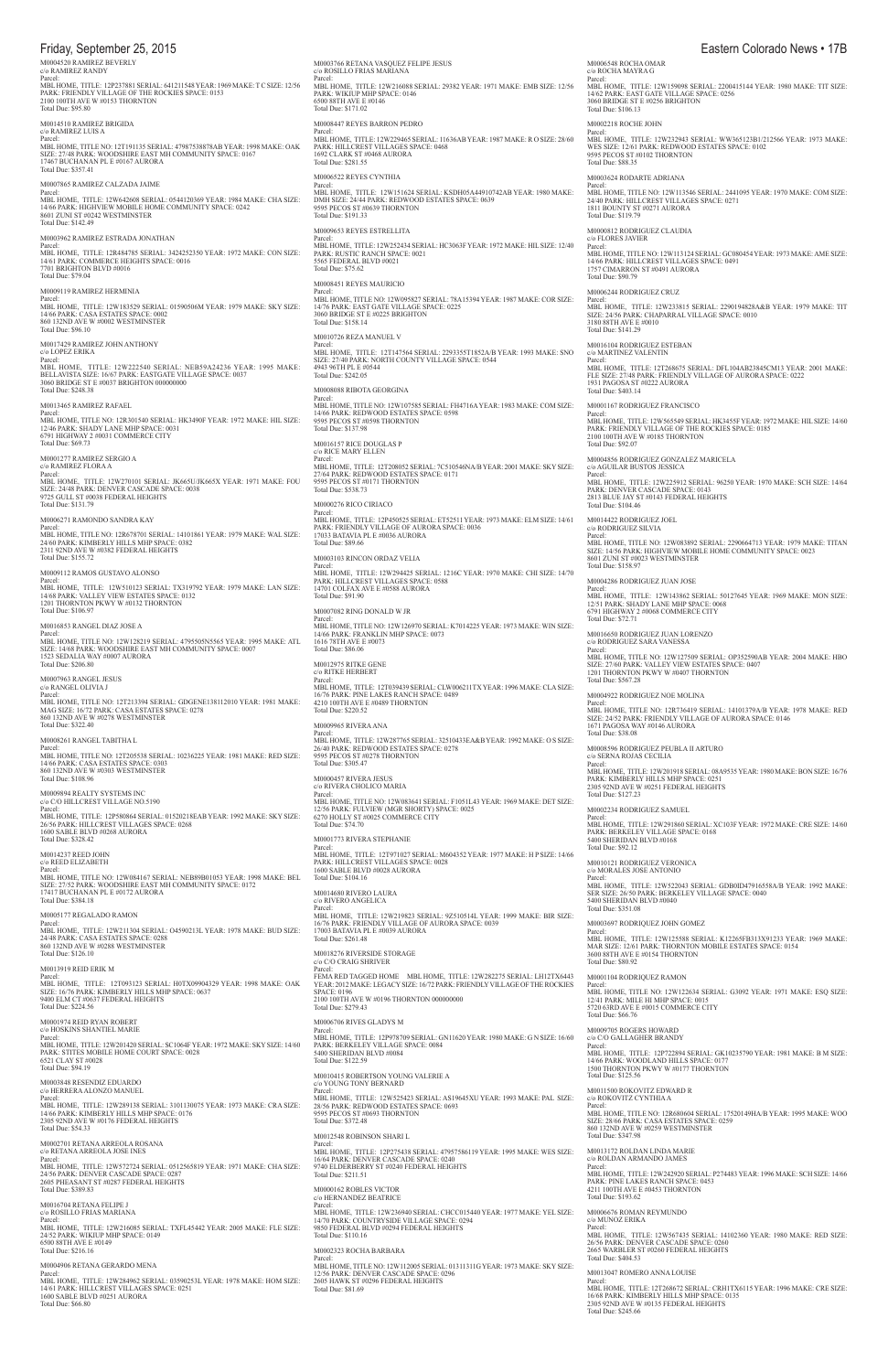M0017827 ROMERO GENOVEVA G c/o C/O JOHN LITWIN Parcel: MBL HOME, TITLE: 10R563034 SERIAL: 2G4B55S12F2N16619 YEAR: 1964 MAKE: GREAT LAKES SIZE: 12/55 PARK: ADVANCE MHP SPACE: 0047 7700 HIGHWAY 2 #0047 COMMERCE CITY 000000000 Total Due: \$64.77 M0017285 ROMERO PINA ELODIA c/o MARMOLEJO EFREN LOZANO Parcel: MBL HOME, TITLE:12T218981 SERIAL: CBH019537TX YEAR: 2009 MAKE: CLAYTON<br>SIZE: 16/60 PARK: WOODSHIRE EAST SPACE: 0149<br>17429 COOLIDGE PL E #0149 AURORA 800110000 Total Due: \$388.66 M0017219 ROMERO PINA PAULO Parcel: MBL HOME, TITLE:12T215325 SERIAL: CBH019280TX YEAR: 2008 MAKE: CLAYTON SIZE: 16/72 PARK: WOODSHIRE EAST SPACE: 0145 17469 COOLIDGE PL E #0145 AURORA 800110000 Total Due: \$236.15 M0003610 ROMO PEDROZA GRISELDA Parcel: MBL HOME, TITLE: 12W606437 SERIAL: 233 YEAR: 1973 MAKE: SAB SIZE: 14/68 PARK: HIGHVIEW MOBILE HOME COMMUNITY SPACE: 0229 8601 ZUNI ST #0229 WESTMINSTER Total Due: \$91.56 M0000469 RORIE VICTORIA M Parcel:<br>MBL HOME, TITLE: 12P419234 SERIAL: FI080979 YEAR: 1969 MAKE: AME SIZE:<br>12/61 PARK: PIONEER VILLAGE SPACE: 0023 2901 63RD AVE W #0023 Total Due: \$90.32 M0007781 ROSALES RODRIGUEZ LIZBETH Parcel:<br>MBL HOME, TITLE: 12W285447 SERIAL: 77760S30107 YEAR: 1977 MAKE: MEL SIZE:<br>14/56 PARK: DENVER CASCADE SPACE: 0258<br>2705 WARBLER ST #0258 FEDERAL HEIGHTS Total Due: \$71.56 M0002399 ROSAS MARTIN Parcel:<br>MBL HOME, TITLE NO: 12W127251 SERIAL: 021712W YEAR: 1972 MAKE: FRO SIZE:<br>14/66 PARK: HILLCREST VILLAGES SPACE: 0162<br>1600 SABLE BLVD #0162 AURORA<br>Total Due: \$88.54 M0005361 ROSE DOUGLAS L Parcel: MBL HOME, TITLE NO: 12R596849 SERIAL: 03590598L YEAR: 1978 MAKE: HOM<br>SIZE: 14/66 PARK: RIVERDALE FARMS SPACE: 744A LAND PARC 1719-25-1-10-006<br>8553 MONROE CT #744A Total Due: \$99.01 M0001063 ROYBAL JOHN c/o C/O RONALD SELL Parcel: 0172128300115 MBL HOME, TITLE: 12W048507 SERIAL: GW9454A&B YEAR: 1977 MAKE: GLE SIZE: 24/52 PARK: PRIVATE PROPERTY SPACE: 0000 LAND PARC 1721-28-3-00-115 7373 82ND PL E #0000 Total Due: \$125.01 M0000930 RUANO RYBY c/o VARELA JOSE Parcel: MBL HOME, TITLE: 12W199630 SERIAL: GJ081187 YEAR: 1970 MAKE: AME SIZE: 14/52 PARK: HILLCREST VILLAGES SPACE: 0582 14701 COLFAX AVE E #0582 AURORA Total Due: \$80.73 M0009617 RUBI JOSE A c/o RUBI MIRIAM P Parcel: MBL HOME, TITLE: 12W158351 SERIAL: 19A19079 YEAR: 1991 MAKE: BON SIZE: 16/76 PARK: NORTH COUNTY VILLAGE SPACE: 0317 5196 97TH PL E #0317 Total Due: \$186.58 M0006544 RUDER ROBYNN c/o ALVAREZ L FELIPE J Parcel: MBL HOME, TITLE: 12T986656 SERIAL: 08A9522 YEAR: 1980 MAKE: BON SIZE: 14/62 PARK: HILLCREST VILLAGES SPACE: 0470 1672 CLARK ST #0470 AURORA Total Due: \$82.98 M0010959 RUIZ CARLOS E Parcel:<br>MBL HOME, TITLE: 12W168722 SERIAL: GW11159 YEAR: 1979 MAKE: GLE SIZE:<br>14/71 PARK: FRIENDLY VILLAGE OF THE ROCKIES SPACE: 0117<br>2100 100TH AVE W #0117 THORNTON Total Due: \$109.45 M0015789 RUIZ CARMEN IRENE c/o DIAZ HERNANDEZ MARCO ANTONIO<br>Parcel:<br>MBL HOME, TITLE: 12T545166 SERIAL: 4701A2403346 YEAR: 2001 MAKE: ATL SIZE: 16/66 PARK: PIONEER VILLAGE SPACE: 031E 2901 63RD AVE W #031E Total Due: \$287.20 M0010601 RUIZ LYNETTE C Parcel:<br>MBL HOME, TITLE: 12W609177 SERIAL: 4793025N3619 YEAR: 1993 MAKE: WES SIZE:<br>27/54 PARK: DENVER CASCADE SPACE: 0176 9735 LARK ST #0176 FEDERAL HEIGHTS Total Due: \$185.60 M0007206 RUIZ MANUEL CARLOS Parcel: MBL HOME, TITLE: 12W199981 SERIAL: KSDH08A0389251A YEAR: 1978 MAKE: AME SIZE: 14/64 PARK: PEAK VIEW MOBILE COURT SPACE: 008B 10550 BRIGHTON RD #008B Total Due: \$95.16 M0000708 RUIZ MARIA DEL RUGIO

MBL HOME, TITLE: 12W064239 SERIAL: GB228483 YEAR: 1972 MAKE: FLA SIZE:

12/56 PARK: MILE HI MHP SPACE: 0004 5720 63RD AVE E #0004 COMMERCE CITY

Parcel

Total Due: \$75.70

M0012753 RUSSELL JEANETTE Parcel: MBL HOME, TITLE NO: 12W092743 SERIAL: CW2001890TXAB YEAR: 1996 MAKE: C H SIZE: 28/56 PARK: FRIENDLY VILLAGE OF THE ROCKIES SPACE: 0124 2100 100TH AVE W #0124 THORNTON Total Due: \$403.51

M0006007 SAENZ JOSE LUIS Parcel: MBL HOME, TITLE: 12P423981 SERIAL: 0706715802 YEAR: 1972 MAKE: RIT SIZE: 12/56 PARK: BRIGHTON MHP SPACE: 0001 671 MAIN ST S #0001 BRIGHTON Total Due: \$77.76

M0007701 SAENZ NORA Parcel:<br>MBL HOME, TITLE NO: 12W108657 SERIAL: 10237585 YEAR: 1984 MAKE: VEN SIZE: 14/66 PARK: REDWOOD ESTATES SPACE: 0308 9595 PECOS ST #0308 THORNTON Total Due: \$149.15

M0002954 SAENZ ROBERTO L Parcel:<br>MBL HOME, TITLE: 12T096689 SERIAL: 1GN4448 YEAR: 1972 MAKE: GN SIZE: 12/46<br>PARK: SHADY LANE MHP SPACE: 0058 6791 HIGHWAY 2 #0058 COMMERCE CITY Total Due: \$69.73

M0010048 SALAS DONALD W Parcel:<br>MBL HOME, TITLE: 12W197506 SERIAL: 11925 YEAR: 1980 MAKE: MON SIZE: 16/72<br>PARK: PINE LAKES RANCH SPACE: 0387<br>4211 100TH AVE E #0387 THORNTON Total Due: \$109.22

M0011370 SALAS ESCOBEDO JANETH A Parcel: MBL HOME, TITLE: 12W598545 SERIAL: 3988 YEAR: 1981 MAKE: REG SIZE: 16/72<br>PARK: LAMPLIGHTER DENVER SPACE: 0010<br>9100 TEJON ST #0010 FEDERAL HEIGHTS Total Due: \$126.10

Due: \$121.84

M0000188 SCHLOTHAUER KATHY Parcel:<br>MBL HOME, TITLE: 12R489122 SERIAL: CMC7C08711533AB YEAR: 1977 MAKE: CRA

MBL HOME, TITLE: 12P266792 SERIAL: K14270FL710576 YEAR: 1971 MAKE: MAR<br>SIZE: 14/66 PARK: FRIENDLY VILLAGE OF THE ROCKIES SPACE: 0274<br>2100 100TH AVE W #0274 THORNTON Total Due: \$110.69

MBL HOME, TITLE: 12T072115 SERIAL: 229950206975A&B YEAR: 1999 MAKE: ASPEN<br>PARK SIZE: 27/65 PARK: STITES MOBILE HOME COURT SPACE: 0025<br>6521 CLAY ST #0025 Total Due: \$559.96

Parcel:<br>MBL HOME, TITLE NO: 12W122445 SERIAL: NV405189 YEAR: 1999 MAKE: SCH SIZE:<br>16/76 PARK: FRIENDLY VILLAGE OF THE ROCKIES SPACE: 0145<br>2100 100TH AVE W #0145 THORNTON Total Due: \$269.50

Parcel:<br>MBL HOME, TITLE: 12W266669 SERIAL: GA5200 YEAR: 1982 MAKE: GAL SIZE: 16/67 PARK: KIMBERLY HILLS MHP SPACE: 0207 2305 92ND AVE W #0207 FEDERAL HEIGHTS

Parcel:<br>MBL HOME, TITLE: 12W256512 SERIAL: 2200194945A&B YEAR: 1980 MAKE: TIT<br>SIZE: 24/56 PARK: KIMBERLY HILLS MHP SPACE: 0585 9400 ELM CT #0585 FEDERAL HEIGHTS Total Due: \$191.24

M0010607 SHELTON LOIS C Parcel: MBL HOME, TITLE: 12T072037 SERIAL: 39A21906 YEAR: 1993 MAKE: BON SIZE: 16/76 PARK: EAST GATE VILLAGE SPACE: 0168 3060 BRIDGE ST E #0168 BRIGHTON Total Due: \$221.84

M0007143 SASSE SHIRLEY Parcel: MBL HOME, TITLE: 12W658547 SERIAL: 10236031 YEAR: 1981 MAKE: B M SIZE: 14/66 PARK: RUSTIC RANCH SPACE: 0101 5565 FEDERAL BLVD #0101 000000000 Total Due: \$122.59

Parcel:<br>MBL HOME, TITLE: 12W056888 SERIAL: GN11724 YEAR: 1980 MAKE: G N SIZE: 14/71<br>PARK: VALLEY VIEW ESTATES SPACE: 0135<br>1201 THORNTON PKWY W #0135 THORNTON

M0013590 SALAZAR SALVADOR c/o HOUSE JEANETTE Parcel: MBL HOME, TITLE: 12W018920 SERIAL: 641211554 YEAR: 1969 MAKE: TOWN &<br>COUNTRY SIZE: 12/60 PARK: CRESTVIEW TRAILER PARK SPACE: 0016<br>5880 FEDERAL BLVD #0016 Total Due: \$62.04 M0008190 SALCEDO SAYLI SUARES Parcel: MBL HOME, TITLE: 12W218172 SERIAL: ZWK801410082 YEAR: 1982 MAKE: WIN SIZE: 14/72 PARK: PINE LAKES RANCH SPACE: 0123 10201 RIVERDALE RD #0123 THORNTON Total Due: \$103.65 M0013803 SALCIDO JORGE ARMANDO c/o SALCIDO KARLA ALEXANDRA Parcel: MBL HOME, TITLE: 12W258928 SERIAL: 8D510141K YEAR: 1998 MAKE: WINDSOR<br>SIZE: 16/76 PARK: VALLEY VIEW ESTATES SPACE: 0272<br>1201 THORNTON PKWY W #0272 THORNTON Total Due: \$260.81 M0011452 SALCIDO JORGE URIEL SALCIDO KYLA RENEE c/o SALCIDO JORGE ARMANDO Parcel: MBL HOME, TITLE: 12W258923 SERIAL: 05L24592 YEAR: 1994 MAKE: LIB SIZE: 16/76<br>PARK: VALLEY VIEW ESTATES SPACE: 0286<br>1201 THORNTON PKWY W #0286 THORNTON Total Due: \$219.87 M0005102 SALGADO MAYRA Parcel: MBL HOME, TITLE: 12W255402 SERIAL: 2280664194 YEAR: 1978 MAKE: TIT SIZE: 14/48 PARK: BERKELEY VILLAGE SPACE: 0305 5400 SHERIDAN BLVD #0305 Total Due: \$99.74 M0005107 SALGADO MAYRA Parcel:<br>MBL HOME, TITLE: 12W283210 SERIAL: GDGENE487710554 YEAR: 1978 MAKE: MAG SIZE: 14/62 PARK: BERKELEY VILLAGE SPACE: 0324 5400 SHERIDAN BLVD #0324 Total Due: \$112.43 M0001041 SALINAS SERVIN ALVARO Parcel:<br>MBL HOME, TITLE: 12W162184 SERIAL: GS50D152022 YEAR: 1960 MAKE: VEN SIZE:<br>10/48 PARK: FULVIEW SPACE: 0019 6270 HOLLY ST #0019 COMMERCE CITY Total Due: \$63.78 M0002776 SANCHEZ FELIX E c/o SANCHEZ JULIA Parcel: MBL HOME, TITLE: 12W289865 SERIAL: 0560661631 YEAR: 1966 MAKE: CHA SIZE: 12/54 PARK: FRANKLIN MHP SPACE: 0051 1616 78TH AVE E #0051 Total Due: \$55.13 M0003210 SANCHEZ FRANCISCO Parcel: MBL HOME, TITLE: 12W150413 SERIAL: 140970C153A&B YEAR: 1973 MAKE: SUM SIZE: 24/56 PARK: FRIENDLY VILLAGE OF THE ROCKIES SPACE: 0413 2100 100TH AVE W #0413 THORNTON Total Due: \$152.87 M0010833 SANCHEZ JAIME Parcel: MBL HOME, TITLE: 12W249882 SERIAL: 04510130G YEAR: 1994 MAKE: CUT SIZE:<br>14/56 PARK: EAST GATE VILLAGE SPACE: 0176<br>3060 BRIDGE ST E #0176 BRIGHTON Total Due: \$170.89 M0003528 SANCHEZ MELISSA Parcel: MBL HOME, TITLE: 12W260482 SERIAL: 2230072272 YEAR: 1973 MAKE: SEQ SIZE: 14/66 PARK: EAST GATE VILLAGE SPACE: 0341 3060 BRIDGE ST E #0341 BRIGHTON Total Due: \$91.61 M0014846 SANCHEZ MICHELLE c/o MAREZ LAWRENCE Parcel: MBL HOME, TITLE: 12T705418 SERIAL: IDFLWO4A72881BR13 YEAR: 1999 MAKE: B/W SIZE: 16/66 PARK: FRIENDLY VILLAGE OF THE ROCKIES SPACE: 0508 2100 100TH AVE W #0508 THORNTON Total Due: \$269.50 M0012127 SANDOVAL MARCIAS FELIPE Parcel: MBL HOME, TITLE: 12P470932 SERIAL: SN25010794 YEAR: 1962 MAKE: MAG SIZE: 10/46 PARK: RANCH HOUSE MHP SPACE: 002C 5565 WASHINGTON ST #002C Total Due: \$63.14 M0009243 SANDOVAL RAMIREZ ALEJANDRO Parcel: MBLHOME, TITLE: 12W603438 SERIAL: GDGENE138413055 YEAR: 1984 MAKE: WOO<br>SIZE: 14/72 PARK: HIGHVIEW MOBILE HOME COMMUNITY SPACE: 0274<br>8601 ZUNI ST #0274 WESTMINSTER Total Due: \$147.01 M0005840 SANTIBANEZ ANDRES c/o SANTIBANEZ ANGELICA Parcel: MBL HOME, TITLE: 12W064565 SERIAL: CHCC015977 YEAR: 1978 MAKE: CEN SIZE:<br>16/71 PARK: EAST GATE VILLAGE SPACE: 0359<br>3060 BRIDGE ST E #0359 BRIGHTON Total Due: \$110.37 M0002779 SANTOS MARIA YANETH Parcel:<br>MBL HOME, TITLE: 12T985787 SERIAL: 0562102077AB YEAR: 1966 MAKE: CHA SIZE: 20/50 PARK: DENVER MEADOWS MHP SPACE: 0043 2075 POTOMAC ST #0043 AURORA Total Due: \$105.28 M0008754 SARABIA JUDITH c/o COVARRUBAS JUAN M0004926 SCHMIDT WILLIAM J Parcel: Parcel: Parcel: Parcel: Total Due: \$122.68 Parcel:

M0003053 SAUCEDO GARCIA CRISTINA M Parcel: MBL HOME, TITLE: 12W244742 SERIAL: P107278 YEAR: 1972 MAKE: SCH SIZE: 12/66 PARK: FRIENDLY VILLAGE OF AURORA SPACE: 0098 1735 PAYNE WAY #0098 AURORA Total Due: \$86.32

M0016764 SAUSAMEDA VALVERDE RUBEN c/o OLAQUE RIOS HILDA GUADALUPE Parcel: MBL HOME, TITLE: 12W196941 SERIAL: 450027901954 YEAR: 2000 MAKE: CHI SIZE: 16/76 PARK: NORTH COUNTY VILLAGE SPACE: 0761 9660 HUDSON CT #0761 Total Due: \$253.13

M0006246 SAUZAMEDA ANA Parcel: MBL HOME, TITLE: 12W219274 SERIAL: 4790113516 YEAR: 1979 MAKE: CHA SIZE: 24/40 PARK: CHAPARRAL VILLAGE SPACE: 0092 3180 88TH AVE E #0092 Total Due: \$122.55

M0001247 SAVOLT CLARENCE A c/o SAVOLT LUCAS S Parcel: MBL HOME, TITLE: 12W071891 SERIAL: ID152615COLO YEAR: 1970 MAKE: HMD SIZE: 12/56 PARK: HOLIDAY HILLS VILLAGE SPACE: 0528 2000 92ND AVE W #0528 FEDERAL HEIGHTS Total Due: \$62.33

M0000266 SCHEU MARIA Parcel: MBL HOME, TITLE: 12W207205 SERIAL: 265 YEAR: 1971 MAKE: BEL SIZE: 12/61 PARK: HIGHVIEW MOBILE HOME COMMUNITY SPACE: 0253 8601 ZUNI ST #0253 WESTMINSTER Total Due: \$83.64

SIZE: 26/60 PARK: LAMPLIGHTER DENVER SPACE: 0182 9100 TEJON ST #0182 FEDERAL HEIGHTS Total Due: \$151.16

Parcel:<br>MBL HOME, TITLE: 12W051139 SERIAL: 60M211417S YEAR: 1967 MAKE: HIC SIZE: 12/56 PARK: HIGHVIEW MOBILE HOME COMMUNITY SPACE: 0183<br>8601 ZUNI ST #0183 WESTMINSTER<br>Total Due: \$81.40

M0007245 SCHNEIDERS PHILIP Parcel:<br>MBL HOME, TITLE: 12W164466 SERIAL: CHCC018897 YEAR: 1982 MAKE: CEN SIZE:<br>16/60 PARK: COUNTRYSIDE VILLAGE SPACE: 0100<br>9850 FEDERAL BLVD #0100 FEDERAL HEIGHTS Total Due: \$114.72

M0001473 SCHOTT GERARD

M0002210 SCHROEDER LEWIS Parcel: MBL HOME, TITLE: 12T075103 SERIAL: WWX670143B114287 YEAR: 1976 MAKE:<br>WES SIZE: 14/66 PARK: FRANKLIN MHP SPACE: 0126<br>1616 78TH AVE E #0126 Total Due: \$92.31

M0014000 SCHUETTE PAT A c/o WABS ALAN L Parcel: MBL HOME, TITLE: 12T142039 SERIAL: MP223871 YEAR: 1998 MAKE: MAS SIZE:<br>16/68 PARK: BERKELEY VILLAGE SPACE: 0255<br>5400 SHERIDAN BLVD #0255 Total Due: \$248.25

M0014785 SCHULTZ CULLEEN

M0014097 SEDILLO MARIE P Parcel: MBL HOME, TITLE: 12T037422 SERIAL: MP224215 YEAR: 1998 MAKE: MAS SIZE: 16/76 PARK: BERKELEY VILLAGE SPACE: 0088 5400 SHERIDAN BLVD #0088

Total Due: \$266.03 M0007395 SEGURA MARIA

MBL HOME, TITLE: 12W292896 SERIAL: 16960388ABS YEAR: 1983 MAKE: SKY SIZE: 24/48 PARK: HILLCREST VILLAGES SPACE: 0290 1930 BOUNTY ST #0290 AURORA

Total Due: \$118.67

M0004988 SEMPREBON ALBERT

Parcel:<br>MBL HOME, SERIAL: 4380112006AB YEAR: 1978 MAKE: CHA SIZE: 24/36 PARK:<br>MAURA VILLA (LOTS OWNED) SPACE: 0015<br>9239 CLAY ST #0015 FEDERAL HEIGHTS<br>Total Due: \$115.21

M0014902 SENA DANNY

M0000136 SHARP HOMES LLC Parcel:<br>MBL HOME, TITLE: 12W650832 SERIAL: CAS118U/X YEAR: 1971 MAKE: COR SIZE:<br>24/54 PARK: FRIENDLY VILLAGE OF THE ROCKIES SPACE: 0502<br>2100 100TH AVE W #0502 THORNTON Total Due: \$146.67

M0002725 SHARP HOMES LLC Parcel: MBL HOME, TITLE: 12W632632 SERIAL: 0529697281D YEAR: 1972 MAKE: CHA SIZE:<br>12/61 PARK: KIMBERLY HILLS MHP SPACE: 0389<br>2311 92ND AVE W #0389 FEDERAL HEIGHTS Total Due: \$83.96

M0005352 SHARP HOMES LLC MBL HOME, TITLE: 12W266679 SERIAL: M605240 YEAR: 1978 MAKE: HOL SIZE: 14/76 PARK: LAMPLIGHTER DENVER SPACE: 0131 9100 TEJON ST #0131 FEDERAL HEIGHTS

M0005362 SHARP HOMES LLC MBL HOME, TITLE: 12W632586 SERIAL: 04590687L YEAR: 1978 MAKE: BUD SIZE: 14/56 PARK: CASA ESTATES SPACE: 0026 860 132ND AVE W #0026 WESTMINSTER Total Due: \$93.96

M0006944 SHARP HOMES LLC Parcel:<br>MBL HOME, TITLE: 12W632636 SERIAL: 02590337TP YEAR: 1981 MAKE: HIL SIZE:<br>14/66 PARK: HOLIDAY HILLS VILLAGE SPACE: 0252 2000 92ND AVE W #0252 FEDERAL HEIGHTS Total Due: \$121.54

M0008266 SHARP HOMES LLC

Total Due: \$120.41

M0008965 SHARP HOMES LLC

M0009512 SHARP HOMES LLC Parcel: MBL HOME, TITLE: 12W653846 SERIAL: MT80S3BDDA2954B YEAR: 1989 MAKE: DAN SIZE: 16/76 PARK: FRIENDLY VILLAGE OF THE ROCKIES SPACE: 0403 2100 100TH AVE W #0403 THORNTON Total Due: \$101.76

M0011987 SHARP HOMES LLC Parcel: MBL HOME, TITLE: 12W291631 SERIAL: 04511440H YEAR: 1995 MAKE: CUT SIZE: 14/66 PARK: FRIENDLY VILLAGE OF THE ROCKIES SPACE: 0191 2100 100TH AVE W #0191 THORNTON Total Due: \$81.04

M0013124 SHARP HOMES LLC Parcel:<br>MBL HOME, TITLE: 12W649232 SERIAL: 04510158J YEAR: 1997 MAKE: CUT SIZE:<br>16/66 PARK: KIMBERLY HILLS MHP SPACE: 0173 2305 92ND AVE W #0173 FEDERAL HEIGHTS 000000000 Total Due: \$244.53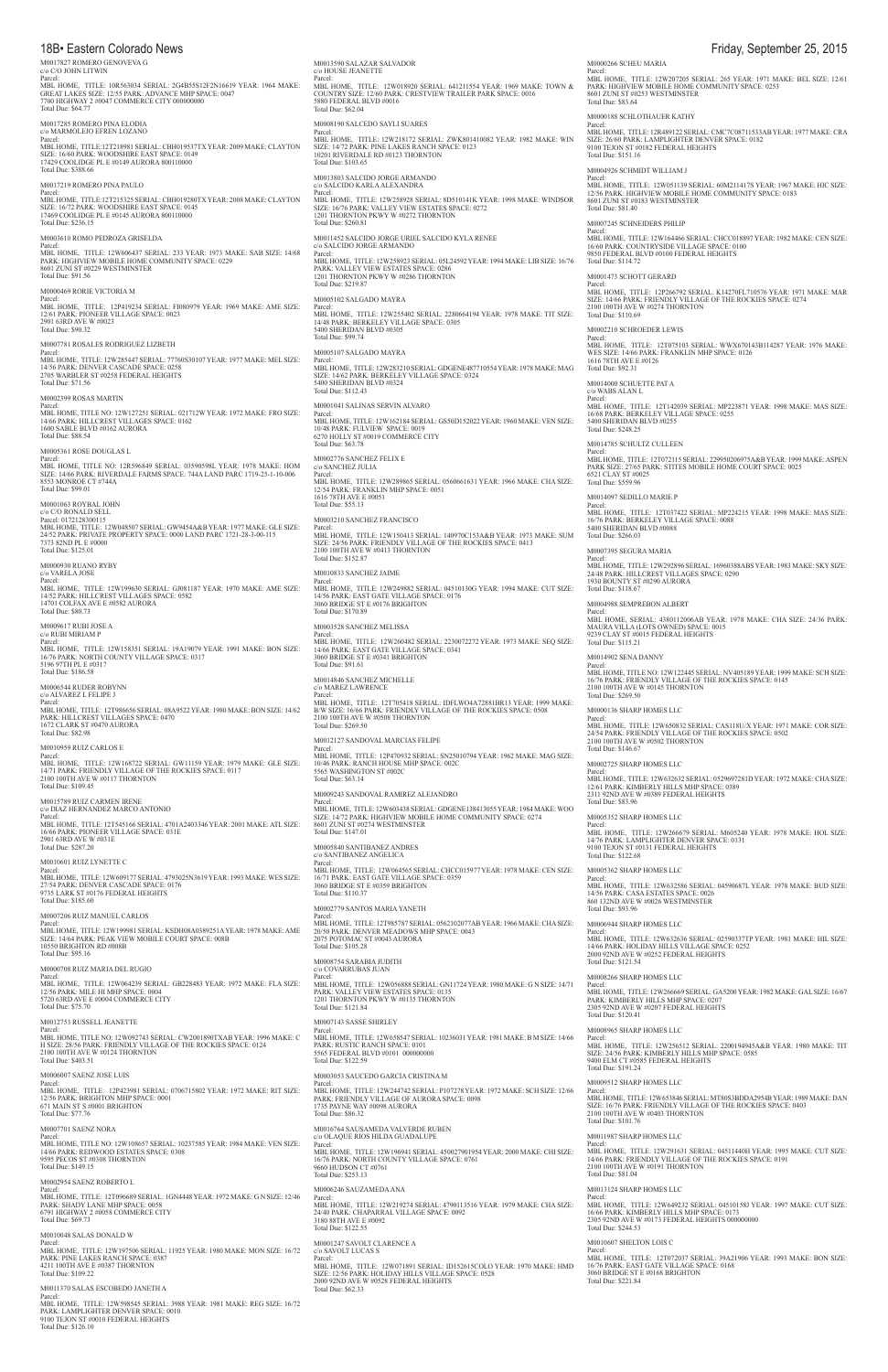# Friday, September 25, 2015 Eastern Colorado News • 19B

M0011008 SHEPARD FRED M c/o SHEPARD SHEILA B Parcel: MBL HOME, TITLE: 12T136906 SERIAL: 2293383T1888 YEAR: 1993 MAKE: R B SIZE: 16/66 PARK: NORTH COUNTY VILLAGE SPACE: 0401 4893 96TH DR E #0401 Total Due: \$59.16 M0005964 SHERBA JANET KAREN Parcel: MBL HOME, TITLE: 12W158548 SERIAL: GN9304A&B YEAR: 1977 MAKE: G N SIZE:<br>24/52 PARK: FRIENDLY VILLAGE OF THE ROCKIES SPACE: 0060<br>2100 100TH AVE W #0060 THORNTON Total Due: \$145.42 M0008544 SHIEH LIN Parcel: MBL HOME, TITLE: 12W162915 SERIAL: 243867S5756AB YEAR: 1983 MAKE: CHA SIZE: 28/40 PARK: NORTH COUNTY VILLAGE SPACE: 0107 4802 97TH DR E #0107 Total Due: \$170.87 M0010792 SHORT JOSEPH B Parcel: MBL HOME, TITLE: 12W245286 SERIAL: P259137 YEAR: 1993 MAKE: SCH SIZE: 16/66 PARK: THORNTON MOBILE ESTATES SPACE: 0196 3600 88TH AVE E #0196 THORNTON Total Due: \$186.13 M0018280 SHRIVER CRAIG Parcel:<br>FEMA RED TAGGED MBL HOME, TITLE: SERIAL: 37A2341 YEAR: 1973 MAKE:<br>BONNAVILLA SIZE: 14/50 PARK: FRIENDLY VILLAGE OF THE ROCKIES SPACE: 0353 2100 100TH AVE W #0353 THORNTON 000000000 Total Due: \$85.87 M0016678 SIDENER LORI Parcel:<br>MBL HOME, TITLE: 12W294235 SERIAL: F1221799 YEAR: 1969 MAKE: N M SIZE:<br>12/56 PARK: PIONEER VILLAGE SPACE: 0073 2901 63RD AVE W #0073 Total Due: \$87.75 M0012253 SIERRA CORPORATE MANAGEMENT Parcel:<br>MBL HOME, TITLE: 12W142287 SERIAL: 0C05892768 YEAR: 1989 MAKE: GOL SIZE:<br>16/76 PARK: CHAPARRAL VILLAGE SPACE: 0024 3180 88TH AVE E #0024 Total Due: \$174.66 M0000431 SIFUENTES MARIA J Parcel: MBL HOME, TITLE: 12T978932 SERIAL: FS2609 YEAR: 1970 MAKE: CAM SIZE: 14/61 PARK: HILLCREST VILLAGES SPACE: 0303 1905 CARSON ST #0303 AURORA Total Due: \$86.32 M0001837 SILVA LUIS c/o LOERA H CARMEN Parcel: MBL HOME, TITLE: 12W189729 SERIAL: N2219 YEAR: 1958 MAKE: AME SIZE: 10/41<br>PARK: RUSTIC RANCH SPACE: 0051<br>5565 FEDERAL BLVD #0051 Total Due: \$71.81 M0006759 SIMMONS KATHRYN A Parcel: MBL HOME, TITLE: 12W283647 SERIAL: 14102391 YEAR: 1980 MAKE: WAL SIZE: 24/56 PARK: CASA ESTATES SPACE: 0173 860 132ND AVE W #0173 WESTMINSTER Total Due: \$195.78 M0009153 SINGER GERRY C Parcel: MBL HOME, TITLE NO: 12W079989 SERIAL: 0584893531 YEAR: 1988 MAKE: CHA<br>SIZE: 14/66 PARK: NORTH COUNTY VILLAGE SPACE: 0720<br>9630 FOREST CT #0720 Total Due: \$135.75 M0013674 SKYVIEW TRAILER RANCH Parcel: MBL HOME, TITLE: 12W152186 SERIAL: 43F2844C YEAR: 1963 MAKE: CHI SIZE: 10/41 PARK: SKYVIEW MHP SPACE: 0058 16051 COLFAX AVE E #0058 AURORA Total Due: \$64.00 M0013102 SMITH BRITTNEY L Parcel:<br>MBL HOME, TITLE: 12W221504 SERIAL: CLW006803TX YEAR: 1997 MAKE: CLA SIZE:<br>16/76 PARK: REDWOOD ESTATES SPACE: 0203 9595 PECOS ST #0203 THORNTON Total Due: \$290.60 M0011430 SMITH SUSAN K c/o SMITH PATRICK W Parcel: MBL HOME, TITLE: 12P278344 SERIAL: 58A14179 YEAR: 1985 MAKE: BON SIZE: 16/76 PARK: EAST GATE VILLAGE SPACE: 0144 3060 BRIDGE ST E #0144 BRIGHTON Total Due: \$156.02 M0004268 SOBOL ELLIS J Parcel:<br>MBL HOME, TITLE: 12T018546 SERIAL: 5D1601 YEAR: 1973 MAKE: HEA SIZE: 24/60<br>PARK: BERKELEY VILLAGE SPACE: 0371<br>5400 SHERIDAN BLVD #0371<br>Total Due: \$186.06 M0017807 SOLIS SOLIS RUFUGIO c/o SOLIS SOLIS JOSE JUAN Parcel: MBL HOME, TITLE: 10B045829 SERIAL: 116 YEAR: 1971 MAKE: STAR SIZE: 14/56 PARK: WIKIUP MHP SPACE: 0132 6500 88TH AVE E #0132 000000000 Total Due: \$82.87 M0012997 SOLTERO JODI R Parcel:<br>MBL HOME, TITLE: 12T551187 SERIAL: CRH1TX6048 YEAR: 1996 MAKE: C R SIZE: 16/76 PARK: NORTH COUNTY VILLAGE SPACE: 0904 5276 RIVERDALE WAY #0904 Total Due: \$219.85

M0011905 SORENSEN FLOYD D

Parcel:<br>MBL HOME, TITLE: 12P634578 SERIAL: HI4761 YEAR: 1994 MAKE: DAR SIZE: 14/48<br>PARK: HILLCREST VILLAGES SPACE: 0539 14701 COLFAX AVE E #0539 AURORA Total Due: \$165.52 M0003427 SOTO GARCIA CARMELA Parcel:<br>MBL HOME, TITLE: 12W126333 SERIAL: 2FR14723217 YEAR: 1973 MAKE: LAN SIZE: 14/68 PARK: HILLCREST VILLAGES SPACE: 0373 1848 CRYSTAL ST #0373 AURORA Total Due: \$91.90 M0014315 STANTON JOEL Parcel MBL HOME, TITLE NO: 10R762558 SERIAL: 29A20881 YEAR: 1992 MAKE: BELLAVISTA SIZE: 16/76 PARK: GALAMB MHP SPACE: 0008 35500 COLFAX AVE E #0008 Total Due: \$171.25 M0007971 STARK CHRIS Parcel: MBL HOME, TITLE: 12W284610 SERIAL: 14100936 YEAR: 1976 MAKE: N M SIZE: 14/66<br>PARK: HIGHVIEW MOBILE HOME COMMUNITY SPACE: 0040<br>8601 ZUNI ST #0040 WESTMINSTER 000000000 Total Due: \$97.23 M0012205 STARK CHRIS Parcel: MBL HOME, TITLE NO: 12W117960 SERIAL: 04511491H YEAR: 1995 MAKE: CUT SIZE: 14/66 PARK: KIMBERLY HILLS MHP SPACE: 0029 2311 92ND AVE W #0029 FEDERAL HEIGHTS Total Due: \$201.26 M0014632 STARK CHRIS Parcel:<br>MBL HOME, TITLE NO: 12W117959 SERIAL: DFLT04AB19625CW13 YEAR: 1996 MAKE:<br>CHA SIZE: 26/56 PARK: KIMBERLY HILLS MHP SPACE: 0579 9400 ELM CT #0579 FEDERAL HEIGHTS Total Due: \$345.39 Total Due: \$357.71 M0014329 TAPIA MARCOS c/o TAPIA MARIA Parcel:<br>MBL HOME, TITLE NO: 12T917738 SERIAL: 2T520104KAB YEAR: 1998 MAKE:<br>LEXINGTON SIZE: 27/48 PARK: FRIENDLY VILLAGE OF AURORA SPACE: 0151 1649 PAGOSA WAY #0151 AURORA Total Due: \$367.94 M0002176 TASCH VIKTORIA R Parcel: MBL HOME, TITLE: 12W076247 SERIAL: T5010FKC850254 YEAR: 1961 MAKE: TAY<br>SIZE: 10/46 PARK: COTTONWOOD MHP SPACE: 0012<br>10110 120TH AVE E #0012 Total Due: \$63.10 M0014442 TERRAZAS CRUZ Parcel: MBL HOME, TITLE NO: 12W111157 SERIAL: CRH2TX1706AB YEAR: 1999 MAKE: C R<br>SIZE: 27/48 PARK: VALLEY VIEW ESTATES SPACE: 0315<br>1201 THORNTON PKWY W #0315 THORNTON Total Due: \$403.51 M0001849 TERRAZAS FELIPE c/o MOLINAR LOYA JAIME Parcel: MBL HOME, TITLE: 12W235688 SERIAL: PK01881 YEAR: 1973 MAKE: PEE SIZE: 12/56<br>PARK: COUNTRYSIDE VILLAGE SPACE: 0021<br>9850 FEDERAL BLVD #0021 FEDERAL HEIGHTS Total Due: \$81.69 M0008724 TERRAZAS URIAS CARLOS A Parcel: MBL HOME, TITLE: 12W182754 SERIAL: 7002 YEAR: 1978 MAKE: CLI SIZE: 14/72<br>PARK: FRIENDLY VILLAGE OF THE ROCKIES SPACE: 0492<br>2100 100TH AVE W #0492 THORNTON Total Due: \$114.42

M0013651 THE FRED H KRUGER TRUST Parcel: 0181500000315 MBL HOME, TITLE: 12P498455 SERIAL: 2290194579UX YEAR: 1979 MAKE: TITAN<br>SIZE: 24/56 PARK: PRIVATE PROPERTY SPACE: 0000 LAND PARCEL 1815-00-0-00-315<br>5795 HIGHWAY 79 #0000 Total Due: \$115.98 M0004778 THOMAS MARCEE Parcel: MBL HOME, TITLE NO: 12T792997 SERIAL: 87A7501 YEAR: 1978 MAKE: BON SIZE:<br>14/64 PARK: COUNTRYSIDE VILLAGE SPACE: 0015<br>9850 FEDERAL BLVD #0015 FEDERAL HEIGHTS Total Due: \$104.46 M0011828 THOMPSON KATHLEEN K c/o THOMPSON ROBERT D Parcel: 0181110300003 MBL HOME, TITLE NO: 12P250203 SERIAL: MY9536686ABF YEAR: 1995 MAKE: HAM<br>SIZE: 26/67 PARK: PRIVATE PROPERTY SPACE: 0000 LAND PARCEL: 181110200001<br>66751 56TH AVE E #0000 Total Due: \$322.81 M0003315 THOMPSON SANDRA L Parcel: MBL HOME, TITLE: 12T051225 SERIAL: 1556L/R YEAR: 1976 MAKE: STA SIZE: 24/56<br>PARK: MC DONALD MHP SPACE: 0015<br>220 WASHINGTON AVE #0015 BENNETT Total Due: \$122.95 M0010839 THORNE KENNETH L c/o THORNE SANDRA G Parcel: MBL HOME, TITLE: 12P214083 SERIAL: 229446T1996 YEAR: 1994 MAKE: TIT SIZE:<br>16/76 PARK: VALLEY VIEW ESTATES SPACE: 0380<br>1201 THORNTON PKWY W #0380 THORNTON Total Due: \$250.88 M0012372 TIDWELL TIM c/o TITTER SARAH Parcel: MBL HOME, TITLE: 12W541978 SERIAL: 04510352I YEAR: 1996 MAKE: CUT SIZE: 16/76 PARK: PINE LAKES RANCH SPACE: 0762 4210 100TH AVE E #0762 THORNTON Total Due: \$220.52 M0017936 TODD LEONARD Parcel MBL HOME, TITLE: 12W224987 SERIAL: P152907 YEAR: 1978 MAKE: SCH SIZE: 14/56<br>PARK: FRANKLIN MHP SPACE: 0060<br>1616 78TH AVE E #0060 000000000 Total Due: \$104.83 M0003883 TOLBERT ROXANNE c/o TOLBERT DONALD A Parcel: MBL HOME, TITLE: 12P246456 SERIAL: 328 YEAR: 1975 MAKE: BAY SIZE: 14/66<br>PARK: BERKELEY VILLAGE SPACE: 0111<br>5400 SHERIDAN BLVD #0111 Total Due: \$98.47 M0013722 TOPHAM BONNIE D Parcel: MBL HOME, TITLE: 12W072629 SERIAL: HL7025AB YEAR: 1997 MAKE: EDI SIZE:<br>28/56 PARK: HILLCREST VILLAGES SPACE: 0332<br>1818 CIMARRON ST #0332 AURORA Total Due: \$179.22 M0016660 TORRES RODOLFO Parcel: MBL HOME, TITLE: 10-0604001/WYO YEAR: 2000 MAKE: CHAMPION SIZE: 16/76 PARK: WIKIUP MHP SPACE: 0312 6500 88TH AVE E #0312 Total Due: \$250.43 M0016272 TORREZ LILLIAN E c/o HERRERA SENAIDA Parcel: MBL HOME, TITLE: 12T161413 SERIAL: AP309126 YEAR: 2002 MAKE: ASH SIZE: 16/76 PARK: DENVER MEADOWS MHP SPACE: 0096 2075 POTOMAC ST #0096 AURORA Total Due: \$316.13 M0006860 TOURVILLE RICHARD A Parcel:<br>MBL HOME, TITLE: 12W063351 SERIAL: KSDH08A44A25861A YEAR: 1981 MAKE:<br>AME SIZE: 14/66 PARK: REDWOOD ESTATES SPACE: 0546<br>9595 PECOS ST #0546 THORNTON<br>Total Due: \$144.18 M0006214 TOVAR EZEQUIEL c/o DIAZ MARIA Parcel: MBL HOME, TITLE: 12W145529 SERIAL: 14100777 YEAR: 1976 MAKE: KIR SIZE: 14/66 PARK: BERKELEY VILLAGE SPACE: 0019 5400 SHERIDAN BLVD #0019 Total Due: \$108.62 M0005748 TOZER GEORGIA A Parcel: MBL HOME, TITLE: 12W141823 SERIAL: M605449 YEAR: 1979 MAKE: H P SIZE: 14/71 PARK: HOLIDAY HILLS VILLAGE SPACE: 0441 2000 92ND AVE W #0441 FEDERAL HEIGHTS Total Due: \$103.33 M0007970 TREJO JAIME c/o CONDE ERIKA Parcel: MBL HOME, TITLE: 12W188173 SERIAL: 226131T8266 YEAR: 1986 MAKE: TIT SIZE: 16/74 PARK: FRIENDLY VILLAGE OF AURORA SPACE: 0202 1946 BUCKLEY WAY #0202 AURORA Total Due: \$144.33 M0002204 TRUJILLO MELISSA Parcel: MBL HOME, TITLE: 12W254845 SERIAL: WL6XS5377 YEAR: 1967 MAKE: FLE SIZE: 12/56 PARK: SKYVIEW MHP SPACE: 0033 16051 COLFAX AVE E #0033 AURORA Total Due: \$80.73 M0008257 TRUJILLO SILBANIO D Parcel:<br>MBL HOME, TITLE NO: 12W094955 SERIAL: TXFL1AD45897386 YEAR: 1984 MAKE:<br>FLE SIZE: 14/76 PARK: EAST GATE VILLAGE SPACE: 0435

# M0015902 STECKEL GERALD S c/o BALDWIN ALICE A Parcel: MBL HOME, TITLE: 12T220281 SERIAL: 05L28819 YEAR: 2000 MAKE: LIB SIZE: 16/68 PARK: NORTH COUNTY VILLAGE SPACE: 0365 5001 96TH DR E #0365 Total Due: \$226.32 M0003563 STEGER ARNOLD E Parcel: MBL HOME, TITLE NO: 12W080471 SERIAL: 2255752903 YEAR: 1975 MAKE: TIT SIZE: 14/56 PARK: MONTICELLO SPACE: 0603 2009 TULANE ST #0603 FEDERAL HEIGHTS Total Due: \$101.04 M0009207 STENSON RICKY A Parcel: MBL HOME, TITLE NO: 12W091143 SERIAL: 14103085 YEAR: 1982 MAKE: RED SIZE:<br>14/80 PARK: NORTH COUNTY VILLAGE SPACE: 0303<br>4974 97TH PL E #0303 Total Due: \$111.72 M0000057 STEPHENS CAROLYN Parcel: MBL HOME, TITLE: 12W035962 SERIAL: A872270S5611 YEAR: 1972 MAKE: DOR SIZE: 12/70 PARK: DENVER CASCADE SPACE: 0019 9675 CARDINAL ST #0019 FEDERAL HEIGHTS Total Due: \$86.25 M0006601 STEPHENS JOHN G c/o HOSIER ROBERT E II Parcel: MBL HOME, TITLE NO: 12T783399 SERIAL: 0500516251S YEAR: 1980 MAKE: CHA<br>SIZE: 14/60 PARK: ELM RIDGE MHP SPACE: 004B<br>5601 FEDERAL BLVD #004B Total Due: \$122.16 M0003439 STEVENS SEAN c/o STEVENS ERIN Parcel: MBL HOME, TITLE: 12W154883 SERIAL: 2018A/B YEAR: 1978 MAKE: LON SIZE: 24/40<br>PARK: COUNTRYSIDE VILLAGE SPACE: 0305<br>9850 FEDERAL BLVD #0305 FEDERAL HEIGHTS Total Due: \$79.56 M0012081 STIVERSON JEFFREY C Parcel:<br>MBL HOME, TITLE: 12P259794 SERIAL: NEB59A23590 YEAR: 1995 MAKE: BEL SIZE: 16/76 PARK: KIMBERLY HILLS MHP SPACE: 0648 9400 ELM CT #0648 FEDERAL HEIGHTS Total Due: \$218.31 M0007154 STONEHOCKER VICTORIA Parcel: MBL HOME, TITLE: 12R573929 SERIAL: 4710114863 YEAR: 1981 MAKE: ATL SIZE: 24/40 PARK: RIVERDALE FARMS SPACE: 0127 LAND PARC 1719-25-1-01-029 8585 MADISON CT #0127 Total Due: \$165.07 M0008229 STUBBS FABIOLA Parcel:<br>MBL HOME, TITLE: 12W220457 SERIAL: 2255732996 YEAR: 1975 MAKE: TIT SIZE:<br>14/66 PARK: AURORA TRAILER PARK SPACE: 0012 16431 COLFAX AVE E #0012 AURORA Total Due: \$89.66 M0003720 SULLIVAN LAURA Parcel:<br>MBL HOME, TITLE: 12W018489 SERIAL: 271263 YEAR: 1972 MAKE: BON SIZE: 12/56<br>PARK: FRIENDLY VILLAGE OF THE ROCKIES SPACE: 0337 2100 100TH AVE W #0337 THORNTON Total Due: \$85.87 M0010114 SWAIN FLORENCE M Parcel:<br>MBL HOME, TITLE: 12W022187 SERIAL: 2292862T1072AB YEAR: 1992 MAKE: TIT<br>SIZE: 27/66 PARK: COUNTRYSIDE VILLAGE SPACE: 0262 9850 FEDERAL BLVD #0262 FEDERAL HEIGHTS Total Due: \$228.47 M0004707 SWANSON CASSANDRA c/o TURNER SUSAN Parcel: MBL HOME, TITLE: 12W264105 SERIAL: 77A6469 YEAR: 1977 MAKE: BON SIZE: 14/62 PARK: COUNTRY VISTA MHP SPACE: 0008 1589 VISTA LN #0008 Total Due: \$89.66 M0016436 SWIONTEK ALICE J c/o TRIM JENNIFER<br>Parcel:<br>MBL HOME, TITLE NO: 12T793276 SERIAL: KHNM1201234AB YEAR: 2002 MAKE:<br>KAR SIZE: 27/44 PARK: WIKIUP MHP SPACE: 0138 6500 88TH AVE E #0138 Total Due: \$62.40 M0002557 TALAMANTES MARTIN Parcel: 0172129402008<br>MBL HOME, TITLE: 12W027416 SERIAL: 036262F YEAR: 1974 MAKE: FRO SIZE: 14/66<br>PARK: PRIVATE PROPERTY SPACE: 0000 LAND PARC 1721--29-4-02-008<br>8131 PONTIAC ST #0000 COMMERCE CITY 000000000 Total Due: \$83.64 M0011267 TAMBURELLI LILLIAN J Parcel:<br>MBL HOME, TITLE: 12P484444 SERIAL: GDBPID47937534A/B YEAR: 1994 MAKE:<br>AME SIZE: 27/56 PARK: BERKELEY VILLAGE SPACE: 0235 5400 SHERIDAN BLVD #0235 Total Due: \$387.89 M0012945 TAMBURO TONY Parcel: MBL HOME, TITLE: 12P291263 SERIAL: 005965270119 YEAR: 1996 MAKE: KIN SIZE:<br>14/52 PARK: MOBILE GARDENS SPACE: 0059<br>6250 FEDERAL BLVD #0059 Total Due: \$220.28 M0013152 TANSEY BRUCE E c/o WHITE CIMBERLY A Parcel:

MBL HOME, TITLE: 12T219242 SERIAL: FH4610090X96 YEAR: 1996 MAKE: FUQ SIZE:<br>28/56 PARK: EAST GATE VILLAGE SPACE: 0295<br>3060 BRIDGE ST E #0295 BRIGHTON

3060 BRIDGE ST E #0435 BRIGHTON Total Due: \$90.73 M0011208 TUCKER CHARLES R c/o TUCKER LAURA K Parcel: MBL HOME, TITLE NO: 12T930182 SERIAL: 05L24240 YEAR: 1994 MAKE: LIB SIZE: 16/76 PARK: REDWOOD ESTATES SPACE: 0291 9595 PECOS ST #0291 THORNTON Total Due: \$262.05 M0001034 TUCKER JACK B<br>e/o TUCKER GLADYS L<br>Parcel:<br>MBL HOME, TITLE: 12E518459 SERIAL: GSKBS170 YEAR: 1962 MAKE: VAG SIZE:<br>10/41 PARK: WIKIUP MHP SPACE: 0140 6500 88TH AVE E #0140 Total Due: \$59.89 M0017846 TUSKA CARLYE M Parcel:<br>MBL HOME, TITLE: 12T274420 SERIAL: CBH023844TXP YEAR: 2012 MAKE: CLAYTON<br>SIZE: 16/76 PARK PINE LAKES RANCH SPACE: 0622 4210 100TH AVE E #0622 THORNTON 000000000 Total Due: \$409.76 M0008369 UCHIDA KRISTIN MICHELLE c/o COLIER MIKELL A Parcel: MBL HOME, TITLE: 12W150873 SERIAL: 227814T8686 YEAR: 1987 MAKE: TIT SIZE: 14/66 PARK: CHAPARRAL VILLAGE SPACE: 0106 3180 88TH AVE E #0106 Total Due: \$142.34

M0007475 UMMEL PAMELA J Parcel:<br>MBL HOME, TITLE: 12W032075 SERIAL: 14103388 YEAR: 1983 MAKE: FLA SIZE:<br>14/66 PARK: PINE LAKES RANCH SPACE: 0038 10201 RIVERDALE RD #0038 THORNTON Total Due: \$112.00